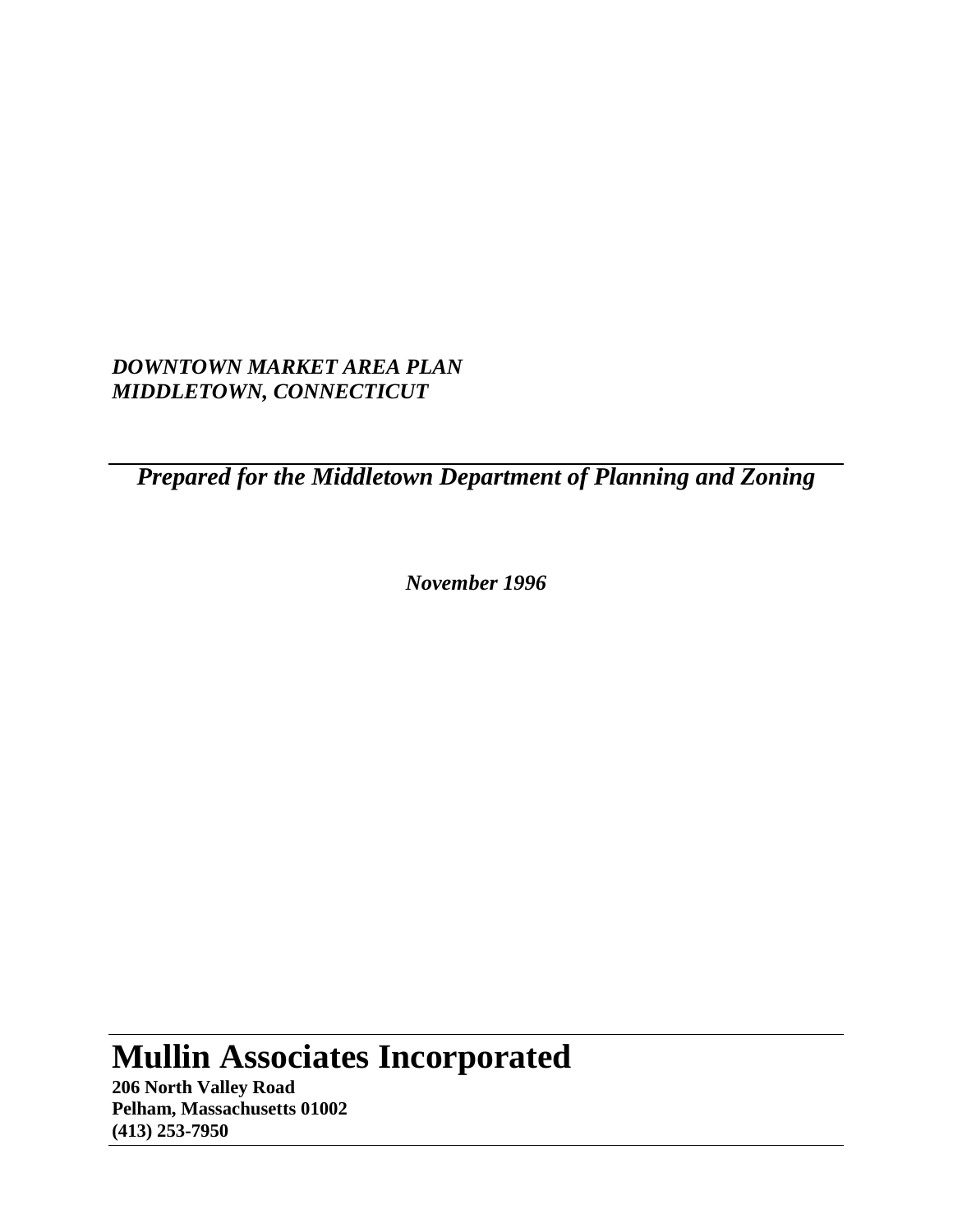| I.   |                                                             |
|------|-------------------------------------------------------------|
| Н.   |                                                             |
| Ш.   | Assessment of Current Conditions in the Downtown Vicinity22 |
| IV.  |                                                             |
| V.   | Downtown Development and Marketing: General Observations 36 |
| VI.  |                                                             |
| VII. |                                                             |
|      |                                                             |
| IX.  |                                                             |
| X.   |                                                             |
| XI.  |                                                             |
| XII. |                                                             |

# **TABLE OF CONTENTS**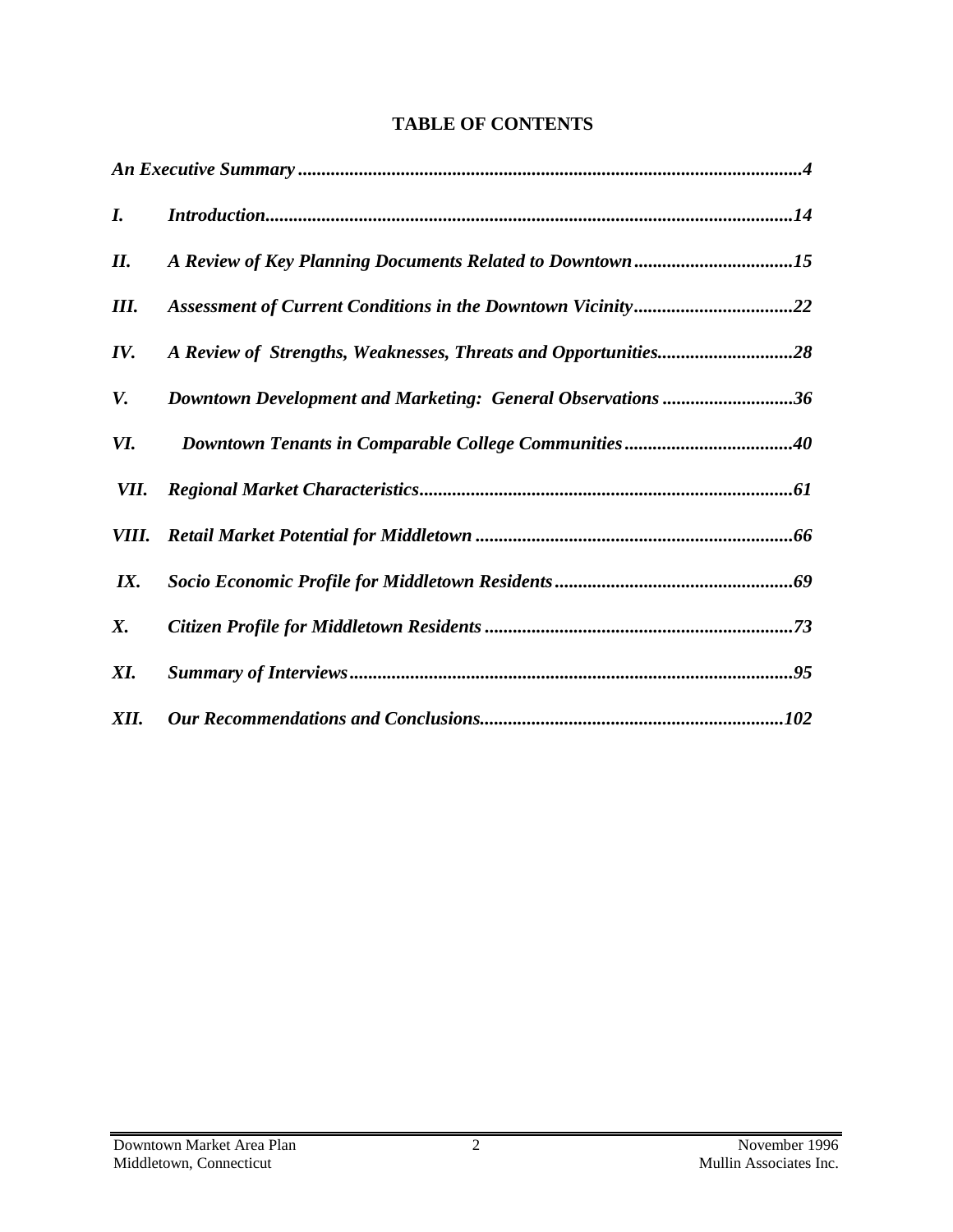# *Executive Summary*

**Middletown, Connecticut is a community with strong leadership and progressive attitude toward the blending of social, cultural and economic benefits for the well being of the entire community. It has a good quality of life, with a relatively low crime rate, an excellent educational system and the availability of quality housing at affordable prices. Creative opportunities in the visual and performing arts are also available for all ages. Opportunities include Wesleyan University's Center for the Arts, the Oddfellows Playhouse, the Wesleyan Potters and numerous galleries, museums and other year round events and festivities.** 

**This report focuses on Middletown's Downtown Area. A review of existing documents illustrated the following major themes:** 

- • **Downtown is intended to be a mixed use center where retail, office, housing and institutional uses co-exist.**
- • **Downtown is intended to serve as a retail hub for the City and part of its region.**
- Downtown will benefit from increased investment that has a mark of "quality."
- • **There is increased interest in the opportunities for revitalization.**
- • **The River is an important asset to Downtown. Access to the River could be dramatically improved.**
- • **The Downtown lacks lodging and conference/meeting facilities.**
- • **Wesleyan University, despite its close location to the Central Business District, has only played a minor role (to date) in Downtown revitalization.**

**An assessment of the current conditions in Downtown (Section III) indicate that the area is decidedly mixed.** 

- • **The mix of institutional, commercial and residential uses is indeed positive.**
- • **Housing coupled with the office complexes, the University and the presence of government and non profit institutions, provides a captive market for Main Street.**
- • **More restaurants and unique retail uses would certainly add to the viability.**
- • **Residential uses account for approximately 27% of the land within the Downtown area.**
- • **Institutional and service uses make up approximately 26% of the area.**
- • **Retail activity only accounts for 7% of the land area.**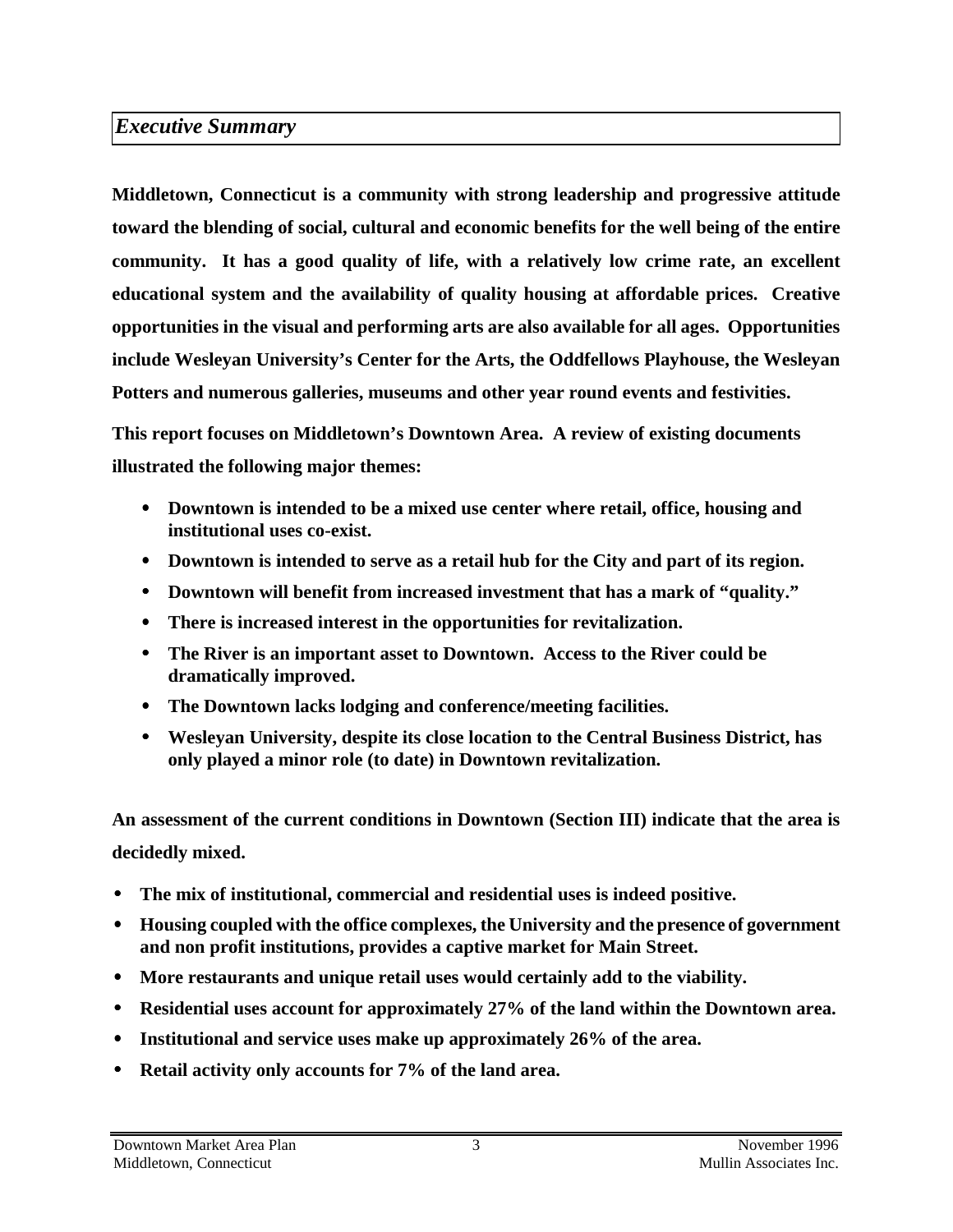• **Main Street has some beautiful, well maintained buildings while structures in some of the neighborhoods need attention.** 

**Beyond the physical assessment, Downtown has distinct strengths, weaknesses, threats and opportunities (Section IV).** 

- • **The condition of buildings and the historic character of Downtown is it's greatest strength.**
- • **The presence of the River**
- • **The presence of Wesleyan University**
- • **The mix of residential, office, institutional and retail activities are decided strengths as well.**
- • **The key weakness is the lack of adequate retail activity and the disproportionate share of service and institutional uses.**
- • **Downtown, however has numerous opportunities, be it from an aesthetic perspective (such as better connections to the River and the repairing of signs) or a marketing perspective, such as catering to the student clientele or involving the University, the businesses and the institutions.**
- • **Compared to Downtowns in many mid sized communities in the Northeast, Middletown's Downtown is relatively strong and vibrant.**

**Middletown can expect to see considerable retail growth potential over the next few years (Section XIII). The retail categories that show potential decline in sales, mirror some of the data shown in the lifestyle indices (Section X). For example, furniture stores, fast food restaurants and toy stores show potentially declining markets. Other categories, such as the decline in appliance stores, could be reflective of broader shopping trends such as the impacts of large scale discount stores.** 

**The socio economic profile for Middletown is very encouraging, especially from a marketing perspective (Section IX).** 

- • **Approximately 40% of Middletown's adult population is characterized as having high (top three measures) socio economic indices. These people are affluent, well educated, professionals with a high level of disposable income.**
- • **Another 42% of the adult population is classified as having average to above average socio economic status. These people are young, upwardly mobile, with steady incomes.**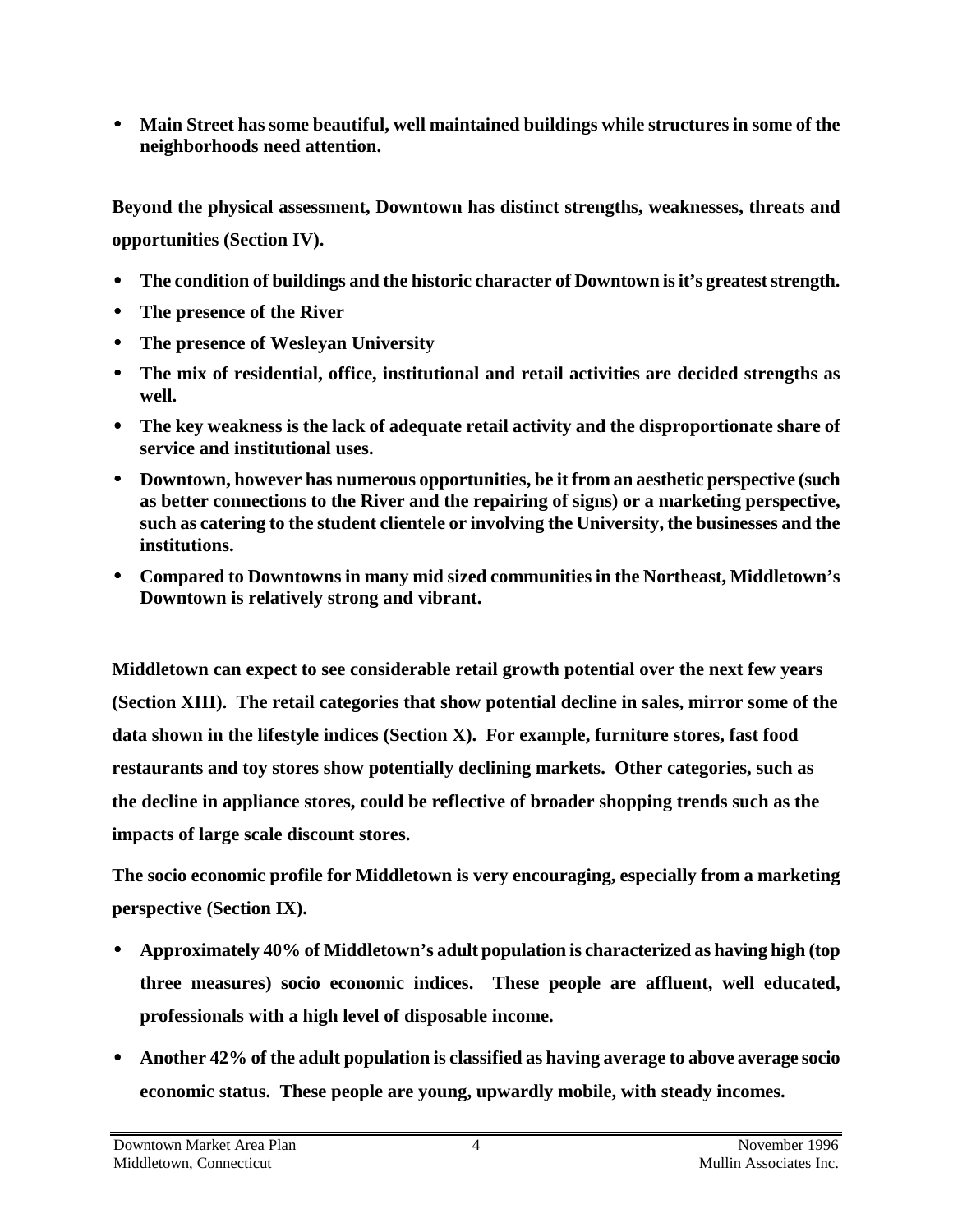• **Only 16% of the population have low socio economic indicators (low wages, unskilled, less educated, ethnic, very young or retired population). The lifestyle indices (Section X) reflects this population base.** 

**The lifestyle profile indicates how Middletown residents compare to the larger reference areas in terms of interests and spending patterns (Section X). For example, Middletown residents are more interested in attending cultural events, taking an interest in active sports activities (e.g. skiing, golfing and tennis) and partaking in fine wine and gourmet foods than the larger reference population. They are, however, less likely to spend money on home furnishings, antiques and collectibles, or crafts. This reflects a younger, professional, transient population.** 

Downtown has a captive market consisting of:

- Professionals that work in the Downtown area,
- college oriented (students, visitors, faculty and staff) market,
- a resident population base that can support upscale retail establishments that cater to the relatively affluent, well educated, professional shopper, and
- a potential tourist market

This could be the blueprint for a dynamic mix of restaurants, retail and commercial establishments that could compliment each other making Downtown a vibrant, festive and active place.

From a regional perspective, approximately one third of the United States (and two thirds of the Canadian) population base and buying power is contained wholly or partially within a 500 mile radius of Connecticut (Section VII).

- The per capita and household effective buying income trend has shown a steady rise in the last decade, with Connecticut far outpacing the U.S. and even the New England region.
- Middlesex County, the second most affluent in the State (second to Fairfield), has a higher household Effective Buying Income (EBI) than the State. At \$51,206, it is approximately 46% higher than the national average and 24% higher than the New England average.
- The Household EBI in Middletown in 1993 was \$44,745.

Connecticut has a significant tourist economy that creates substantial jobs and revenues. Although Middlesex County doesn't seem dependent on this economic sector, it does create between three and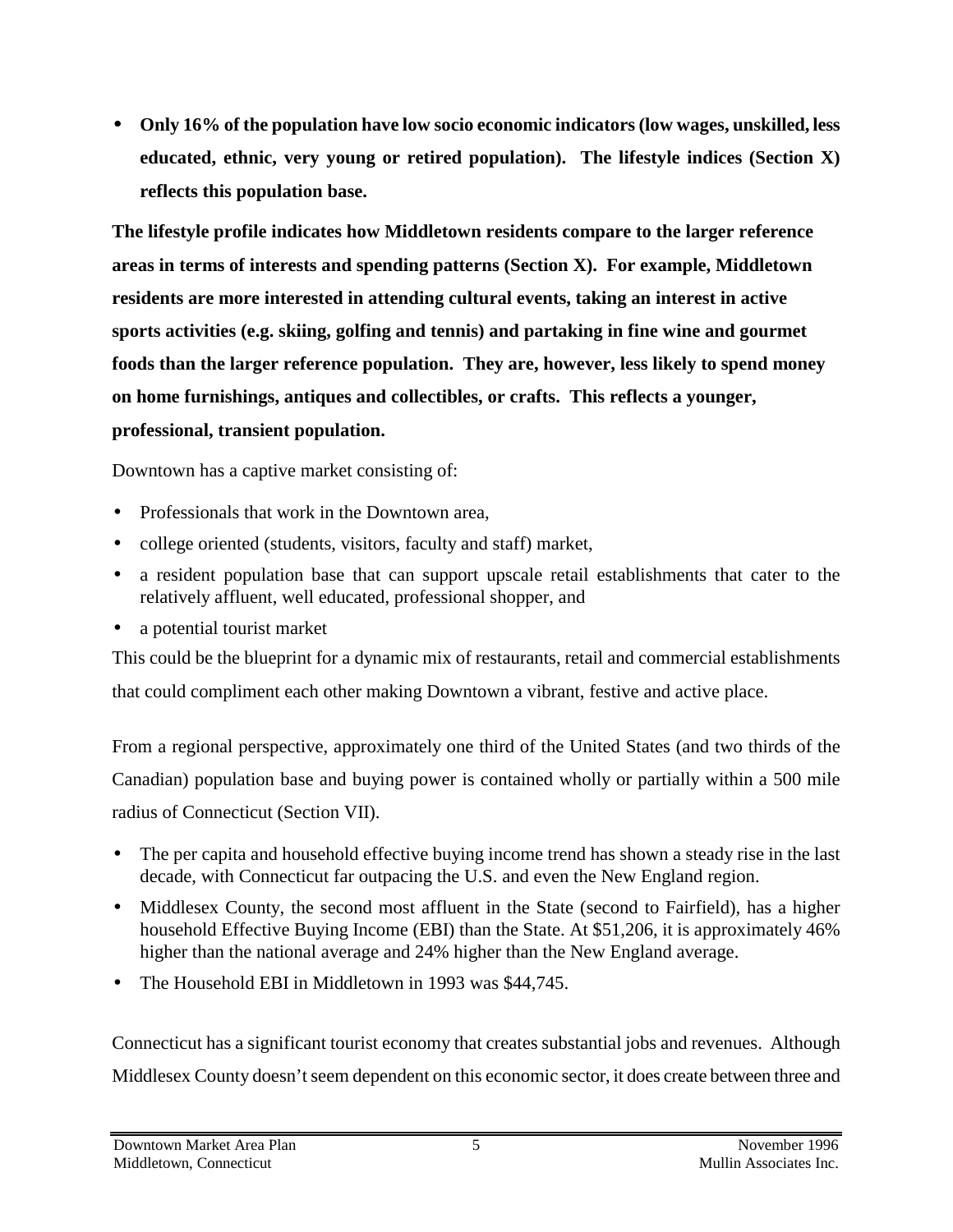five thousand jobs and approximately 30 million dollars in tax revenue from tourism. The spending patterns of tourists visiting Connecticut indicate that a large share of dollars goes to food and retail establishment (Section VII).

- Tourists spent 189 million dollars in Middlesex County,
- Approximately 66 million dollars were spent on food
- 53 million dollars at retail establishments.

Interviews with business leaders, elected and appointed officials, downtown merchants and other interested players provided a wealth of information on the attitudes, concerns and actions for Downtown (Section XI). The focus was mainly on five issues:

- *The Role of the River*: Most people agreed that the River was an important asset and needs to be better integrated with the Downtown area.
- *The Role of Businesses*: People are proud of the businesses in the downtown area and throughout the City. There is a strong desire to see more retail activity downtown. Most people see the importance of anchor stores, such as Bob's, for the vitality of the entire Downtown area.
- *The Role of the University*: People are enthused by the new leadership at the University and hope to see better integration between the campus and the rest of the City.
- *The Role of Parking and Traffic Downtown*: People felt there was enough parking available and traffic was well managed.
- *The Role of Institutions*: There was a strong feeling that there was a disproportionate amount of Institutional activity compared to retail services Downtown. Of special concern were the amount of social service related activities in this area.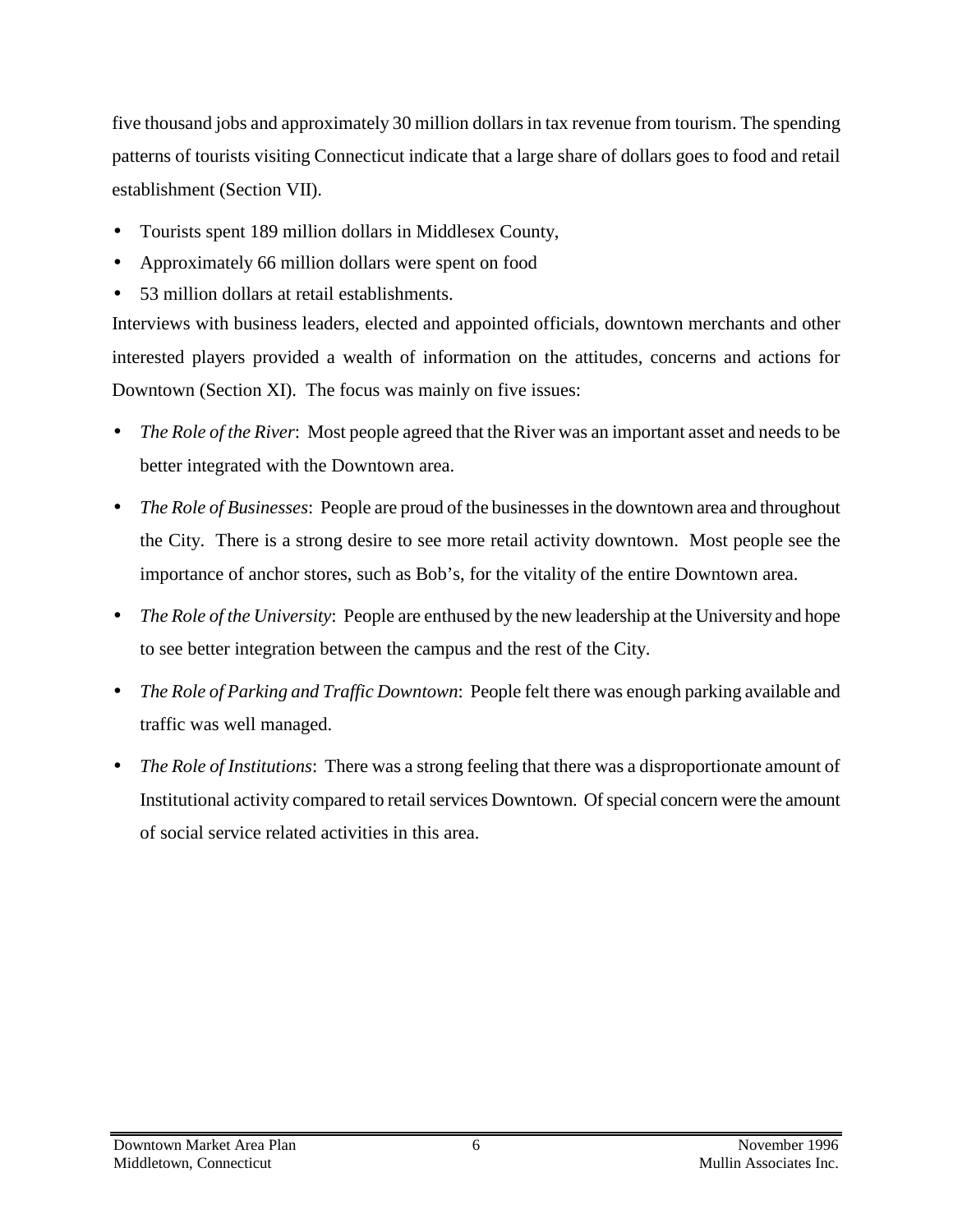#### **Our Recommendations**

Based on our assessment and available data, we make our recommendations for a future action agenda (See Section XII for details).

- 1. The City should establish a Main Street Program that is professionally staffed and funded for the "long haul." Such a program is crucial if Middletown's Downtown can meet its full potential.
- 2. The City should pursue the attraction of additional restaurants. Every revitalized downtown in New England has a strong choice of eating establishments.
- 3. The City should instigate a program that would enable the Downtown to be cleaned more regularly.
- 4. The City should establish a "quick fix" organization that would help merchants to over come small problems that contribute to a sense of neglect along Main Street.
- 5. The City should have a regular police presence on Main Street. Walking patrols are in order.
- 6. The placing of a police station in the downtown makes sense. However, it should not be physically dominating along Main Street. It should be designed such that it does not interfere with the retail function of Main Street.
- 7. The City should provide highly visible public amenities in the Downtown area such as public restrooms, telephones and public information kiosks. The proposed police station would be a good location for these amenities.
- 8. The City should focus on Downtown as three distinct areas and establish clear identities for each. To the north, the emphasis should be on urban village shopping. To the south, the City should establish as strong a cultural base as possible. In the Center, the emphasis should be on specialty retail and international dining.
- 9. The City should continue to emphasize the city center as the home of the civis. Any efforts to remove municipal, state or federal functions from the downtown should be discouraged.
- 10. There are strong retail firms in the downtown. The Bob's Store, Bob's Discount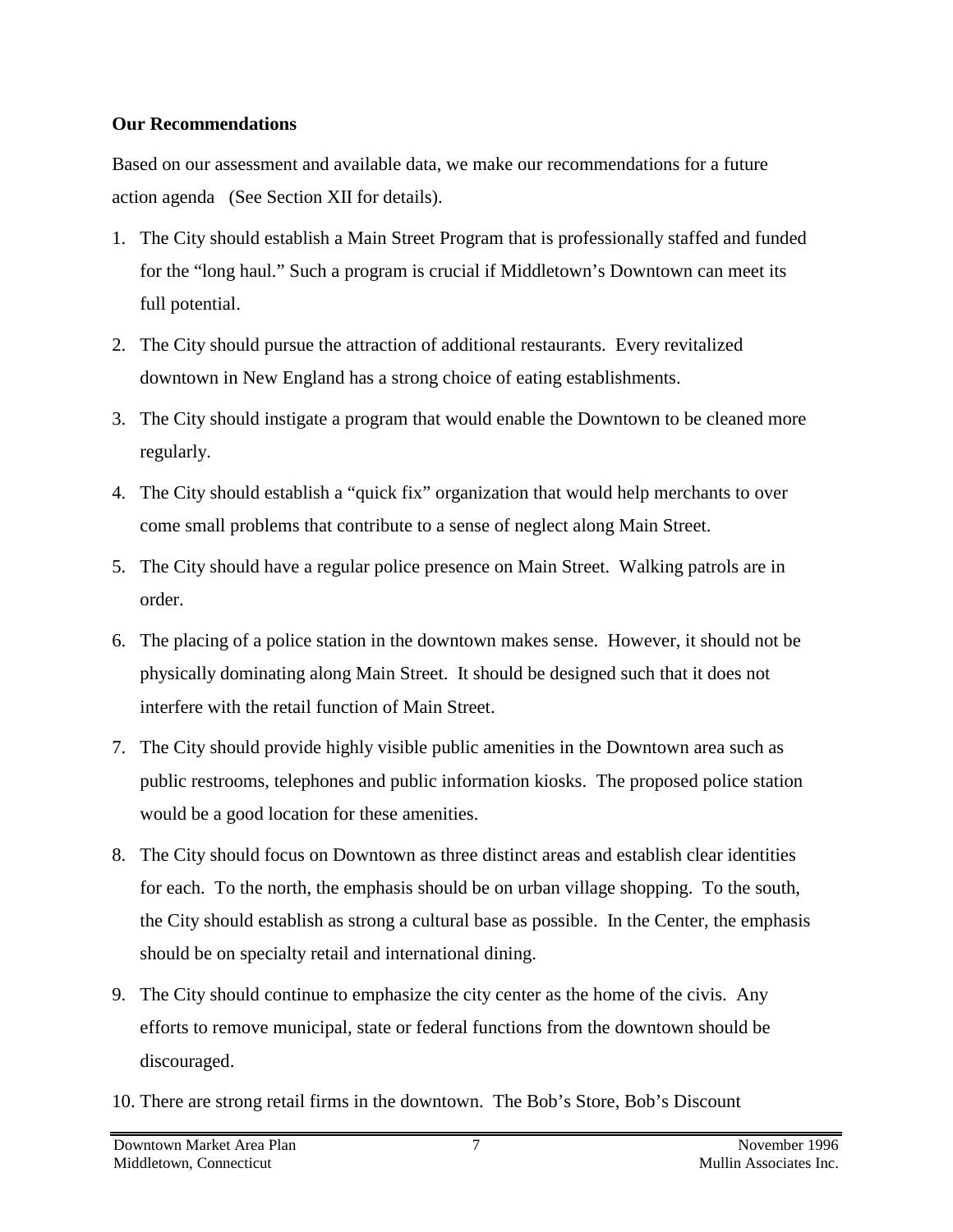Furniture store, Itkin's Decorators and the Amatos Toy and Hobby store are critical to downtown's stabilization and growth.

- 11. There is a solid potential for moderately upscale retail and restaurants in the Downtown. The role of the Wesleyan market, while relatively small, (it will not change Downtown by itself), is crucial as an immediately "tapable" market. This market should be the cornerstone for the first major effort of the City's marketing campaign. The image of Wesleyan is powerful. It represents tradition, quality, commitment and relative affluence. Capturing this market would be a tremendous boost to the Downtown.
- 12. Discussions with local banks should be undertaken by the City immediately to gauge the long term commitment and plans for their downtown locations.
- 13. The City should explore the opportunity to expand parking in the area of Bob's Store. Particular attention should be paid to the area between Bob's and the City Library.
- 14. The Armory Project will be a decided cultural asset for Downtown. The City should insure that this project goes forward in concert with changes to Metro Square.
- 15. The question of a downtown inn/conference center in conjunction with Wesleyan and other large corporate entities should be revisited. This should include the feasibility for bed and breakfast establishments within proximity to Wesleyan and Downtown. The combination of Wesleyan visitors, corporate guests and even tourists that are looking for an alternative to typical hotel chains appears to have marketing merit.
- 16. Metro Square will continue to have fewer retail tenants and thus serve as an anchor to revitalization efforts. In fact, we expect that the CVS store and the Burger King restaurant will move from the area. This site has tremendous potential. Its revitalization is crucial to a resurgence of Downtown.
- 17. The lack of retail activity requires immediate attention. At present, there are too few reasons to visit downtown. To this end, the Downtown Manager and the Main Street Program should develop an aggressive downtown marketing campaign that would aggressively pursue firms that match the profile of needed retail activity.
- 18. The North End should no longer be targeted as the home of social service agencies.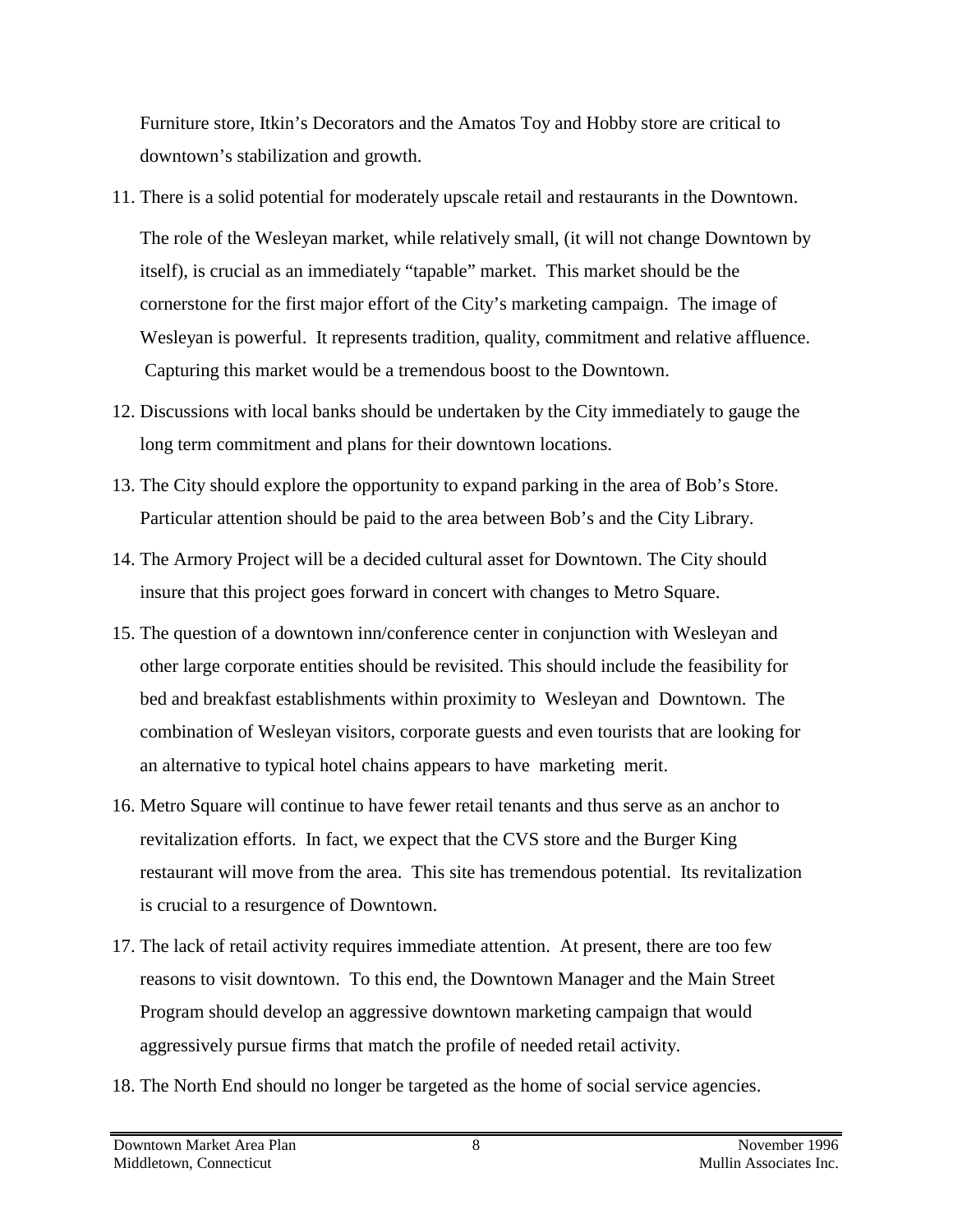Instead, companies intended to serve the neighborhood should be encouraged. This area of downtown should become a neighborhood commercial zone.

- 19. The use of street vendors and peddlers, appropriately and easily licensed should be encouraged.
- 20. The expansion of "unique" and "upscale" festivals is in order.
- 21. Main Street requires a sense of "retail rhythm." For this reason, any use which is not pedestrian oriented along Main Street on the ground floor should be discouraged.
- 22. The width of Main Street represents a psychological and physical barrier. Therefore, the City should explore design elements to help reduce the difficulty of crossing Main Street. In all cases, the design options should focus on the placing of trees and shrubs along the length of the street.
- 23. There is a need to integrate the river with downtown. This involves far more than simple access. It involves housing, recreation, street vendors, pedestrian and auto related access and commercial activities. This connection needs to be explored in detail from a planning and design perspective.
- 24. The City should explore the creation of a "Linkage Program" in which zoning concessions for proposed office and industrial developments would be tied to commitments on the part of the developers to invest in downtown.

# **An Action Agenda**

As part of this project, we were asked to identify actions that should be undertaken immediately (short term) and those that should occur in the next five years (long term). All of these actions are proposed within a framework where there is an active Main Street Manager Program. The following are proposed:

### **Short Term Recommendations**

- 1. Develop a coordinated, professional clean-up campaign complete with uniformed workers.
- 2. Prohibit social service activities from locating on Main Street.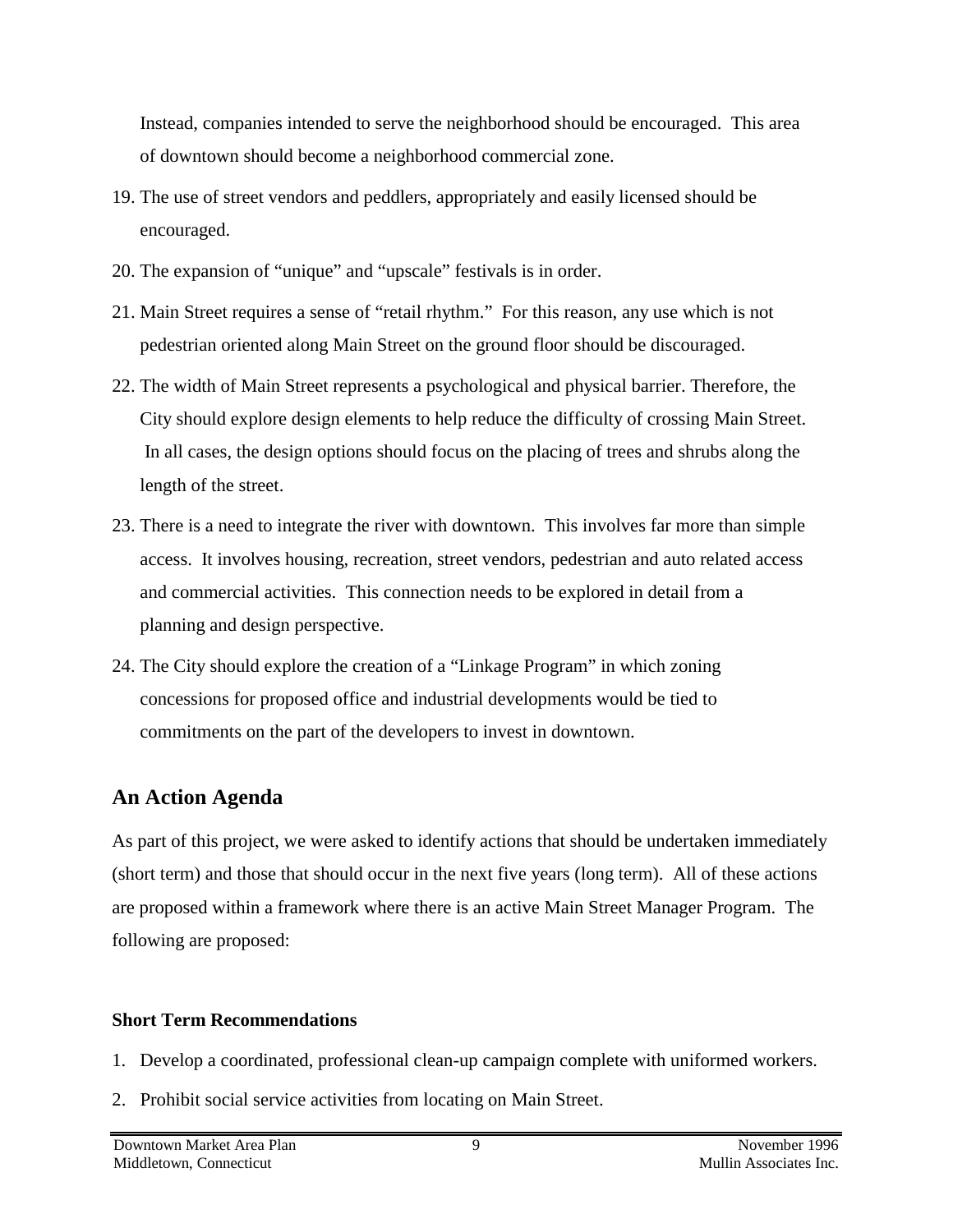- 3. Create a "fast action team" to quickly correct small problems (such as fixing the clock, getting rid of graffiti).
- 4. Retain existing retail businesses by creating a Business Visitation Team that would be responsible for determining the long term interests of existing businesses.
- 5. Have walking constable patrols. These patrols could be staffed by the retired volunteers and Wesleyan students in bright uniforms with walkie-talkies
- 6. Attract new restaurants and unique retail businesses that showcase the community's assets (such as demographic and physical attributes) with the help of the Chamber of Commerce and the merchants.
- 7. Insure that the Armory project remains on tract.
- 8. Plan for the Downtown Police Station along with retail and highly visible public amenities.
- 9. Discourage subsidized housing in the Downtown area.
- 10. Develop a Downtown Promotion Campaign for Wesleyan students and faculty.
- 11. Promote the regatta and involve guests and participants in downtown activities.
- 12. Form a Downtown Steering Committee involving the Downtown Manager, the merchants, the City, the University and the institutions.

### **Long Term Recommendation**

- 1. Expand landscape beautification in Downtown to include plantings, sidewalk improvements and banners.
- 2. Continue to have at least two "upscale" yearly festivals for Downtown.
- 3. Create a recovery plan for the Metro Square in combination with the Armory and the Sears Block.
- 4. Revisit the hotel/Inn/Conference Center concept that could possibly include "guaranteed" use agreements by institutional investors. Consider bed and breakfast establishments in proximity to the Downtown area.
- 5. Add parking in the vicinity of the Bob's Store and the City library.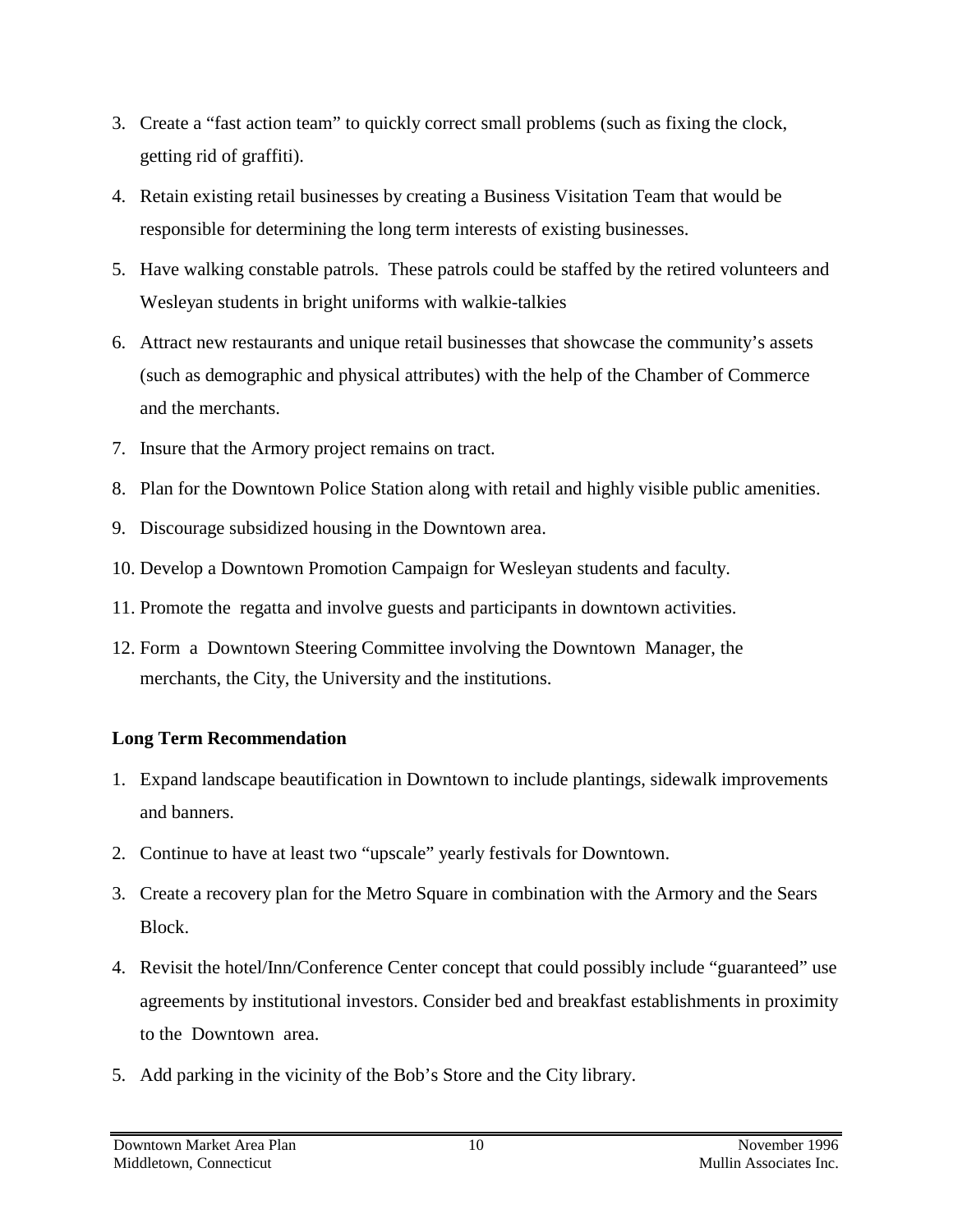- 6. Create a linkage program that would tie private corporate investment throughout the City to Downtown Development projects.
- 7. Develop a campaign to expand market rate housing in the Downtown area.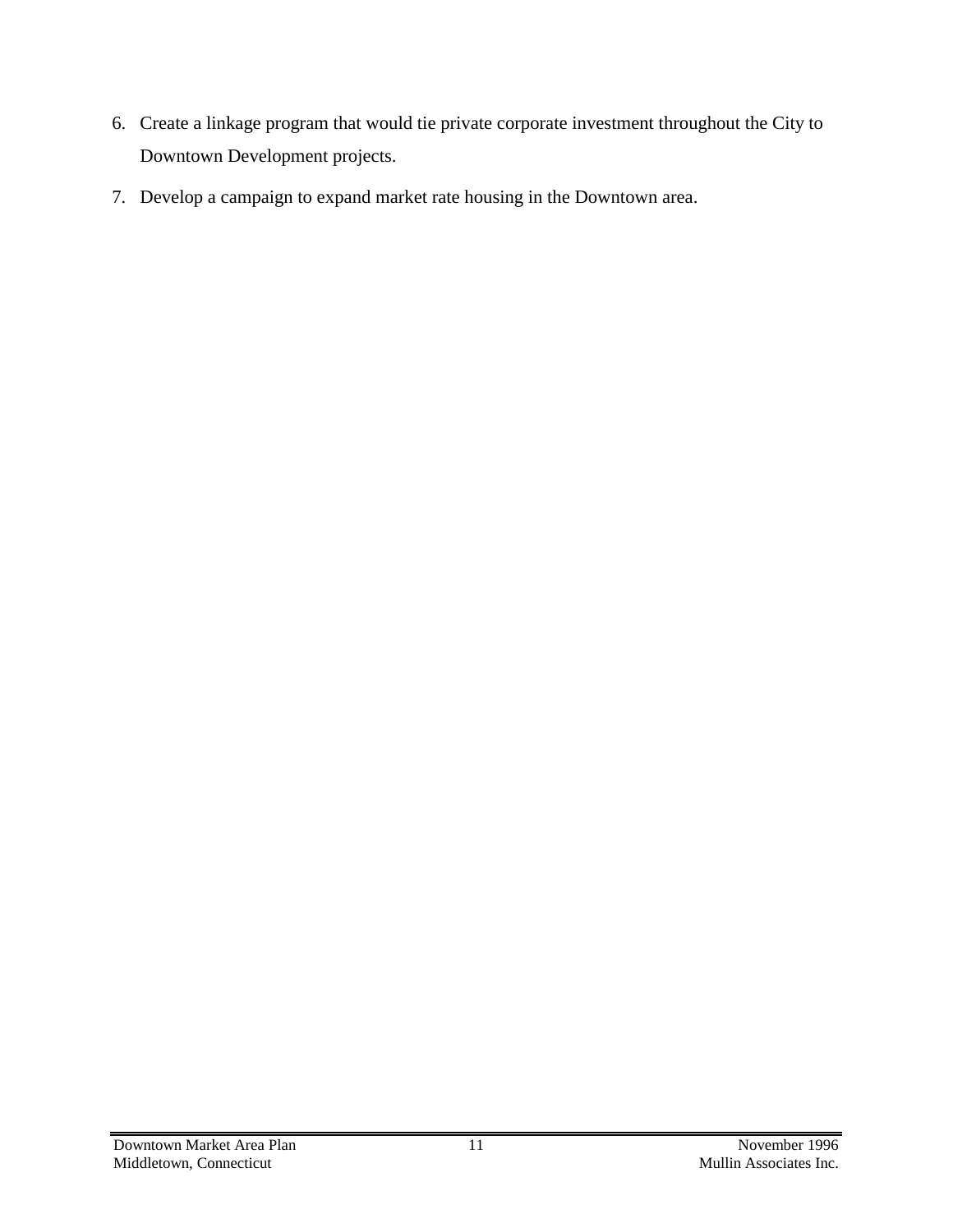# *I. Introduction*

This summary report assesses the Downtown development and market potential for Downtown Middletown. The assessment is divided into several sections. This section, primarily lays the structural framework for the rest of the report. The next section presents a review of existing planning documents and their relation to Downtown. Thirdly, it assesses the current conditions in the Downtown vicinity. The fourth section identifies the strengths, weaknesses, threats and opportunities related to Downtown. The fifth section addresses general trends, common concerns and strategies in downtown development and marketing, based on our experience in downtowns across the Northeast. Section Six undertakes a comparative assessment of Downtown merchants in other college communities. Section seven illustrates the larger context by providing regional marketing and tourism data. Section Eight assesses with the market potential for businesses in Middletown. It assesses the dollars spent in certain retail categories, indicates growth rates and provides a 'benchmark' index to compare Middletown businesses to similar retail categories across the Northeast. Section Nine provides some socio economic indicators for Middletown and section ten of this report assesses the lifestyle indices and spending patterns of Middletown residents. These indices can be used to assess what Middletown residents are interested in, what they tend to shop for and how they compare to Connecticut and the nation as a whole. Section Eleven summarizes the findings of 20 interviews of key stakeholders conducted during the process of this study. The concluding section addresses our recommendations for Middletown's Downtown. This is based on the data presented, our site visits as well as the interviews conducted with Middletown residents, merchants and concerned players.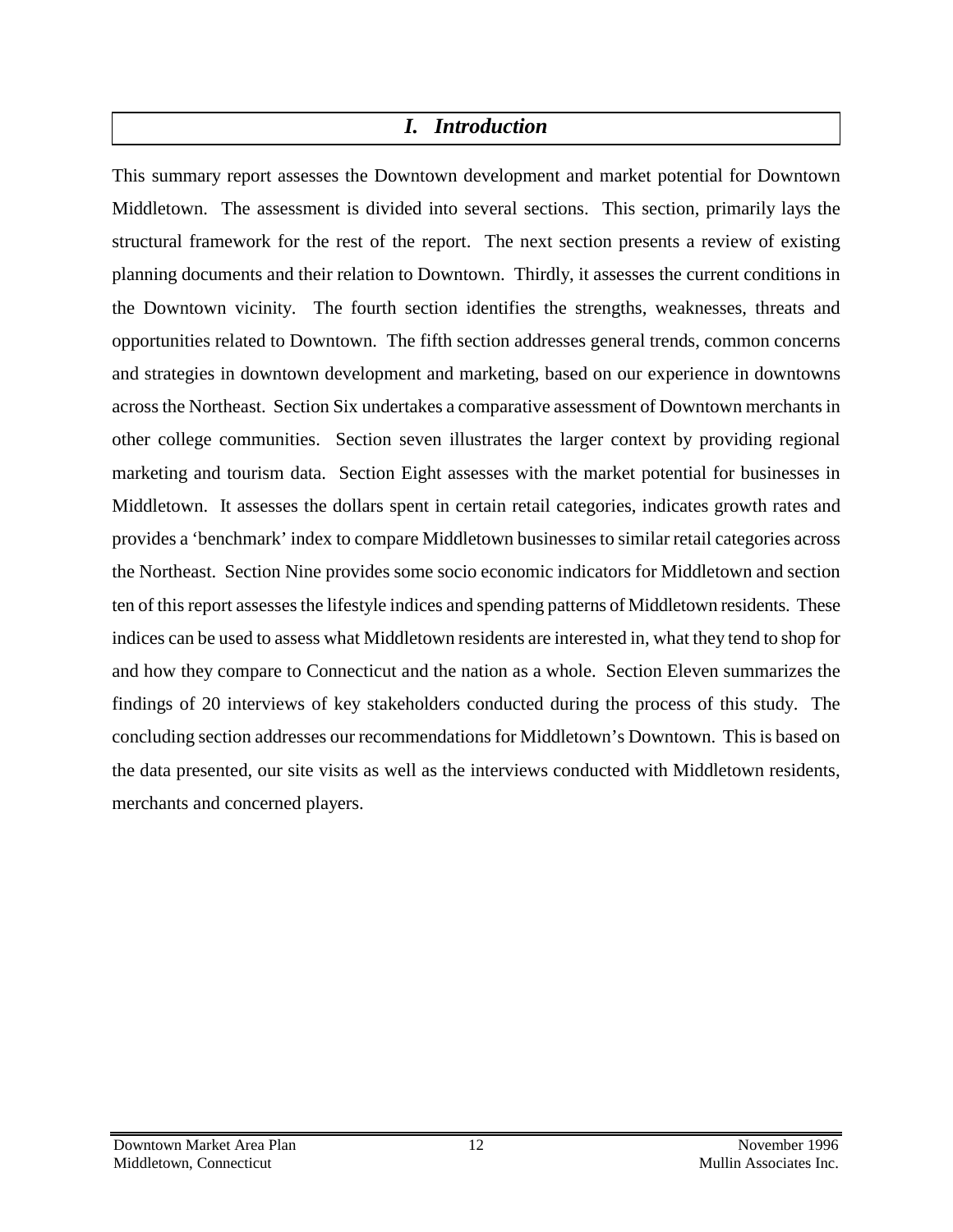### *II. A Review Of Key Planning Documents Concerning How They Relate To Middletown's Central Business District*

### **I. Purpose**

Mullin Associates Incorporated has reviewed important existing planning documents to determine how they perceived the future of Middletown's Central Business District. The following represent our perspectives on these reports.

# **II. The Reports**

# **A.** *"Middletown, Connecticut: Downtown Visions: 2000 and Beyond", as prepared by the City of Middletown Planning and Zoning Downtown Subcommittee (no year or date of publication mentioned).*

#### **1. Introduction**

This publication was completed in 1994. Although it is not a "master plan" as such, it is a comprehensive planning document for the downtown area. It includes a "Vision Statement" , a "Conceptual Development Plan" with approximately 79 specific enumerated proposals, and an "Implementation Strategy" with 32 objectives. Of all the documents we have reviewed, this document is "head and shoulders" above the rest. It is well written, recently published, and very clearly and extensively expresses the City's official points of view, preferences, and policy guidelines for any follow-up plan or program. It is important to be aware of this document and to understand its thrust, content and focus.

#### **2. Key Points**

From these 111 proposals, and additional text, the following points are salient:

a. This "plan" provides a well-stated overall strategy to keep the CBD a "vital mixed use district", and provides a very cogent overall goal: "to attract more people and investment to the Downtown".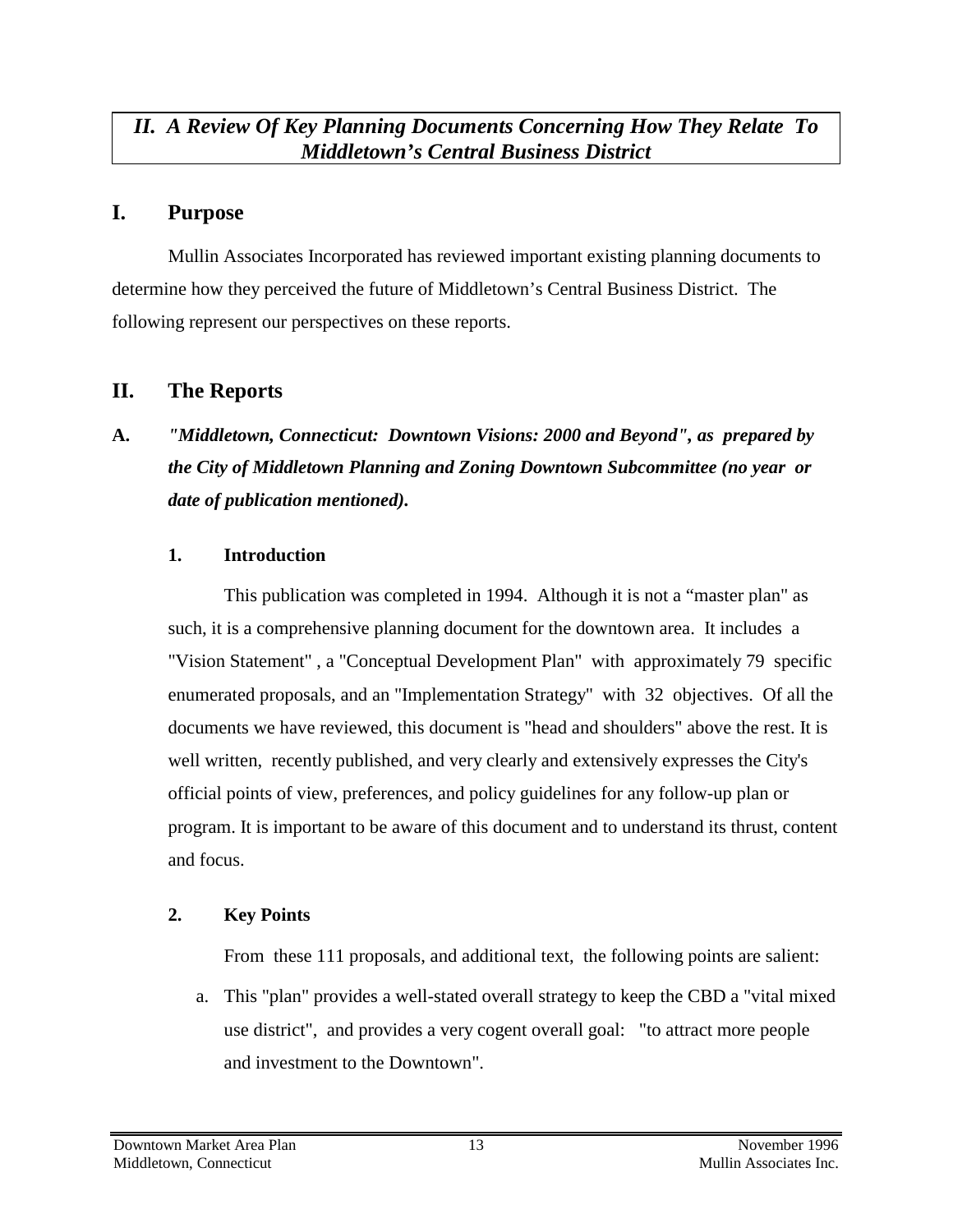- b. The secondary goals of the plan are also well described: to maintain a "segment of the City's tax base", to allow the Downtown to provide goods and services for residents, to maintain an attractive business and investment climate, and to "provide a direct physical and visual connection to the river".
- c. An extensive list of specific proposals is included in this plan. Relevant ones are highlighted as follows:
	- 1) Promoting office development, and more upscale residential use.
	- 2) "Promoting more lodging, bed and breakfast and conference type establishments" in the CBD.
	- 3) Certain retail frontage uses such as banks, theaters, and restaurants, are to be encouraged for development purposes via zoning definitions ("permitted and special exceptions" uses in the CBD) in the city's zoning by-law.
	- 4) "Undesirable or inappropriate uses" such as adult book stores, adult entertainment, liquor stores, massage parlors, and check cashing and pawn shops, "should be deleted". Cafeterias should also be denied "accessory use" in the CBD.
	- 5) CBD parking policies and strategies should be revised with the idea of maximizing pedestrian activity. "Shared parking" should be considered and any "interconnected parking garages should be discouraged".
	- 6) Historic buildings should be restored and sidewalks should be upgraded.
	- 7) The river should be linked to downtown and the City should organize special events in both locations.
	- 8) A central location should be developed in the CBD for arts and culture "special events".
	- 9) A system of pedestrian walkways should be provided which connect all activity areas. This same system should guarantee that pedestrian circulation is separated from motor vehicular circulation.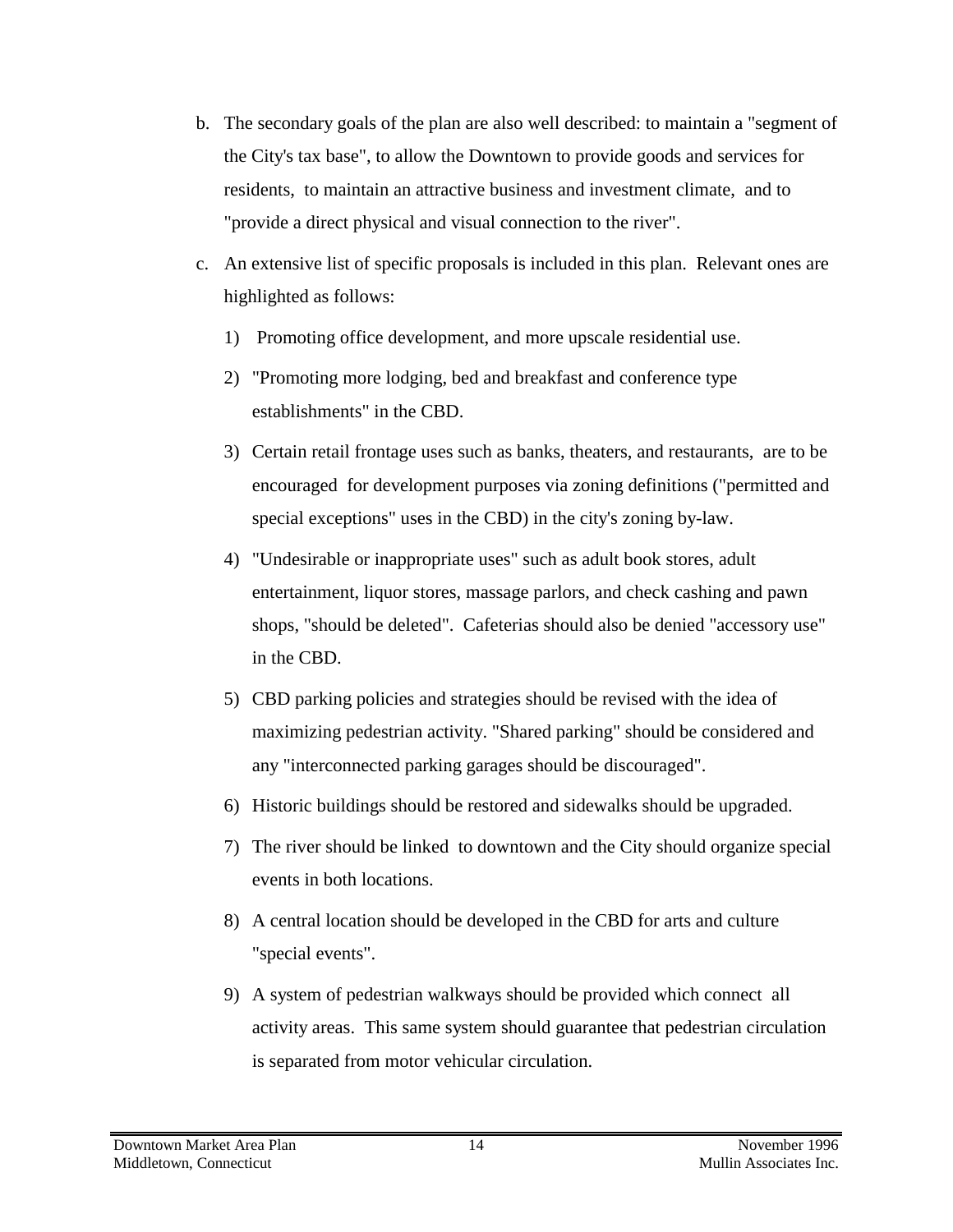#### **3. Summary**

This publication serves its purpose quite well as an excellent overall mission statement and strategic plan for the Downtown area. However, two important issues were not addressed in this document which are relevant to any marketing plan, and which affect the CBD for better or worse.

The first is the relationship of Wesleyan University to the downtown area. While there are allusions to Wesleyan from time to time in this document, no overall recognition of this relationship is covered in any detail. This is important given Wesleyan new awareness of the Middletown CBD, and willingness to help on the part of the senior administrative officials of the University.

The second is the relationship of the Downtown area to all of its neighboring districts. This consideration is important for all neighborhoods to the south, west, and north of the City. It is especially important regarding the "North End" of the CBD (this section of the City also includes a residential area) and the immediately adjacent "North End Industrial Area".

Plans are currently being developed for the latter area of the City. These plans include a proactive program of increased industrialization for this particular area of the City. Needless to say, the outcome of these plans, one way or the other, could have a significant impact on the CBD.

# **B.** *"North End/CBD Urban Renewal Plan" prepared by the Middletown "Municipal Development Office Staff", April, 1990.*

### **1. Introduction**

This publication provides an excellent physical definition of the so-called "North End" of the Middletown CBD. It also serves as a good discussion basis for planning and public policy issues as they affect this particular subsection of the Downtown Area.

### **2. Key Points**

This document focuses on the residential aspects of this northern boundary of the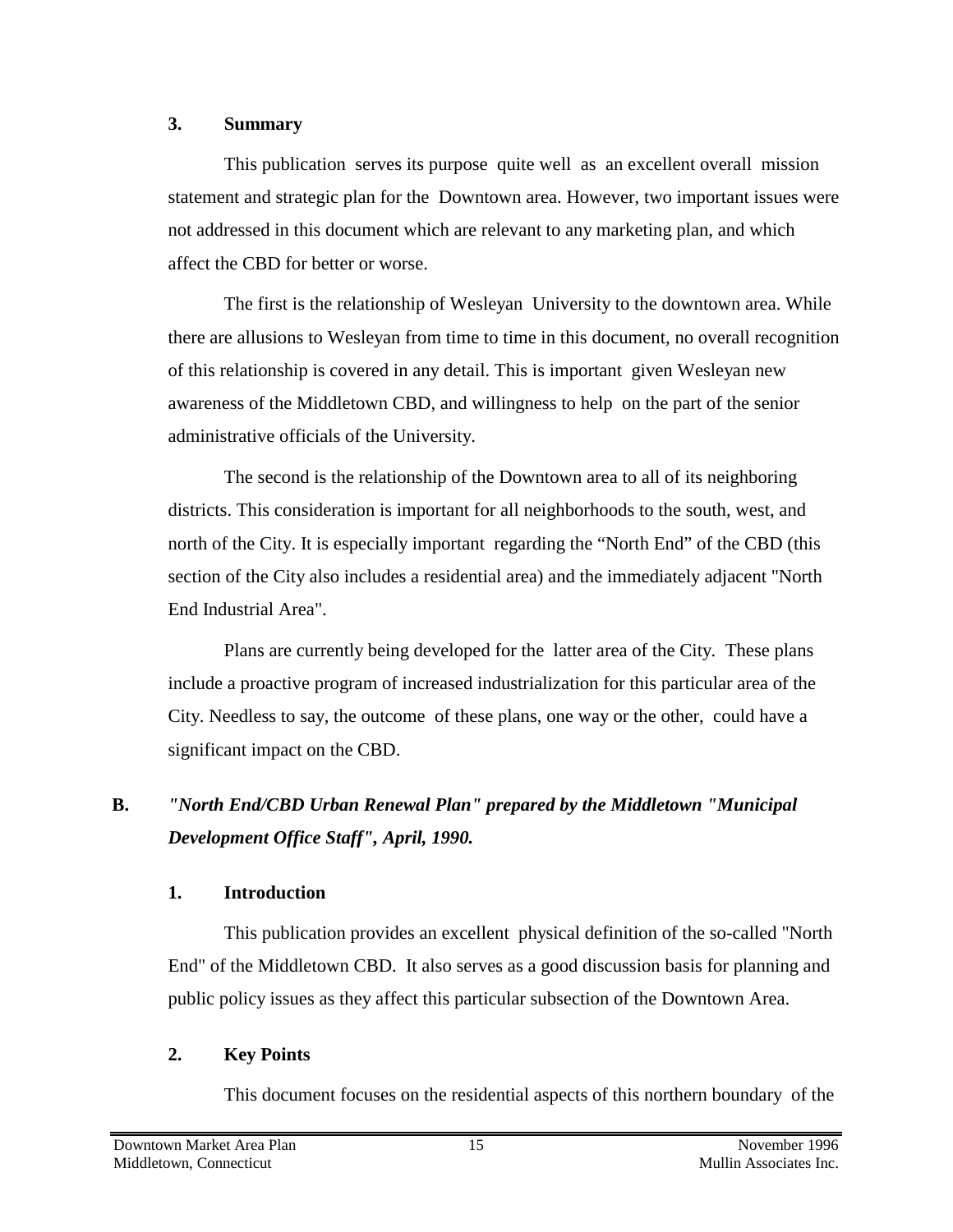Downtown area, and includes 16 "short range" and "long range" "Goals and Opportunities" for its improvement.

Among the more pertinent of these goals and opportunities, in terms of a marketing plan for the entire CBD, are the following:

- a. The City has to do a better job of "code enforcement for the landlord-owned residential properties in the North End".
- b. Public-private partnerships should acquire and clear "substandard, deteriorated, or incompatible structures" in the area.
- c. The City should work with the Connecticut Department of Transportation and local interest groups to create new interchanges entering and exiting Route 9, with the objectives being improved access to both the CBD and the "North End Industrial Area".
- d. The City should plan and construct a new pedestrian bridge to the river over Route 9, from the CBD, and should construct "new boat landing and marina facilities along the Connecticut River front adjacent to the Project Area".
- e. And last, but not least, there needs to be a much "stronger relationship" between North End private sector interests and Wesleyan University, especially in terms of restaurants, specialty shops, and neighborhood residential possibilities.

#### **3. Summary**

One problem with this document is that it is six years old. A second is that it offers a micro view of only one area of the CBD. On the other hand, this area of the CBD has many deep-rooted problems not faced by the rest of the downtown, and a micro view of this area is warranted.

It is important that these five important short and long range "North End" goals be considered for inclusion or integration into the Planning and Zoning Commission's "Downtown Visions" publication.

### **C.** *"Middletown, Connecticut: North End Industrial Area Preliminary Market Area Plan*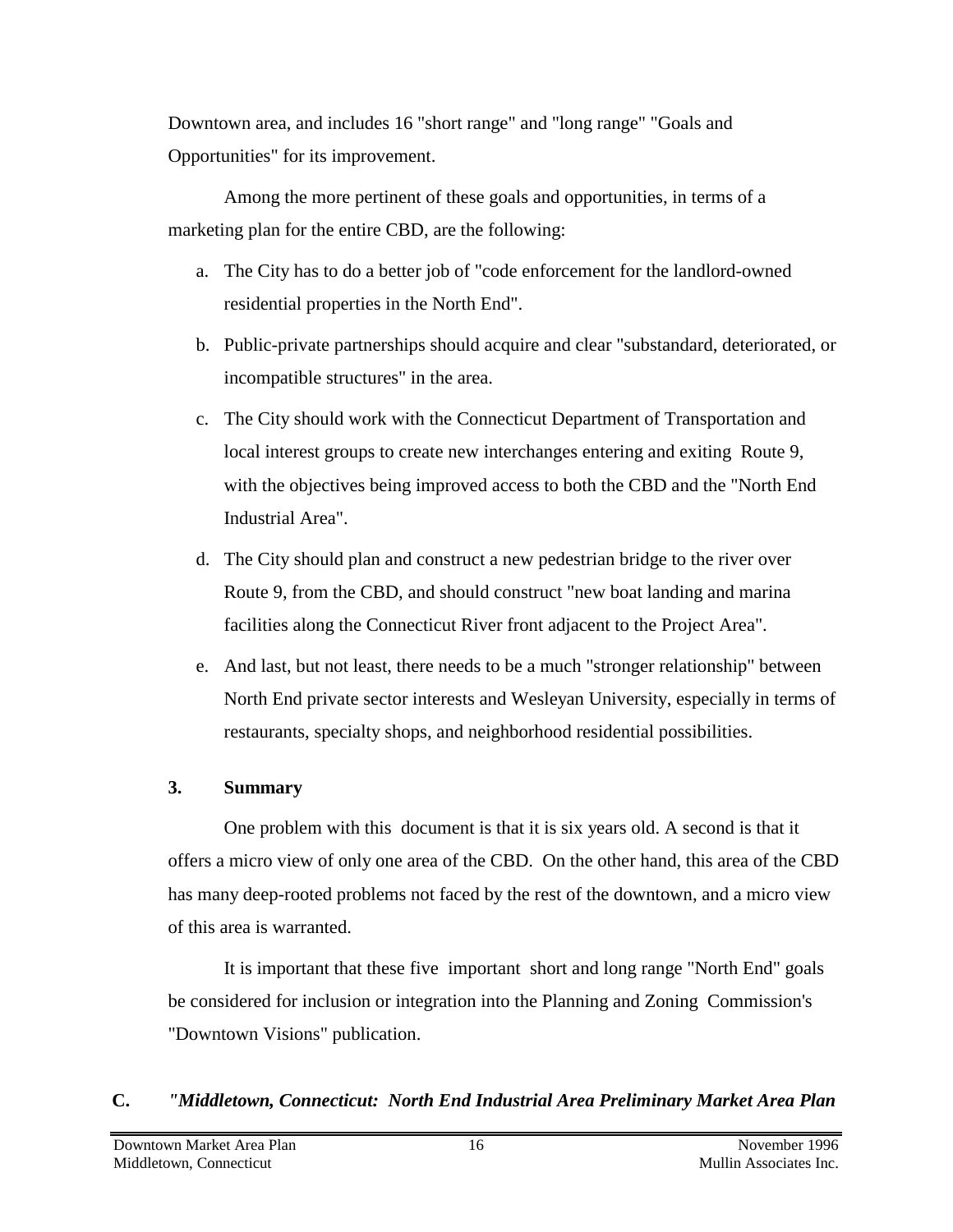*and Implementation Strategy", prepared by Harare-Michalowski Associates, Inc., May, 1993.*

#### **1. Introduction**

This important publication describes the revitalization of the "North End Industrial Area", which abuts the North End residential and commercial district within the CBD.

### **2. Key Points**

It describes an industrialization plan which has four overall objectives:

- a. Retention of an industrial use district within the City and adjacent to the CBD.
- b. Revitalization of this area in co-ordination with existing property owners and businesses located on North Main Street.
- c. Improvement in road and rail access to the Area, and a plan for rehabilitation and modernization of the buildings and sites.
- d. Overall promotion of the industrial area to a "small business incubator and wholesale/distribution district".

# **3. Summary**

These are very worthwhile objectives for any community embarking on an industrial development revitalization mission.

# *D. "Middletown, Connecticut: Municipal Development Plan: North End Industrial Area", prepared by Harrall-Michalowski Associates, Inc., August, 1994.*

# **1. Introduction**

This document supplements document #3, and lists 6 objectives of the Middletown "Plan" for the "North End Industrial Area".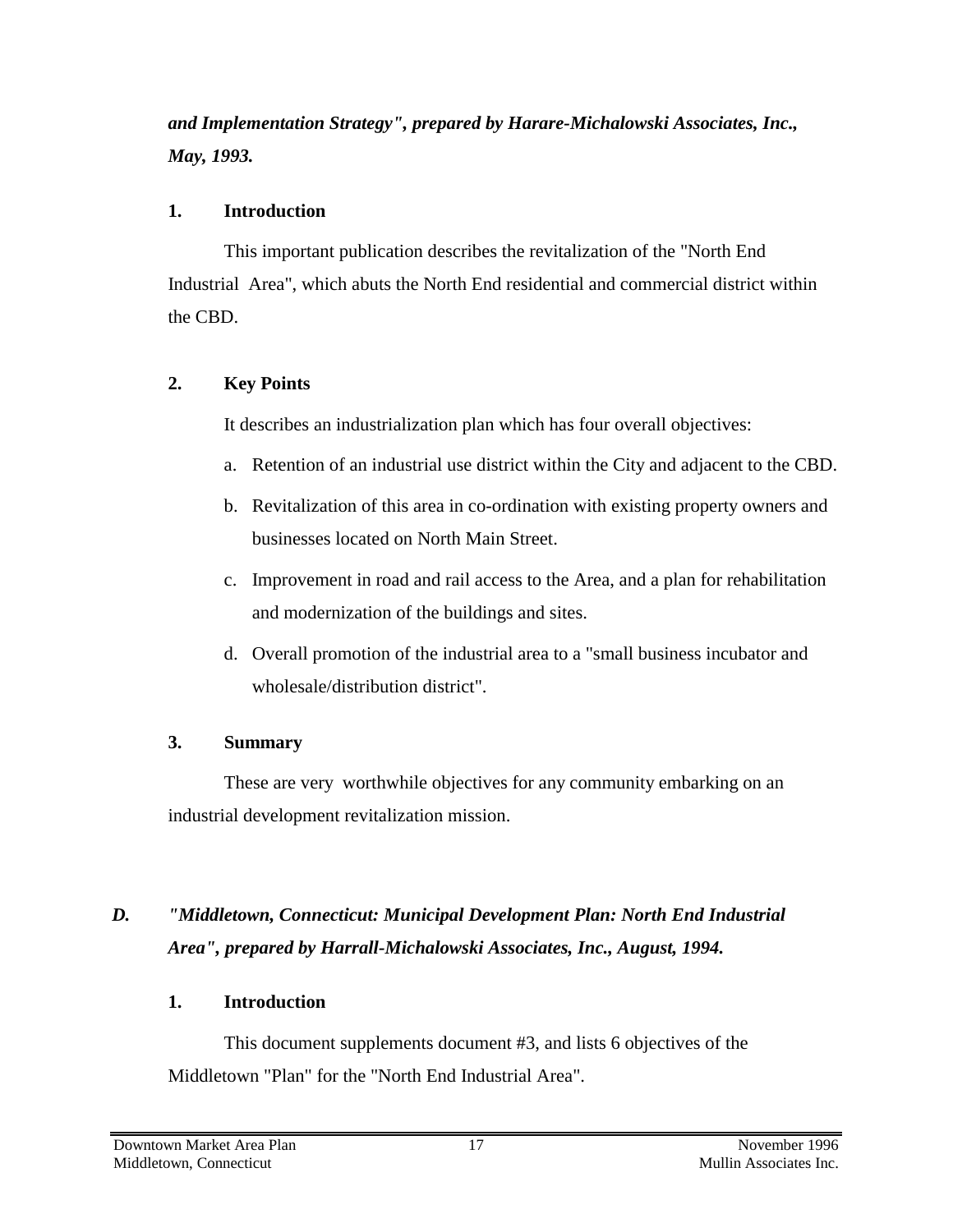#### **2. Key Point**

One of these objectives, Objective #5, contains an oblique reference to the desirability of supporting the "retail and service sectors of the City's business base".

### **3. Summary**

In terms of a Marketing Plan for the Middletown Downtown Area, this document has limited, if any, value.

# **E.** *"Middletown, Connecticut: Downtown Traffic Study", prepared by Wilbur Smith Associates in August, 1989.*

This seven year old document with a very technical orientation offers a clear delineation and definition of the City's street layouts, and signalization patterns within the downtown area.

# **F.** *Findings and recommendations of a conference entitled, "Downtown Middletown Revitalization Round table", held on May 29 and May 30, 1996, and sponsored by the Office of the Mayor and the President of Wesleyan University.*

This document indicates the existence of a new partnership between Wesleyan University and the Middletown Mayor's Office, and a willingness to co-operate regarding the future of the City's Downtown Area.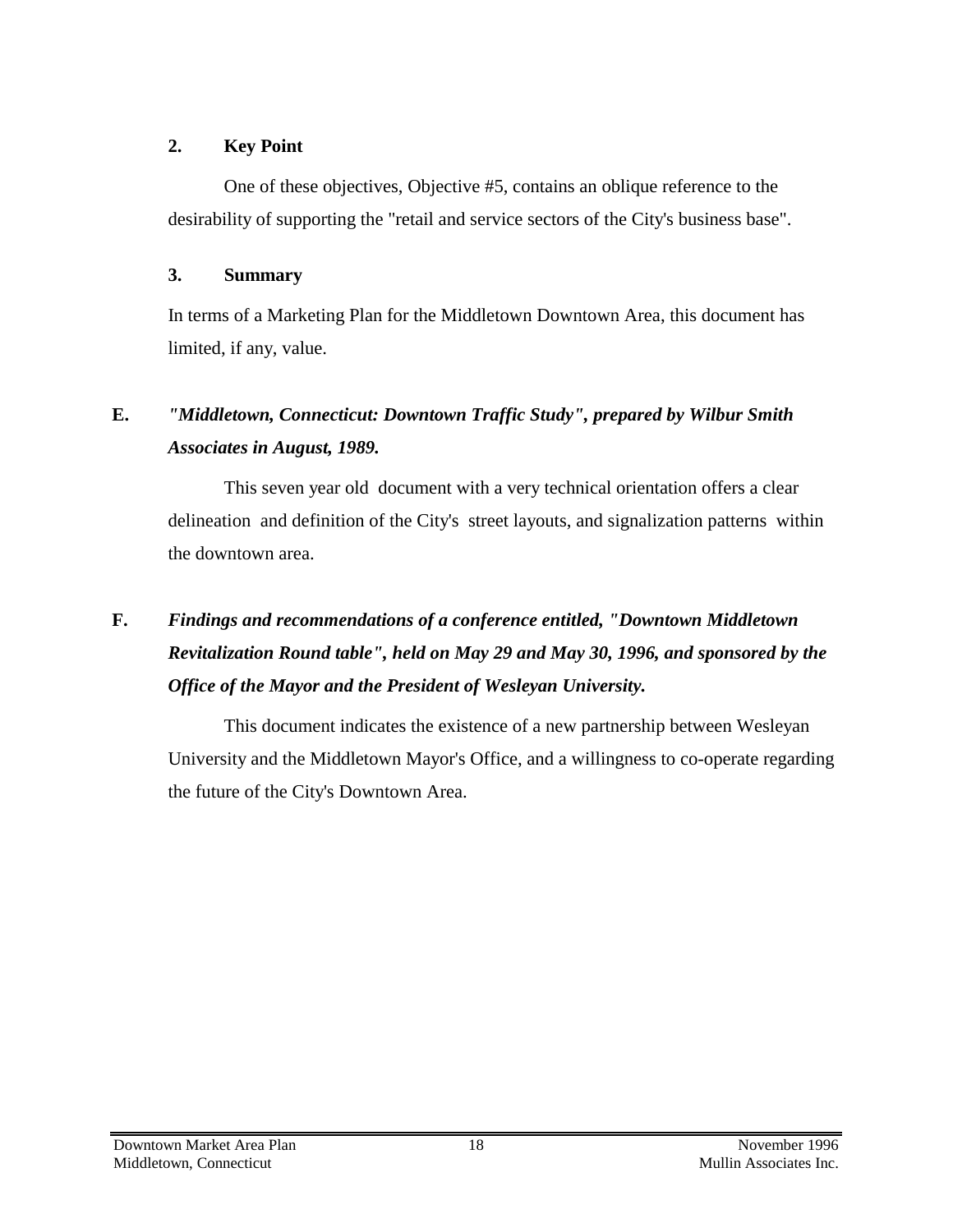### **III. Conclusions**

After reviewing all of the documents and with an intent of identifying major themes, we conclude the following:

- A. Downtown is intended to be a mixed use center where retail, office, housing and institutional uses co-exist.
- B. Downtown is intended to serve as a retail hub for the City and part of its region.
- C. Downtown needs to have increased investment that has a mark of "quality."
- D. There is increased interest in the opportunities for revitalization.
- E. Access to the River needs to be dramatically improved.
- F. The Downtown lacks lodging and conference/meeting facilities.
- G. Wesleyan University, despite its close location to the Central Business District, has only played a minor role (to date) in Downtown revitalization.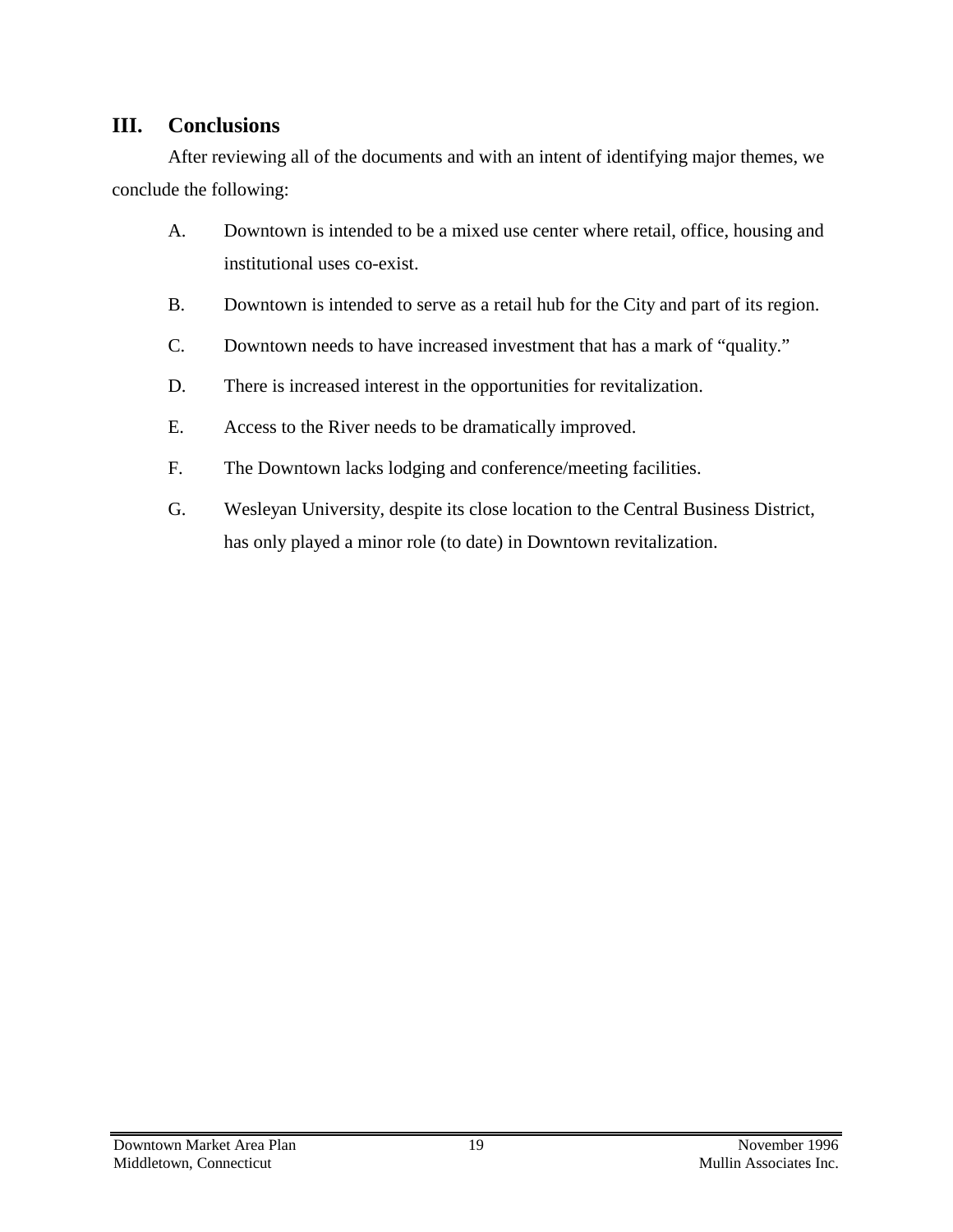# *III. Assessment of Current Conditions in the Downtown Vicinity*

This assessment is based on our walking along Main Street and its adjacent neighborhoods. This is primarily a *use and physical conditions* survey and does not reflect *functional viability* of the establishments. The Downtown area is bounded, for the purposes of this physical assessment, by the Connecticut River on the east, Union and Church Streets to the south, High Street to the west and Hartford Avenue and Spring Street to the north. For purposes of this assessment, the Downtown area has been sub-divided into sections. Characteristics of each section are described separately. The main built environment features influencing downtown development and marketing can be characterized as follows:

- 1. The Connecticut River extends along the eastern boundary and is far below the elevation of Main Street.
- 2. Route 9, which runs parallel to the Connecticut River, is a four lane limited access highway. There are a series of on and off ramps from Route 9 into Downtown Middletown. The key access point being the Hartford Avenue exit off Route 9 which is the northern entrance to the Downtown.
- 3. Main Street is a particularly wide street with four driving lanes and diagonal parking on both sides of the street. It is approximately 3,600 feet in length and has the South Congregational Church as its southern boundary and the St. John's Church as its northern boundary. Main Street at its closest point is 900 feet from the edge of the Connecticut River and its farthest point is 1,500 feet.
- 4. Wesleyan University extends along the western boundary and is much above the elevation of Main Street. High Street is Wesleyan University's definitive "boundary" from a predominantly residential neighborhood. From High Street, the land slopes continually down toward the Connecticut River.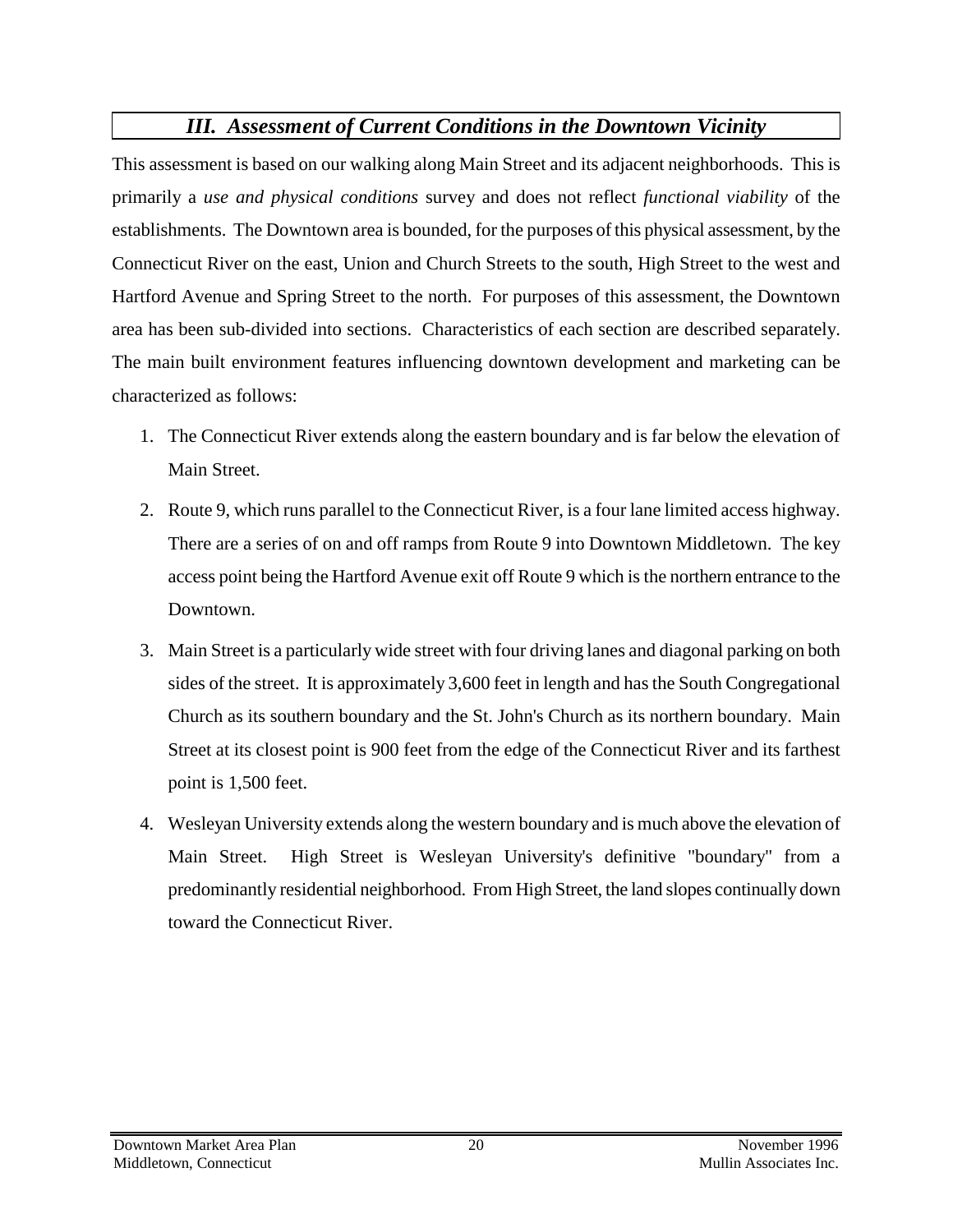The Land Use patterns within the downtown area follow a rectilinear grid layout. It can be subdivided into three grid sections in the north to south direction by using the major streets bordering these sections as grid lines. These sections are between the following streets: Union to College, College to Washington and Washington to Spring. In an east to west direction, the Downtown study area can be sub-divided into five areas using the following as grid lines: the Connecticut River to Harbor Drive, Harbor Drive to DeKoven Drive, DeKoven to Main Street, Main to Pearl Street and Pearl to High Street.

#### **LAND USE PATTERNS IN THE NORTH TO SOUTH DIRECTION**

The grid sections are defined by the primary vehicular access roads leading to and from Route 9. These three sections are as follows:

#### **Union Street north to College Street**

Main Street houses several service uses in small scale historic residential buildings. Two institutional uses in large buildings anchor the south end of Main Street. One is the South Congregational Church and the other is the YMCA. This area is the gateway to Downtown from the South. One block along Main Street is occupied by a typical "strip retail shopping center" (Metro Square) in which the large anchor store is vacant.

This section is also the location of two nicely landscaped city parks, Union Park and Spear Park. Union Park has many monuments and memorials scattered throughout the grassy lawn. Evening musical concerts are held regularly in summer. Spear Park has a large cascading water element. Over fifty percent of Spear Park is paved with an impervious surface of various levels. Many places to sit are provided in this park (benches, walls and steps). It is also next to a major public bus stop, and this inherently encourages people to linger in this area.

#### **College Street north to Washington Street**

Along Main Street, the area is dominated by large scale vacant retail on the east side and large scale financial institutions separated by parking lots on the west side.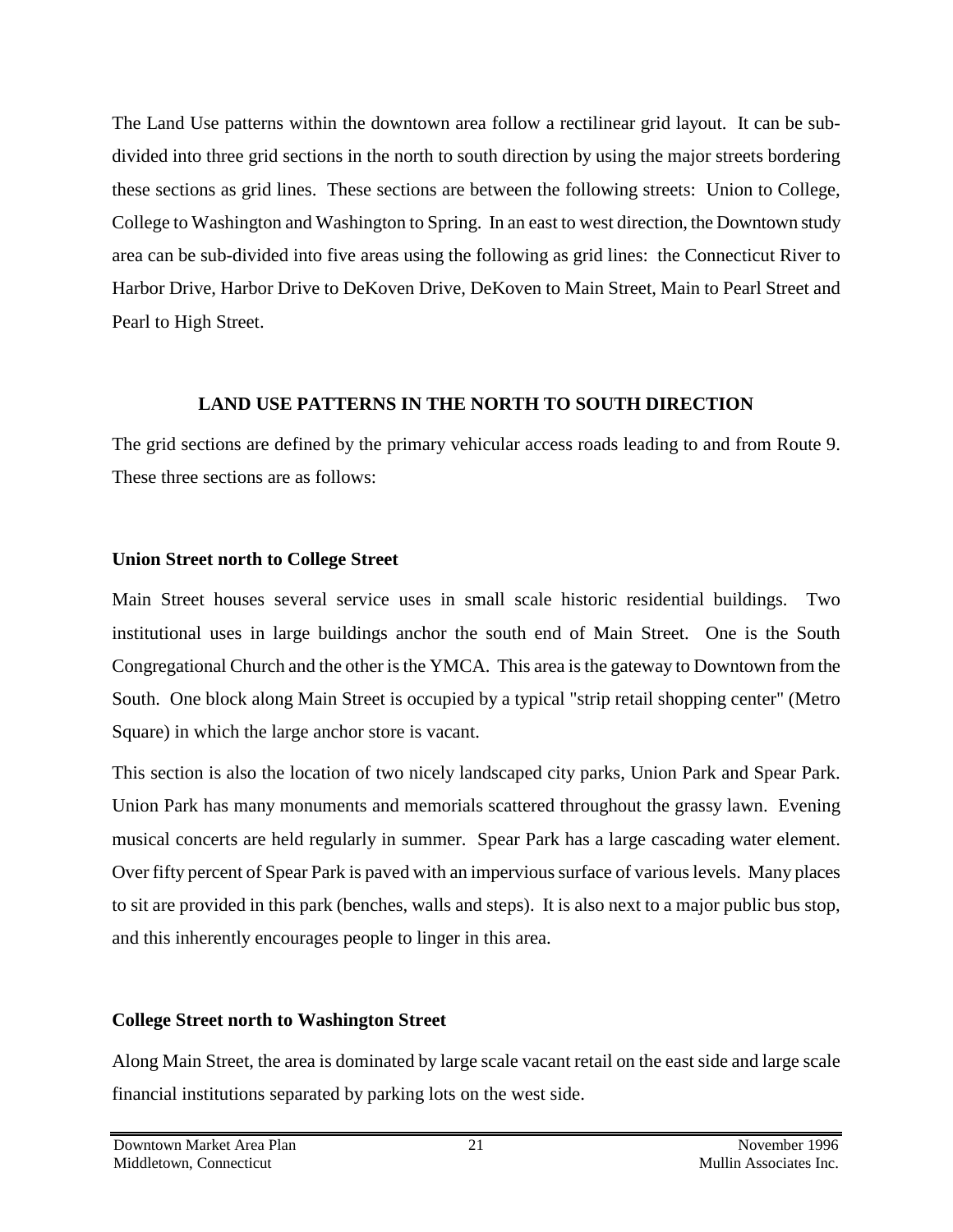East from Main Street to DeKoven Drive there is on-grade or structured parking. Court Street, located within this area, needs attention. Along Main Street and just off of Main Street, the area contains many vacant or sub standard retail and restaurant establishments. These facilities require some re-investment. Municipal facilities are located along De Koven Drive. The municipal facilities are in good and usable condition, although some additional directional signage should be installed.

West of Main Street, the initial block to Broad Street, contains a mix of uses including office use, institutional use (churches), some residential and a large quantity of on-grade and structured parking areas. The next block from Broad Street to Pearl Street comprises mixed institutional and residential uses. Institutional uses dominate along Broad Street and small scale residential uses dominate Pearl Street. The block from Pearl to High and all along High Street are primarily institutional use related to Wesleyan University.

#### **Washington Street north to Spring Street**

The east side of Main Street has a combination of retail and restaurant uses, while the west side is mainly institutional. The community Soup Kitchen is located in this area. The corners of Washington and Main, Liberty and Main, and Grand and Main are all occupied by either surface parking lots or gasoline service stations.

East of Main Street to DeKoven Drive is mainly residential. The buildings are small in scale and densely settled. The physical condition of these residential buildings is very poor and much repair is needed. Many residents of this area tend to "hang around" on the sidewalks, in the driveways and on the front porches during working hours.

The area west of Main Street to and including High Street primarily houses small scale residential use. The condition of this building stock is much better. Only a few non-residential uses are located along Washington Street. The area also contains the northern entrance to Downtown from Route 9 and from the Arrigoni Bridge (the sole river crossing). The stately St. John's Church and School anchor the Main Street on the north and serve as the gateway to Middletown. Also a large single story warehouse and distribution facility fronts on one corner of this northern entrance to Downtown. There is a "Welcome to Middletown" sign where the median strip should be maintained year round.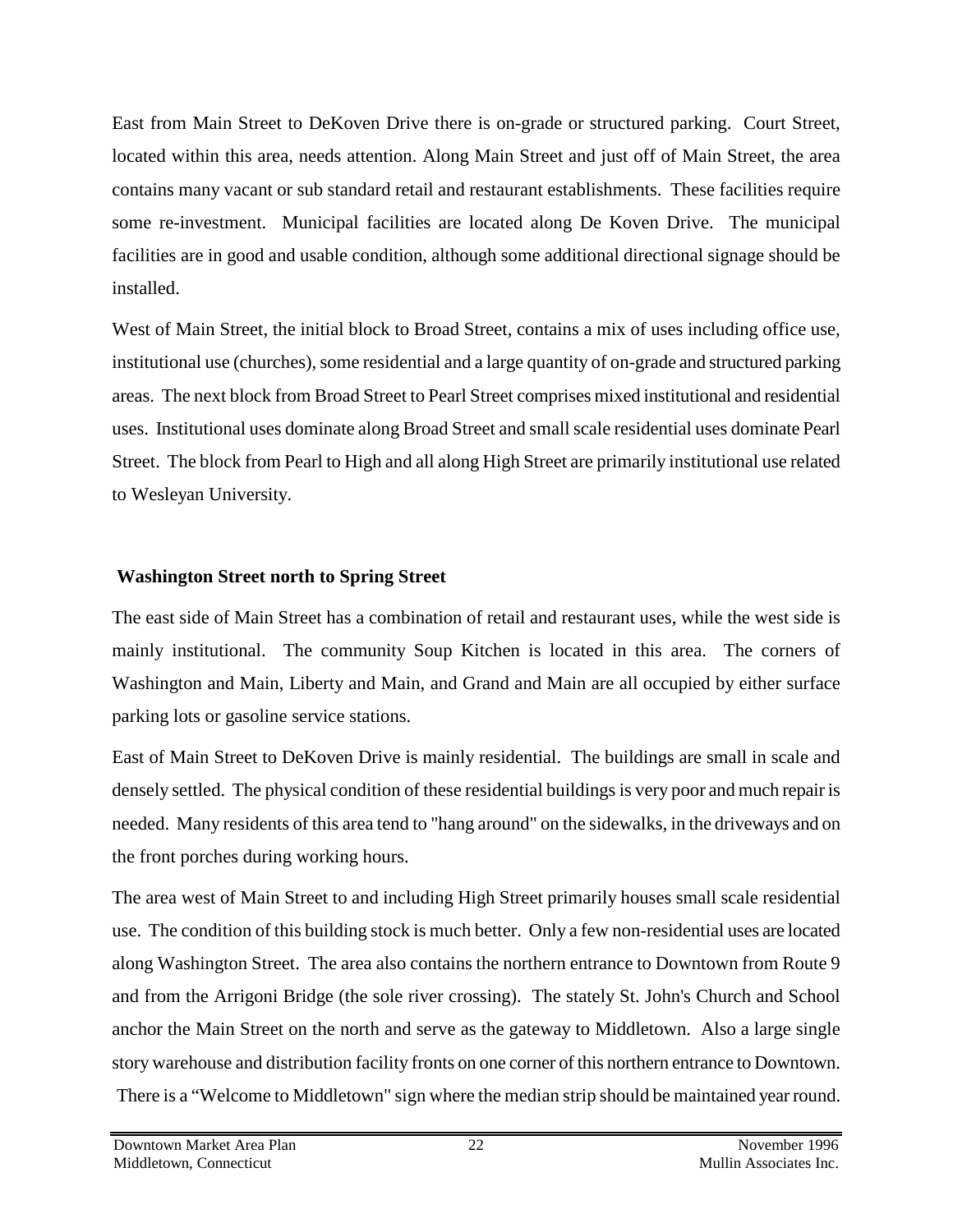#### **LAND USE PATTERNS IN THE EAST TO WEST DIRECTION**

The grid sections are defined by the primary vehicular roads running parallel to the Connecticut River. These five sections are as follows:

### **Connecticut River and Harbor Drive**

This area is dominated by the Connecticut River along the eastern boundary with excellent water views. The area contains limited boating access, an established restaurant and a city park with a walk along part of the river's edge. A new park is being developed to the south of the restaurant on a currently vacant site. The Christopher Columbus statue is located in this park but improved water access is not planned as one of the features of this park.

Pedestrian access from the downtown area is very limited and indirect. There are currently two pedestrian access points. One along a sidewalk on Union Street which goes under the Route 9 overpass and over the rail line; and the other through a dark and damp concrete tunnel just west of De Koven Drive at the corner of the City Hall property. There is limited parking space near the river and access to boat docking facilities is limited to the area immediately at the America's Cup restaurant. Boats can not be launched from this area.

# **Harbor Drive to DeKoven Drive**

This areas is dominated by institutional uses and transportation networks such as Route 9, a four lane limited access highway, that connects to I-95 (with the speed limit in this section of Route 9 reduced to 50 MPH); the rail lines but no train station and DeKoven Drive, a two lane road running parallel to Route 9. The unsightly back of a "strip retail" shopping center with a large vacant store, several on-grade parking lots and four blocks of sub-standard residential units also mark this area.

Institutional uses are housed in large buildings used by the County and the City. One building is a newly constructed 8 story building for the County Courthouse with an adjoining above grade parking structure. The City Hall building also fronts on DeKoven Drive.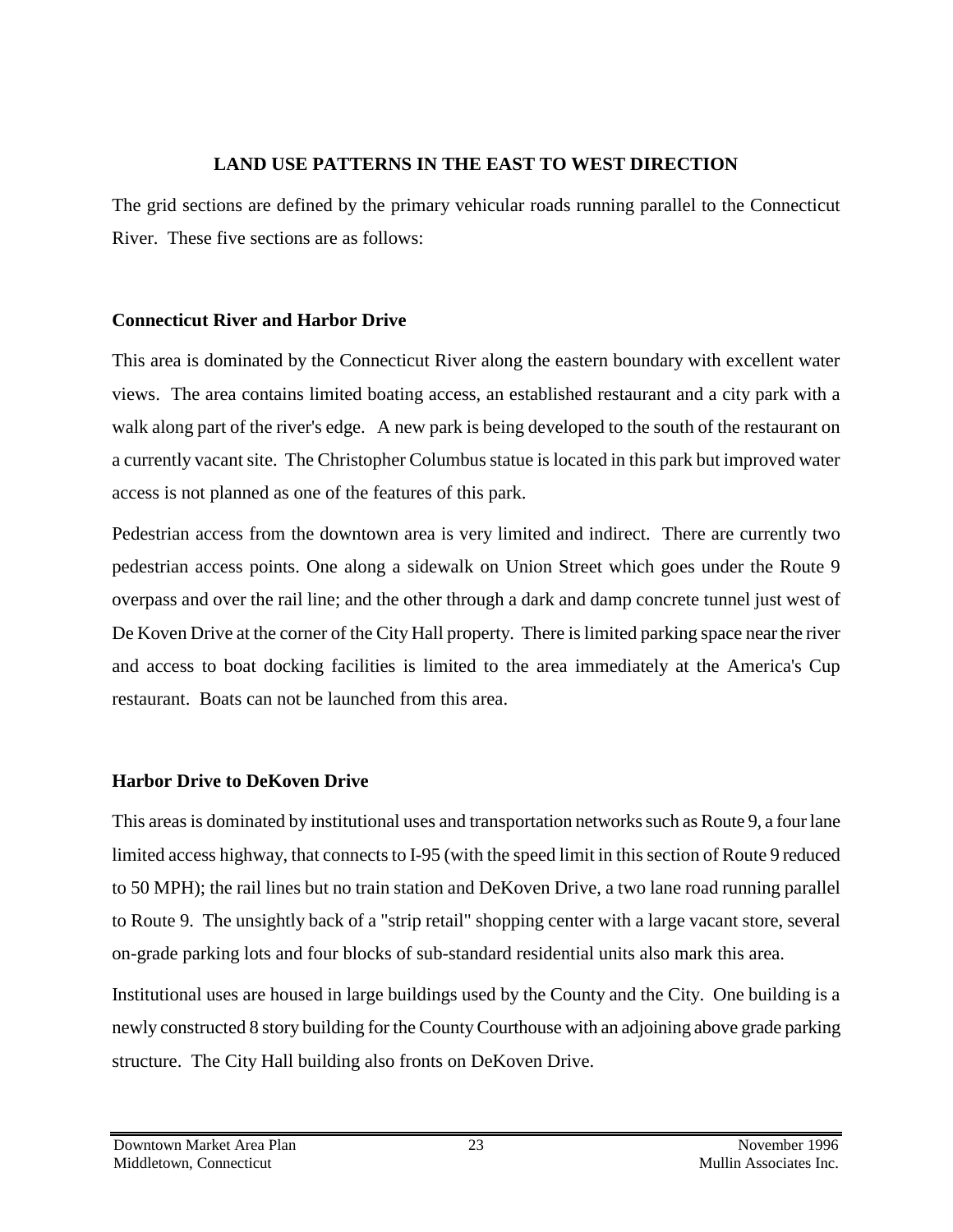#### **Main Street**

Main Street is a four lane street with clearly defined north and south boundaries. The street has metered diagonal parking on both sides and traffic lights at each intersection. Traffic lights appear to be improperly timed to allow traffic to flow quickly from one end of Main Street to the other. Traffic signal timing for pedestrian crossing of Main Street should be reviewed and modified if necessary, in order to allow for ample crossing time. Pedestrian crosswalks are indicated with diagonal painted lines. There are two mid-block crosswalks which are controlled with a traffic light and pedestrian signal.

A mixture of retail, service and institutional uses front on either side of the street.. There are no ground floor residential uses. The area contains two small city parks at its southern end and one small city park near its northern end. The majority of the buildings are three stories. On the east side of Main Street, between William Street and Court Street, the buildings are historic residential structures of one story in height. Vacant retail spaces are scattered along the street with the predominant amount near the southern end. This area contains the largest area of vacant retail space within in the designated study area.

#### **Main Street to Pearl Street**

The northern part of this section is primarily residential. A large old cemetery, Mortimer Cemetery, occupies about one half a block. Although surrounded by brick walls, this property needs attention. There are many over grown weeds and the grass is in poor condition. The southern part of this section has mixed uses with small and large scale residential, institutional and a few service and retail establishments.

### **Pearl Street to High Street**

This section is primarily residential, with institutional uses in the southern blocks which border Wesleyan University. Many of the large houses in this area have been sub-divided into several apartments. The back yards of these houses have been turned into parking lots that have either a paved or gravel surface. The majority of these properties are in excellent condition.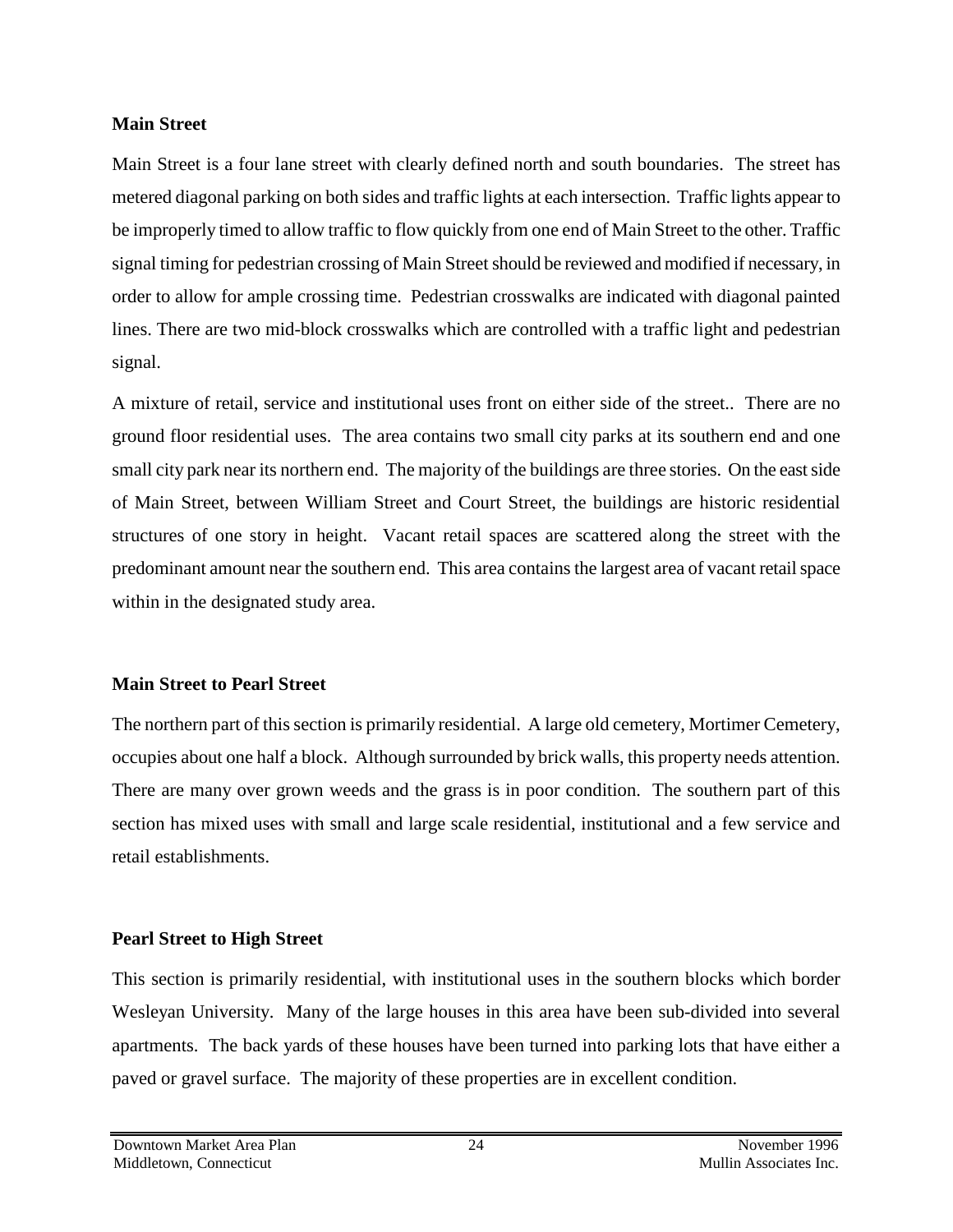#### **Along High Street -- Wesleyan University Area**

High Street is a tree lined street which is topographically much higher than the Downtown Main Street area. This area has large, single family residential buildings that are very well maintained with manicured lawns and mature landscapes. Most of these residential buildings have maintained their residential qualities but are now being used exclusively by Wesleyan University for a variety of uses. The university facilities on the campus are of Georgian style architecture. All university facilities

are well maintained with stately old trees surrounding most of the buildings.

#### **In Summary**

As is apparent from this section, the downtown area is decidedly mixed. The mix of institutional, commercial and residential uses is indeed positive. Especially in adjoining neighborhoods, as they provide a captive market for Main Street. However, more retail uses would certainly add to the viability of Main Street. The condition of structures is also mixed. Main Street has some beautiful, well maintained buildings while structures in some of the neighborhoods need attention. Condition and use are coded on the two maps provided with this report. The next section concentrates on Main Street and the immediate Downtown.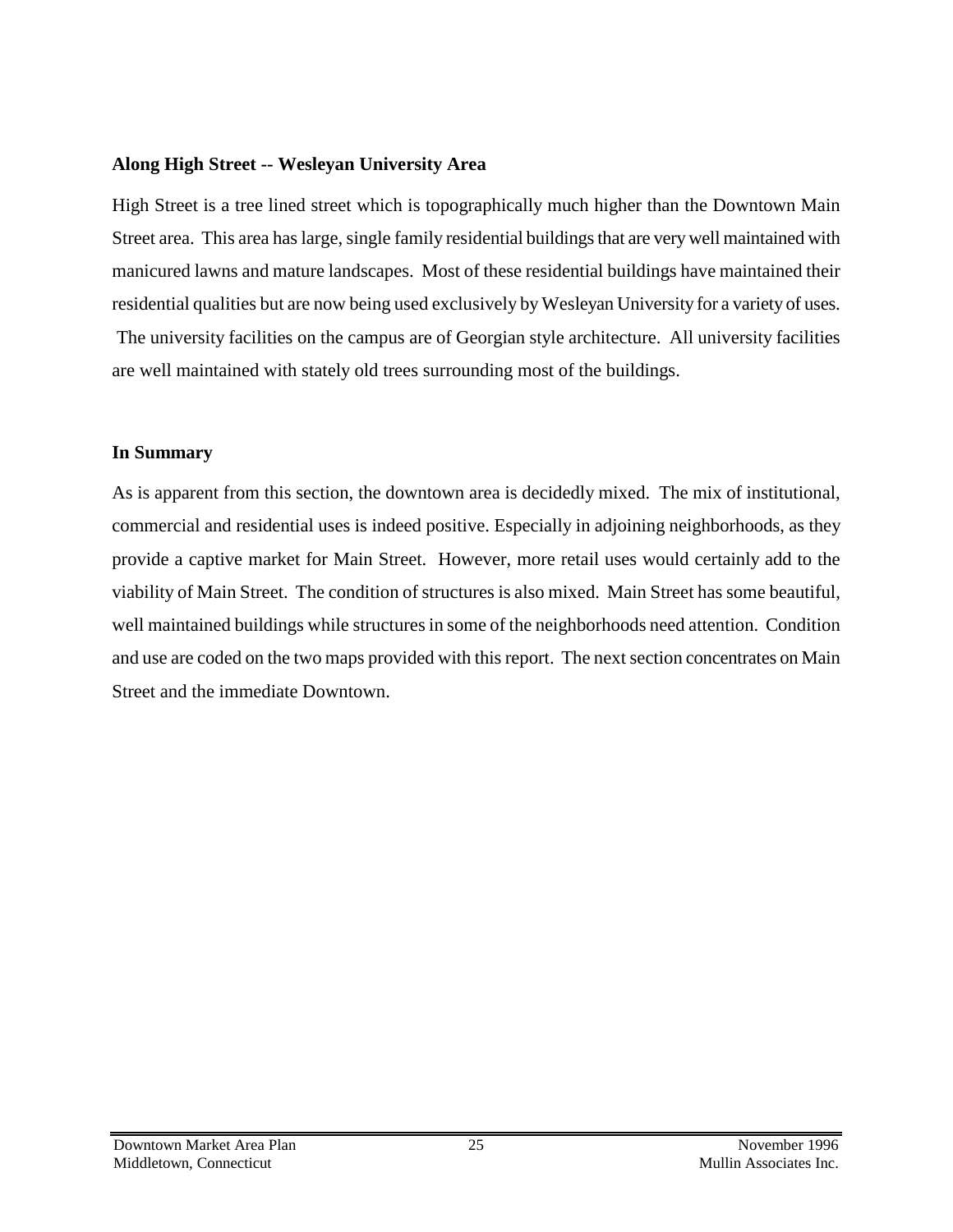# *IV. A Review of Strengths, Weaknesses, Threats and Opportunities Related to Downtown*

Based on our site assessments, comparative analysis and experience we have identified the strengths, weaknesses, opportunities and threats that face the Downtown. These are presented in this section.

#### **STRENGTHS**

- 1. The structures of downtown Middletown are largely intact. Many are beautiful. They represent a tapestry of architectural styles that range from the colonial to the neo-classical and the post modern. Even those structures that have been adapted to modern times (for better or worse) still can have their structural integrity restored. Middletown is quite fortunate for the overwhelming number of New England's cities have destroyed the majority of their culturally significant structures.
- 2. The historic character of the south end of Main Street. This part of downtown is quintessential New England. The town common, historic houses, a museum, the churches, the monuments and the landscape are all decided assets. Downtown specialists have long agreed that local history and culture are positive parts of the "sellscape". They add value to the marketing experience. To have this complex so close to the shopping district is a decided asset.
- 3. The presence of civic structures in the downtown adds value. The fact that the municipal offices and the court house are located in the downtown area means that people on civic business must visit the area. Downtown revitalization specialists have long noted that downtowns are places for both civic and commercial uses. In our own experience it is indeed rare when a downtown has been revitalized without the presence of both uses.
- 4. The fact that Wesleyan University is so close to downtown is a tremendous strength. University students add color and vibrancy to an area. They also contribute to a sense of constant change. Furthermore, it is estimated that students spend at an average of \$10 per day on non school related activities. Beyond the students, there are the college visits (approximately 6,000 per year) and special events. Universities add investment and personal security to an area. They are quality conscious in their structural investments, realize that image is important and will be protective of their grounds and surrounding areas. Simply having the University as a neighbor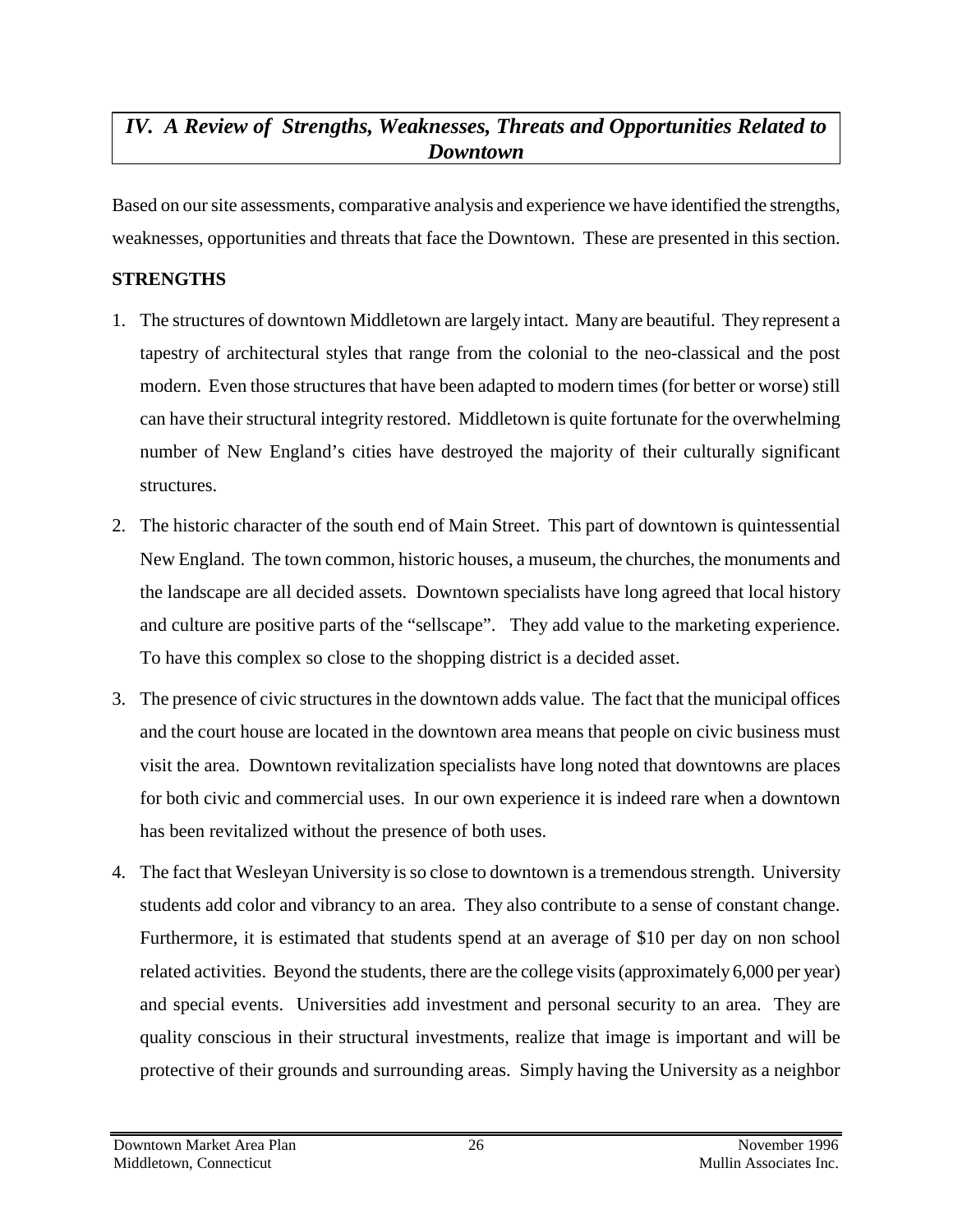brings a degree of stability to the downtown area.

- 5. The fact that the river is so close to the Downtown. The Connecticut River is now cleaner, healthier and more actively used than in previous years. There are indications that it will be further improved and more actively used in the coming years. It represents color, activity, the seasons and a connection with nature. Cities across America are undertaking extensive efforts to bring rivers back to their downtown areas via a process called "daylighting" - the opening up of long covered channels, tributaries and streams (see Downtown Providence for example). Middletown's river, one of America's largest, is already in the Downtown's backyard.
- 6. The office complexes bring people to the Downtown. These people, combined with government and other institutional employees are a captive market for Downtown. These workers tend to be white collar, be paid a middle class wage and have a degree of discretionary income. They tend to visit restaurants and make "pinpointed" purchases during the 11:30 - 1:30 lunch period and right after work.
- 7. The mixture of restaurants brings customers to the Downtown. These restaurants include a moderately priced diner and delicatessen, several upscale eateries and even a lunch cart. As well, these restaurants are spread throughout the south, central and north ends of the Downtown.
- 8. The presence of specialty shops. These include Atticus Books, the Amatos Toy and Hobby store and Bernie Field's and Malloves jewelers. It is an oft quoted axiom of downtown revitalization that downtown retailers cannot compete with malls and that they have to offer unique goods, special services and have a high quality reputation. There are such stores in Downtown Middletown.
- 9. The presence of "anchor stores" (anchor stores tend to attract customers as a destinations they will make a special trip just to visit this one shop). Middletown has four such stores that function to a degree as anchors. They are Amatos Toy and Hobby store, Bob's Discount Furniture store, Itkin's Decorators and Bob's Store. In interviews with shoppers, business owners and civic officials, they pointed out that these retailers were important to downtown stability.
- 10. Public improvements have helped to reinforce the Downtown as an area of value. This can be noted in the upgrading of sidewalks, street lighting, curbing and signs. The City has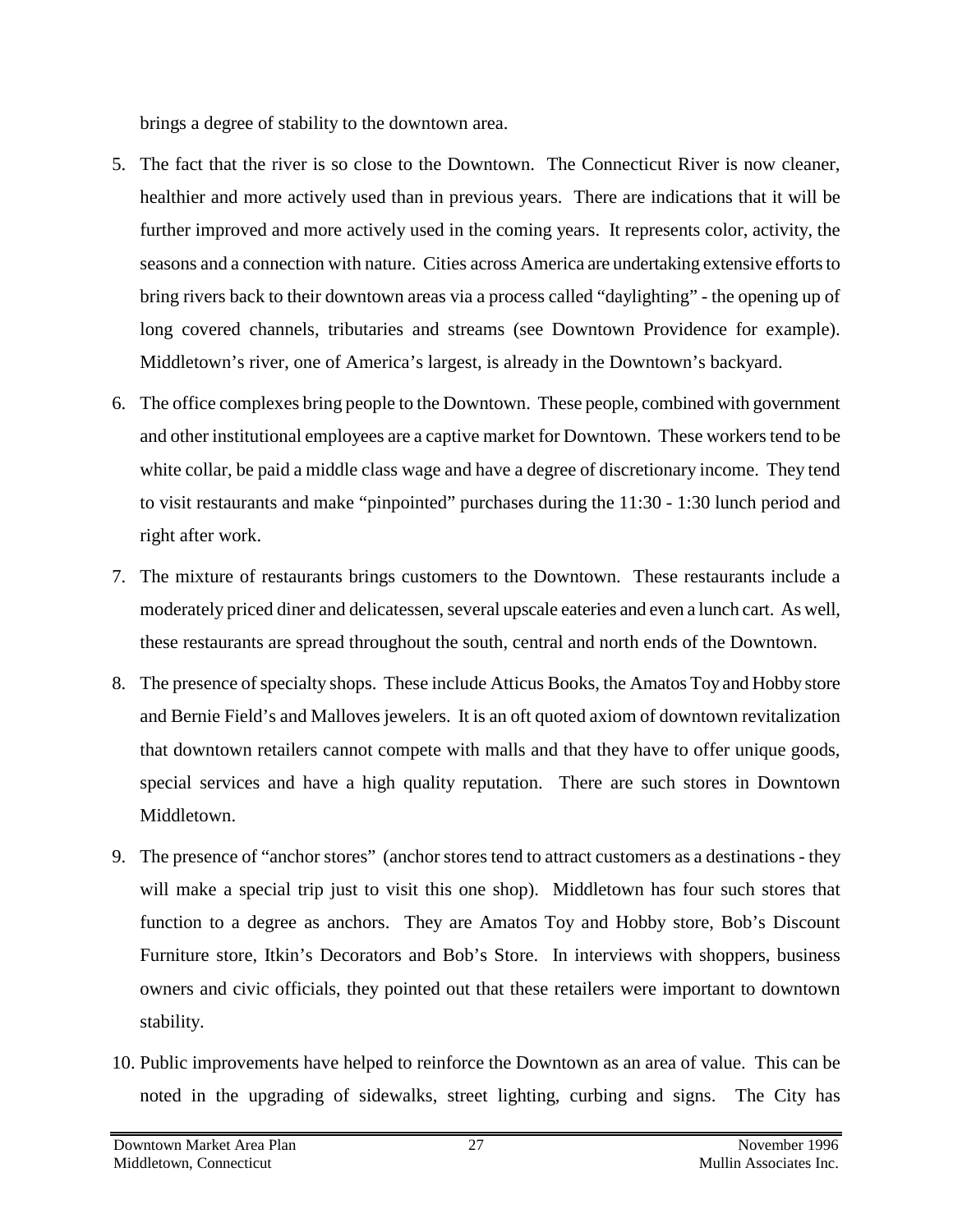demonstrated that Downtown is an important place for Middletown residents.

- 11. The urban village character of the north end of Main Street appears to be working quite well. Through a combination of civic and private investment, this area of downtown has adapted quite well to market realities. These shops have more characteristics common to an urban village than a large city. They cater to customers who live nearby and tend to walk to the shops.
- 12. There are ample opportunities to park in Downtown Middletown. This is indeed a rarity in an urban downtown in New England! One can park along Main Street and civic lots at strategic locations located along side streets.

### **WEAKNESSES**

- 1. The lack of retail activity. As can be noted on the use map, there is limited retail along Main Street, especially on the west side. The east side of the Street, closer to the southern end has the largest area of vacant retail space in the study area. Without a strong retail presence, people will not visit downtown.
- 2. The lack of retail rhythm. There is a rhythm to shopping. Customers want to see a consistent array of shops as they walk along the street. If the rhythm is such that it is a "retail-institutionvacancy-retail-institution" quality than retail suffers. The North End (east side) works quite well in this regard. The South End (east side) does not work as well.
- 3. The Sears Block. The City is quite fortunate in that it only selectively used "urban renewal" philosophies in selective cases. One such case involved the building of the Sears Block. Like so many urban renewal type ventures in other communities, this effort failed. At present, this block, cold and vacant, provides a testimony that Middletown is no longer a regional shopping Mecca. It is a glaring weakness that will discourage reinvestment in surrounding properties until it is revitalized and reused.
- 4. Metro Square. This complex, largely hidden from Main Street, belongs "anywhere USA." Its density, design and site characteristics add little to the City. Furthermore, it isolates shoppers in its complex rather than encouraging them to visit Main Street. As well, there are a number of vacancies and more are expected. We would not be surprised if Burger King and CVS were to leave in the near future.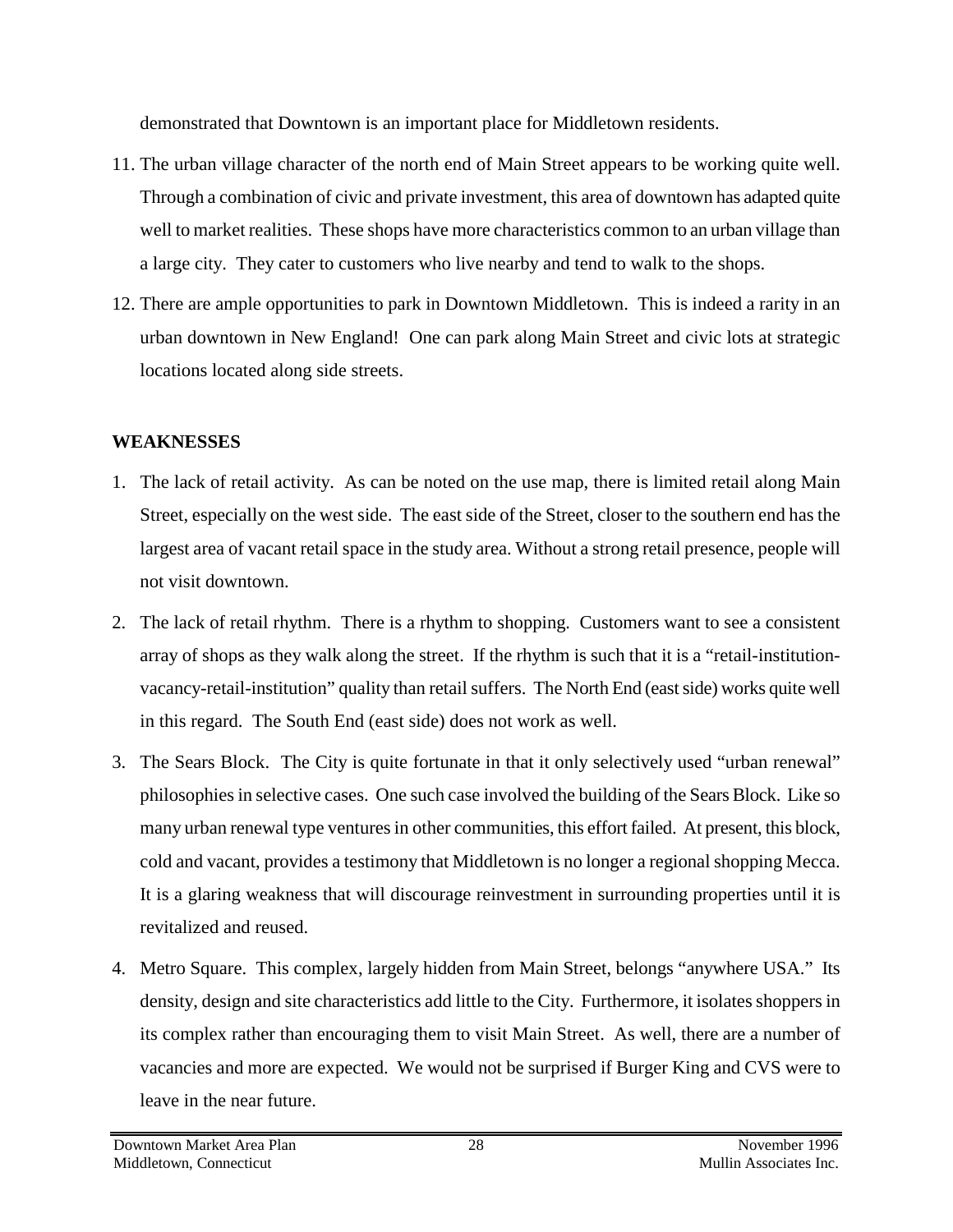- 5. The weak South Central end of Main Street (east side). The fact that the Sears Block, the Metro Square and the Armory are all juxtaposed creates a dead space along Main Street. There is virtually not street activity in this area except for casual walkers.
- 6. The lack of connection to the River. The Connecticut river is an important iconic element in the minds of Middletown residents. Further, it flows less than 1,000 feet from the Downtown. Yet, it is only connected to the downtown by automobile and an un-welcoming, dark underground tunnel. One has no knowledge that New England's greatest river is nearby.
- 7. There are too many non-profit, human service functions along Main Street. We are strong supporters of these functions. We recognize the need and applaud the fact that Middletown is committed to helping all of its citizens. However, when these uses are so common as to create a climate where such functions contribute to a withdrawal of a broad customer base then the retail function suffers. Based upon our observations and interviews, it is our professional opinion that Middletown has allowed too many of these functions to be located along its Main Street. The shopping experience, in order to attract customers, must be easy, psychologically safe, attractive and pleasurable. If there is a climate of fear (real or perceived) then the marketplace suffers.
- 8. The lack of goods sold to college students. As part of this study we examined three other downtowns where college campuses were nearby (South Hadley and Mount Holyoke, Amherst and Amherst College/University of Massachusetts and Northampton and Smith College). We then compared the goods and services offered to those in Downtown Middletown. Middletown offered the least number of shops dedicated to the college student. Nothing points this out as much as the fact that one cannot buy a Wesleyan sweatshirt in Downtown! The key shortcomings centered upon the lack of book stores, coffee shops, record/video shops, computer stores, photocopying services and movie theaters. Further, there is anecdotal evidence, based upon interviews, that suggests that downtown Middletown merchants are un-welcoming and intolerant of Wesleyan students (we realize that there is a difference between perception and reality. However, we also know that, in marketing, there is a critical connection between the two. If the perception exists then there is a problem that has to be addressed).
- 9. The perception of crime. We have been overwhelmingly reminded of a young girl's murder in Downtown eight years ago during the annual sidewalk sale. What is most surprising is how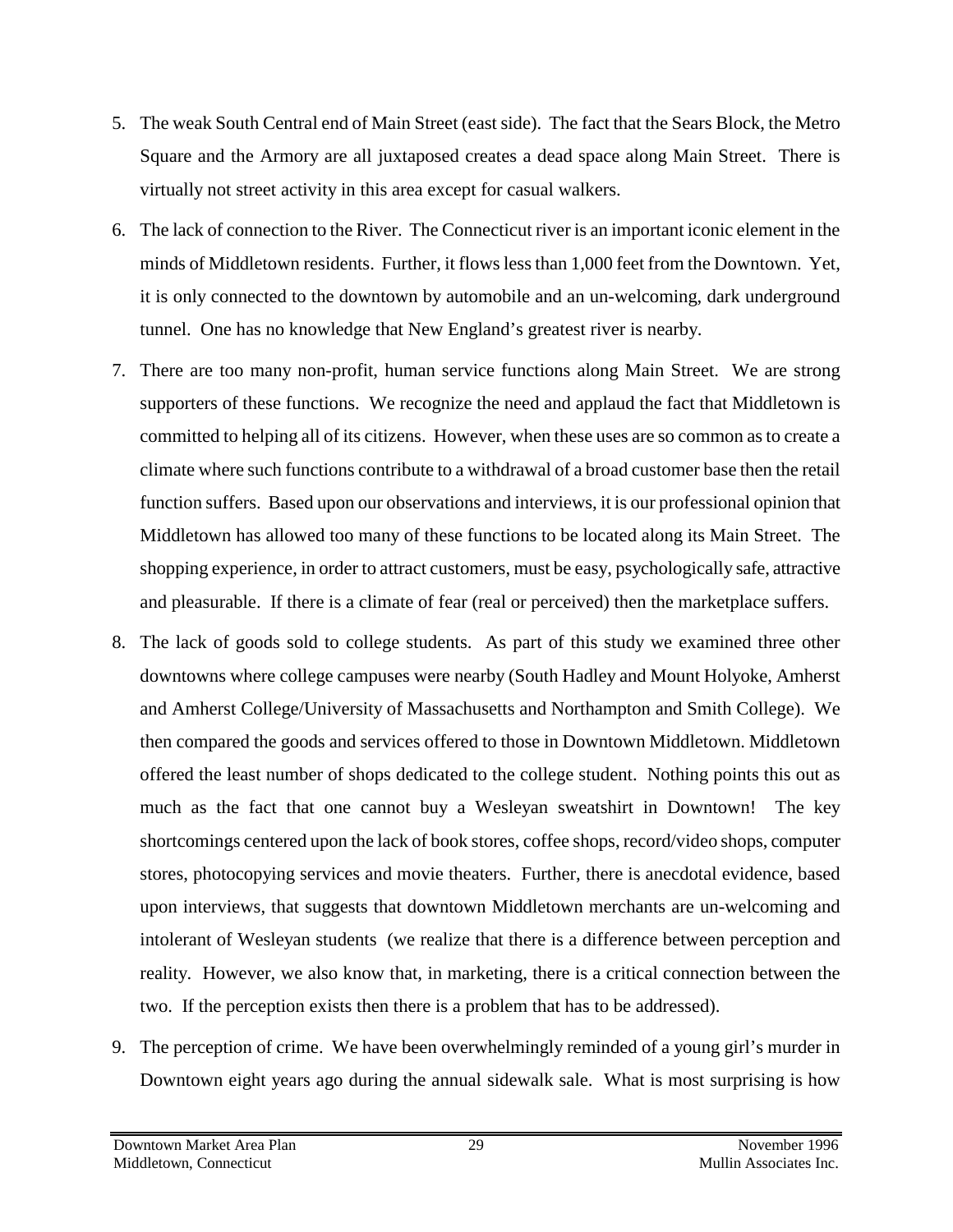vivid the memory of this tragedy is. It is as if the people of Middletown have indelibly etched the event in their minds and connected it to Downtown. In fact, whenever we asked whether there was a crime problem in downtown, this instance was mentioned. Once again, there is a need to address the problem of perception.

- 10. A lack of excitement. Perhaps it is the vacancies along the southeast part of Main Street, the staid qualities of the banks or the width of Main Street. It is our opinion that the Downtown area needs color, banners, street vendors, clean windows, exciting displays and improved signage if it is to succeed. At present, the merchants, on the whole, appear to be quite comfortable in their climate. It is clear there is little excitement or intensity.
- 11. The hours of operation. We have noted that the merchants in Downtown do not keep common hours. Further, based upon observations, we have noted that some merchants open late and close early. Finally, the merchants tend to be closed at times that are convenient for the two income family. Stated bluntly, downtown Middletown is open at times that are most convenient to the elderly, the homebound and the unemployed. One only has to contrast the times of operations with nearby malls (i.e. nights, Sundays) to note the differences.
- 12. The lack of adequate public amenities, such as public restrooms and telephones, that would make Downtown more pedestrian conscious and responsive. If an outsider, tourist perhaps, were to be on Main Street could one visit a restroom without feeling like one had to purchase some goods or service?

### **THREATS**

- 1. We expect Middletown's banks to downsize. All across New England, we have noted that bank merger after bank merger has resulted in fewer employees. As well, with the increased use of information technology, there has been declining space requirements by banks. While we have no knowledge of the unique attributes of Middletown's banks, we do know that if they fit the New England pattern then there will be a decline in workers and space needs.
- 2. There will be increased "box retailer," "hypermarket" and "category buster" activities at nearby mall sites. We note that huge warehouse firms similar to Walmart, Sam's Club, Costco and Home Depot have located in the northeast. These warehouses are targeting customers who buy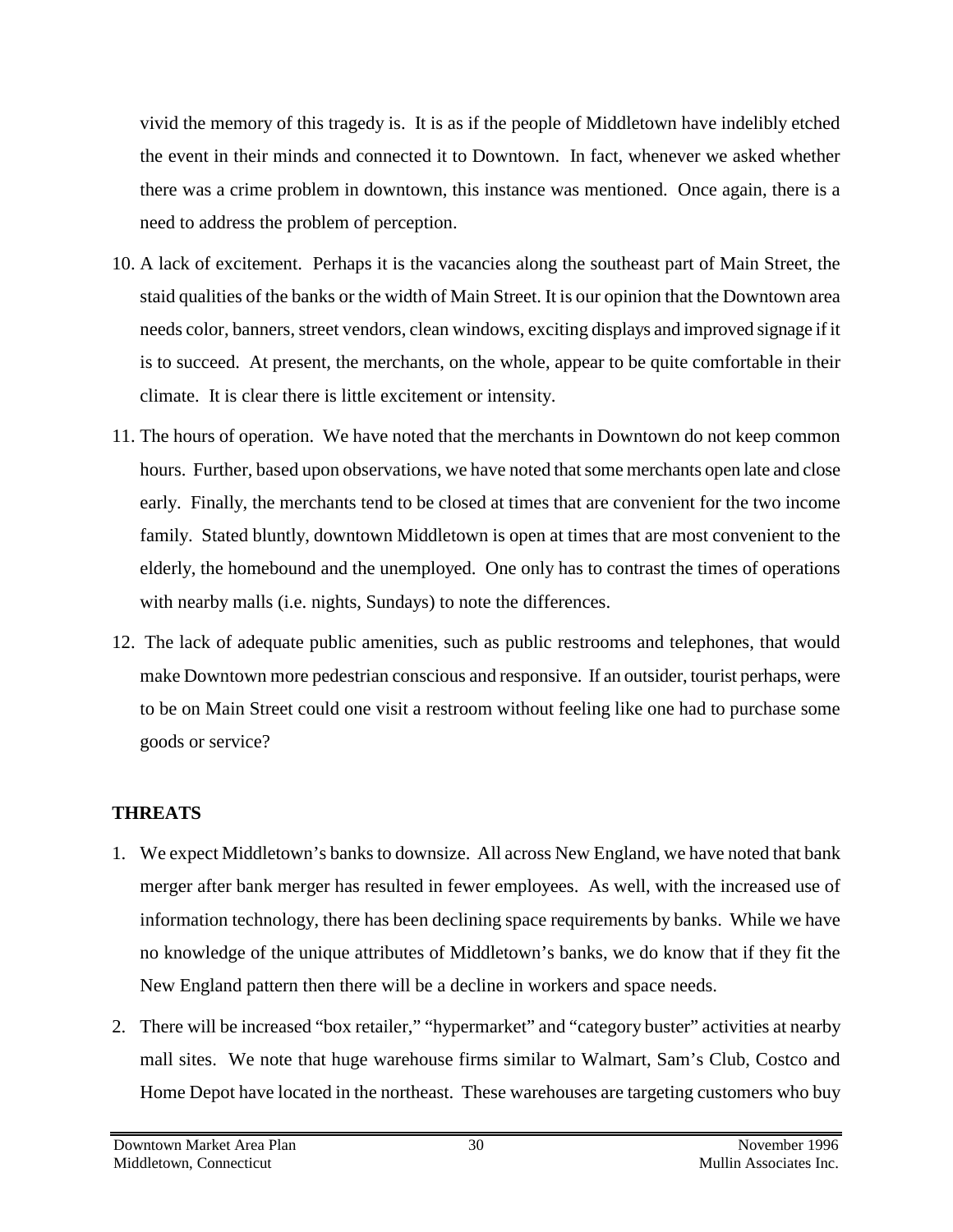furniture, computers, sporting goods, educational toys and goods commonly purchased by senior citizens. Furthermore, stores such as Noodles Kidoodle (kids educational toys), Party City, and Take Care of Us (store dedicated to people over 65) are expected to locate in the region (they haven't moved north of New York as yet).

- 3. We expect that the Metro Square will close. The failure to fill the now vacant stores and the fact that several leases are not being renewed lead us to this speculation. We expect Burger King and CVS to move in the near future.
- 4. The downtown department store (Bob's Store) is an anomaly. Most of the Bob's stores are located outside of downtowns. While we understand that this store is the original store, we also note that the company is now under new ownership. We would not be surprised if this store relocated.
- 5. The revitalization of the Sears Block and the creation of the Armory Cultural Center do not occur. If these are allowed to stagnate then we fear that the southeast end of Main Street will suffer. Action is required in the very short term.
- 6. Wesleyan University adopts a "stay at home" policy. If this happens and Wesleyan expands it on campus retail functions (as many colleges do), provides on campus entertainment (i.e. first run films) and upgrades its dining facilities to include coffee houses, etc., then there will be a major loss of a potential market.
- 7. New non-retail structures are allowed to have retail functions. We realize the desire of new office building to have cafeterias and small variety shops within their structures. However, in some instances these have become "office arcades." Such uses should be minimized.
- 8. There will be more human service functions on Main Street. If this happens then we fear that any hope of an upscale marketplace will be seriously weakened. The marketplace will tip toward those with minimum funds.

#### **OPPORTUNITIES**

Based on our review of the strengths, weaknesses and threats, what are the opportunities? They include the following: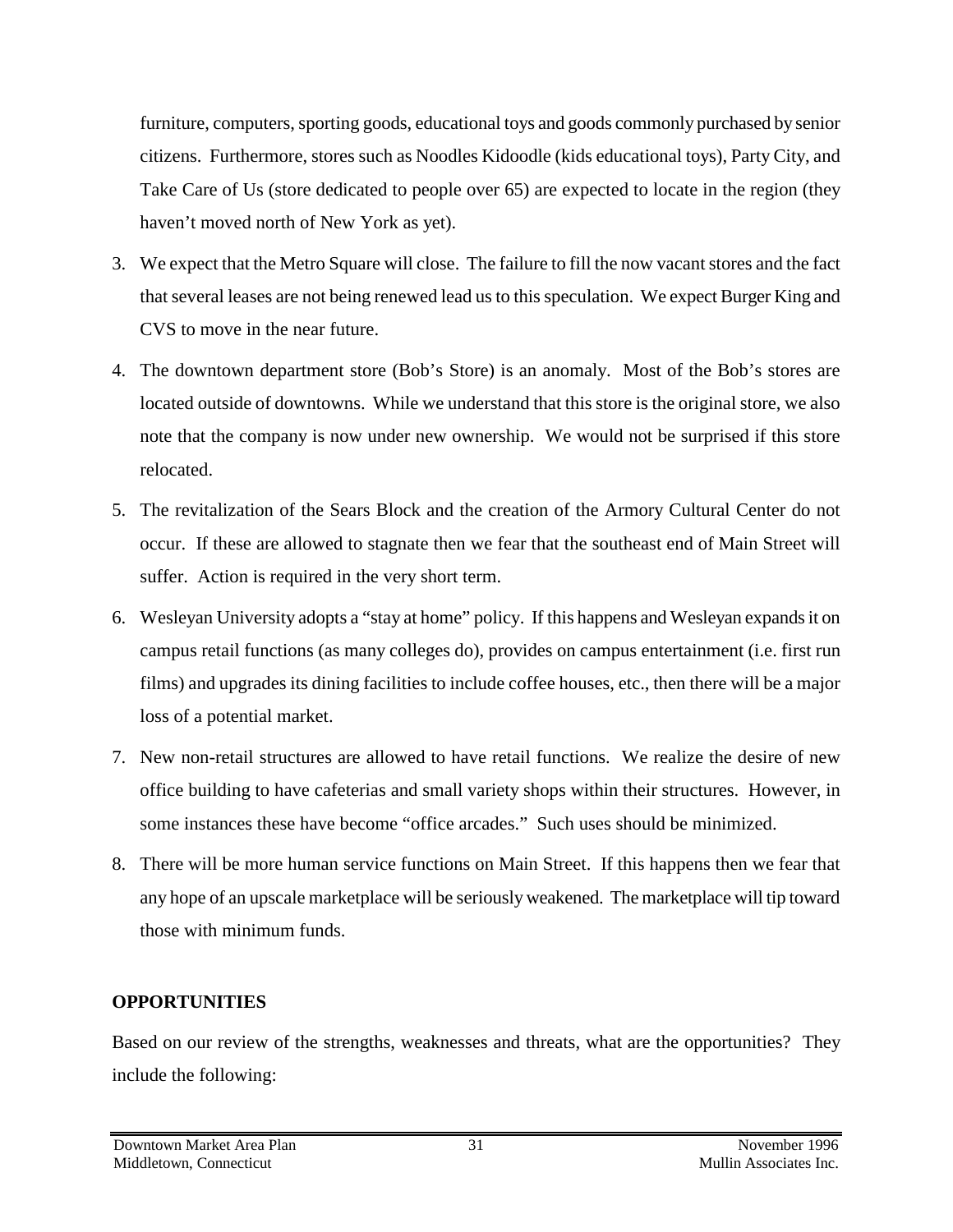- 1. To open up the market for Wesleyan students and employees via welcome back promotions and active marketing efforts. It is the closest and most underutilized market for downtown Middletown.
- 2. To utilize a "public private partnership" thrust to build on and revitalize the Sears Block. The police station proposal would work as long as there is increased retail use along Main Street. A police station in the Downtown area would also alleviate some of the perception of crime and provide an opportunity to locate needed public amenities.
- 3. To actively promote the full development of the Armory as a cultural center.
- 4. To actively assist human service agencies to relocate on sites away from Main Street. Further, to use the City's negotiation powers (or zoning powers) to block the further expansion of such uses on Main Street.
- 5. To negotiate with the owners of Bob's Stores to determine how the City can help to keep this store in the Downtown. For example, the City could create a public parking area between the rear of Bob's and Broad Street. We would not be surprised if Bob's Store identified the lack of convenient parking as their number one concern.
- 6. To work with the Chamber of Commerce on a clean up campaign that would include the sidewalks and windows.
- 7. To publish crime statistics concerning the downtown such that the perceptions of downtown begin to be dispelled.
- 8. To work with Wesleyan University and others on the revitalization of Metro Square and insure that Wesleyan does not adopt a "stay at home" policy.
- 9. Working with the Chamber of Commerce, to undertake efforts to attract bookstores, clothing stores, travel agencies and specialty shops to the downtown.
- 10. To integrate the river with downtown such that there are easy, safe and psychologically open access for pedestrians and bicyclists.
- 11. To explore the opportunities for a hotel/inn and movie theater complex at the Metro Square site. [Note: We are aware of the previous studies on the potential for a hotel. We believe that, through a public/corporate/college investment strategy, a relook at this option is in order.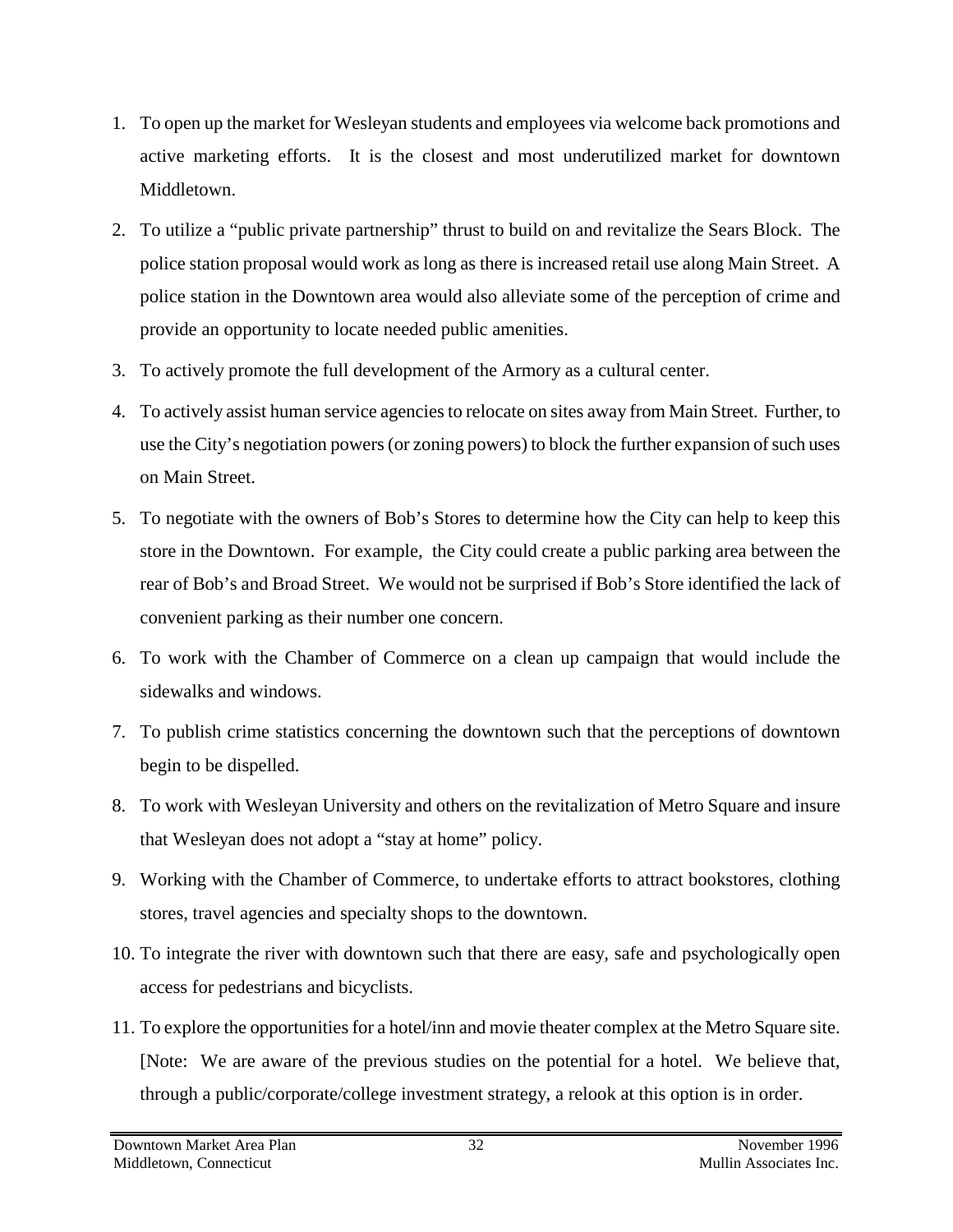12. Downtown can clearly benefit from encouraging the expansion of restaurants and international cuisine that would draw in the college crowd, the young professionals, tourists and the residents alike.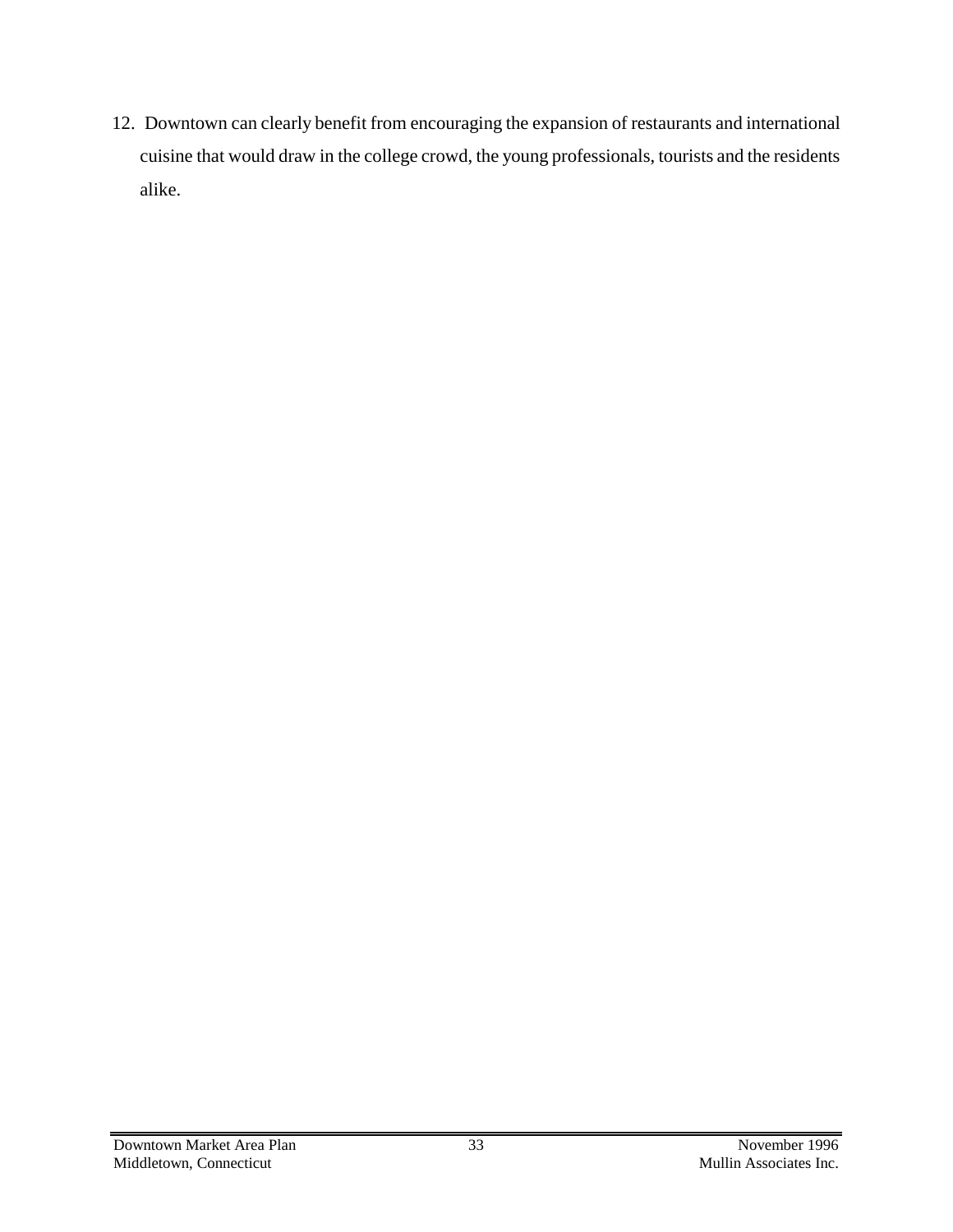# *V. Downtown Development and Marketing - General Observations*

The following observations, concerns and comments are based on our experience in working with over 50 downtowns across New England and New York. Common themes can be seen in Middletown's Downtown.

- Downtown will never live up to the image of the 1950's. It can, however, survive as a specialized market place.
- Downtown is a place where the civis meets the market place: Both should be integrated in a spatial and design sense.
- Downtown is a place of institutions: Municipal Buildings, Libraries, Court Houses, Post Offices and the like belong in Downtown. Locations at the fringe of the community are to be discouraged.
- Downtown's market catchment area is downsizing: The size of downtown must reflect this.
- Downtowns, in order to succeed, must carve out a unique character. Downtowns cannot compete with malls.
- Historic Preservations Works! Preserved structures and space can reinforce the market value of Downtown and attract customers.
- A key to success is the re-use of upper floors: Too frequently, off premise parking is not allowed, elevators are outdated and zoning is narrowly defined.
- Downtown merchants are irrational about parking: There is never enough, it is always in the wrong place, it is always too expensive and it is always full of employee vehicles from other shops.
- Paved or concrete parking lots look ugly: Landscaping can make them pleasant.
- Church parking lots, on a contract basis, can help to alleviate parking problems.
- Given that town revenues are scarce, some communities are exploring the creation of parking authorities.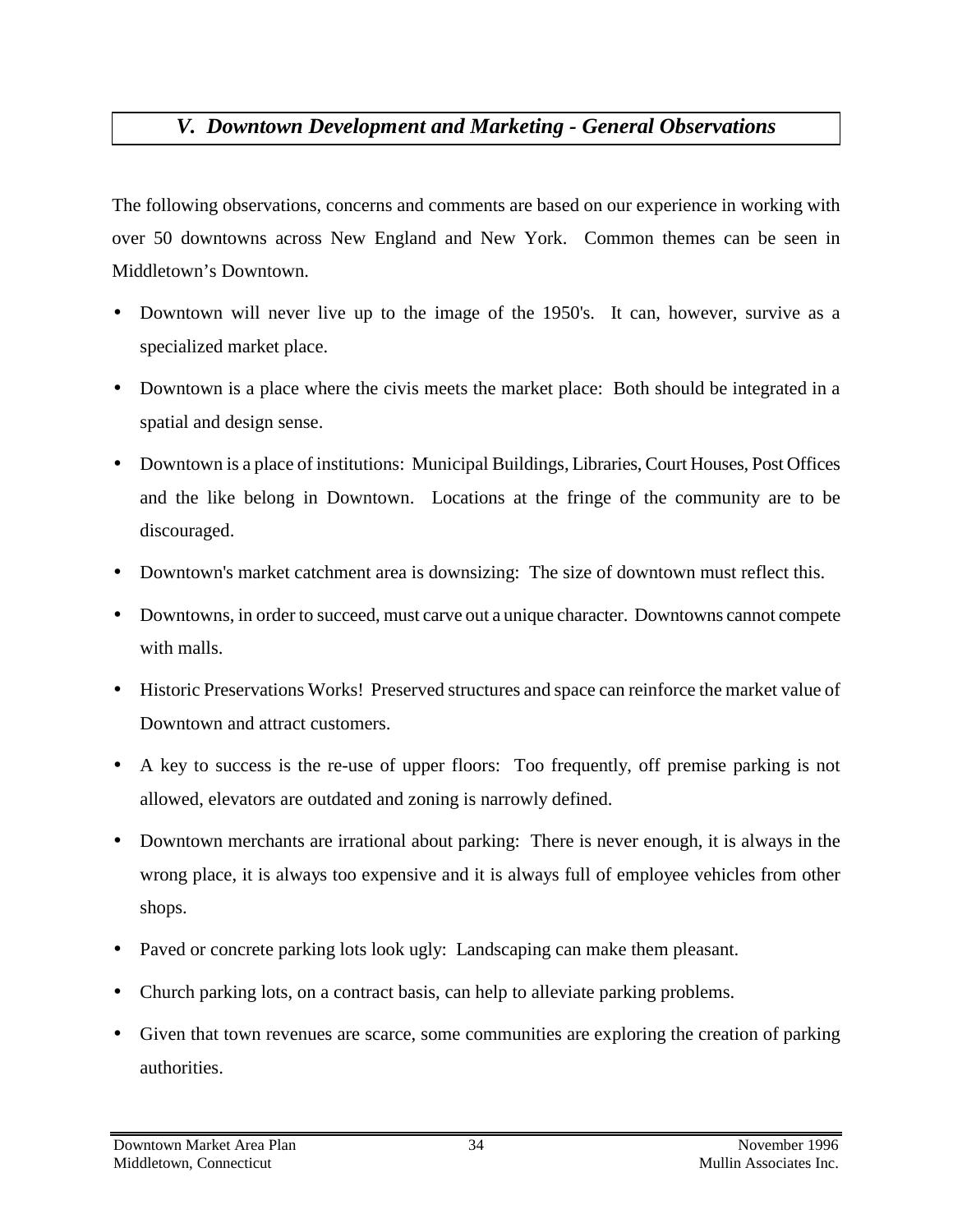- There is no common agreement on parking meters: Local values should prevail.
- Downtowns must be pedestrian friendly: Too often, priorities go to vehicles.
- Increasing the speed of vehicular movement through downtown is productive only so long as the speed is less than 25 mph.
- A national chain will do the minimum in terms of facade treatments: It will however respect site plan and architectural standards.
- Store fronts with maximum window exhibition space are a decided asset in comparison with narrow windows and "hard architecture".
- Sign controls count and add value to the market experience.
- There is usually a disconnect between the ages of building owners and business owners. The former are typically approaching retirement while the latter are aggressive marketers. Are the owners ready to reinvest?
- Business owners in downtown are an independent group of people who find great difficulty in cooperation.
- Downtowns have an obligation to meet the Americans with Disabilities Act (ADA).
- Festivals work! Teddy Bear Fest; Book and Plow; Antique Fair; Farmer's Markets; White Elephant Weekend.
- Downtowns must be open when traffic is greatest.
- Downtowns should operate on a fourteen hour day: "What time is this place?"
- Downtowns are too frequently open at the wrong times: If they are open from 9:00 to 5:00, then the market will be defined by the elderly, the retired, the homebound and the unemployed.
- Tourism is rarely welcomed! There is a lack of adequate and safe public restrooms, resting areas, telephone booths and information booths.
- Site planning on the fringes of downtown is crucial: Regulations dictate what you get!
- Special permit flexibility is important. Equally important is the power to develop planned unit developments.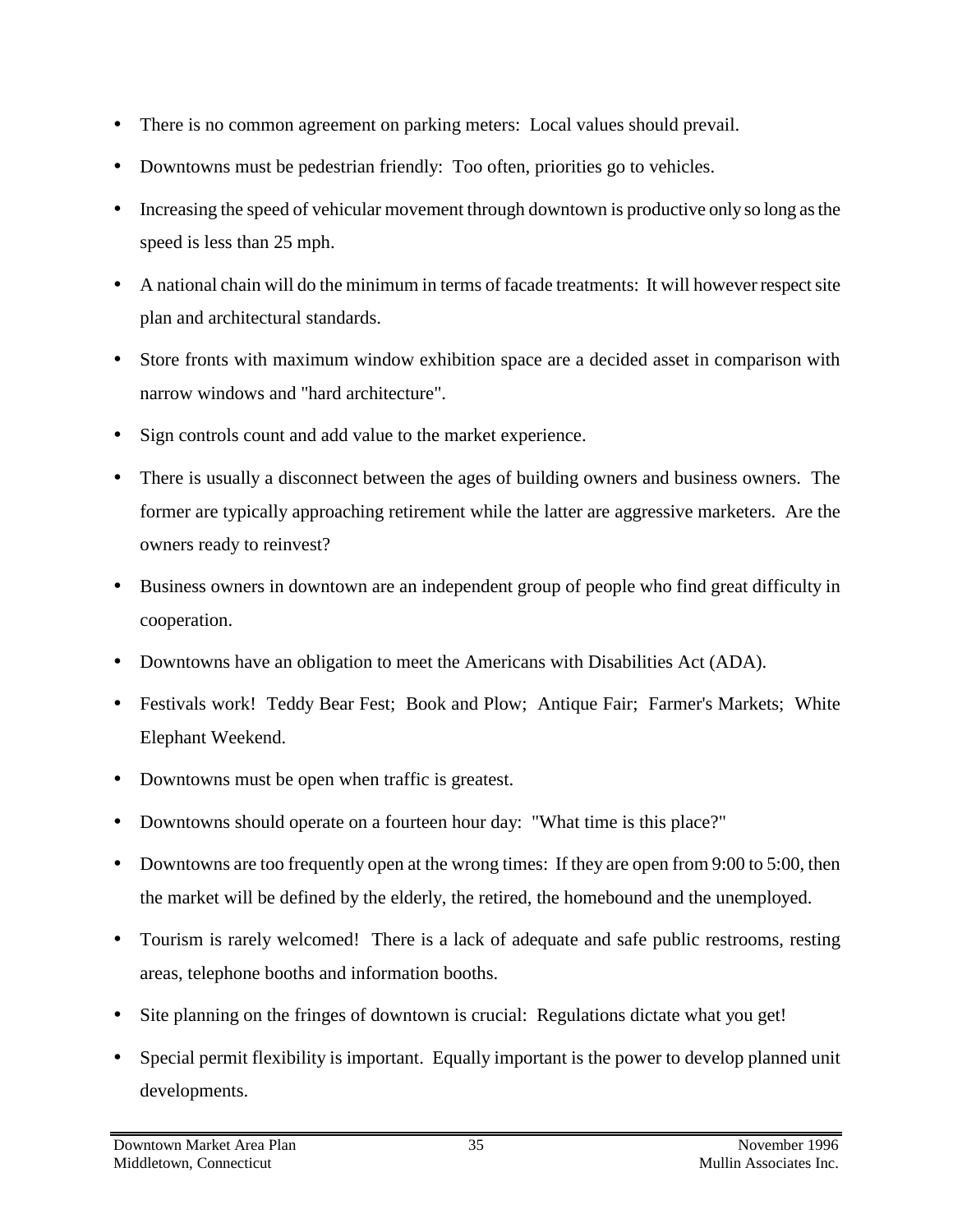- Once a strip development starts, it is virtually impossible to stop: They are always pregnant!
- The condition of store front advertising matters: Christmas displays in July?
- Public service activities (i.e.: unemployment offices, army recruiter's, etc.) are to be respected but should not be on the major shopping street.
- Downtowns with a continuous series of retail mix along the main street work best: Funeral parlors and law offices on the ground floor?
- Affordable housing and senior housing should not be agglomerated in the shopping area: They will set a tone for the market. They should be scattered throughout the town.
- Downtowns should reflect opportunities for various groups of people: business people, the lunch crowd, the home bound parent with kids, the teenager, the single room occupant, the senior citizen, the physically disadvantaged and the tourist, all have a place.
- Downtowns in the Northeast work well when people with discretionary income live nearby.
- Downtowns should celebrate the locally essential shop: a newsstand, a pharmacy, a book store, a fix-it shop?
- The fringes of downtown are frequently the most troublesome areas: They have strip qualities, poor site planning and detract from the central core.
- There is a tendency to chip away at the edges of town greens and commons: This must be discouraged. They are culturally, historically and aesthetically significant.
- A balance between shops that cater to local residents and those that relate to tourism rarely occurs.
- The widening of Downtown streets is often psychologically damaging.
- Town squares, greens and commons should be pedestrian accessible and usable. They are frequently places of celebration, respite and recreation.
- Street furniture is often a necessity and a design asset.
- Once ground floors of residential units become commercial, neighboring units also tend to convert.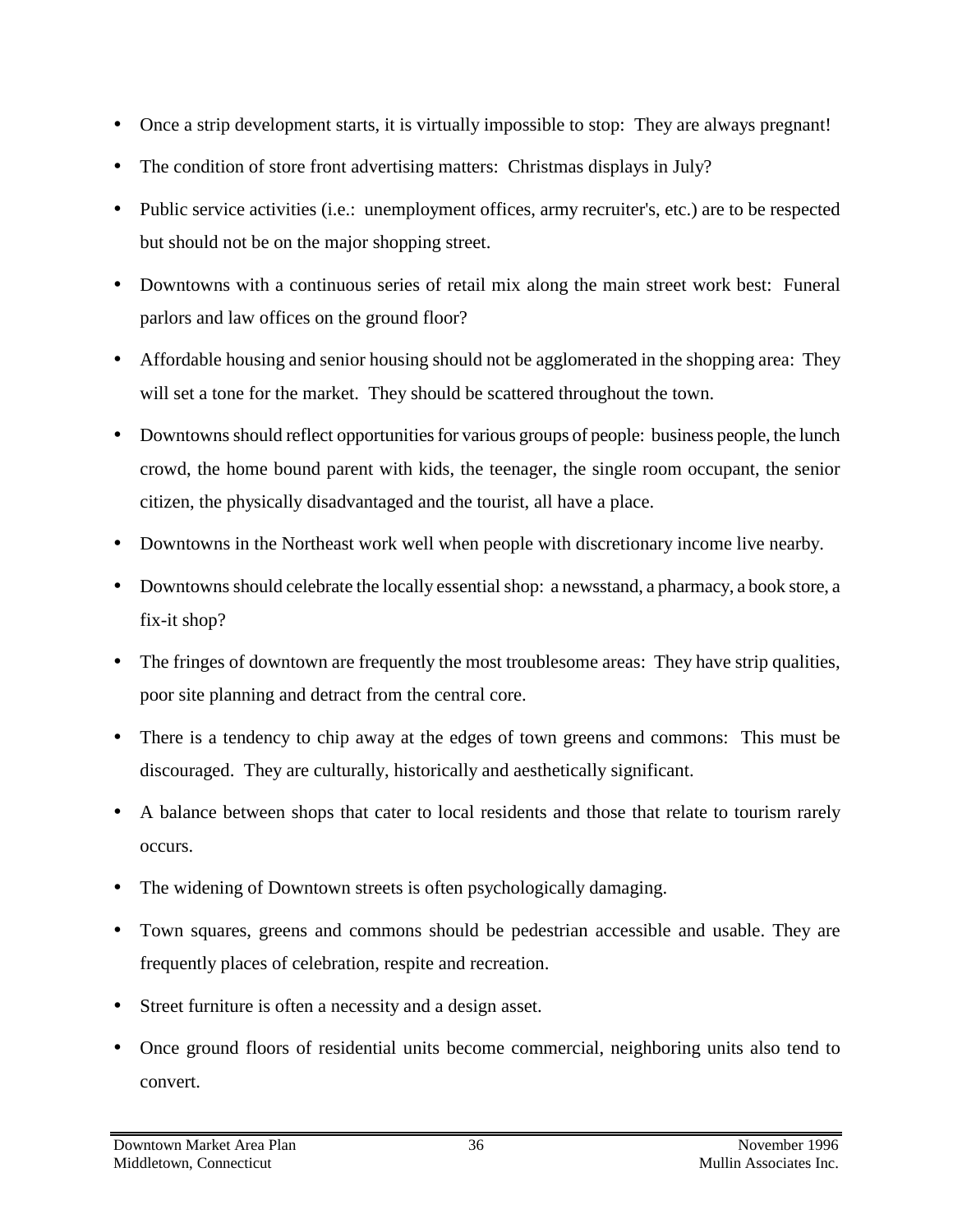- The idea of common strengths has merit: Wedding centers, "factory stores" and community's antiques are three examples.
- The use of changing art objects can help: Portland's University of Maine School of Art, Barre's Granite Museum and Watertown's Art League?
- Downtown landscaping adds value, ambiance and increases property values. However, maintenance is crucial!
- Graffiti must be removed at once. Otherwise it will grow and grow.
- Inexpensive options to window cleaning, street sweeping and trash pick-up can be found.
- The color of bridges, sign poles and federal/state/local infrastructure elements is in your hands.
- The backs of buildings are often as important as the front.
- State programs, particularly through the Economic and Community Development Office, have been extremely helpful in improving Downtowns (e.g. The Main Street Program).
- Successful Downtown strategies begin with little victories.
- Downtowns are like Ravel's Bolero: They take time to build to a qualitative crescendo. Patience!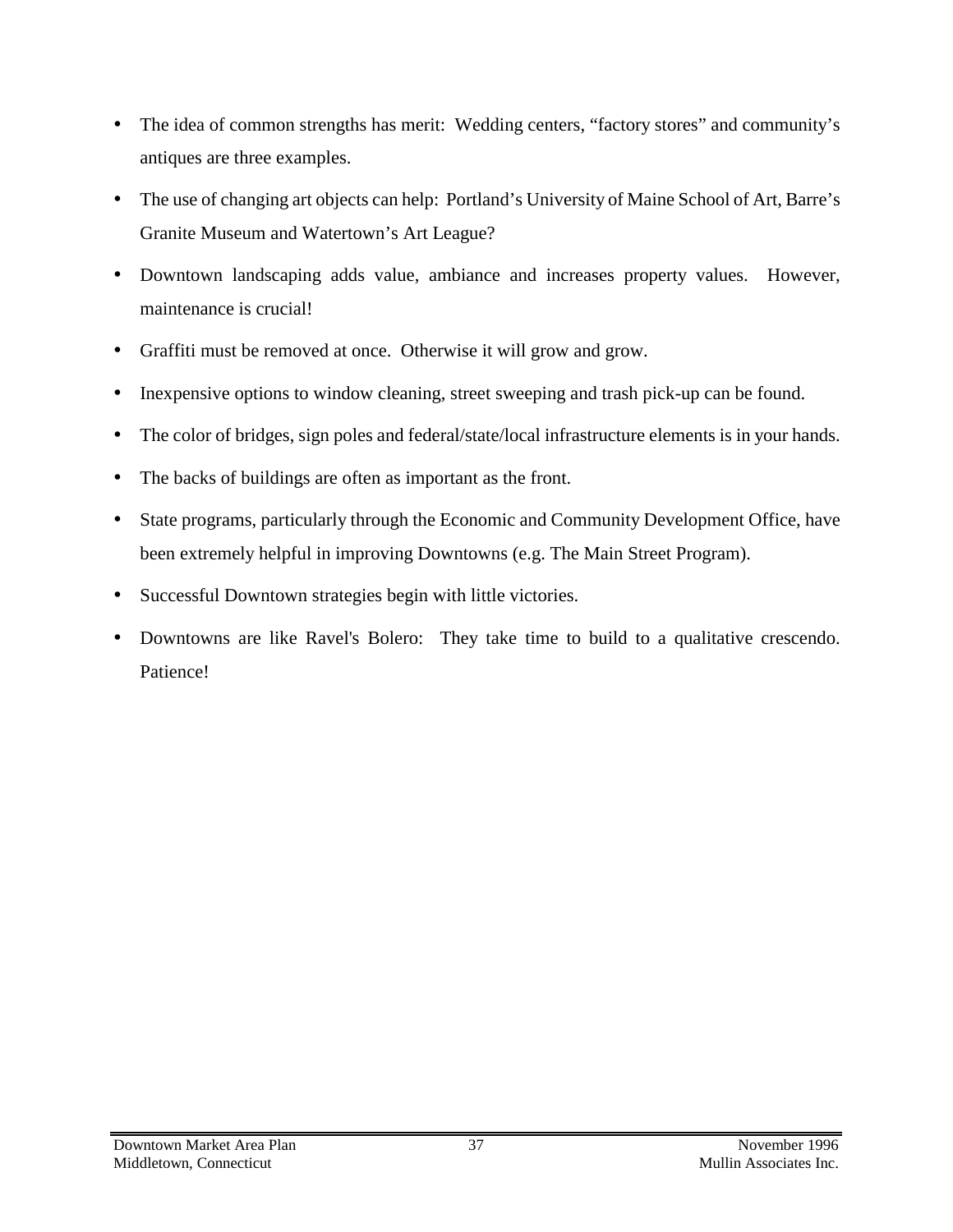# *VI. Downtown Tenants in Comparable College Communities*

Middletown, being a college community, has a large captive student market to draw from. However, downtown merchants and commercial establishments do not necessarily reflect this at the present time. We recommend that promoters and marketers of Downtown Middletown make a concentrated effort to target more of the businesses that thrive in college markets. Based on our research of college communities, we compiled a list of retail and commercial activities that tend to locate in student oriented markets. We also surveyed three other successful college downtowns to see the commercial and retail mix that was supported by students, their parents, faculty and staff associated with the colleges.

On comparing this retail mix to that on Main Street, Middletown, one can see the lack of adequate retail and dining establishments. For example, almost half of all establishments on Main Street fall under institutional and service (including FIRE) categories. Dining establishments and delicatessens account for approximately 15% (compare this to 37% in Amherst and 27% in Northampton). Off the 32% of businesses within the retail category, only 10% reflects a frequent retailing market. The other 22% reflect occasional markets such as home decorators, furniture stores and jewelers. The following tables summarize our findings.

#### **Typical on and off campus offerings:**

| Barnes & Nobel super stores, including        | 24 Hour coffee shop/ Java Net computer/<br>$\bullet$ |
|-----------------------------------------------|------------------------------------------------------|
| bookstore, textbooks, computer offerings and  | internet cafe                                        |
| coffee shop                                   |                                                      |
| Taco Bell, Pizza Hut, upscale grazing, grills | Hair salons<br>$\bullet$                             |
| <b>Travel Agency</b>                          | Optician                                             |
| Recreational facilities, gymnasiums and       | Green grocery/convenience store/general              |
| exercise rooms                                | store                                                |
| T-shirts/Student items/Co-op                  | Post Office                                          |
| Faces                                         | Copy/print/fax center<br>$\bullet$                   |
| Pubs                                          | <b>Cleaners</b>                                      |
| <b>Urban Outfitters</b>                       | <b>Theaters</b>                                      |
| Jewelry/beads                                 | Game rooms/pool/billiards/table games                |
| Museum shops                                  | Vendor carts                                         |
| Sam Goody's: CD's tapes/Music                 | Computer store                                       |
| <b>Newbury Comics</b>                         | GAP and other clothing stores                        |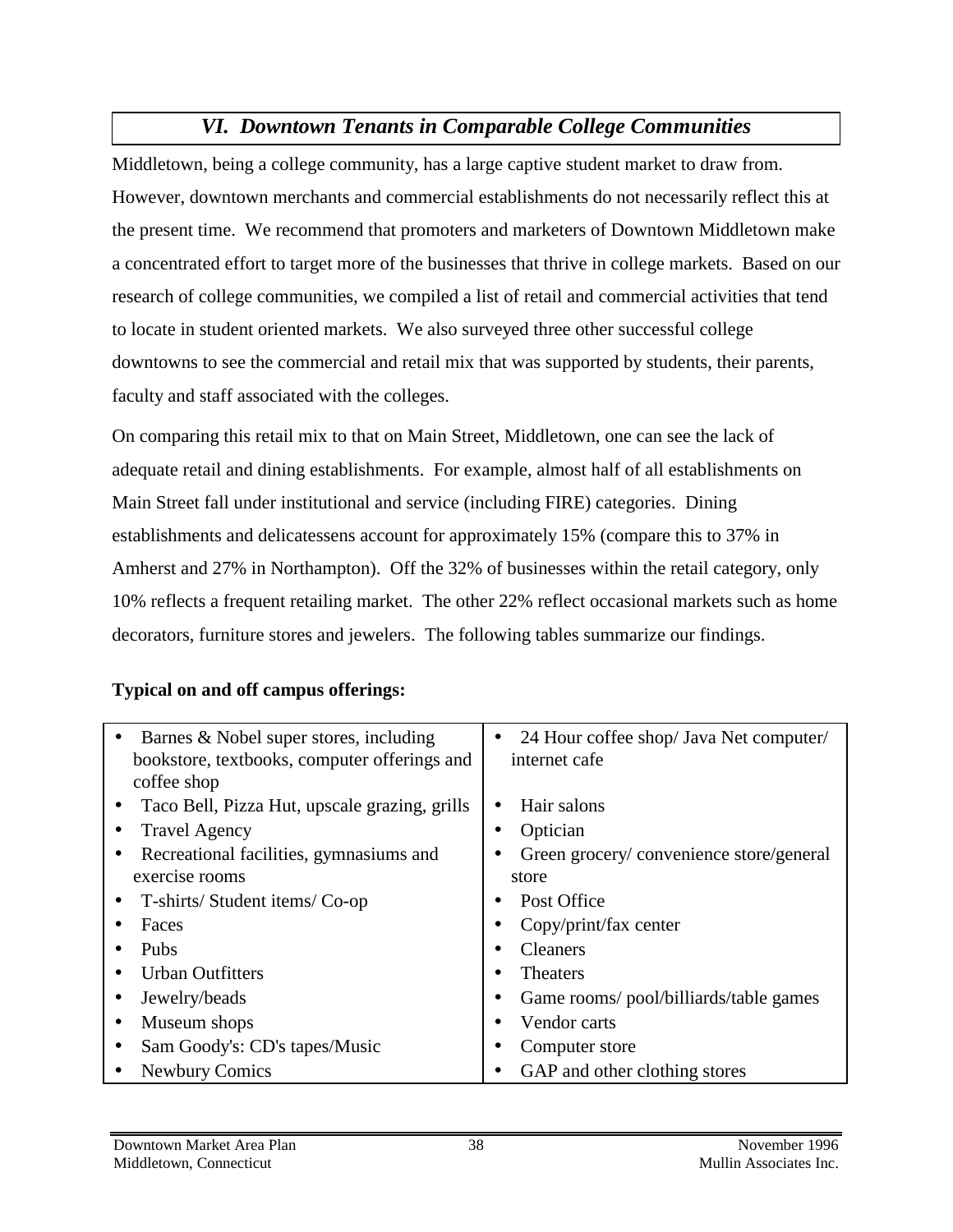#### **DOWNTOWN AMHERST**

| <b>NAME OF STORE</b>       | <b>PRODUCT OR SERVICE</b><br><b>OFFERED</b>                                    | <b>STUDENTS WILL</b><br><b>BUY</b> | <b>STUDENTS WITH</b><br><b>PARENTS OR</b><br><b>FACULTY WILL</b><br>BUY |
|----------------------------|--------------------------------------------------------------------------------|------------------------------------|-------------------------------------------------------------------------|
| BayBank                    | <b>Banking services</b>                                                        | $\mathbf X$                        | X                                                                       |
| Bertucci's                 | Pizza                                                                          | $\boldsymbol{\mathrm{X}}$          | X                                                                       |
| The Pub                    | Pub & restaurant                                                               | $\mathbf X$                        |                                                                         |
| Kinkos                     | Copy center                                                                    | $\mathbf X$                        |                                                                         |
| Copycat                    | Copy center                                                                    | $\boldsymbol{\mathrm{X}}$          |                                                                         |
| Subway                     | Sandwiches & subs                                                              | $\boldsymbol{\mathrm{X}}$          |                                                                         |
| Bucci's                    | Hair cuts                                                                      | $\mathbf X$                        |                                                                         |
| Rasa Sayang                | Malaysian restaurant                                                           | $\mathbf X$                        | X                                                                       |
| Antonio's                  | Pizza                                                                          | $\boldsymbol{\mathrm{X}}$          |                                                                         |
| MacDonald's                | <b>Burgers</b>                                                                 | $\mathbf X$                        |                                                                         |
| Bart's                     | Ice Cream                                                                      | $\mathbf X$                        |                                                                         |
| <b>CVS</b> Pharmacy        | Pharmacy                                                                       | X                                  | X                                                                       |
| Pinocchio's                | Italian restaurant                                                             |                                    | $\bf{X}$                                                                |
| Pruddy's                   | Latin American Cuisine                                                         | X                                  |                                                                         |
| <b>Black Sheep</b>         | Sandwiches                                                                     | X                                  | X                                                                       |
| Always in Bloom            | Florist                                                                        |                                    | X                                                                       |
| Hair East                  | Hair salon                                                                     | $\mathbf X$                        |                                                                         |
| Fleet Bank                 | <b>Banking Services</b>                                                        | $\mathbf X$                        | $\mathbf X$                                                             |
| Lots for Little            | Arts and Crafts                                                                | X                                  | $\mathbf X$                                                             |
| I used to be a tree        | Crafts                                                                         |                                    | $\boldsymbol{\mathrm{X}}$                                               |
| Call Opticians             | Opticians                                                                      |                                    | $\mathbf X$                                                             |
| <b>Henion Bakery</b>       | <b>Bakery</b>                                                                  | $\boldsymbol{\mathrm{X}}$          | $\mathbf X$                                                             |
| <b>Classic Cafe</b>        | Cafe                                                                           | X                                  | X                                                                       |
| Mobil                      | <b>Gas Station</b>                                                             | X                                  | $\mathbf X$                                                             |
| <b>Amherst Post Office</b> | Post Office                                                                    | $\boldsymbol{\mathrm{X}}$          | $\boldsymbol{\mathrm{X}}$                                               |
| Church                     | Church                                                                         |                                    |                                                                         |
| Speed Wash                 | Car Wash                                                                       | $\boldsymbol{\mathrm{X}}$          | X                                                                       |
| Charlie's Tavern           | Pub                                                                            | X                                  |                                                                         |
| Cousin's Market            | <b>Super Market</b>                                                            |                                    | $\mathbf X$                                                             |
| <b>Valley Books</b>        | <b>Books</b>                                                                   | $\mathbf X$                        | X                                                                       |
| Professional Building      | Dermatologist, Realtors, Financial<br>Service, Greenfield OB-GYN<br>Associates |                                    |                                                                         |
| Amherst Newsroom           | Newspapers, books, etc.                                                        | X                                  |                                                                         |
| For the Record             | Records, CDS and Tapes                                                         | $\mathbf X$                        |                                                                         |
| Time Out                   | Bar                                                                            | X                                  |                                                                         |
| Wootton's Books            | <b>Book Store</b>                                                              | X                                  |                                                                         |
| Ritz Camera                | Camera store                                                                   | X                                  | X                                                                       |
| Smith Insurance            | Insurance firm                                                                 |                                    |                                                                         |
| Hastings                   | Shoes and Greeting cards                                                       | X                                  | X                                                                       |
| Jeffrey Amherst            | <b>Book Store</b>                                                              | $\mathbf X$                        |                                                                         |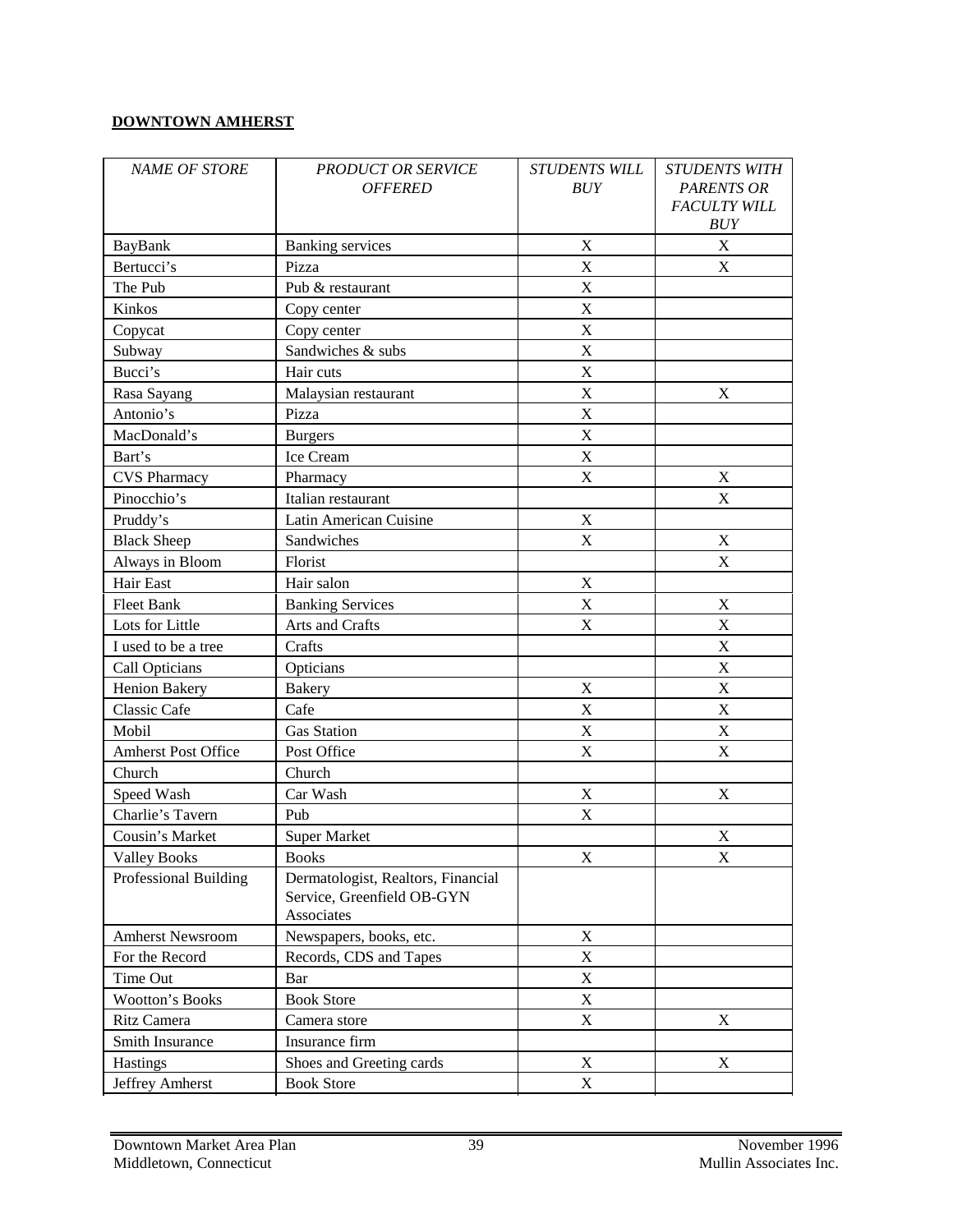| Peter Pan           | <b>Bus Station</b>  | . . |  |
|---------------------|---------------------|-----|--|
| Kamin's Real Estate | Real Estate dealers |     |  |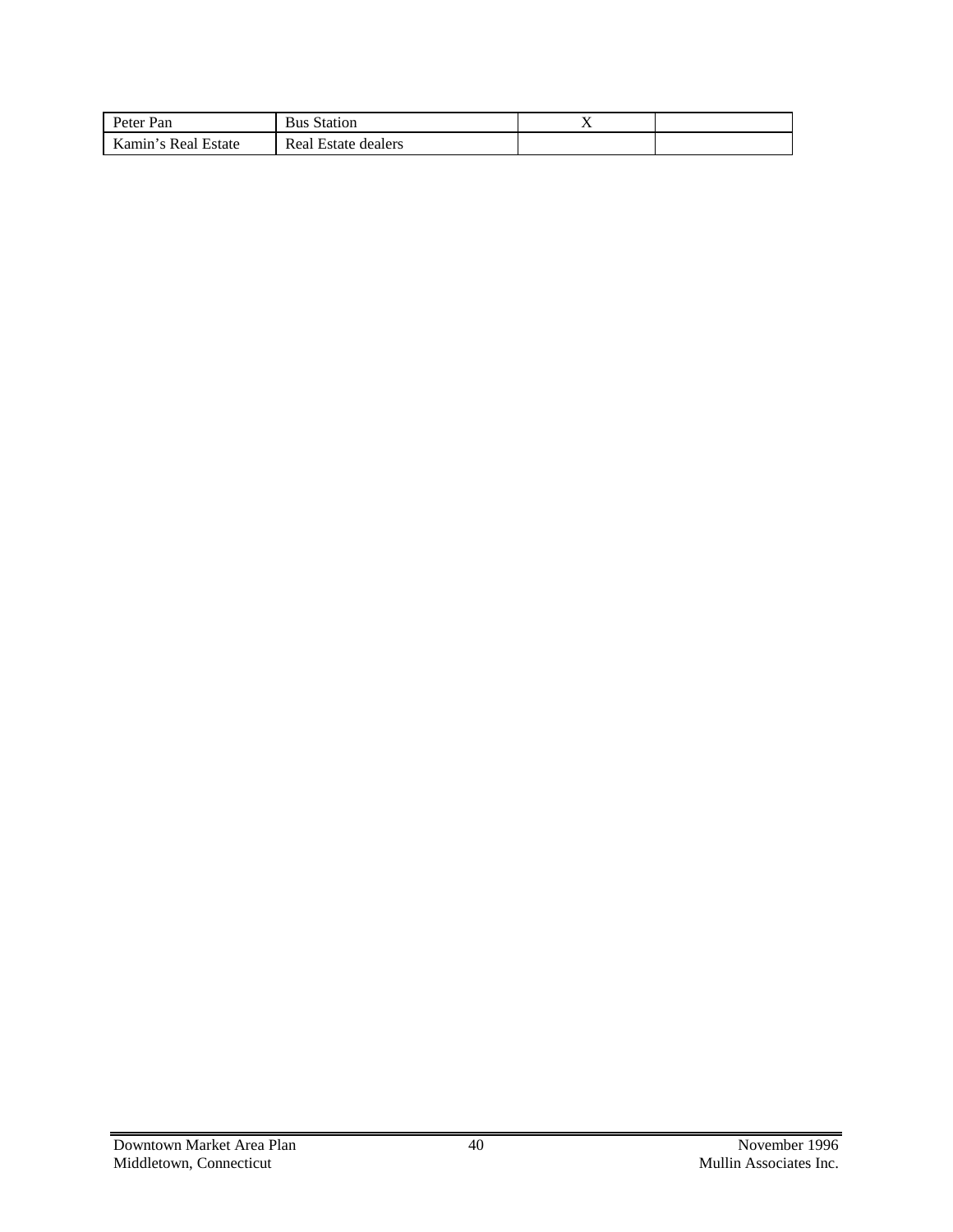| <b>NAME OF STORE</b>                 | <b>PRODUCT OR SERVICE</b><br><b>OFFERED</b>                                                              | <b>STUDENTS WILL</b><br><b>BUY</b> | <b>STUDENTS WITH</b><br><b>PARENTS OR</b><br><b>FACULTY WILL</b><br>BUY |
|--------------------------------------|----------------------------------------------------------------------------------------------------------|------------------------------------|-------------------------------------------------------------------------|
| <b>Collective Copies</b>             | Copy store                                                                                               | X                                  |                                                                         |
| Town and Country<br>Realtors         | Realtors                                                                                                 |                                    |                                                                         |
| Bonducci's Cafe                      | Cafe                                                                                                     | X                                  |                                                                         |
| Design Supply Studio                 | Arts                                                                                                     |                                    | X                                                                       |
| Matthew's Shoes                      | <b>Shoes</b>                                                                                             | X                                  | X                                                                       |
| Lord Jeffrey Inn                     | Inn                                                                                                      |                                    | X                                                                       |
| J. Austin Jewelers                   | Jeweler                                                                                                  |                                    | X                                                                       |
| IL Pirata                            | <b>Italian Restaurant</b>                                                                                | X                                  |                                                                         |
| Russell's Liquors                    | Liquor                                                                                                   | X                                  | X                                                                       |
| Dunn Associates                      | <b>Financial Services</b>                                                                                |                                    |                                                                         |
| <b>Atticus Albion</b><br>Bookshop    | <b>Book Store</b>                                                                                        | X                                  | X                                                                       |
| <b>Nancy Jones Restaurant</b>        | Restaurant                                                                                               | X                                  |                                                                         |
| <b>Amherst Barbers</b>               | <b>Barbers</b>                                                                                           | $\mathbf X$                        |                                                                         |
| Council Travel                       | Travel agency                                                                                            | X                                  |                                                                         |
| Newbury Comics                       | Books, Comics, etc.                                                                                      | X                                  |                                                                         |
| Caribbean Cravings                   | Caribbean Cuisine                                                                                        | X                                  |                                                                         |
| <b>Amber Waves</b>                   | Far East Cuisine                                                                                         | X                                  |                                                                         |
| <b>Amherst Chinese Food</b>          | <b>Chinese Restaurant</b>                                                                                | X                                  | X                                                                       |
| <b>Associate Realty</b>              | Realtors                                                                                                 |                                    |                                                                         |
| <b>Harlow Properties</b>             | <b>Property Management Services</b>                                                                      |                                    |                                                                         |
| Paradise of India                    | <b>Indian Cuisine</b>                                                                                    | X                                  |                                                                         |
| <b>Webster House</b>                 | Architects, Attorneys, Graphic<br>Designers, Triple 'A' Student<br>Painters and Men's Resource<br>Center |                                    |                                                                         |
| Bananarama                           | Frozen Yogurt                                                                                            | X                                  |                                                                         |
| <b>Bagel Delight</b>                 | <b>Bagel Shop</b>                                                                                        | X                                  |                                                                         |
| <b>Bueno Y Sano</b>                  | <b>Mexican Restaurant</b>                                                                                | X                                  |                                                                         |
| <b>Bangs Community</b><br>Center     | <b>Community Center</b>                                                                                  | X                                  |                                                                         |
| Fezziwig's Books                     | <b>Book Store</b>                                                                                        | $\mathbf X$                        |                                                                         |
| Panda East                           | Chinese Food                                                                                             | $\mathbf X$                        | X                                                                       |
| Paul's Shoe Repair                   | Shoe Repair                                                                                              |                                    | X                                                                       |
| El Acuna                             | Mexican Restaurant                                                                                       | X                                  |                                                                         |
| D'Angelo                             | Sandwiches                                                                                               | X                                  |                                                                         |
| Chip's                               | Ice Cream                                                                                                | $\mathbf X$                        |                                                                         |
| The Acupuncture Center<br>of Amherst | Acupuncture                                                                                              |                                    |                                                                         |
| D. P. Dough                          | Dough Shop                                                                                               | X                                  |                                                                         |
| Delano's                             | Food and Spirits                                                                                         | $\boldsymbol{\mathrm{X}}$          |                                                                         |
| Amherst Typewriter and               | Supplies                                                                                                 |                                    | X                                                                       |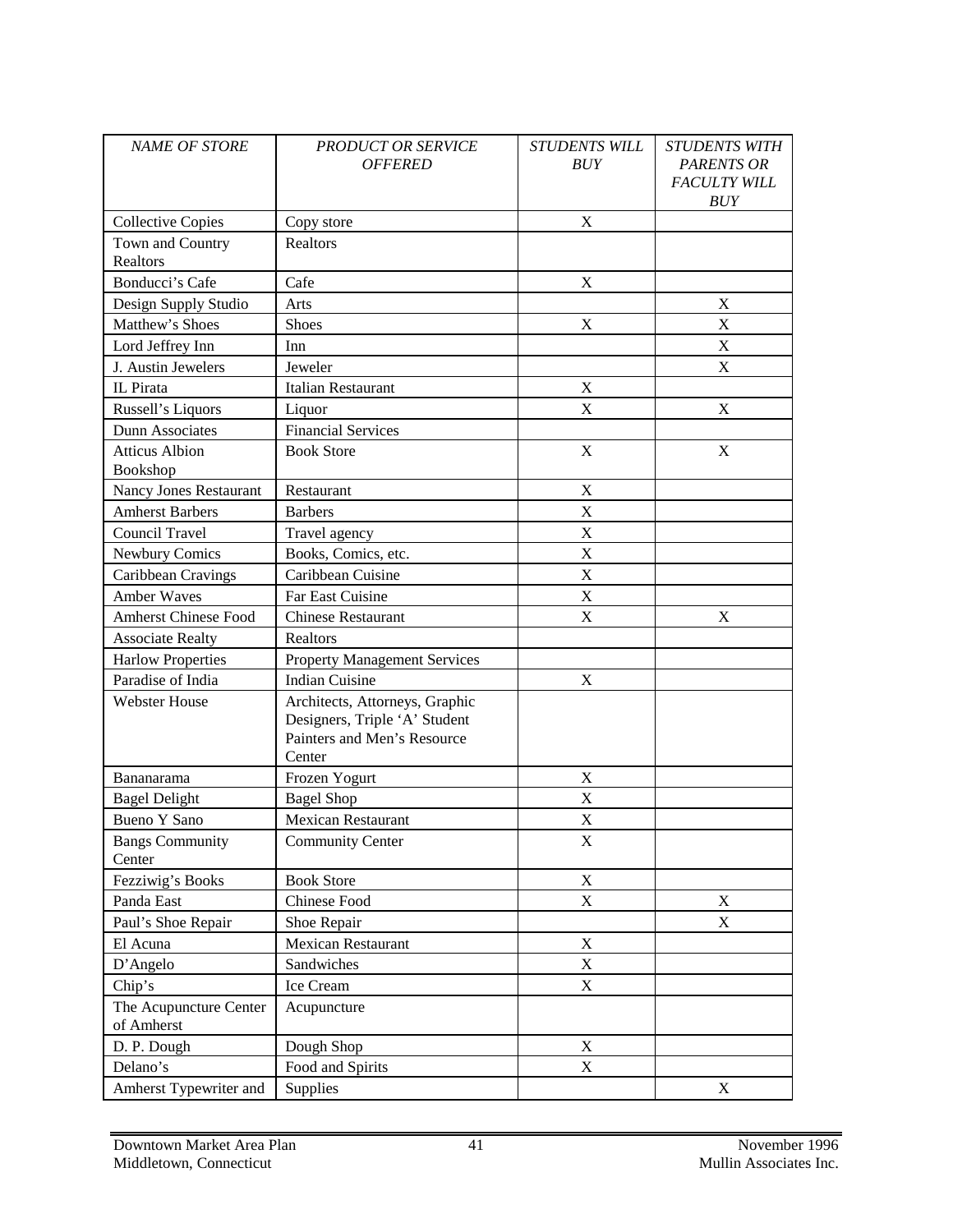| Office<br>.<br>$\overline{\phantom{a}}$<br>- |  |  |
|----------------------------------------------|--|--|
|                                              |  |  |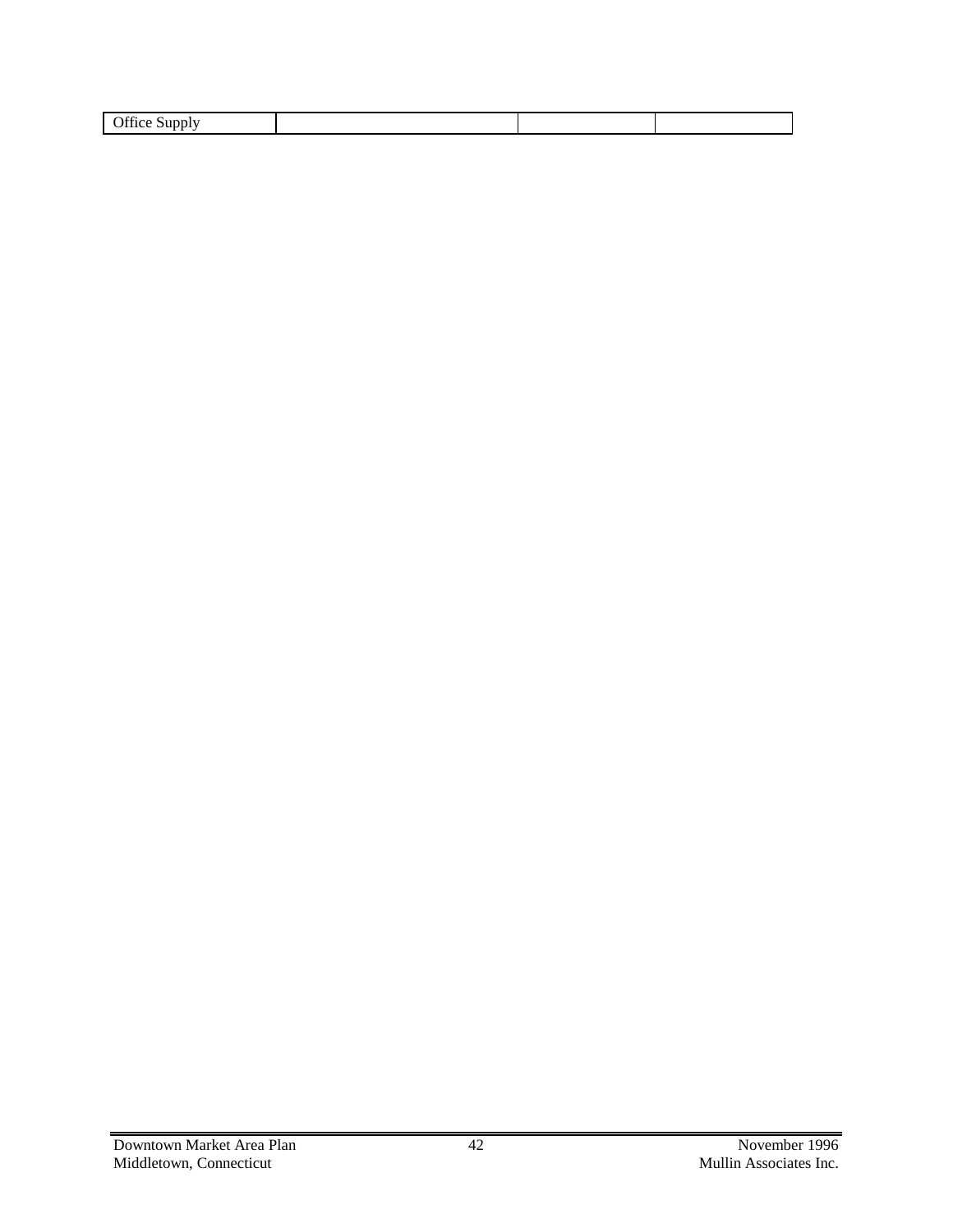| <b>NAME OF STORE</b>                            | <b>PRODUCT OR SERVICE</b><br><b>OFFERED</b> | <b>STUDENTS WILL</b><br>BUY | <b>STUDENTS WITH</b><br><b>PARENTS OR</b><br><b>FACULTY WILL</b><br><b>BUY</b> |
|-------------------------------------------------|---------------------------------------------|-----------------------------|--------------------------------------------------------------------------------|
| Pioneer Valley Coffee<br>Co.                    | Coffee House                                | X                           | X                                                                              |
| <b>Traditional Asian</b><br><b>Healing Arts</b> | Asian Shop                                  |                             | X                                                                              |
| The Camera Shop                                 | Camera Shop                                 | X                           | X                                                                              |
| Food for Thought                                | <b>Book Store</b>                           | X                           | X                                                                              |
| New India Restaurant                            | <b>Indian Cuisine</b>                       | X                           |                                                                                |
| Rao's Coffee                                    | Coffee House                                | X                           |                                                                                |
| <b>Braff's Royal Cleaners</b>                   | Cleaners                                    | X                           | X                                                                              |
| The Salvation Army<br><b>Thrift Store</b>       | Thrift Shop                                 | X                           |                                                                                |
| Bruegger's Bagel<br><b>Bakery</b>               | <b>Bakery</b>                               | $\mathbf X$                 |                                                                                |
| Carroll Travel and<br>Cruise Center             | <b>Travel Agency</b>                        |                             |                                                                                |
| Henion Bakery                                   | <b>Bakery</b>                               | $\boldsymbol{\mathrm{X}}$   |                                                                                |
| Knowles Flower Shop                             | Florist                                     |                             | X                                                                              |
| <b>Regency Hair Styles</b>                      | Hair Salon                                  | $\boldsymbol{\mathrm{X}}$   |                                                                                |
| <b>Amherst Optical Shop</b>                     | Opticians                                   | X                           | X                                                                              |
| Dance Stuff                                     | Dance clothing, etc. shop                   | X                           |                                                                                |
| Le Boudoir                                      | <b>Intimate Fashions</b>                    | X                           | X                                                                              |
| Chava                                           | Kitchenware                                 |                             | X                                                                              |
| Adventura Travel                                | <b>Travel Agency</b>                        | X                           |                                                                                |
| <b>Amherst Antiques</b>                         | Antique Shop                                |                             | X                                                                              |
| <b>Amherst Delicatessen</b>                     | Deli                                        | X                           |                                                                                |
| Amherst Hair Co.                                | Hair Salon                                  | X                           |                                                                                |
| <b>Amherst Music House</b>                      | <b>Music Store</b>                          | X                           |                                                                                |
| Amherst Wines and<br>Spirits                    | Liquor                                      | X                           | X                                                                              |
| <b>Birthright of Amherst</b>                    | Counselors for pregnant women               | X                           |                                                                                |
| <b>Creative Needle</b>                          | Crafts                                      | X                           | X                                                                              |
| Jungle Red Salon                                | Salon                                       | X                           |                                                                                |
| Claudia's Cafe                                  | Cafe                                        | $\mathbf X$                 |                                                                                |
| Micro Research                                  | <b>Macintosh Super Service</b>              |                             | X                                                                              |
| <b>Radical Solutions</b>                        | Printing, Graphic Design and<br>Promotions  | X                           | X                                                                              |
| Pioneer Valley Knife<br>and Tool                | Knives and Tools Store                      | X                           | $\mathbf X$                                                                    |
| Mass. PIRG                                      | Campaign Office                             |                             |                                                                                |
| Montgomery's Florist                            | Florist                                     |                             | X                                                                              |
| The Raw Carrot                                  | Juice Bar                                   | X                           |                                                                                |
| Mercantile                                      | Clothing, Gifts, Room Decor                 | X                           | X                                                                              |
| Airwaves Service                                | VCR, TV and Audio Shop                      | $\mathbf X$                 | X                                                                              |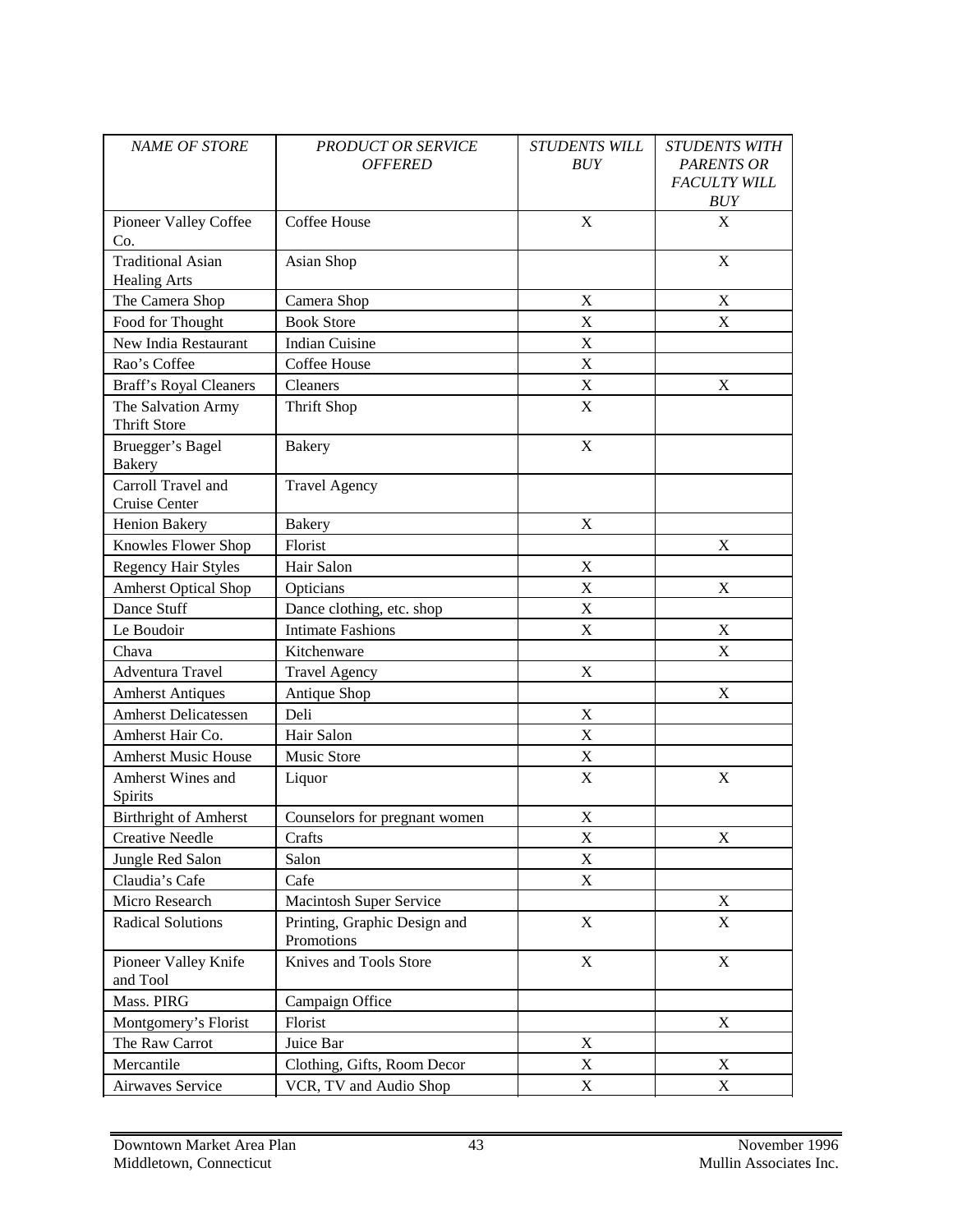| A Branch Bevond                            | -Trafts             |  |
|--------------------------------------------|---------------------|--|
| Douglas Funeral Service   Funeral Services |                     |  |
| Amber Waves                                | Middle East Cuisine |  |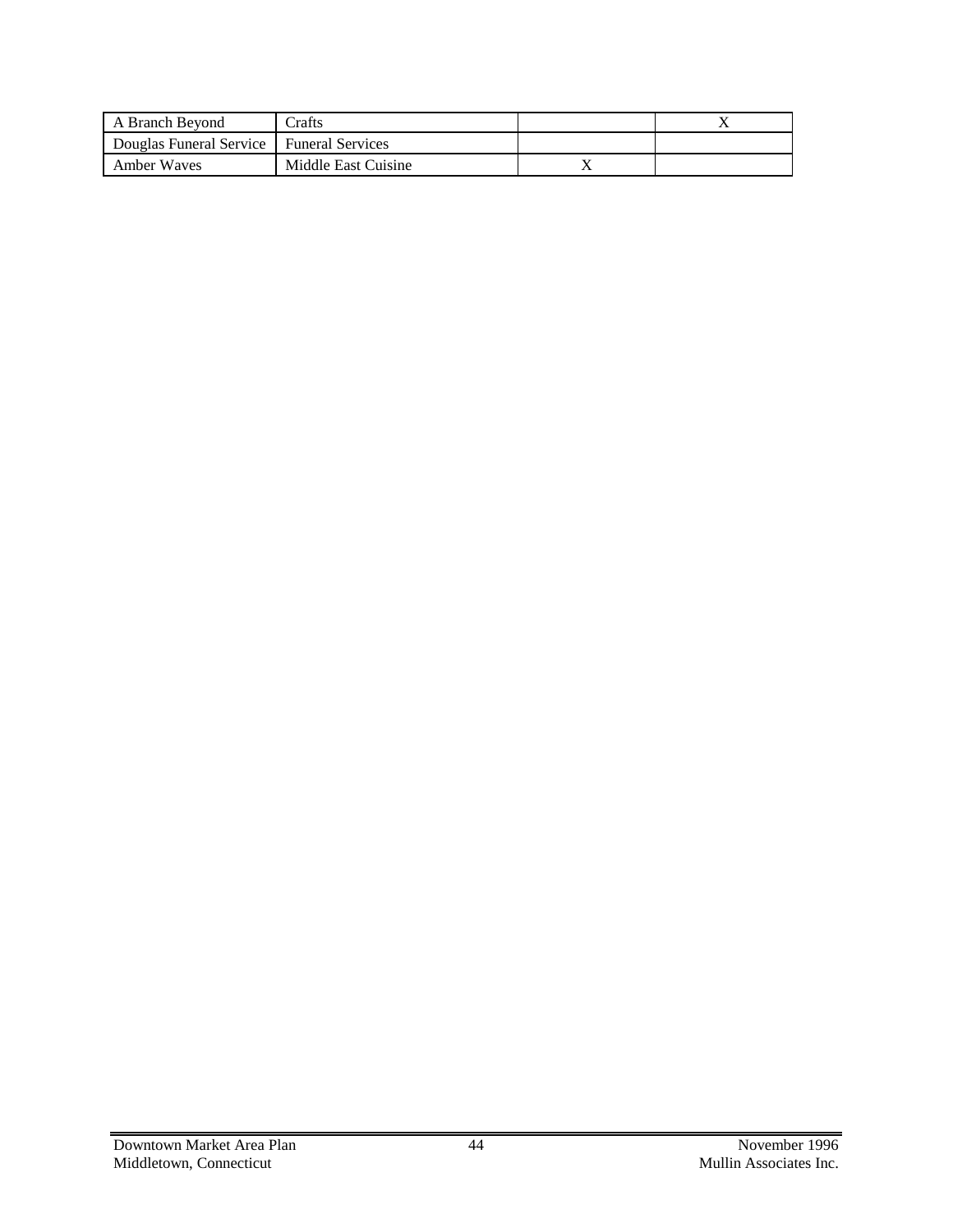#### **DOWNTOWN NORTHAMPTON**

| <b>NAME OF STORE</b>           | <b>PRODUCT OR SERVICE</b><br><b>OFFERED</b> | <b>STUDENTS WILL</b><br>BUY | <b>STUDENTS WITH</b><br><b>PARENTS OR</b><br><b>FACULTY WILL</b><br><b>BUY</b> |
|--------------------------------|---------------------------------------------|-----------------------------|--------------------------------------------------------------------------------|
| Hampshire Realty Co.           | Realtors                                    |                             |                                                                                |
| Raymond Insurance              | <b>Insurance Agency</b>                     |                             |                                                                                |
| <b>Smith Charities</b>         | <b>Charity House</b>                        |                             |                                                                                |
| <b>Country Cafe</b>            | Cafe                                        | $\mathbf X$                 |                                                                                |
| Amanouz Cafe                   | Moroccan and Mediterranean food             | $\mathbf X$                 |                                                                                |
| Taipei & Tokyo                 | Chinese and Japanese Cuisine                | $\mathbf X$                 | X                                                                              |
| <b>India Palace</b>            | <b>Indian Cuisine</b>                       | $\mathbf X$                 | X                                                                              |
| Grecian Corner                 | Greek Cuisine                               | $\mathbf X$                 | $\boldsymbol{\mathrm{X}}$                                                      |
| Western Village                | Ski and Sports store                        | $\mathbf X$                 | $\mathbf X$                                                                    |
| Thai Kitchen Restaurant        | Thai Restaurant                             | $\mathbf X$                 | $\mathbf X$                                                                    |
| Don Mueller Gallery            | Crafts and Jewelry                          |                             | X                                                                              |
| <b>Florence Savings Bank</b>   | <b>Banking Services</b>                     | $\mathbf X$                 |                                                                                |
| <b>Rosemary Caine</b>          | <b>Bridal Studio</b>                        |                             |                                                                                |
| <b>Spatial Designs</b>         | Furniture, Arts and Industry Gallery        |                             | $\mathbf X$                                                                    |
| Fitzwilly's                    | <b>Restaurant and Bar</b>                   | $\mathbf X$                 |                                                                                |
| La Veracruzana                 | <b>Mexican Restaurant</b>                   | X                           |                                                                                |
| New Dawn                       | Furniture and Futon shop                    |                             | X                                                                              |
| Rugs and Tapestries Inc.       | <b>Rugs and Tapestries</b>                  |                             | X                                                                              |
| Hot Harry's                    | Pizza                                       | $\mathbf X$                 |                                                                                |
| <b>Greenfield Savings</b>      | <b>Banking Services</b>                     | X                           | X                                                                              |
| Bank                           |                                             |                             |                                                                                |
| McMahon & Driscoll             | Law Office                                  |                             |                                                                                |
| Kathy's Diner                  | <b>Booth Diner</b>                          | X                           |                                                                                |
| Backyard's Birds               | Birdwatcher's store                         | X                           | X                                                                              |
| <b>Yes Computers</b>           | Macintosh rentals, service & sales          | X                           | X                                                                              |
| Northampton Wools              | Wools                                       |                             | X                                                                              |
| The Pleasant Street<br>Theater | <b>Theaters</b>                             | X                           | X                                                                              |
| Downtown Sounds                | Music Store                                 | $\boldsymbol{\mathrm{X}}$   |                                                                                |
| Gwen and Deb's Hours           | Deli                                        | $\mathbf X$                 |                                                                                |
| Eileen Fisher                  | <b>Fashion Boutique</b>                     |                             | X                                                                              |
| The Electronic Center          | Electronic Shop                             | X                           | X                                                                              |
| Copycat                        | Copy Shop                                   | X                           |                                                                                |
| Panda Garden                   | <b>Chinese Restaurant</b>                   | X                           |                                                                                |
| The Globe Bookshop             | <b>Book Store</b>                           |                             | X                                                                              |
| Northampton Post               | Post Office                                 | X                           | X                                                                              |
| Office                         |                                             |                             |                                                                                |
| Servicenet                     | <b>Integrated Human Service Systems</b>     |                             |                                                                                |
| Child and Family               | Medical Clinic                              |                             |                                                                                |
| <b>Outpatient Clinic</b>       |                                             |                             |                                                                                |
| Turn It Up                     | Music Store                                 | X                           |                                                                                |
| Sweeties                       | <b>Candy Store</b>                          | X                           |                                                                                |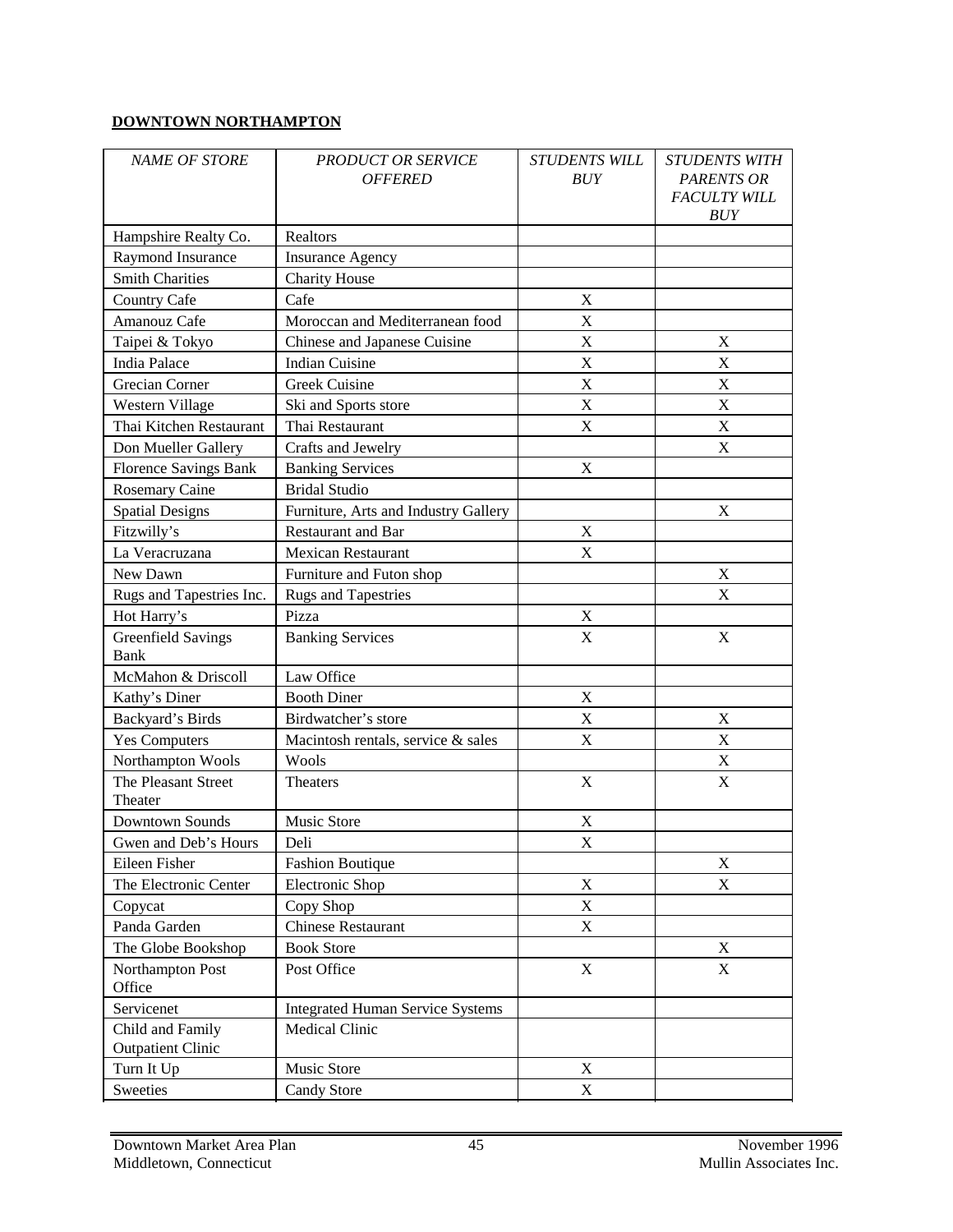| Lizotte's       | <b>Tobacco and Magazine Store</b> |  |
|-----------------|-----------------------------------|--|
| The Camera Shop | Camera Shop                       |  |
| Essentials      | <b>Furniture and Crafts</b>       |  |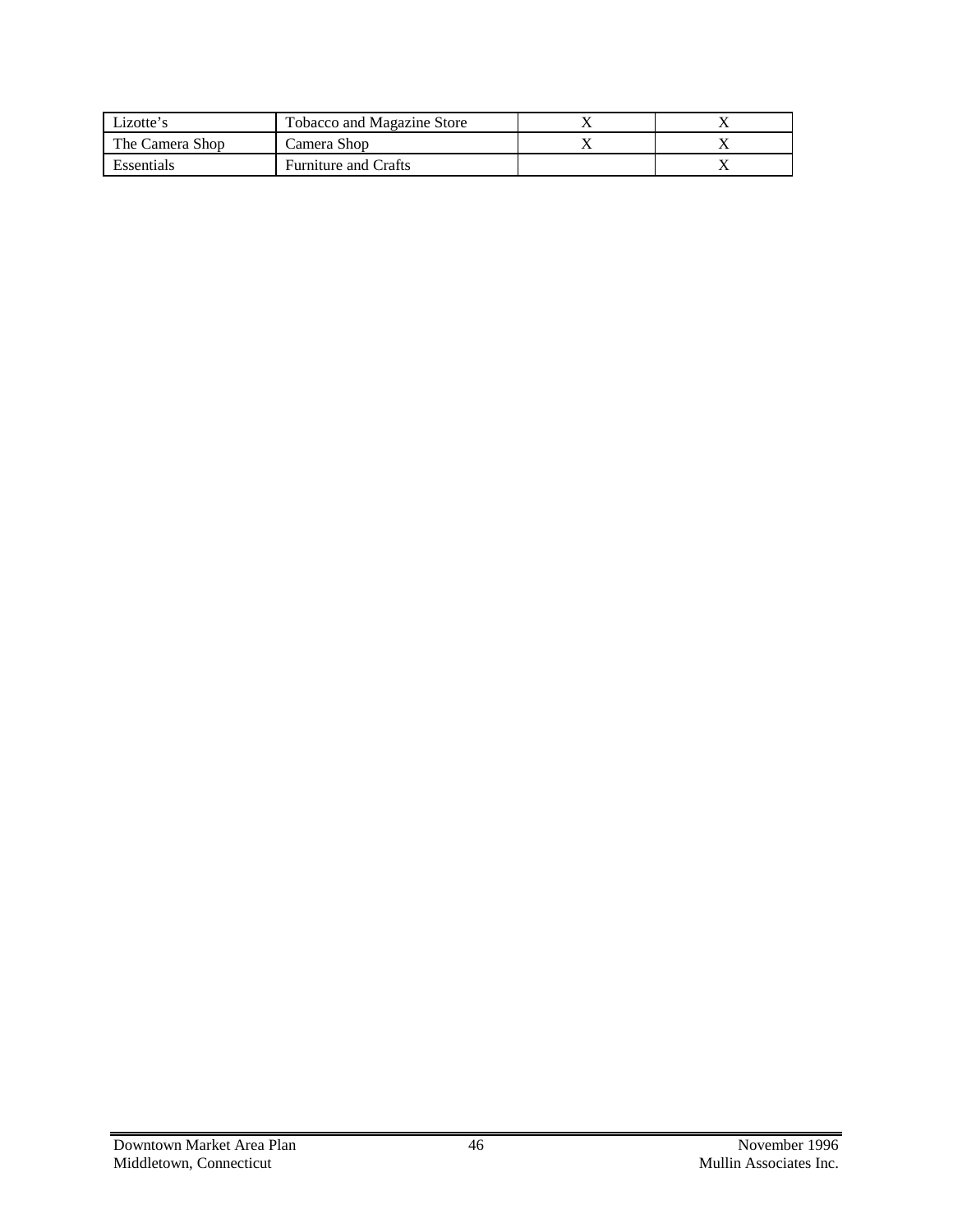| <b>NAME OF STORE</b>                | <b>PRODUCT OR SERVICE</b><br><b>OFFERED</b> | <b>STUDENTS WILL</b><br><b>BUY</b> | <b>STUDENTS WITH</b><br><b>PARENTS OR</b><br><b>FACULTY WILL</b><br><b>BUY</b> |
|-------------------------------------|---------------------------------------------|------------------------------------|--------------------------------------------------------------------------------|
| <b>CVS Pharmacy</b>                 | Pharmacy                                    | $\boldsymbol{\mathrm{X}}$          | X                                                                              |
| Bruegger's Bagel<br><b>Bakery</b>   | <b>Bakery</b>                               | X                                  |                                                                                |
| Guild Art Center                    | Art supplies and Framing                    |                                    | X                                                                              |
| Panthea                             | Leather Shop                                | $\boldsymbol{\mathrm{X}}$          | X                                                                              |
| Ann August                          | Clothes Boutique                            |                                    | X                                                                              |
| Options                             | Earth, Body and Mind                        | X                                  | X                                                                              |
| Runner's Shop                       | <b>Athletic Store</b>                       | X                                  |                                                                                |
| Curtis and Schwartz                 | Cafe                                        | X                                  | X                                                                              |
| Pinocchio's                         | Pizza                                       | X                                  |                                                                                |
| Serendipity                         | Clothes and Shoes Shop                      | X                                  | X                                                                              |
| R. Michelson Galleries              | Art Gallery                                 |                                    | X                                                                              |
| Cha Cha Cha                         | Mexican Grill                               | X                                  |                                                                                |
| <b>Cathy Cross</b>                  | Clothes Boutique                            |                                    | X                                                                              |
| Morrison Opticians                  | Opticians                                   |                                    | X                                                                              |
| Bucci's                             | Hair Salon                                  | X                                  |                                                                                |
| <b>Words and Pictures</b><br>Museum | Fine Sequential Art                         |                                    | $\mathbf X$                                                                    |
| <b>Bay Bank</b>                     | <b>Banking Services</b>                     | X                                  | X                                                                              |
| Cedar Chest                         | Crafts                                      |                                    | X                                                                              |
| The Soup Kitchen Cafe               | Soup, Salad and Sandwiches                  | X                                  | X                                                                              |
| SIS Bank                            | <b>Banking Services</b>                     | X                                  | $\mathbf X$                                                                    |
| Faces                               | Boutique                                    |                                    | X                                                                              |
| Details                             | Boutique                                    | X                                  |                                                                                |
| Flowers a la Carte                  | Florist                                     |                                    | X                                                                              |
| Marketplace Cafe                    | Cafe                                        | X                                  |                                                                                |
| <b>Black Orchid</b>                 | Jewelers                                    |                                    | $\mathbf X$                                                                    |
| Taylor Men and Taylor<br>Women      | Boutique                                    |                                    | X                                                                              |
| <b>Learning Store</b>               | <b>Educational Shop</b>                     |                                    | X                                                                              |
| Strada                              | Shoe Shop                                   | X                                  |                                                                                |
| Glimpse of Tibet                    | <b>Tibetan Shop</b>                         |                                    | $\mathbf X$                                                                    |
| Herrel's Ice Cream                  | Ice Cream Shop                              | $\mathbf X$                        |                                                                                |
| 25 Central                          | Boutique                                    | $\mathbf X$                        |                                                                                |
| Changes Hair Salon                  | Hair Salon                                  | $\mathbf X$                        |                                                                                |
| Different Drummer's<br>Kitchen      | Kitchen supplies                            |                                    | $\mathbf X$                                                                    |
| The After School                    | Dance Gallery                               | $\mathbf X$                        |                                                                                |
| Your Own Gym                        | <b>Gym Equipment Store</b>                  | $\mathbf X$                        | $\mathbf X$                                                                    |
| Paul and Elizabeth's                | Natural Foods Restaurant                    |                                    | $\mathbf X$                                                                    |
| <b>Dynamite Records</b>             | Music Store                                 | $\mathbf X$                        |                                                                                |
| Cornucopia                          | Whole Food Store                            |                                    | $\mathbf X$                                                                    |
| Tedd's Boot Shop                    | Shoe Store                                  | $\mathbf X$                        |                                                                                |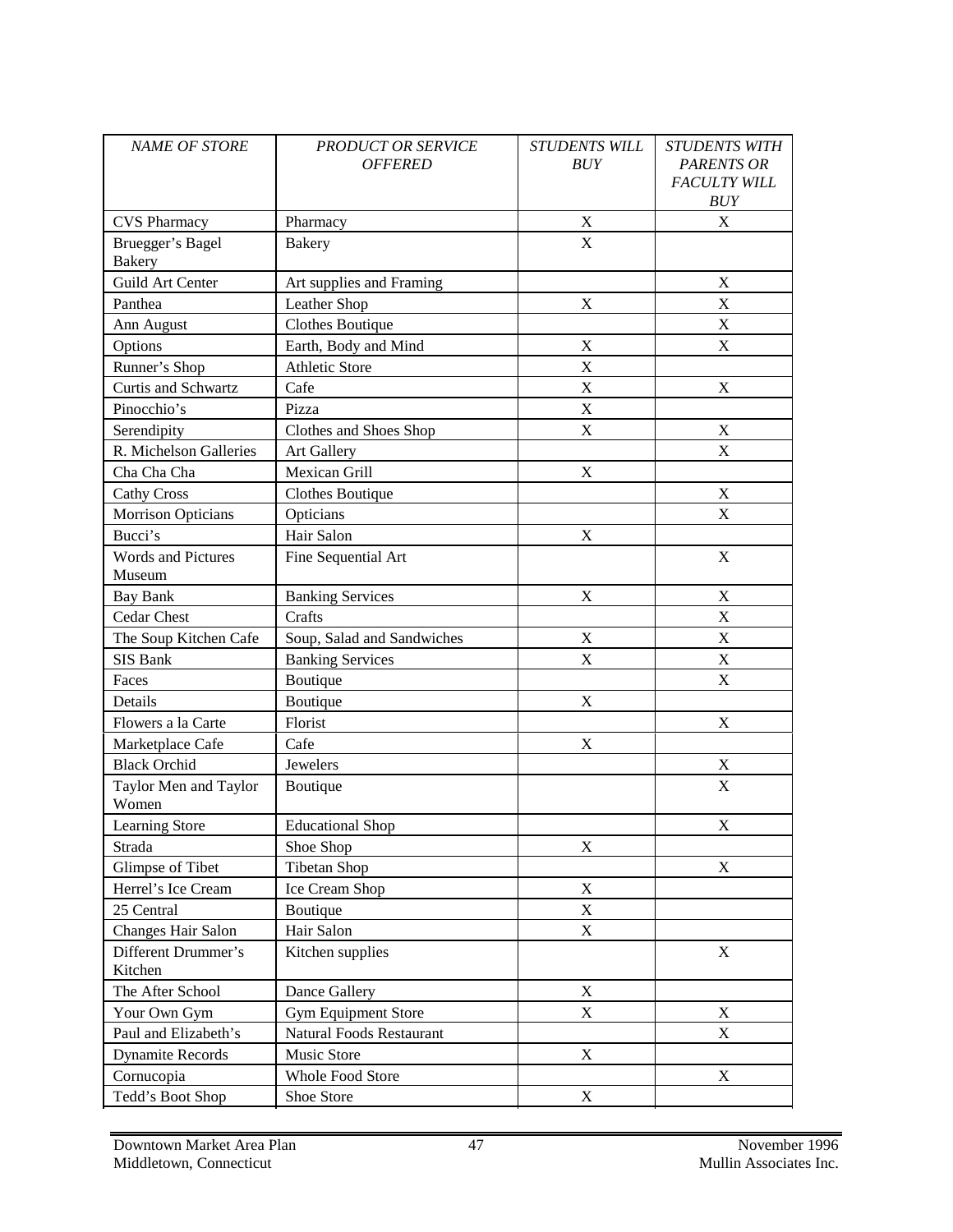| <b>Whalen Stationers</b> | <b>Stationery Store</b> |           |  |
|--------------------------|-------------------------|-----------|--|
| Iris Photo               | Camera Shop             |           |  |
| Fire and Water           | Cafe Performance Space  | $\lambda$ |  |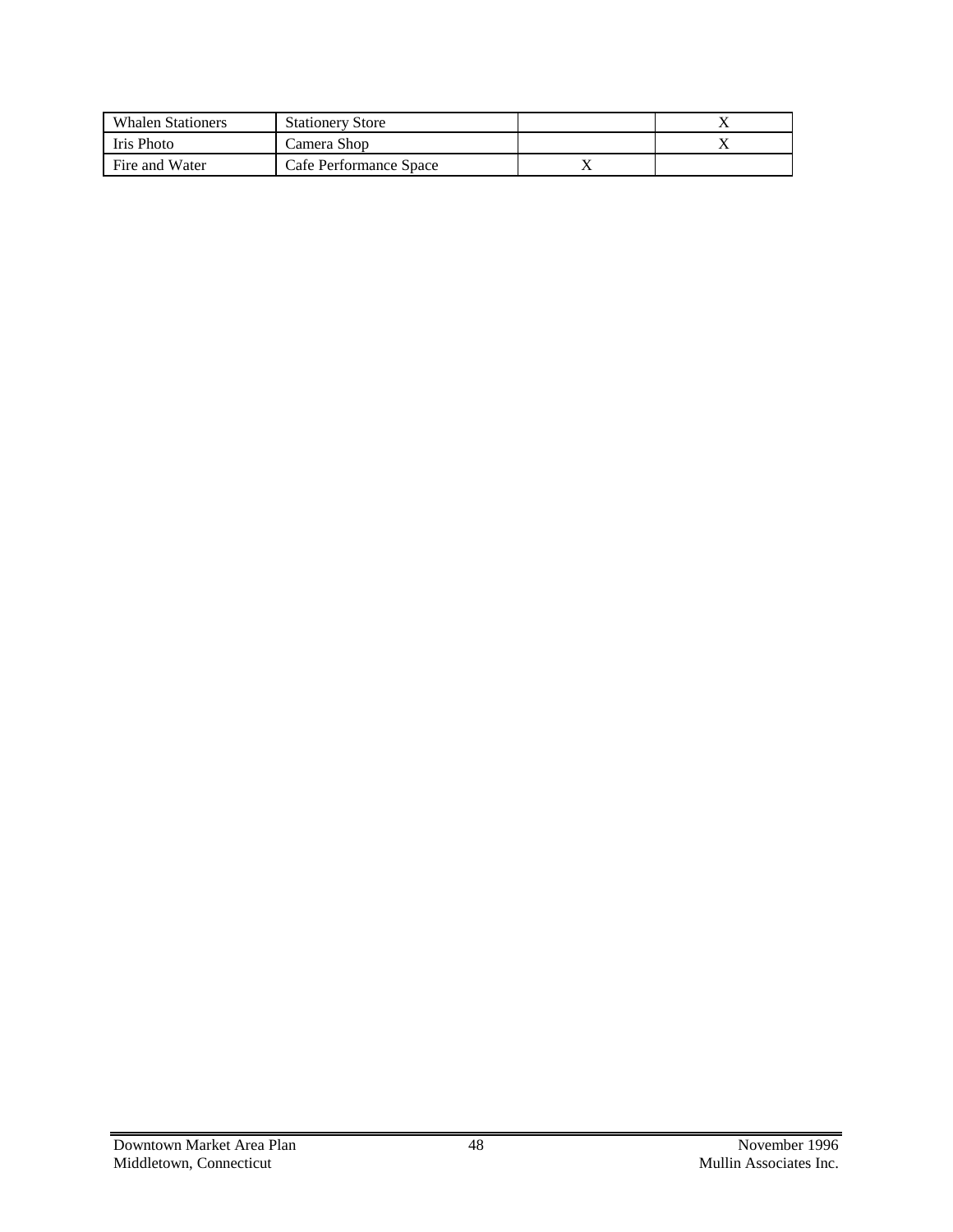| <b>NAME OF STORE</b>        | <b>PRODUCT OR SERVICE</b><br><b>OFFERED</b> | <b>STUDENTS WILL</b><br>BUY | <b>STUDENTS WITH</b><br><b>PARENTS OR</b><br><b>FACULTY WILL</b><br>BUY |
|-----------------------------|---------------------------------------------|-----------------------------|-------------------------------------------------------------------------|
| <b>Raven Used Books</b>     | <b>Book Store</b>                           | X                           |                                                                         |
| A Stitch in Time            | Tuxedo Rental                               | X                           | X                                                                       |
| Tiangui's                   | Mexican Regional Art                        | $\mathbf X$                 | X                                                                       |
| Glamourama                  | Hair and Skin Care Salon                    | $\mathbf X$                 |                                                                         |
| Ryan Imported Car<br>Repair | Car Repair Shop                             | $\mathbf X$                 | $\mathbf X$                                                             |
| L'Darris                    | Club and Grill                              | X                           |                                                                         |
| Northampton Brewery         | <b>Brewery</b>                              | X                           | X                                                                       |
| Adams                       | Goldsmith                                   |                             | X                                                                       |
| <b>Beyond Words</b>         | <b>Book Shop</b>                            |                             | $\mathbf X$                                                             |
| <b>Mainstreet Cleaners</b>  | Cleaners                                    |                             | X                                                                       |
| <b>Strut Designer Shoes</b> | <b>Shoes</b>                                | X                           |                                                                         |
| Bananarama                  | Frozen Yogurt                               | X                           |                                                                         |
| <b>Bakery Normund</b>       | <b>Bakery</b>                               |                             | $\mathbf X$                                                             |
| Harlow Luggage &            | Leather and Luggage shop                    |                             | X                                                                       |
| Luggage                     |                                             |                             |                                                                         |
| A Notch Above               | Hair Salon                                  | X                           |                                                                         |
| Dwyer Florist               | Florist                                     |                             | X                                                                       |
| <b>Metcalfe Printing</b>    | Print Shop                                  | X                           | X                                                                       |
| Pizzeria Paradiso           | Pizza                                       | X                           |                                                                         |
| <b>Sweet Expectations</b>   | <b>Candy Store</b>                          | $\mathbf X$                 |                                                                         |
| Sabin's Locksmiths          | Locksmiths                                  | X                           |                                                                         |
| The Tile Gallery            | Tile Shop                                   |                             | X                                                                       |
| The Printing Press          | Print Shop                                  | $\mathbf X$                 |                                                                         |
| Jola                        | <b>Body Products</b>                        | $\mathbf X$                 | $\mathbf X$                                                             |
| The Coffee Connection       | Coffee House                                |                             | $\mathbf X$                                                             |
| Northampton City Hall       | City Hall                                   |                             |                                                                         |
| Alexander's                 | Gemologist                                  |                             | $\mathbf X$                                                             |
| <b>Unitarian Society</b>    | <b>Unitarian Society</b>                    |                             |                                                                         |
| <b>Mainstreet Records</b>   | Music Store                                 | X                           |                                                                         |
| Skera Gallery               | Clothes Boutique                            |                             | X                                                                       |
| Sutter's Mall               | Goldsmiths and Diamond<br>Merchants         |                             | X                                                                       |
| W. M. Baczek                | Fine Arts                                   |                             | X                                                                       |
| Java Net Cafe               | Cafe                                        | X                           |                                                                         |
| Bart's                      | Ice Cream                                   | X                           |                                                                         |
| Hair Phanatixs              | Hair Salon                                  | $\mathbf X$                 |                                                                         |
| <b>Broadside Bookshop</b>   | <b>Book Store</b>                           | X                           |                                                                         |
| Fresh Pasta, Co.            | Pasta                                       | X                           | X                                                                       |
| Army Barracks               | Military Clothing and Equipment             |                             |                                                                         |
| Peacework                   | <b>Crafts Gallery</b>                       |                             | X                                                                       |
| Bloomingdales               | <b>Clothes Boutique</b>                     | X                           | X                                                                       |
| La Salle                    | Florist                                     |                             | X                                                                       |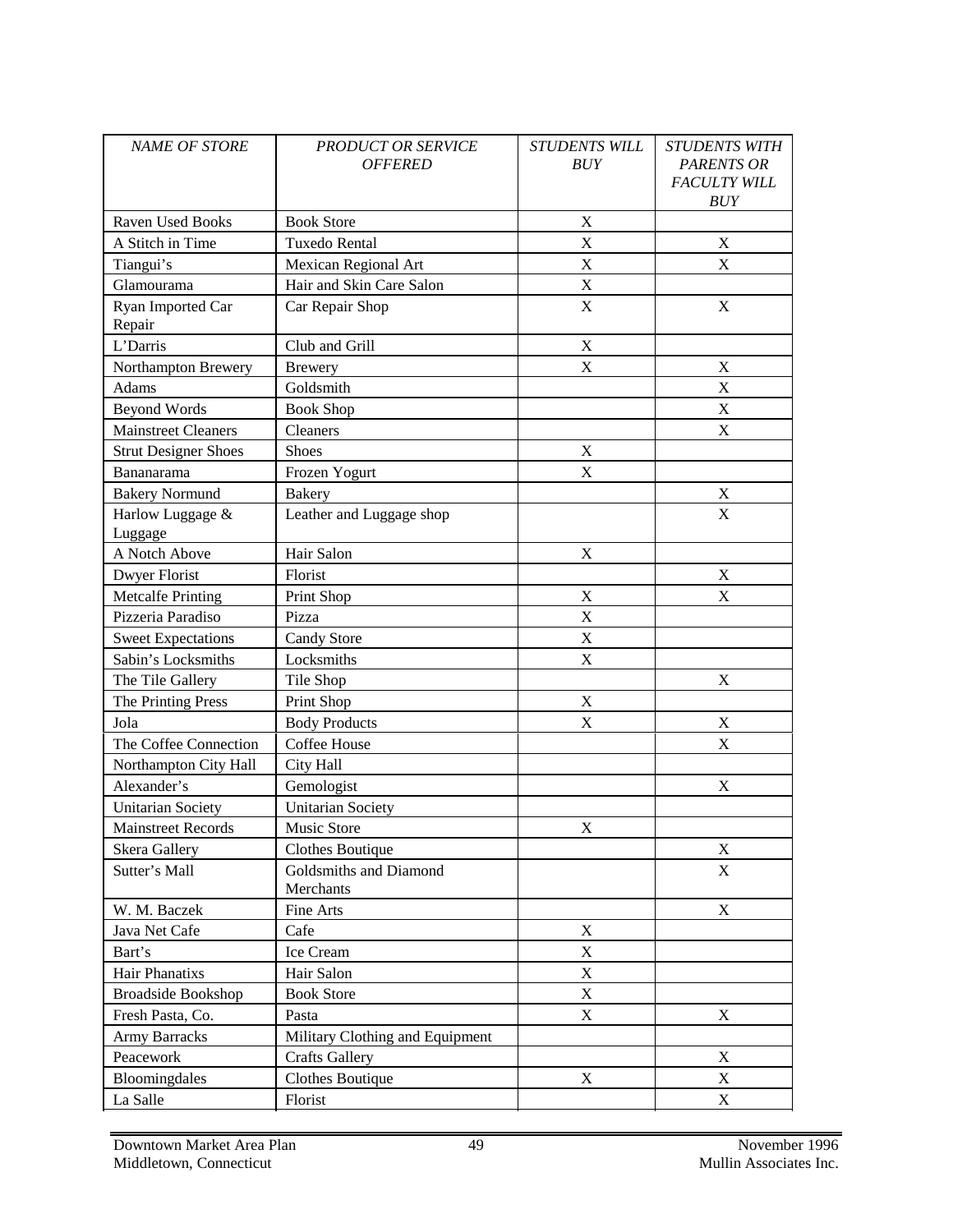| The Edwards Church | $\Gamma$ hurch        |  |
|--------------------|-----------------------|--|
| Academy of Music   | Music Hall            |  |
| ∟ulu's             | Toys. art and Posters |  |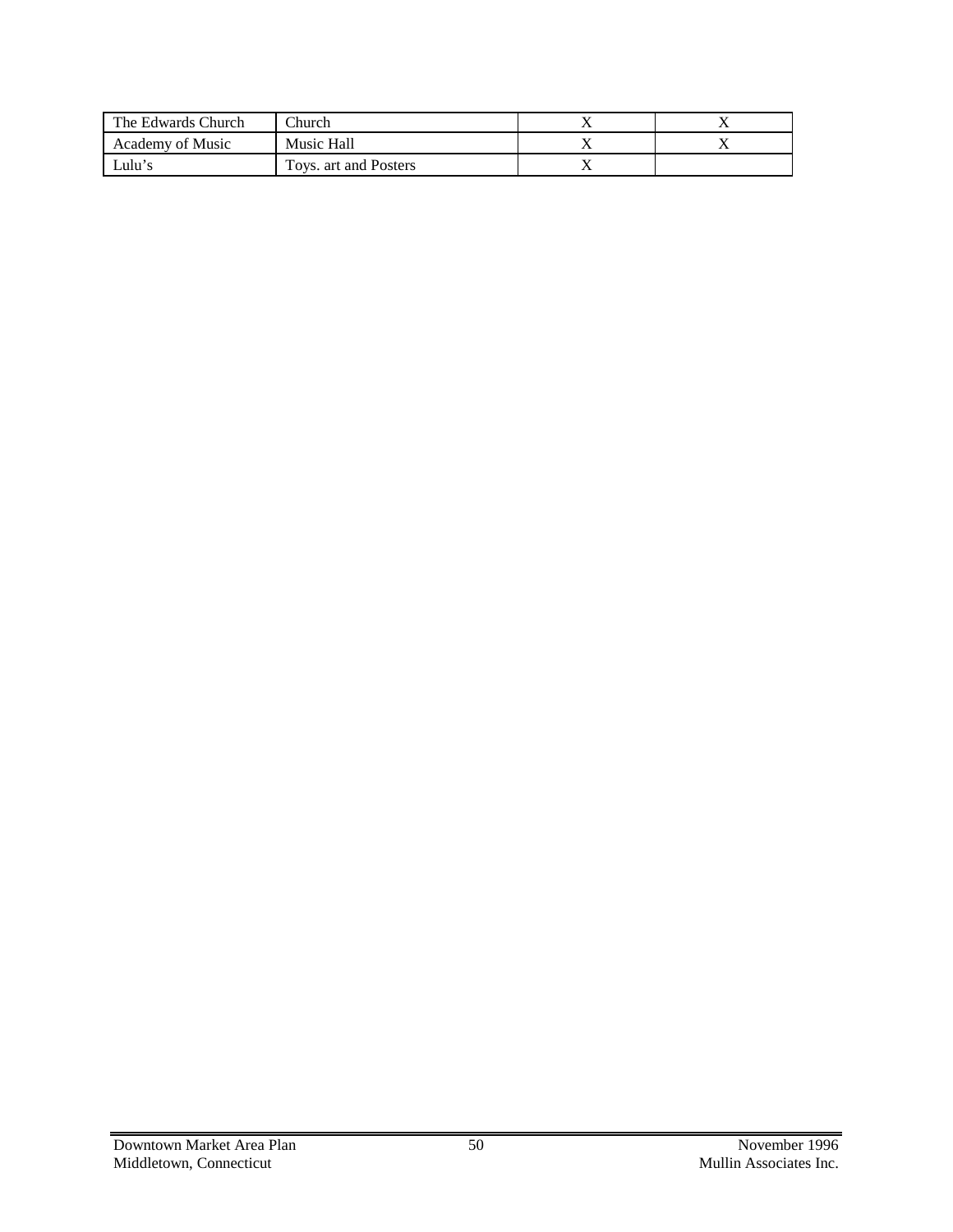| NAME OF STORE                          | <b>PRODUCT OR SERVICE</b><br><b>OFFERED</b> | <b>STUDENTS WILL</b><br><b>BUY</b> | <b>STUDENTS WITH</b><br><b>PARENTS OR</b><br><b>FACULTY WILL</b><br><b>BUY</b> |
|----------------------------------------|---------------------------------------------|------------------------------------|--------------------------------------------------------------------------------|
| <b>Masonic Street Laundry</b>          | Laundromat                                  | X                                  |                                                                                |
| J. Rich                                | Clothing for Men                            |                                    | X                                                                              |
| Haymarket                              | Bookstore and Cafe                          |                                    | X                                                                              |
| <b>Pinch Pottery</b>                   | Pottery Shop                                |                                    | X                                                                              |
| Chocolate Emporium                     | Candy Store                                 | X                                  |                                                                                |
| The First Combined<br>Church of Christ | Church                                      | X                                  |                                                                                |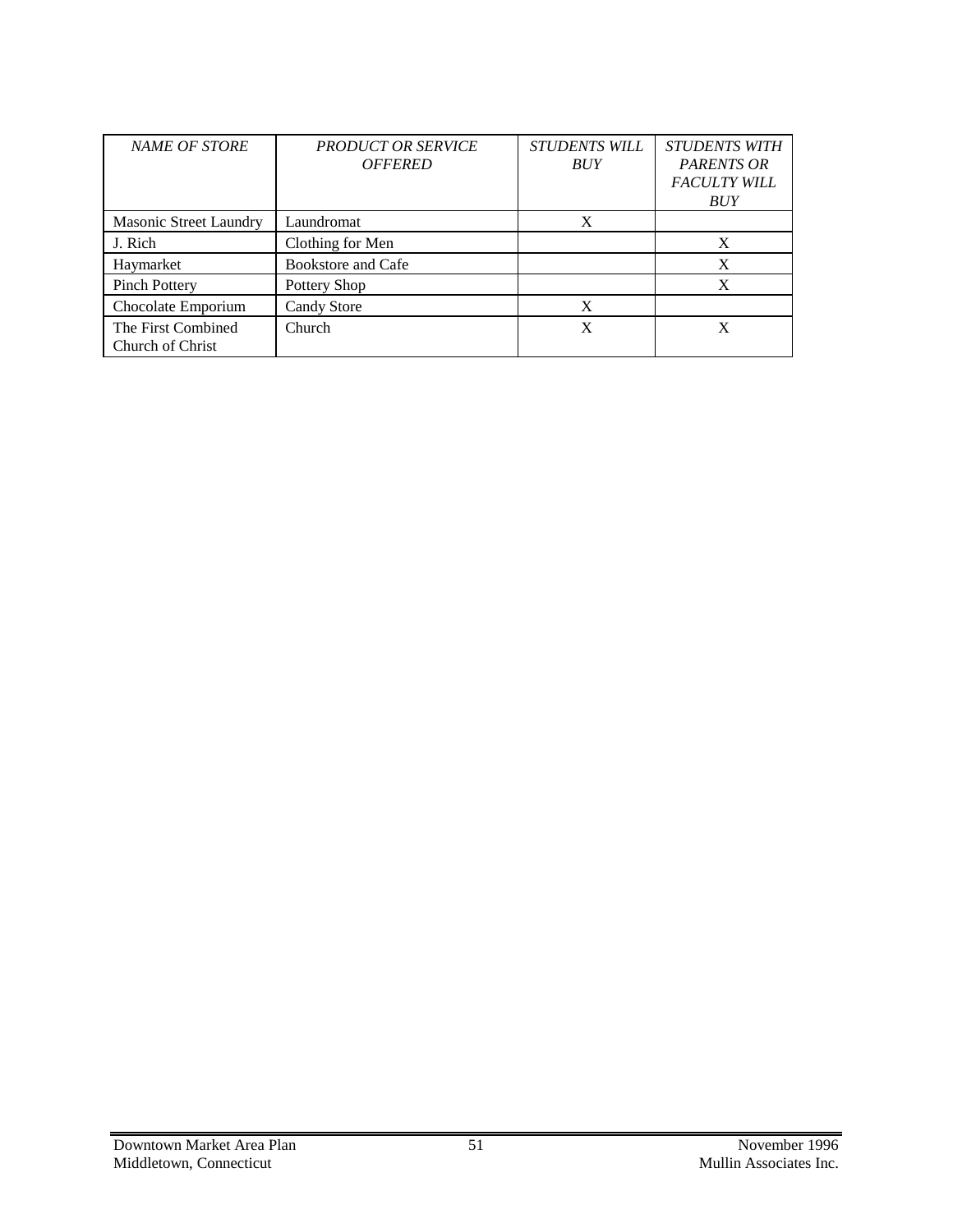#### **DOWNTOWN SOUTH HADLEY**

| <b>NAME OF STORE</b>                  | <b>PRODUCT OR SERVICE</b><br><b>OFFERED</b> | <b>STUDENTS WILL</b><br><b>BUY</b> | <b>STUDENTS WITH</b><br><b>PARENTS OR</b><br><b>FACULTY WILL</b><br>BUY |
|---------------------------------------|---------------------------------------------|------------------------------------|-------------------------------------------------------------------------|
| Tailgate Picnic                       | Deli Market                                 | X                                  |                                                                         |
| Joe's Shoe Repair                     | Shoe Repairs                                | X                                  | X                                                                       |
| <b>Village Cleaners</b>               | Cleaners                                    |                                    | X                                                                       |
| The Odyssey Bookshop                  | <b>Book Store</b>                           |                                    | X                                                                       |
| Main Moon                             | <b>Chinese Restaurant</b>                   | X                                  | X                                                                       |
| 60 Min. Photo                         | Camera shop                                 |                                    | X                                                                       |
| Crabtree and Evelyn                   | <b>Toiletries and Gourmet Foods</b>         |                                    | X                                                                       |
| Crazy Moon                            | Clothes Boutique                            |                                    | $\mathbf X$                                                             |
| Eyes on the Common                    | <b>Optical Shop</b>                         |                                    | $\mathbf X$                                                             |
| Fast Freddy's                         | Pizza, Pasta and Grinders                   | $\mathbf X$                        |                                                                         |
| Frameworks                            | Frame Shop                                  |                                    | $\mathbf X$                                                             |
| From the Heart                        | Card and Gift Shop                          | $\mathbf X$                        | $\boldsymbol{\mathrm{X}}$                                               |
| Mona's Lace Place                     | Lace Shop                                   |                                    | $\mathbf X$                                                             |
| <b>Neuchatel Chocolates</b>           | Chocolate Shop                              | $\mathbf X$                        | $\mathbf X$                                                             |
| Ochoa for Hair                        | Hair Salon                                  |                                    | X                                                                       |
| Oriel                                 | <b>Contemporary Craft Gallery</b>           |                                    | $\mathbf X$                                                             |
| The Perfect Fit                       | <b>Clothes Boutique</b>                     |                                    | $\mathbf X$                                                             |
| South Hadley's Tower<br>Theaters      | <b>Theaters</b>                             | X                                  | $\mathbf X$                                                             |
| The Thirsty Mind                      | Coffee House                                |                                    | X                                                                       |
| Underlings                            | Lingerie Boutique                           | X                                  | $\mathbf X$                                                             |
| Windows on the                        | Restaurant                                  |                                    | $\mathbf X$                                                             |
| Common                                |                                             |                                    |                                                                         |
| Yankee Candle Co.                     | Candle Shop                                 | X                                  | $\mathbf X$                                                             |
| <b>European Aesthetics</b><br>and Spa | Spa                                         |                                    | X                                                                       |
| Woodbridges                           | Cafe                                        | $\mathbf X$                        |                                                                         |
| Chaffee - Helliwell                   | <b>Insurance Agency</b>                     |                                    |                                                                         |
| Marjorie Dunn                         | Attorneys                                   |                                    |                                                                         |
| Japanese Cultural<br>Center           | Japanese art                                | $\mathbf X$                        | X                                                                       |
| Darby O'Brien                         | <b>Advertising Agency</b>                   |                                    |                                                                         |
| Village Travel                        | <b>Travel Agency</b>                        | X                                  |                                                                         |
| <b>Bay Bank</b>                       | <b>Banking Services</b>                     | $\mathbf X$                        | X                                                                       |
| Fleet Bank                            | <b>Banking Services</b>                     | X                                  | X                                                                       |
| Red Fern Travel                       | <b>Travel Agency</b>                        |                                    |                                                                         |
| <b>Trans America Medical</b>          | Medical Systems Office                      |                                    |                                                                         |
| Systems                               |                                             |                                    |                                                                         |
| Liberty Mutual                        | <b>Insurance Agency</b>                     |                                    |                                                                         |
| Insurance                             |                                             |                                    |                                                                         |
| Richard P. Taume                      | <b>Management Consultant</b>                |                                    |                                                                         |
| Just Sit Back and Enjoy               | Production Co.                              |                                    |                                                                         |
| the Ride                              |                                             |                                    |                                                                         |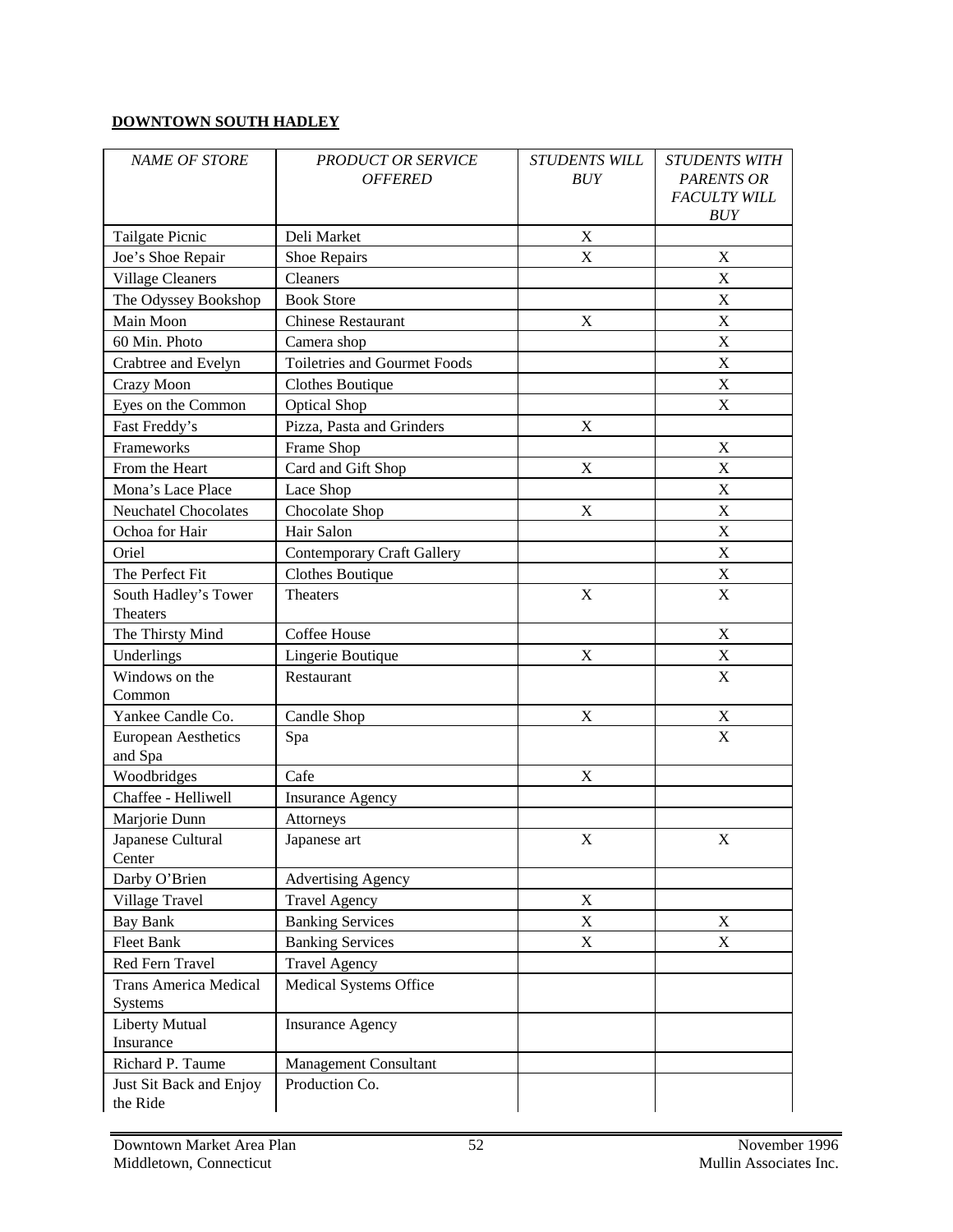| Scott Smith<br>R.<br>Dr.                                     | Jrthodontist  | . . | . . |
|--------------------------------------------------------------|---------------|-----|-----|
| Woods<br>$\sqrt{ }$<br>Edmund<br>$\tilde{\phantom{a}}$<br>U. | n.<br>Realtor |     |     |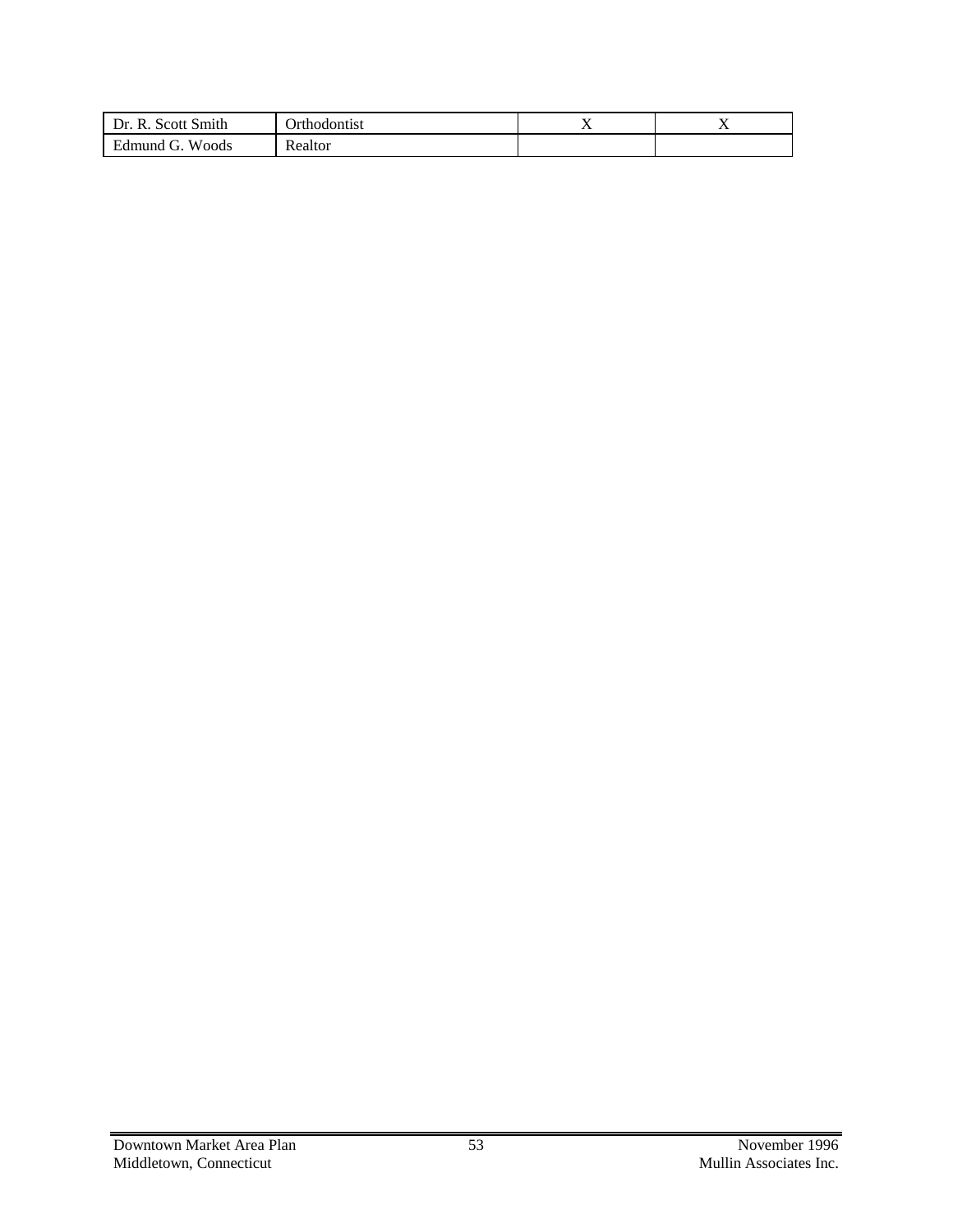#### **MAIN STREET MIDDLETOWN**

| <b>NAME OF STORE</b>                        | <b>PRODUCT OR SERVICE</b><br><b>OFFERED</b> | <b>STUDENTS WILL</b><br>BUY | <b>STUDENTS</b><br><b>WITH PARENTS</b><br>OR FACULTY<br><b>WILL BUY</b> |
|---------------------------------------------|---------------------------------------------|-----------------------------|-------------------------------------------------------------------------|
| <b>Tamer Airbrush</b>                       | <b>Art Store</b>                            | $\boldsymbol{\mathrm{X}}$   | $\bf{X}$                                                                |
| <b>Bob's Auto Emission</b>                  | Automobile Service                          | $\boldsymbol{\mathrm{X}}$   | $\boldsymbol{\mathrm{X}}$                                               |
| Texaco                                      | <b>Gas Station</b>                          | X                           | X                                                                       |
| Gulf                                        | <b>Gas Station</b>                          | $\boldsymbol{\mathrm{X}}$   | $\boldsymbol{\mathrm{X}}$                                               |
| Santa Maria Bakery                          | <b>Bakery</b>                               | $\bf{X}$                    | $\bf{X}$                                                                |
| Mrs. Vinci's Super                          | Bakerv/Grocerv/Deli                         | $\bf{X}$                    | $\mathbf X$                                                             |
| NYCE - ATM Machine                          | <b>Banking Services</b>                     | $\mathbf X$                 | $\boldsymbol{\mathrm{X}}$                                               |
| Webster Bank                                | <b>Banking Services</b>                     | $\boldsymbol{\mathrm{X}}$   | X                                                                       |
| Liberty Bank                                | <b>Banking Services</b>                     | X                           | X                                                                       |
| <b>Liberty Bank Offices</b>                 | <b>Banking Services</b>                     | X                           | $\boldsymbol{\mathrm{X}}$                                               |
| Fleet Bank                                  | <b>Banking Services</b>                     | X                           | X                                                                       |
| Farmers & Mechanics                         | <b>Banking Services</b>                     | X                           | X                                                                       |
| <b>People's Savings Bank</b>                | <b>Banking Services</b>                     | X                           | $\boldsymbol{\mathrm{X}}$                                               |
| Eli Cannons Tap Room                        | <b>Bar</b>                                  | X                           | $\mathbf X$                                                             |
| Bar                                         | Bar                                         | X                           | $\overline{X}$                                                          |
| Pedal Power                                 | <b>Cycling and Fitness Store</b>            | $\bf{X}$                    | $\bf{X}$                                                                |
| It's Only Natural                           | <b>Books and Gifts</b>                      | X                           | $\mathbf x$                                                             |
| <b>MAT Station</b>                          | <b>Bus Station</b>                          | X                           |                                                                         |
| New Hope Bible Wav                          | Church                                      |                             |                                                                         |
| Deliverance Haven. Inc.                     | Church                                      |                             |                                                                         |
| Church of the Holv                          | Church                                      |                             |                                                                         |
| <b>First Baptist Church</b>                 | Church                                      |                             |                                                                         |
| St. John's Church                           | Church                                      |                             |                                                                         |
| <b>South Congregational</b>                 | Church                                      |                             |                                                                         |
| Hahn's Fashion - Sports                     | <b>Clothing Store</b>                       | X                           | $\overline{\text{X}}$                                                   |
| Paige Bridal Boutique                       | <b>Clothing Store</b>                       |                             | X                                                                       |
| <b>Sharon's Discount</b>                    | <b>Clothing Store</b>                       | X                           |                                                                         |
| The Weathervane                             | <b>Clothing Store</b>                       | X                           | $\boldsymbol{\mathrm{X}}$                                               |
| <b>Bi-Onvx Clothing</b>                     | <b>Clothing Store</b>                       | X                           | X                                                                       |
| Regal Men's Shop                            | <b>Clothing Store</b>                       |                             | $\boldsymbol{\mathrm{X}}$                                               |
| <b>Bob's Stores Family</b>                  | <b>Clothing Store</b>                       | $\mathbf{X}$                | $\mathbf{X}$                                                            |
| Veterans of Foreign Wars Club/Institutional |                                             |                             |                                                                         |
| Mid State Adult Dav                         | Club/Institutional                          |                             |                                                                         |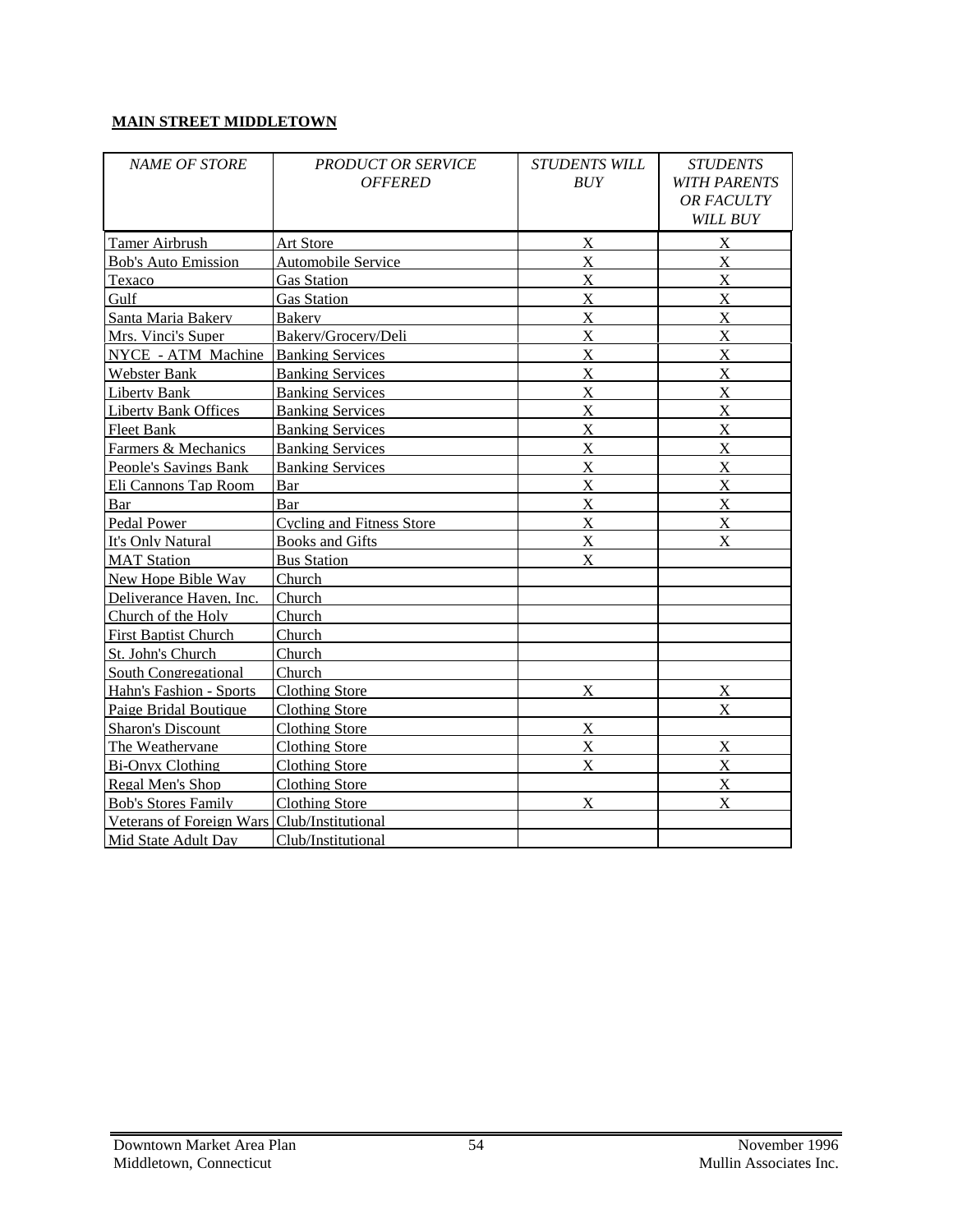| NAME OF STORE                        | <b>PRODUCT OR SERVICE</b><br><b>OFFERED</b> | <b>STUDENTS WILL</b><br><b>BUY</b> | <b>STUDENTS</b><br><b>WITH PARENTS</b><br><b>OR FACULTY</b><br>WILL BUY |
|--------------------------------------|---------------------------------------------|------------------------------------|-------------------------------------------------------------------------|
| <b>CPA</b> Office                    | <b>FIRE</b>                                 |                                    | $\overline{X}$                                                          |
| Davton Piercey & Knapp               | <b>FIRE</b>                                 |                                    | $\mathbf{X}$                                                            |
| <b>International Home</b>            | Decorators                                  |                                    |                                                                         |
| <b>Bruno's Floor Covering</b>        | Decorators                                  |                                    |                                                                         |
| Cortina Tile                         | Decorators                                  |                                    |                                                                         |
| Itkin's Decorators                   | Decorators                                  |                                    |                                                                         |
| Hannah Polish Deli                   | Deli                                        | $\boldsymbol{\mathrm{X}}$          | X                                                                       |
| Pelton's Drug & Surgical Drug Store  |                                             | $\mathbf{X}$                       | $\mathbf{X}$                                                            |
| Master Industrial Supply.            | Equipment                                   |                                    |                                                                         |
| <b>Howarth Florist</b>               | Florist                                     | X                                  | $\mathbf{X}$                                                            |
| <b>Shlien's Furniture</b>            | Furniture                                   |                                    |                                                                         |
| Douglas Sleep Center                 | Furniture                                   |                                    |                                                                         |
| <b>Bob's Discount Furniture</b>      | Furniture                                   | $\bf{X}$                           |                                                                         |
| C & J Gifts                          | Gifts                                       | $\mathbf X$                        | $\boldsymbol{\mathrm{X}}$                                               |
| Touch of New York                    | Gifts                                       | X                                  | X                                                                       |
| <b>Mercury Printing</b>              | <b>Graphics Store</b>                       | X                                  | X                                                                       |
| Pip Printing                         | <b>Graphics Store</b>                       | X                                  | X                                                                       |
| <b>Ortiz Spanish American</b>        | <b>Grocery Store</b>                        | X                                  | X                                                                       |
| Public Market - Italian              | <b>Grocery Store</b>                        | $\boldsymbol{\mathrm{X}}$          | X                                                                       |
| <b>Middlesex Fruitery</b>            | <b>Grocery Store</b>                        | $\mathbf X$                        | X                                                                       |
| New Asian Foodmart &                 | <b>Grocery Store</b>                        | $\mathbf{X}$                       | $\mathbf{X}$                                                            |
| <b>Salon Boutique</b>                | Hair Salon                                  |                                    |                                                                         |
| Friendly Barber                      | Hair Salon                                  |                                    |                                                                         |
| Touch of Class - Unisex              | Hair Salon                                  |                                    |                                                                         |
| Hair Affairs                         | Hair Salon                                  |                                    |                                                                         |
| A & P Hairstylists Unisex Hair Salon |                                             |                                    |                                                                         |
| <b>Family Haircut Store</b>          | Hair Salon                                  |                                    |                                                                         |
| Coronolla Barber Shop                | Hair Salon                                  |                                    |                                                                         |
| <b>Bacon Brothers</b>                | <b>Hardware Store</b>                       |                                    |                                                                         |
| Smith & Bishel Co.                   | <b>Hardware Store</b>                       |                                    |                                                                         |
| Clocktower Ice Cream                 | Ice Cream Shop                              | $\overline{X}$                     | X                                                                       |
| <b>Baskin Robbins</b>                | Ice Cream Shop                              |                                    |                                                                         |
| Worldwide Insurance                  | <b>Insurance Services</b>                   |                                    |                                                                         |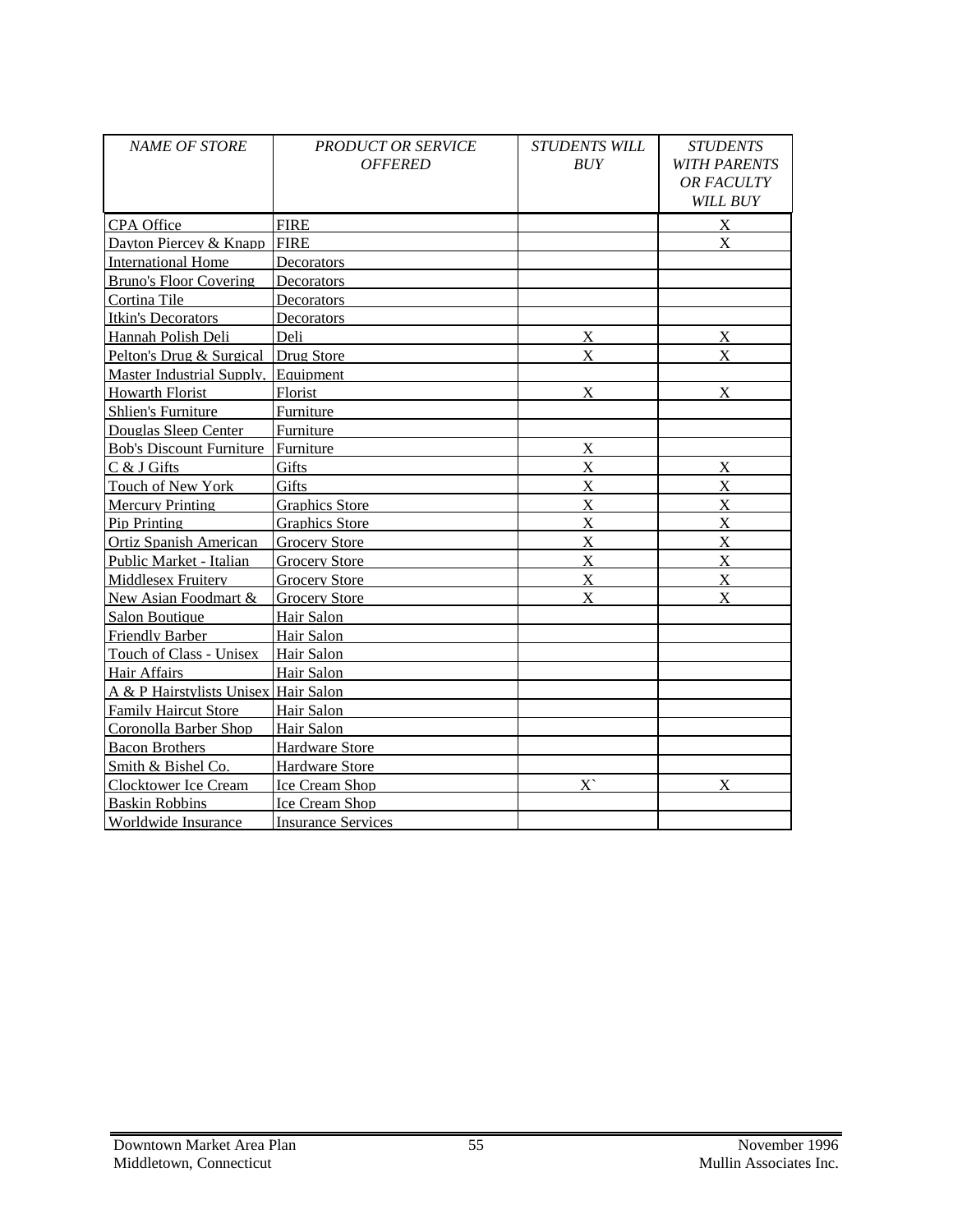| <b>NAME OF STORE</b>                      | <b>PRODUCT OR SERVICE</b><br><b>OFFERED</b> | <b>STUDENTS WILL</b><br>BUY | <b>STUDENTS</b><br><b>WITH PARENTS</b><br>OR FACULTY<br>WILL BUY |
|-------------------------------------------|---------------------------------------------|-----------------------------|------------------------------------------------------------------|
| <b>Action Auto Insurance</b>              | <b>Insurance Services</b>                   |                             |                                                                  |
| <b>ABC</b> Auto Insurance                 | <b>Insurance Services</b>                   |                             |                                                                  |
| Chiarappa Jewelers                        | <b>Jewelers</b>                             |                             |                                                                  |
| Mira Jewelry Design                       | Jewelers                                    |                             |                                                                  |
| <b>Malloves Jewelers</b>                  | Jewelers                                    |                             |                                                                  |
| P. J. Jewelers                            | Jewelers                                    |                             |                                                                  |
| <b>Bernie Field's Jewelers</b>            | Jewelers                                    |                             |                                                                  |
| Laundromat                                | Laundromat                                  | X                           |                                                                  |
| William G. Gradv                          | Law Office                                  |                             |                                                                  |
| Jozus Milardo &                           | Law Office                                  |                             |                                                                  |
| Richard W. Tomc &                         | Law Office                                  |                             |                                                                  |
| Professional Building                     | Law Offices / Dentist                       |                             |                                                                  |
| North End Package                         | <b>Liquor Store</b>                         | $\bf{X}$                    | $\overline{X}$                                                   |
| Liquors - Beer and Wines Liquor Store     |                                             | X                           | X                                                                |
| <b>Discount Liquors</b>                   | <b>Liquor Store</b>                         | $\mathbf{X}$                | $\mathbf x$                                                      |
|                                           |                                             |                             |                                                                  |
| <b>Weitzman Dental Clinic</b>             | <b>Medical Services</b>                     |                             |                                                                  |
| <b>Community Health</b>                   | <b>Medical Services</b>                     |                             |                                                                  |
| <b>Center for Physical</b>                | <b>Medical Services</b>                     |                             |                                                                  |
| <b>Community Health Cent.</b>             | <b>Medical Services</b>                     |                             |                                                                  |
| <b>Community Health</b>                   | <b>Medical Services</b>                     |                             |                                                                  |
| North End Neighborhood Municipal Services |                                             |                             |                                                                  |
| <b>State of Connecticut</b>               | <b>Municipal Services</b>                   |                             |                                                                  |
| Photo License Center                      | <b>Municipal Services</b>                   |                             |                                                                  |
| Soup Kitchen                              | <b>Municipal Services</b>                   |                             |                                                                  |
| <b>North End Fire Station</b>             | <b>Municipal Services</b>                   |                             |                                                                  |
| <b>Salvation Army</b>                     | <b>Municipal Services</b>                   |                             |                                                                  |
| <b>Social Security</b>                    | <b>Municipal Services</b>                   |                             |                                                                  |
| <b>Middlesex County</b>                   | <b>Municipal Services</b>                   |                             |                                                                  |
| CRV & SVC Office                          | <b>Municipal Services</b>                   |                             |                                                                  |
| Main St. Music                            | <b>Music Store</b>                          | X                           | X                                                                |
| <b>Record Express</b>                     | <b>Music Store</b>                          | X                           | X                                                                |
| The General Mansfield                     | Museum                                      | X                           | X                                                                |
| T. J. Nails                               | Nail Care                                   |                             |                                                                  |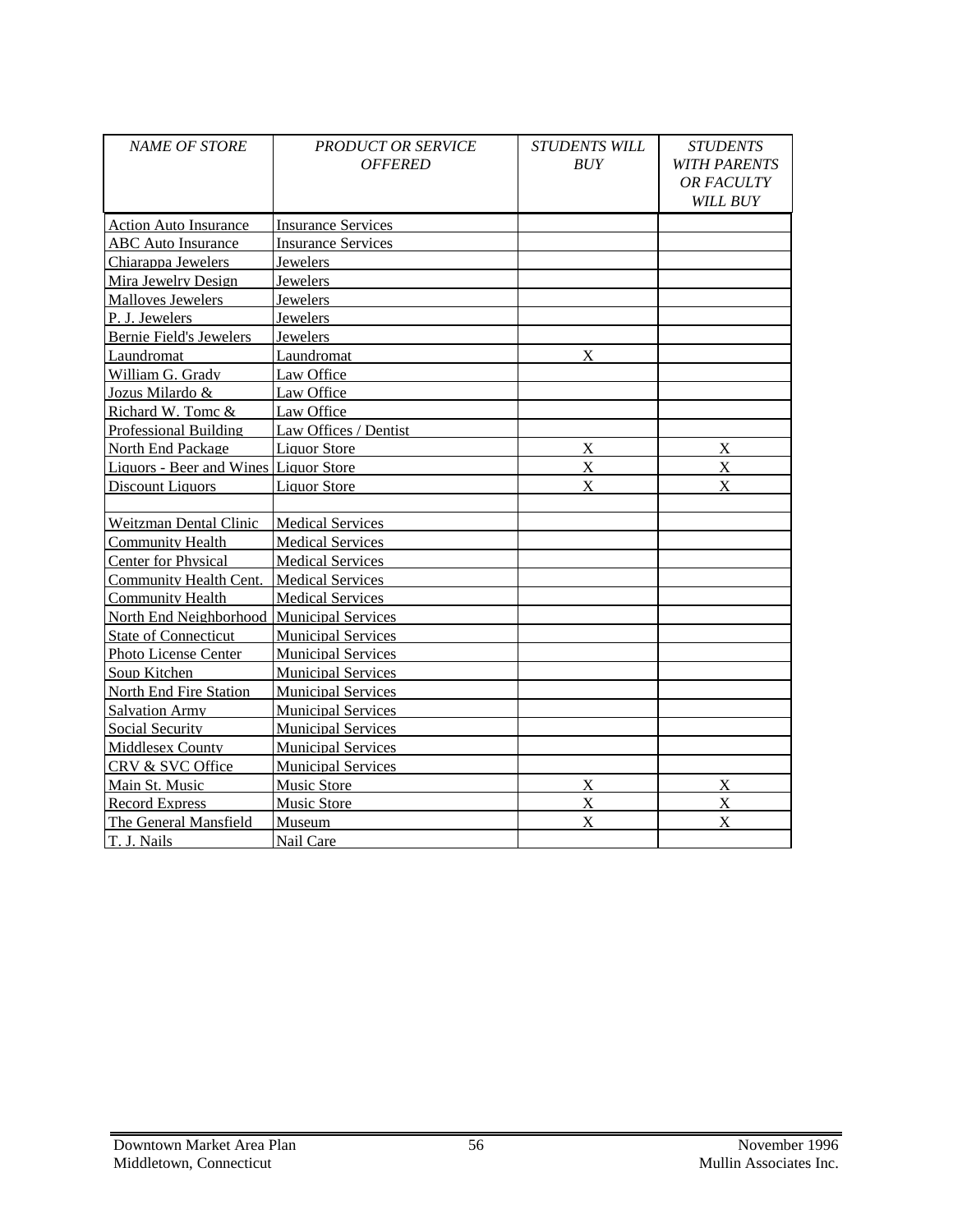| <b>NAME OF STORE</b>                | <b>PRODUCT OR SERVICE</b><br><b>OFFERED</b> | STUDENTS WILL<br><b>BUY</b> | <b>STUDENTS</b><br><b>WITH PARENTS</b><br><b>OR FACULTY</b><br>WILL BUY |
|-------------------------------------|---------------------------------------------|-----------------------------|-------------------------------------------------------------------------|
| Nails Design 4 (Oriental            | Nail Care                                   |                             |                                                                         |
| The Middletown Press                | Newspaper                                   |                             |                                                                         |
| <b>Central News</b>                 | Newspaper                                   |                             |                                                                         |
| Meeting House Opticians Opticians   |                                             |                             |                                                                         |
| The Vision Center                   | Opticians                                   |                             |                                                                         |
| Mid Town Photo                      | Photo Shop                                  | X                           | X                                                                       |
| Algra Computer Portraits Photo Shop |                                             | $\mathbf X$                 | $\mathbf X$                                                             |
| Rourke's Diner                      | Restaurant                                  | $\mathbf X$                 | X                                                                       |
| Ion Vegetarian                      | Restaurant                                  | $\mathbf X$                 | X                                                                       |
| Pizzeria Restaurant                 | Restaurant                                  | $\overline{X}$              | $\bf{X}$                                                                |
| First Wok - Chinese                 | Restaurant                                  | X                           | X                                                                       |
| F. J. Restaurant                    | Restaurant                                  | X                           | X                                                                       |
| Ford News Diner                     | Restaurant                                  | $\mathbf X$                 | X                                                                       |
| Imperial Caribbean Rest.            | Restaurant                                  | $\overline{X}$              | $\boldsymbol{\mathrm{X}}$                                               |
| Ruby's Restaurant & Deli Restaurant |                                             | $\overline{X}$              | $\mathbf X$                                                             |
| Tai of India - Fine Indian          | Restaurant                                  | X                           | $\mathbf{X}$                                                            |
| Hall's Diner                        | Restaurant                                  | X                           | X                                                                       |
| Dunkin' Donuts                      | Restaurant                                  | $\overline{X}$              | X                                                                       |
| <b>Burger King</b>                  | Restaurant                                  | $\overline{X}$              | $\boldsymbol{\mathrm{X}}$                                               |
| Thai Gardens                        | Restaurant                                  | $\bf{X}$                    | $\boldsymbol{\mathrm{X}}$                                               |
| Manhattan Bagel                     | Restaurant                                  | X                           | $\mathbf{X}$                                                            |
| Eleanor Rigby's Deli &              | Restaurant                                  | $\mathbf{X}$                | $\mathbf x$                                                             |
| Palmer Agency                       | <b>FIRE</b>                                 |                             |                                                                         |
| <b>William Raveis</b>               | <b>FIRE</b>                                 |                             |                                                                         |
| Pak's Karate Academy                | School                                      |                             |                                                                         |
| Middletown Adult                    | School                                      |                             |                                                                         |
| <b>Checks Cashed</b>                | Service                                     |                             |                                                                         |
| Pete's Typewriter                   | Service                                     |                             |                                                                         |
| Roval Display                       | Service                                     |                             |                                                                         |
| Middletown Sew and Vac Service      |                                             |                             |                                                                         |
| <b>Computer Science</b>             | Service                                     |                             |                                                                         |
| <b>Three Communications</b>         | Service                                     |                             |                                                                         |
| <b>Praque's Shoes</b>               | <b>Shoe Store</b>                           |                             | $\overline{X}$                                                          |
| <b>Stride Rite Bootery</b>          | Shoe Store                                  | $\overline{X}$              | $\boldsymbol{\mathrm{X}}$                                               |
| <b>Global Sports</b>                | Sports Shop                                 | $\mathbf X$                 | X                                                                       |
| <b>Holidav Skating Rink</b>         | Sport                                       |                             |                                                                         |
| Rosario's                           | Tuxedo Specialist/Tailor                    |                             |                                                                         |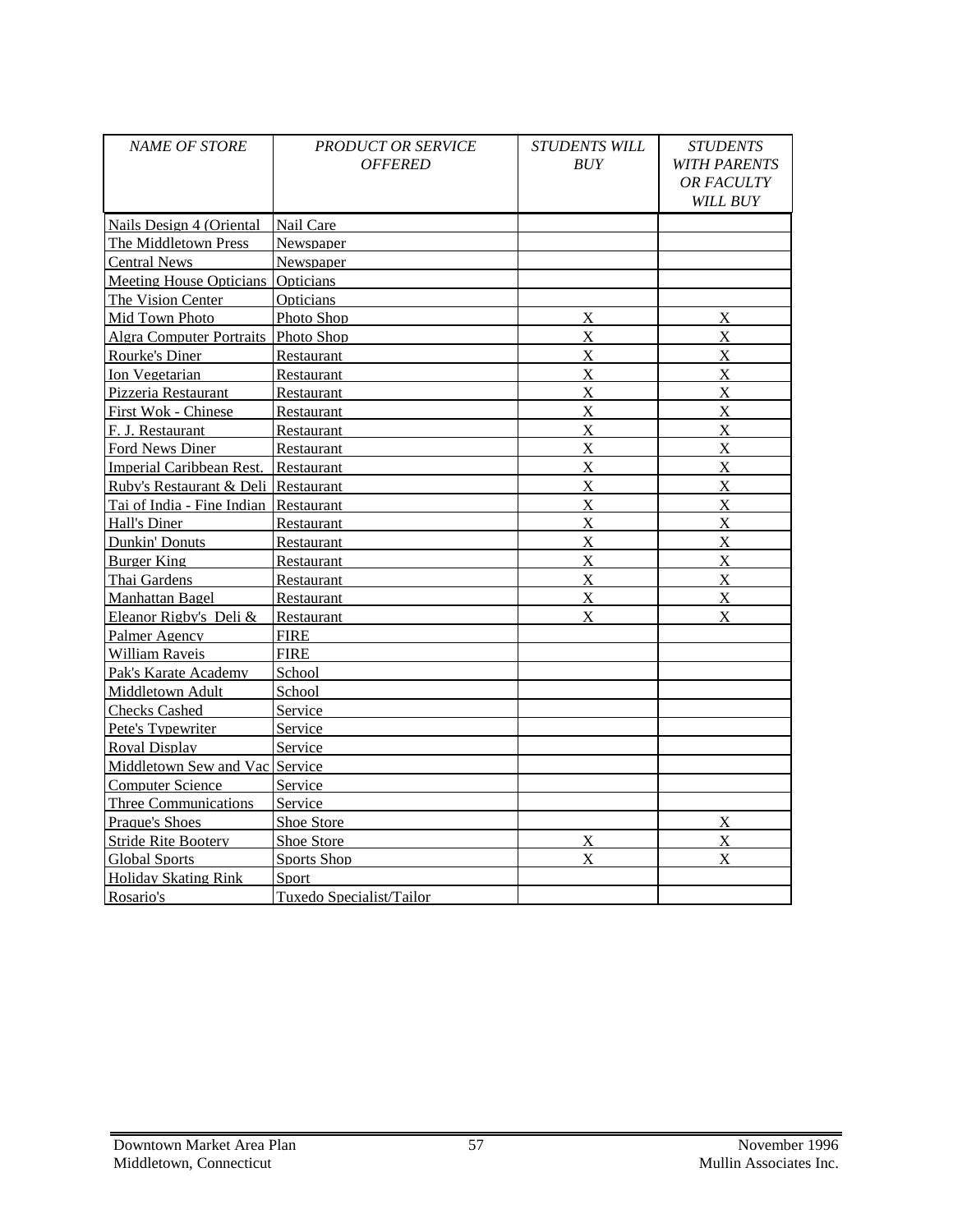| <b>NAME OF STORE</b>         | <b>PRODUCT OR SERVICE</b><br><b>OFFERED</b> | <b>STUDENTS WILL</b><br><b>BUY</b> | <b>STUDENTS</b><br><b>WITH PARENTS</b><br><b>OR FACULTY</b><br><b>WILL BUY</b> |
|------------------------------|---------------------------------------------|------------------------------------|--------------------------------------------------------------------------------|
| Democratic Headquarters Temp |                                             |                                    |                                                                                |
| Turtle Theatre               | Theater                                     |                                    |                                                                                |
| The Buttonwood Tree          | Theater                                     |                                    |                                                                                |
| Deliverance Haven, Inc.      | Thrift Shop                                 |                                    |                                                                                |
| Amatos Tov & Hobby           | Tov & Hobby Store                           |                                    |                                                                                |
| <b>Falcon Travel</b>         | <b>Travel Services</b>                      |                                    |                                                                                |
| House of Lloyd               |                                             |                                    |                                                                                |
| Monette                      |                                             |                                    |                                                                                |
| The Spot                     | Clothing                                    |                                    |                                                                                |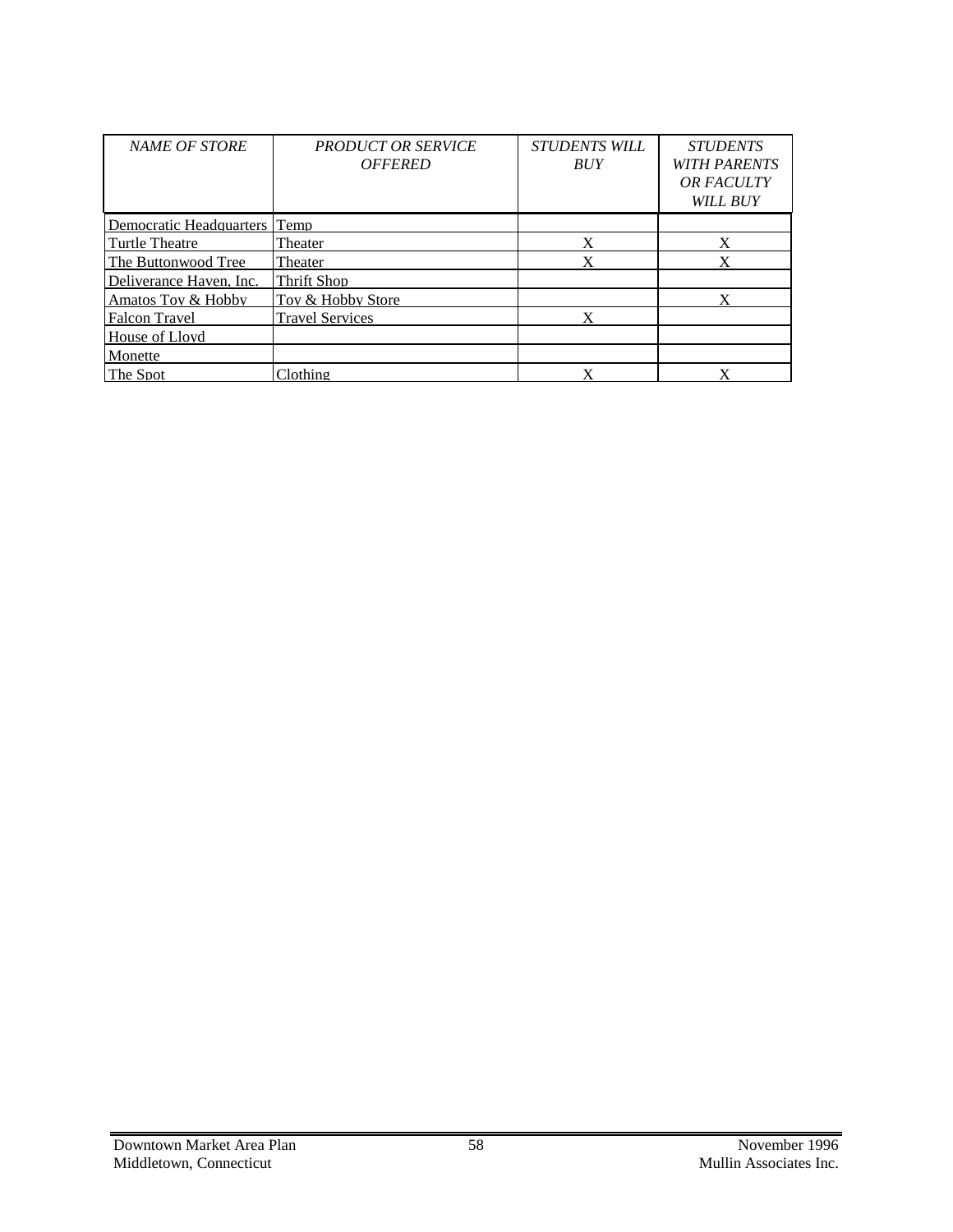# *VII. Regional Market Characteristics*

This section takes a look at consumer buying power and the impact of the tourist industry on the region. Official data specific to Middletown is unavailable but county comparisons are presented wherever possible. The first table indicates States and provinces contained wholly or partially within a 500 mile radius of Connecticut (millions of US dollars). As can be seen from the summary totals, approximately one third of the United States (and two thirds of the Canadian) population base and buying power is contained wholly or partially within a 500 mile radius of Connecticut.

#### **Connecticut's Consumer Market 1992**

| <b>State</b>      | 1992 Population | <b>Effective Buving</b> | <b>Retail Sales</b> | <b>Food Sales</b> |
|-------------------|-----------------|-------------------------|---------------------|-------------------|
| Connecticut       | 3.277.000       | \$68.604                | \$29.412            | \$6.106           |
| Massachusetts     | 6.029.900       | 109.088                 | 47.451              | 9.810             |
| Rhode Island      | 1.011.200       | 15.195                  | 7.357               | 1.564             |
| Vermont           | 575.500         | 8.191                   | 5.096               | 1.220             |
| New Hampshire     | 1.162.100       | 20.029                  | 11.978              | 2.668             |
| Maine             | 1.235.500       | 17.552                  | 11.450              | 2.746             |
| New York          | 18.187.500      | 312.648                 | 126.079             | 25.546            |
| New Jersey        | 7.827.400       | 162.125                 | 67.702              | 13.658            |
| Pennsylvania      | 12.023.100      | 187.577                 | 93.102              | 18.739            |
| Delaware          | 693.100         | 10.897                  | 6.299               |                   |
| Maryland          | 4.946.600       | 85.464                  | 38.205              | 7.184             |
| District. Of Col. | 586.000         | 316                     | 3553                | 583               |

#### **Entirely Within 500 Miles**

#### **Partially Within 500 Miles**

| <b>State</b>         | <b>1992 Population</b> | <b>Effective Buving</b> | <b>Retail Sales</b> | <b>Food Sales</b> |
|----------------------|------------------------|-------------------------|---------------------|-------------------|
|                      |                        |                         |                     |                   |
| Ohio                 | 11.046.000             | 159.390                 | 81.163              | 15.347            |
| Virginia             | 6.424.700              | 102.863                 | 53.335              | 10.879            |
| <b>West Virginia</b> | 1.804.000              | 20.991                  | 10.651              | 2.488             |
| North Carolina       | 6.879.900              | 93.572                  | 50.741              | 10.019            |
| <b>Region Total</b>  | 83.709.500             | 1.385.502               | 643.574             | 129.674           |
| <b>II.S. Total</b>   | 256.765.600            | 3.916.947               | 1.964.022           | 384.574           |
| Region's Share       | 32.6%                  | 35.4%                   | 32.8%               | 33.7%             |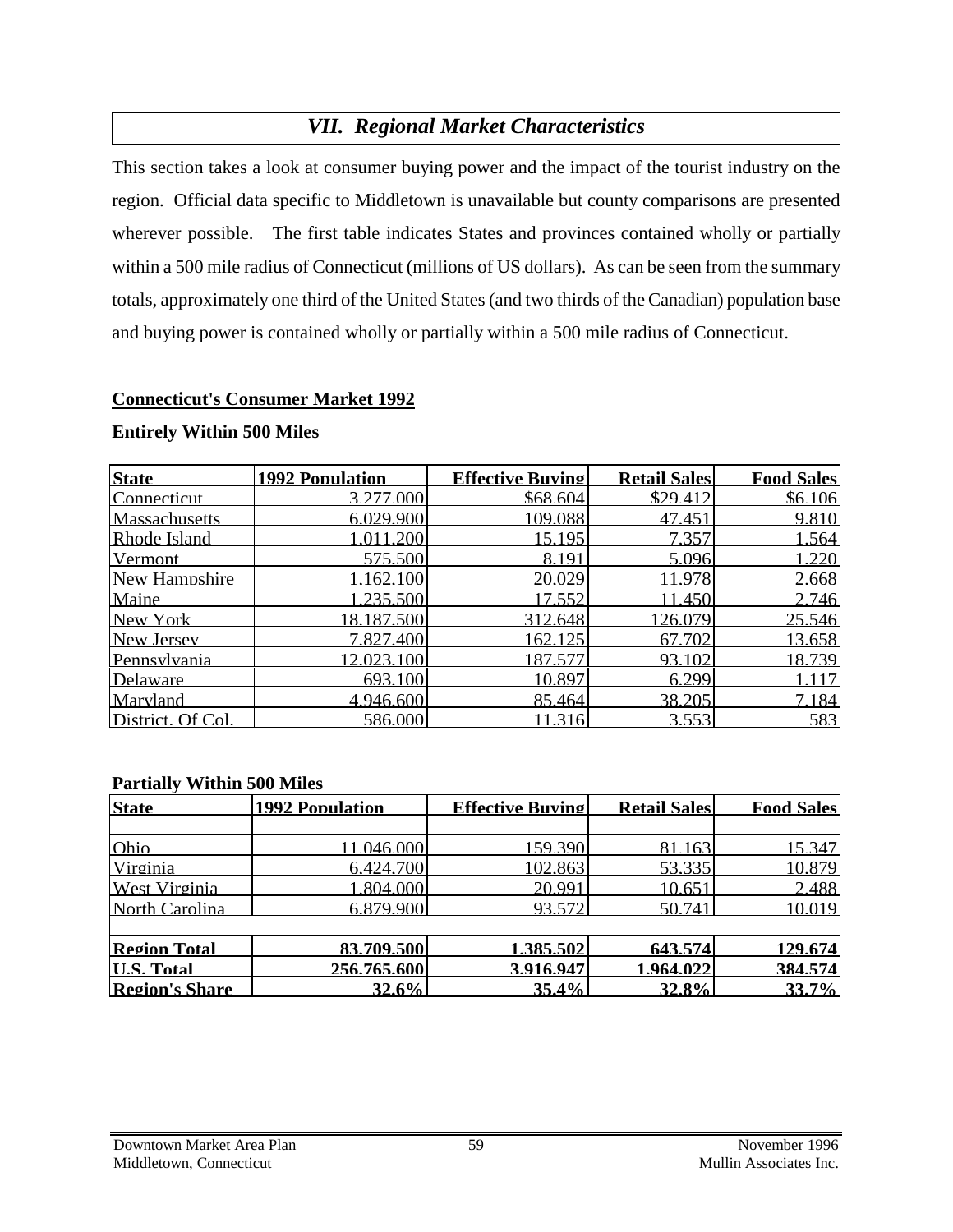| <b>State</b>          | <b>1992 Population</b> | <b>Effective Buving</b> | <b>Retail Sales</b> | <b>Food Sales</b> |
|-----------------------|------------------------|-------------------------|---------------------|-------------------|
| <b>Ouebec</b>         | 7.174.000              | 91.334                  | 36.676              | 10.371            |
| Ontario               | 10.656.000             | 158.750                 | 55.257              | 777               |
| New Brunswick         | 749.000                | 8.699                   | 3.864               | 1.076             |
| Nova Scotia           | 922.000                | -1361                   | 4.956               | 1.360             |
|                       |                        |                         |                     |                   |
| <b>Region Total</b>   | 19.501.000             | 269.919                 | 100.753             | 24.584            |
| <b>Canada Total</b>   | 28.540.000             | 394.573                 | 150.197             | 36.592            |
| <b>Region's Share</b> | 68.3%                  | 68.4%                   | 67.1%               | 67.2%             |
| <b>Total Regional</b> | 103.210.500            | 1.655.421               | 744.327             | 154.258           |

#### **Canadian Provinces Partially Within 500 Miles**

Source: Sales & Marketing Management; Statistics Canada

The next table compares the Effective Buying Income (EBI) in Connecticut to New England and the United States. It further breaks down the EBI for the counties in Connecticut. The per capita EBI in Connecticut, far exceeds that of the US or New England. Middlesex County, outpaces the State EBI and is only second to Fairfield County. This indicates an affluent population base within the county that has a considerable amount of buying power and disposable income.

|                         | <b>Total EBI</b><br>(millions) | <b>Population</b><br>(thousands) | Per Canita<br>EBI | <b>Households</b><br>(thousands) |
|-------------------------|--------------------------------|----------------------------------|-------------------|----------------------------------|
| <b>United States</b>    | \$4.169.724                    | 259.574.2                        | \$16.064          | 95.891.9                         |
| New England             | \$246.370                      | 13.270.5                         | \$18.565          | 4.970.1                          |
| l Connecticut           | \$71.437                       | 3.271.8                          | \$21.834          | 1.226.9                          |
| <b>Fairfield County</b> | \$22.434                       | 815.6                            | \$27.506          | 300.1                            |
| Hartford County         | \$17.672                       | 845.6                            | \$20.899          | 323.3                            |
| Litchfield County       | \$3.630                        | 1777                             | \$20.430          | 68.0                             |
| <b>Middlesex County</b> | \$3.278                        | 145.5                            | \$22.527          | 55.8                             |
| New Haven County        | \$15714                        | 800.3                            | \$19.635          | 304.3                            |
| New London County       | \$4.607                        | 252.3                            | \$18.262          | 92.3                             |
| <b>Tolland County</b>   | \$2.433                        | 130 2                            | \$18.686          | 45.2                             |
| Windham County          | \$1.668                        | 104.6                            | \$15.951          | 37.9                             |

#### **1994 Effective Buying Income (EBI)**

The next table indicates a similar trend with household income as seen with the per capita income category. Over the last ten years there has been a steady rise in effective buying power, with Connecticut far outpacing the U.S. and even the New England region. Middlesex County, the second most affluent in the State (second to Fairfield), has a higher household EBI than the State. At \$51,206, it is approximately 46% higher than the national average and 24% higher than the New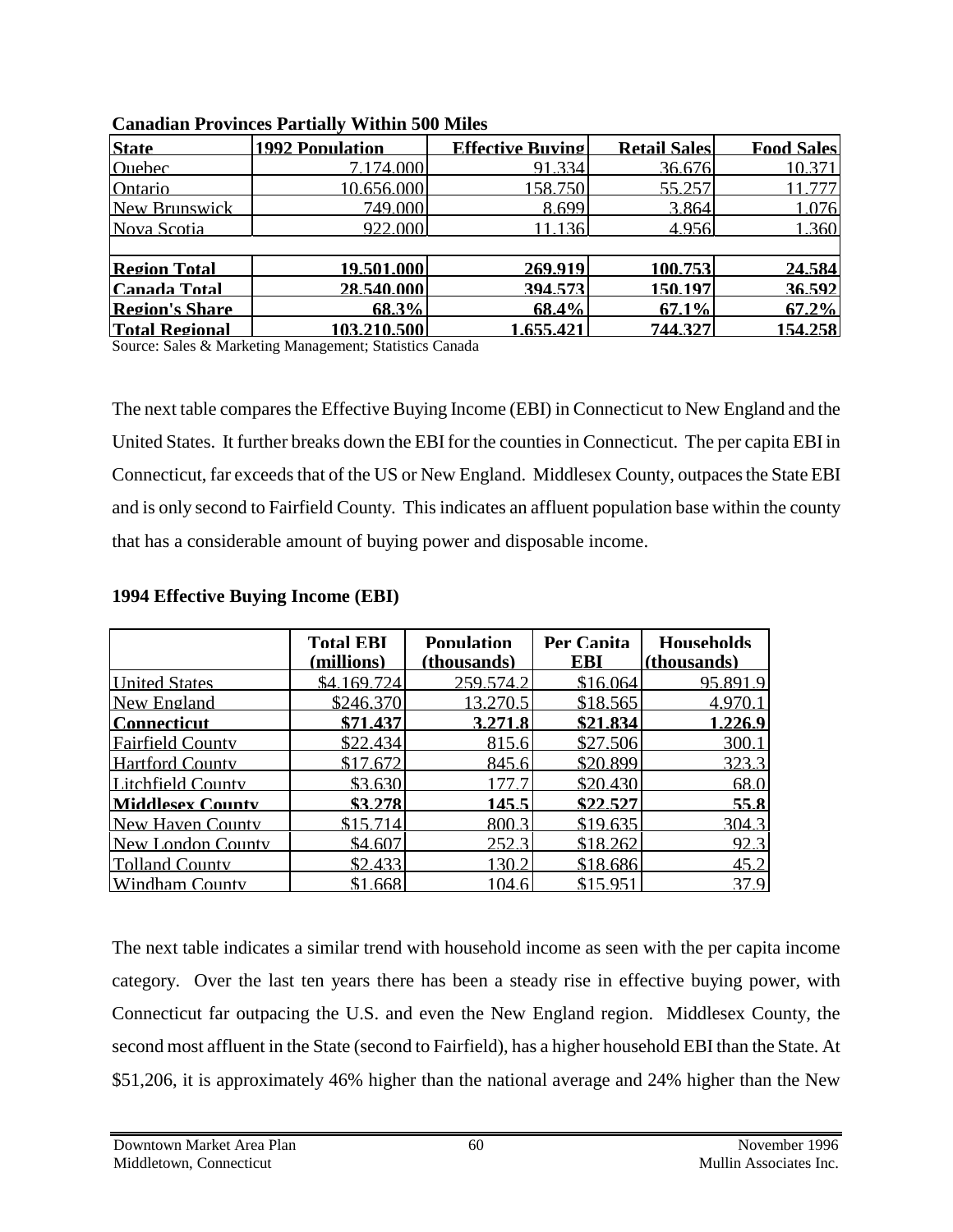|                          | 1984     | 1989     | 1994     |
|--------------------------|----------|----------|----------|
| <b>United States</b>     | \$25.496 | \$25.976 | \$35.056 |
| <b>New England</b>       | \$28.965 | \$31.773 | \$41.189 |
| <b>Connecticut</b>       | \$34.107 | \$36.407 | \$47.345 |
| <b>Fairfield County</b>  | \$39.223 | \$42.568 | \$55.536 |
| <b>Hartford County</b>   | \$33.570 | \$35.477 | \$46.412 |
| <b>Litchfield County</b> | \$33.528 | \$36.749 | \$45.521 |
| <b>Middlesex County</b>  | \$33.633 | \$36.952 | \$51.206 |
| <b>New Haven County</b>  | \$32.071 | \$34.456 | \$44.310 |
| <b>New London County</b> | \$32.220 | \$31.946 | \$42.387 |
| <b>Tolland County</b>    | \$33.747 | \$38.774 | \$48.098 |
| <b>Windham County</b>    | \$28.563 | \$29.142 | \$38.571 |

#### **Median Household Effective Buying Income**

Source: "survey of buying power," sales & marketing management

## **The Impact of Tourism as an Industry**

The next set of Tables indicate data specific to the tourist industry. As one can see, Connecticut has a significant tourist economy that creates substantial jobs and revenues. Although Middlesex County doesn't seem dependent on this economic sector, it does create between three and five thousand jobs and approximately 30 million dollars in revenue.

#### **Impact of Tourism Spending on the Connecticut Economy (1993)**

|                    | <b>Direct</b> | Totall | Direct State and Total State and |          |
|--------------------|---------------|--------|----------------------------------|----------|
| <b>Connecticut</b> | 69.46         | 106.81 | \$325.18                         | \$649.69 |
| Counties:          |               |        |                                  |          |
| Fairfield          | 15.59         | 25.94  | 84.34                            | 172.03   |
| <b>Hartford</b>    | 18.26         | 28.64  | 84.14                            | 170.92   |
| Litchfield         | 2.97          | 4.25   | 13.58                            | 26.54    |
| <b>Middlesex</b>   | 3.37          | 4.90   | 15.89                            | 30.39    |
| New Haven          | 14.47         | 22.63  | 63.96                            | 132.13   |
| New London         | 10.89         | 14.87  | $48.1^{\circ}$                   | 88.23    |
| Tolland            | 197           | 2.80   | 731                              | 14.70    |
| Windham            | 94            | 2.78   | 7.85                             | 15.05    |

Source: Connecticut Department of Economic Development, Tourism Division

The following tables indicates the spending patterns of tourists visiting Connecticut and their origins. As expected, a large share of dollars goes to food and retail establishment. Off the 189 million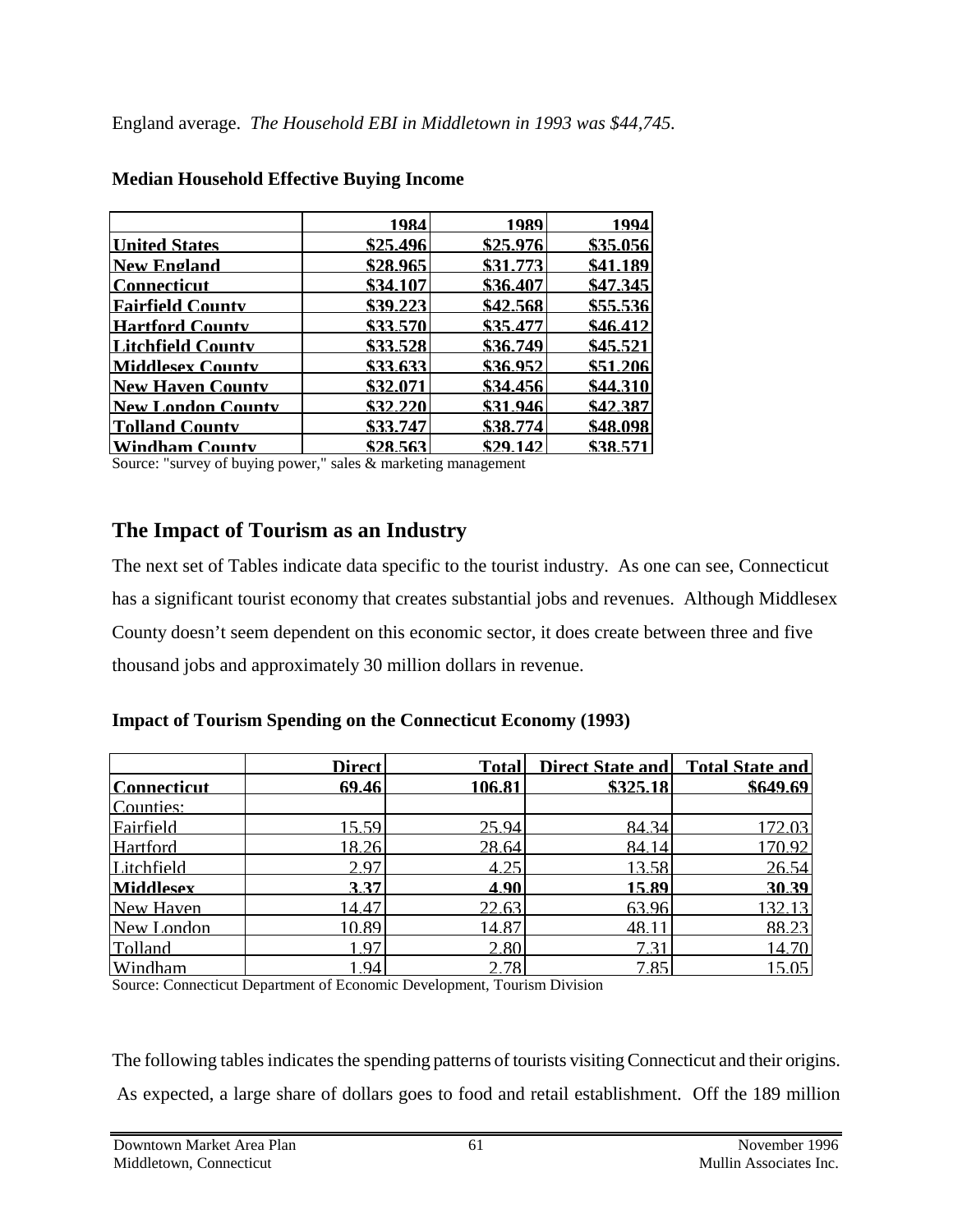dollars spent by tourists in Middlesex County, approximately 66 million dollars were spent on food and 53 million dollars at retail establishments (See Table on 1993 Tourism Expenditures by County and Type of Expenditure).

|                      | 1987       | 1989     | 1991       | 19931      | <b>1993 Share</b> |
|----------------------|------------|----------|------------|------------|-------------------|
| Total                | \$3.287.68 | \$3.687. | \$3.662.25 | \$3.901.04 | 100.0%            |
| Lodging              | 455 75I    | 511.43   | 509.60     | 540.83     | 13.9%             |
| Food/Restaurant      | 37.09      | 1.275.18 | 1.266.37   | .349.22    | 34.6%             |
| Recreation           | 345.74     | 386.82   | 380.77     | 410.08     | 10.5%             |
| Gasoline             | 243.23     | 272.81   | 271.10     | 288.61     | 7.4%              |
| Other Auto           | 124.61     | 139.62   | 138.22     | 147.82     | 3.8%              |
| Local Transportation | 30.15      | 33.87    | 33.89      | 35.78      | 0.9%              |
| Retail and Other     | 951 13     | 167.38   | .062.74    | 128.701    | 28.9%             |

#### **Spending by Visitors to Connecticut (millions of dollars)**

Source: Connecticut Department Of Economic Development, Tourism Division

# **1993 Tourism Expenditures by County and Type of Expenditure (millions of dollars)**<br>
Connecticut **Middlesex**

|                         | <b>Connecticut</b> | <b>Middlesex</b> |
|-------------------------|--------------------|------------------|
| Total                   | 3.901.04           | 189.66           |
| Lodging                 | 540.83             | 27.17            |
| Food/Restaurant         | 1.349.22           | 65.79            |
| Recreation              | 410.08             | 20.12            |
| Gasoline                | 288.61             | 13.98            |
| Other Auto              | 147.82             | 7.27             |
| Local Transportation    | 35.78              | 1.74             |
| <b>Retail and Other</b> | 1.128.70           |                  |

Source: Connecticut Department of Economic Development, Tourism Division

#### **Origin of Visitors to Connecticut and its Counties 1993**

| Percentage of visitors who come from: |              |                 |      |      |      |      |      |  |  |
|---------------------------------------|--------------|-----------------|------|------|------|------|------|--|--|
|                                       | <b>Other</b> | <b>New York</b> |      |      |      |      |      |  |  |
| <b>Connecticut</b>                    | 17.4         | 30.1            | 10.3 | 12.7 | 7.9  | 16.4 | 5.4  |  |  |
| Counties:                             |              |                 |      |      |      |      |      |  |  |
| Fairfield                             | 15.5         | 25.7            | 10.6 | 12.6 | 10.1 | 19.9 | 5.7  |  |  |
| Hartford                              | 23.5         | 19.3            | 13.9 | .6   | 8.1  | 17   | 5.9  |  |  |
| Litchfield                            | 9.2          | 48.6            | 8.6  | 12.5 | 7.6  | 7.3  | 6.2  |  |  |
| Middlesex                             | 14.9         | 38.6            | 6.7  | っっ   | 8.1  | 14.5 | 5.0  |  |  |
| New Haven                             | 13.4         | 24.8            | 12.0 | 12.2 | 12.6 | 19.7 | 52   |  |  |
| New London                            | 16.8         | 29.5            |      | 16.6 | 6.4  | 16.7 | 2.4  |  |  |
| Tolland                               | 31.3         | 30.8            | 4.0  | 7.8  | 6.7  | 17.4 | - 9  |  |  |
| Windham                               | 20.4         | 28.5            | 5.5  | 9.8  | 4.4  | 19.  | 12.3 |  |  |

Source: Connecticut Department of Economic Development, Tourism Division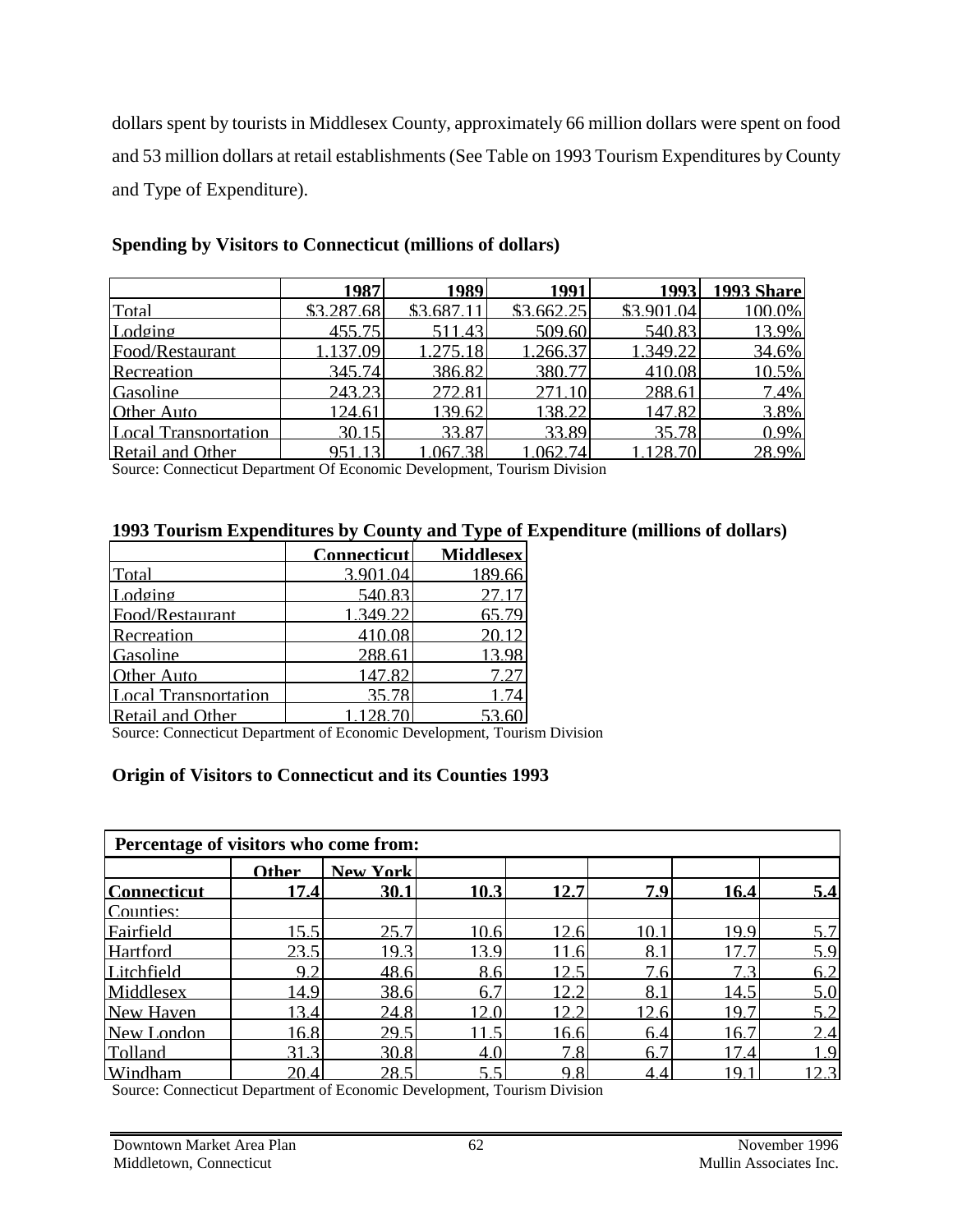# *VIII. Retail Market Potential for Middletown*

The Market Potential Database was developed using a multiple regression technique to analyze data from the Consumer Expenditure Survey and the Nielsen Household Panel. This technique established the relationship between demographics and household expenditures. Mathematical equations (models) were created that weight those demographics variables that were the most correlated with household expenditures. All models were adjusted and validated with data from various government and trade publications.

The Market Potential estimates for a given product category are generated when the models are applied to an area's unique demography. In other words, the demographic make up of the area (young, old, affluent, middle class, educated, white collar, blue collar, etc.) dictate the market absorption for a community. So the market potential figures indicate whether demand for a certain product category is expected to rise or fall given other demographic factors. Projections are made till the year 2000. The yearly growth rate indicates the percentage of dollars that will be spent (more or less than previous years) on a particular project category. The growth rate is a fair indicator for demand (i.e., if positive, there will be more DEMAND for that particular product category and if negative, there will be reducing DEMAND for it). However, demand does not suggest a particular location. There might be more demand for a product that is best found in discount stores or through mail order.

## **Benchmark**

Each Market Potential product category has five corresponding regional models. Donnelley has divided the United States into five different consumption regions. Consumption regions are defined as one region for MSA households in each of the four census regions (Northeast, North Central, South and West), and one region for non-MSA households throughout the United States. Middletown is compared to the Northeast model

The relative amount by which the retail potential in Middletown differs from the Northeast is referred to as the benchmark. Values below 100 signify that the area has a lower percentage of retail potential than the benchmark area. Values above 100 signify the area has a higher percentage of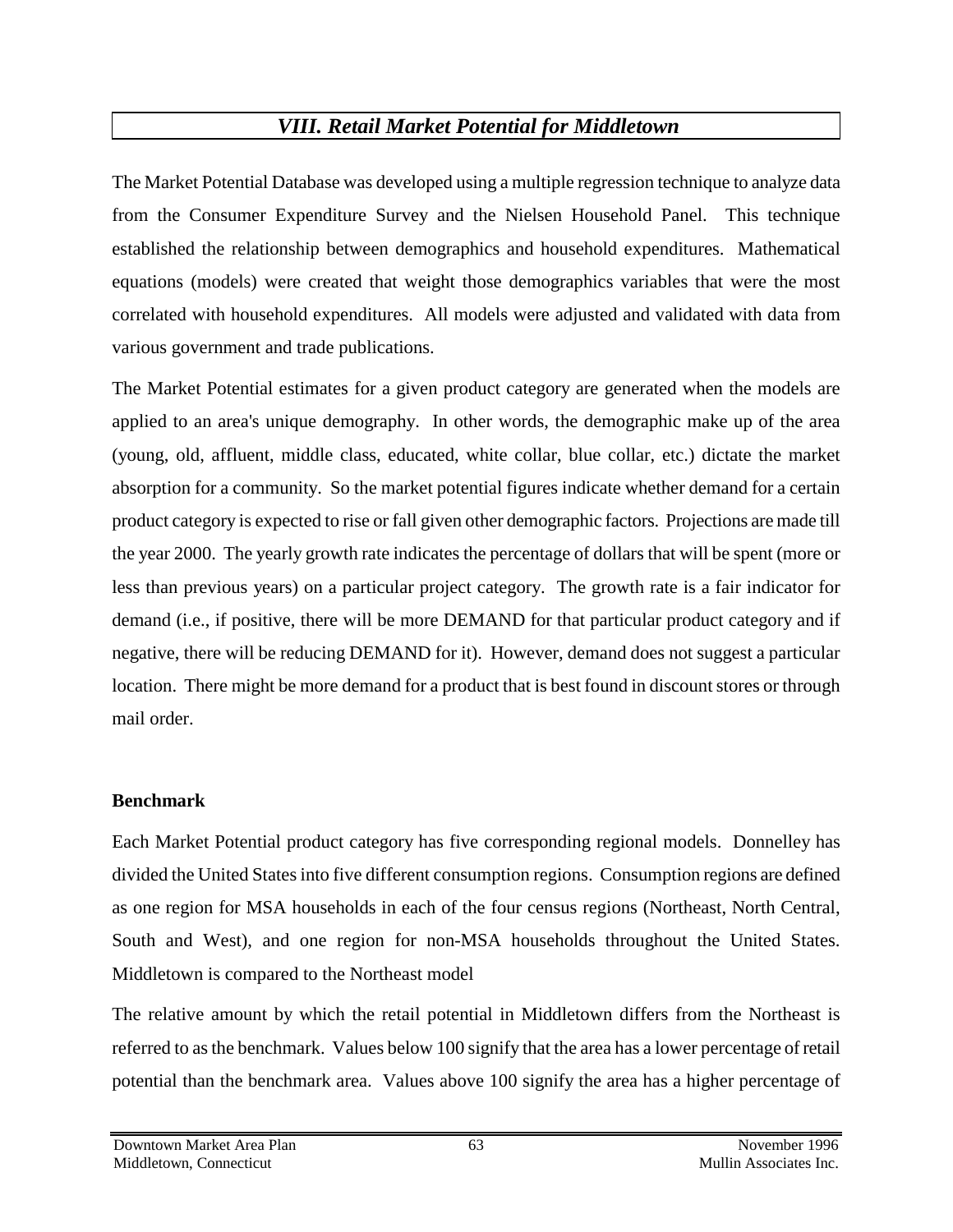retail potential than the benchmark area. For example, a benchmark index of 150 indicates that the defined area has 50 percent more market potential for a particular product category than the Northeast benchmark.

There is no direct relationship between the growth rate and the benchmark as the demographic makeup of Middletown is very different from all of the Northeast in general. The Growth rate is reflective of Middletown in particular (not comparing it to anything else) while the Benchmark is only a number for comparative purposes.

| Demographics:           | 1995     | 2000     |
|-------------------------|----------|----------|
| <b>Total Population</b> | 43,037   | 43,223   |
| <b>Total Households</b> | 16,983   | 17,132   |
| <b>Average HH Size</b>  | 2.31     | 2.30     |
| Median HH Income        | \$42,405 | \$47,491 |

The market potential is based on the following demographic information:

As can be seen in the following table, Middletown can expect to see considerable retail growth potential over the next few years. The retail categories that show potential decline in sales, mirrors some of the data shown in the lifestyle indices that follow (Section IX). For example, furniture stores, fast food restaurants and toy stores show potentially declining markets. Other categories, such as the decline in appliance stores, could be reflective of broader shopping trends such as the impacts of large scale discount stores.

The Benchmarks for Middletown (within a 10% spread) is reflective of a balanced population base as compared to the rest of the Northeast.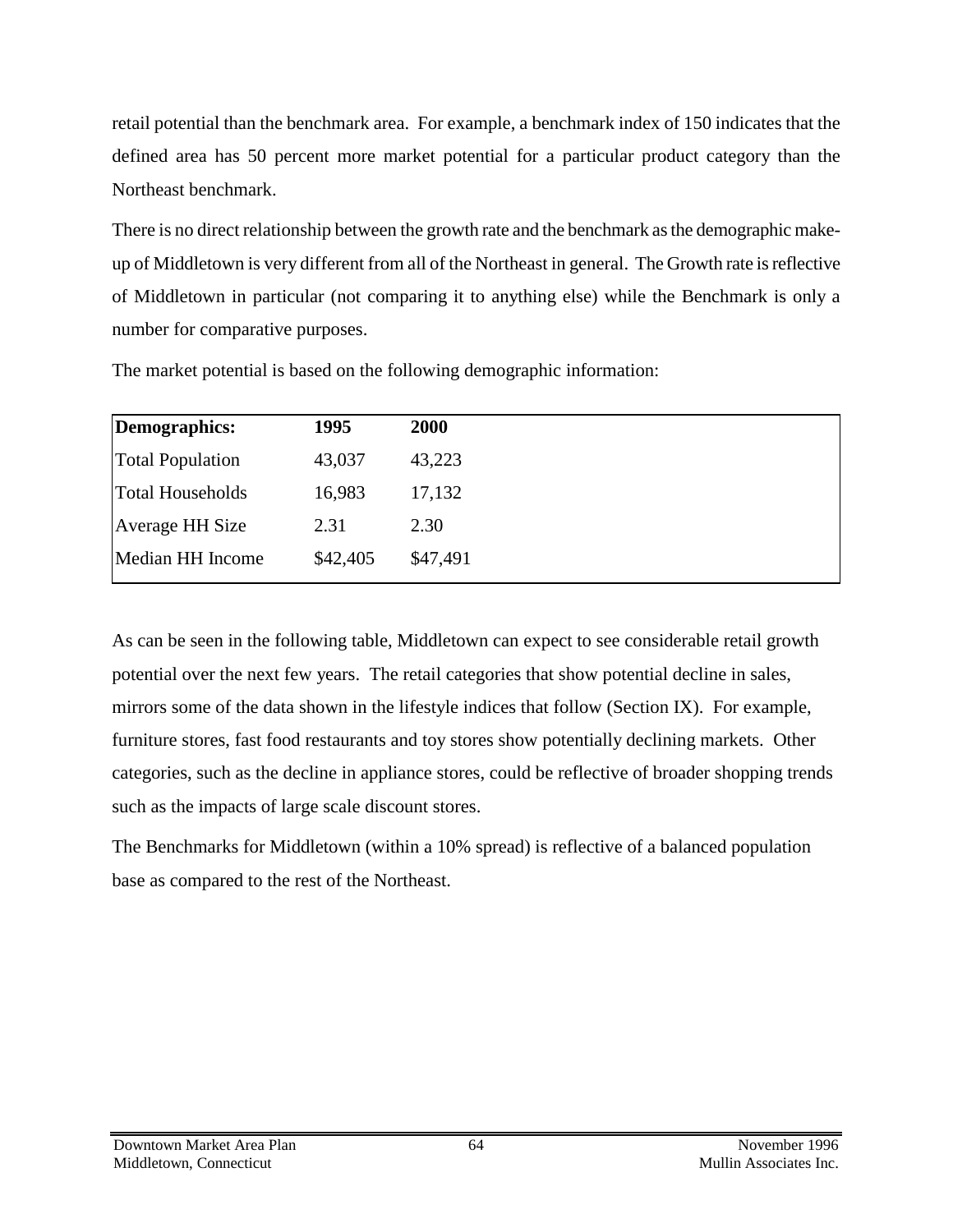#### **MARKET POTENTIAL REPORT**

Based on the 1995 demographic profile and the socio economic conditions in Middletown, it is estimated that Middletown could support as much as 1,902,000 square feet of retail space.

|                                                                                 |         |         |        |        | Vaarly  |       |
|---------------------------------------------------------------------------------|---------|---------|--------|--------|---------|-------|
| <b>Total Retail</b>                                                             | 484.760 | 521,719 | 28,544 | 30.453 |         | 102.1 |
| <b>Apparel Store</b>                                                            | 18,166  | 19,989  | 1,070  | 1,167  | 1.93    | 104.5 |
| <b>Appliance Store</b>                                                          | 1,402   | 1,180   | 83     | 69     | $-3.39$ | 96.8  |
| Auto-Aftermarket                                                                | 29,311  | 30,204  | 1,726  | 1,763  | 0.60    | 103.2 |
| <b>Convenience Store</b>                                                        | 15,642  | 16,052  | 921    | 937    | 0.52    | 101.7 |
| <b>Department Store</b>                                                         | 18,521  | 19,893  | 1,091  | 1,161  | 1.44    | 103.2 |
| Drug Store                                                                      | 13,043  | 16,270  | 768    | 950    | 4.52    | 97.7  |
| <b>Electronics Store</b>                                                        | 7,088   | 9,336   | 417    | 545    | 5.66    | 107.4 |
| <b>Fast Food Restaurant</b>                                                     | 17,548  | 15,487  | 1,033  | 904    | $-2.47$ | 108.1 |
| <b>Full Service</b>                                                             | 17,462  | 15,263  | 1,028  | 891    | $-2.66$ | 109.9 |
| <b>Furniture Store</b>                                                          | 6,382   | 5,930   | 376    | 346    | $-1.46$ | 101.2 |
| <b>Grocery Store</b>                                                            | 68,036  | 76,910  | 4,006  | 4,489  | 2.48    | 98.1  |
| <b>Hardware Store</b>                                                           | 3,171   | 3,430   | 187    | 200    | 1.58    | 101.5 |
| <b>Home Centers Store</b>                                                       | 14,879  | 17,429  | 876    | 1,017  | 3.21    | 100.2 |
| <b>Jewelry Store</b>                                                            | 3,093   | 3,164   | 182    | 185    | 0.46    | 107.7 |
| <b>Liquor Store</b>                                                             | 4,421   | 4,006   | 260    | 234    | $-1.95$ | 102.4 |
| <b>Mass Merchandiser</b>                                                        | 24,569  | 27,290  | 1,447  | 1,593  | 2.12    | 102.2 |
| <b>Photo Store</b>                                                              | 345     | 342     | 20     | 20     | $-0.19$ | 105.5 |
| <b>Shoe Store</b>                                                               | 3,528   | 4,106   | 208    | 240    | 3.08    | 104.3 |
| <b>Sporting Goods Store</b>                                                     | 3,143   | 3,638   | 185    | 212    | 2.97    | 103.4 |
| <b>Toy Store</b>                                                                | 2,136   | 1,987   | 126    | 116    | $-1.43$ | 98.5  |
| <b>Variety Store</b>                                                            | 1,397   | 1,571   | 82     | 92     | 2.37    | 101.5 |
| Video Store                                                                     | 1,056   | 1,779   | 62     | 104    | 11.00   | 107.8 |
| <b>All Other Stores</b>                                                         | 210,419 | 226,462 | 12,390 | 13,219 |         |       |
| <b>Total Shopping Center</b><br>(any retail category within<br>shopping center) | 274,341 | 295,257 | 16,154 | 17,234 |         |       |
|                                                                                 |         |         |        |        |         |       |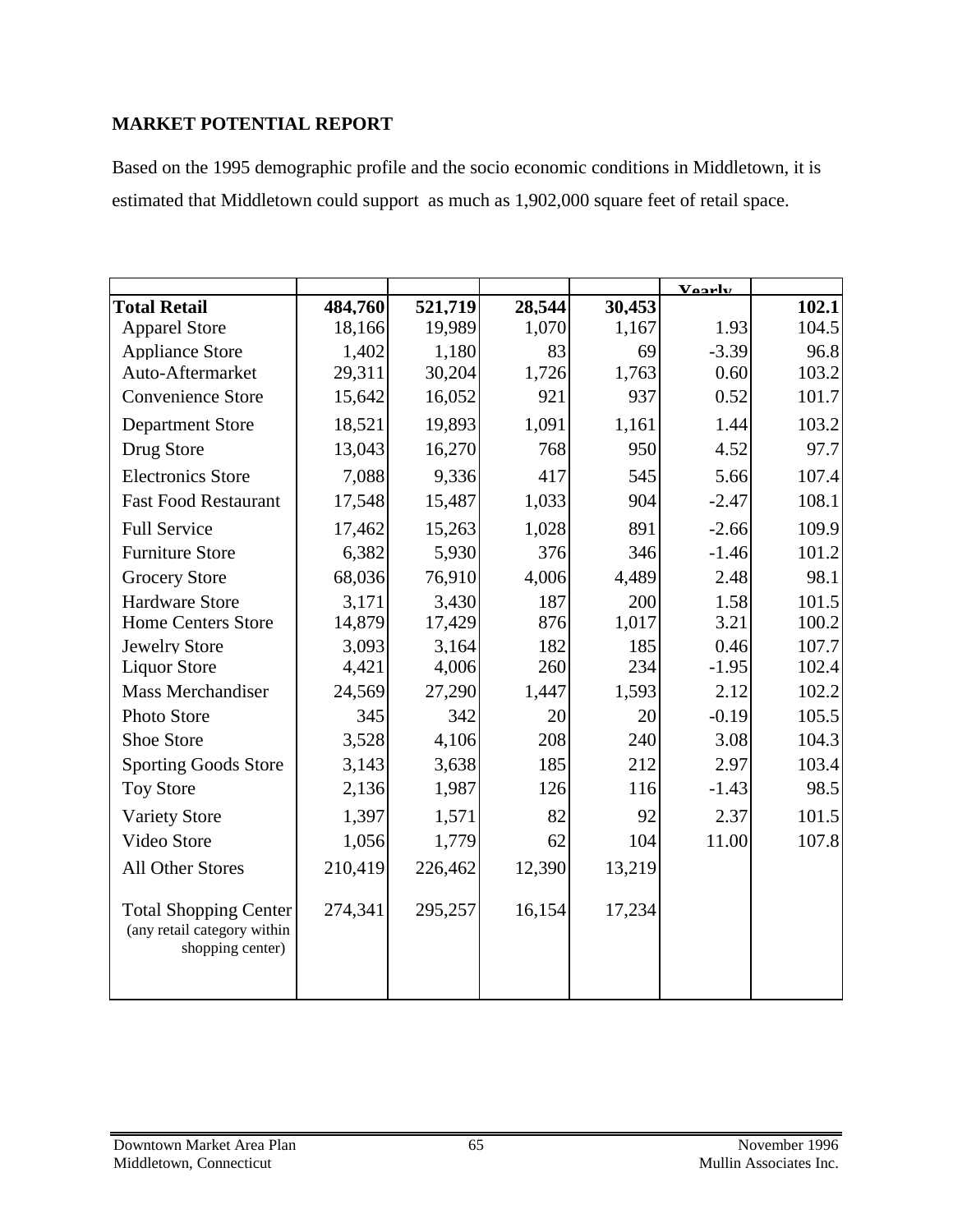# *IX. Socio Economic Profile*

The socio economic profile was developed Donnelley Marketing Systems. All models were adjusted and validated with data from various government and trade publications. The adult population base in Middletown is divided into ten socio economic measures and compared to the national average as indicated in the following table. The profile for Middletown is very encouraging, especially from a marketing perspective. Approximately 40% of Middletown's adult population is characterized as having high (top three measures) socio economic indices. These people are affluent, well educated, professionals with a high level of disposable income. Another 42% of the adult population is classified as having average to above average socio economic status. These people are young, upwardly mobile, with steady incomes. Only 16% of the population have low socio economic indicators (low wages, unskilled, less educated, ethnic, very young or retired population). The lifestyle indices reflects this population base.

Not only does Downtown have a captive college oriented (students, visitors, faculty and staff) market, it also has enough of a resident population base that can support a wide variety of restaurants serving international cuisine and upscale retail establishments that cater to the relatively affluent, well educated, professional shopper. This could be the blueprint for a dynamic mix of restaurants, retail and commercial establishments that could compliment each other making Downtown a vibrant, festive and active place.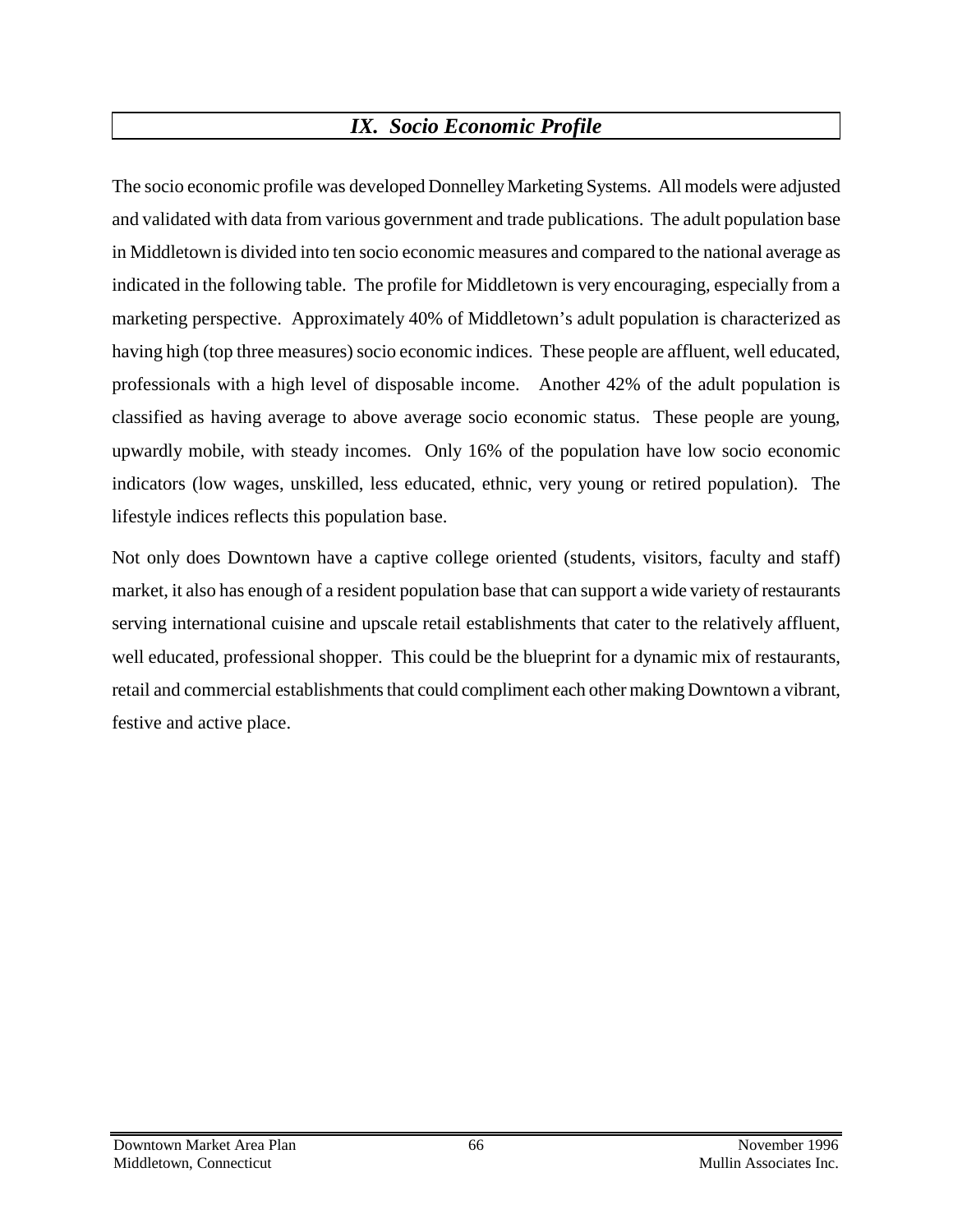## **SOCIO ECONOMIC MEASURES**

|                                                                               | 1995             | $\frac{0}{0}$ | 1995           | $\frac{0}{0}$ | <b>National</b> |
|-------------------------------------------------------------------------------|------------------|---------------|----------------|---------------|-----------------|
| <b>Description</b>                                                            | <b>Adult Pop</b> | Pop           | <b>HHs</b>     | HH's          | <b>HH</b> Index |
| <b>Totals</b>                                                                 | 33,754           | 100.00        | 16,983         | 100.00        |                 |
| <b>Highest Socio Economic Measures</b>                                        | 2,140            | 6.30          | 986            | 5.80          | 114             |
| Established wealthy, highly educated                                          | 0                | 0.00          | 0              | 0.00          | $\Omega$        |
| Middle age affluent, teens, highest educated,                                 | $\Omega$         | 0.00          | $\theta$       | 0.00          | $\Omega$        |
| Well educated, affluent married                                               | 1,488            | 4.40          | 679            | 4.00          | 202             |
| Married affluent homeowners, highly                                           | 652              | 1.90          | 307            | 1.80          | 103             |
| <b>Higher Socio Economic Measures</b>                                         | 1,035            | 3.10          | 500            | 2.90          | 42              |
| Affluent professionals, average age, high                                     | 72               | 0.20          | 29             | 0.20          | $10\,$          |
| Well educated, affluent couples, prime real                                   | 13               | 0.00          | 6              | 0.00          | $\overline{4}$  |
| Younger couples, highest incidence of kids,                                   | 432              | 1.30          | 217            | 1.30          | 83              |
| Well educated, high income, professionals,                                    | 385              | 1.10          | 183            | 1.10          | 73              |
| Older couples, high income professionals,                                     | 133              | 0.40          | 65             | 0.40          | 33              |
| <b>High Socio Economic Measures</b>                                           | 9,611            | 28.50         | 5,196          | 30.60         | 194             |
| New families, white collar, high income, new                                  | $\theta$         | 0.00          | $\overline{0}$ | 0.00          | $\Omega$        |
| Settled affluent w/few kids, prestige older                                   | 1,150            | 3.40          | 524            | 3.10          | 306             |
| High income, settled couples and families,<br>homeowners                      | 592              | 1.80          | 258            | 1.50          | 69              |
| Average age white collar workers, above<br>average educated, high value homes | 1,192            | 3.50          | 574            | 3.40          | 220             |
| White collar, high value apartments and                                       | 560              | 1.70          | 356            | 2.10          | 74              |
| Highly educated, singles, professionals,                                      | 3,522            | 10.40         | 2,167          | 12.80         | 578             |
| Average age couples with kids, new homes                                      | 24               | 0.10          | 11             | 0.10          |                 |
| Mid-age professionals, retirees, fewer kids,                                  | 2,571            | 7.60          | 1,306          | 7.70          | 582             |
|                                                                               |                  |               |                |               |                 |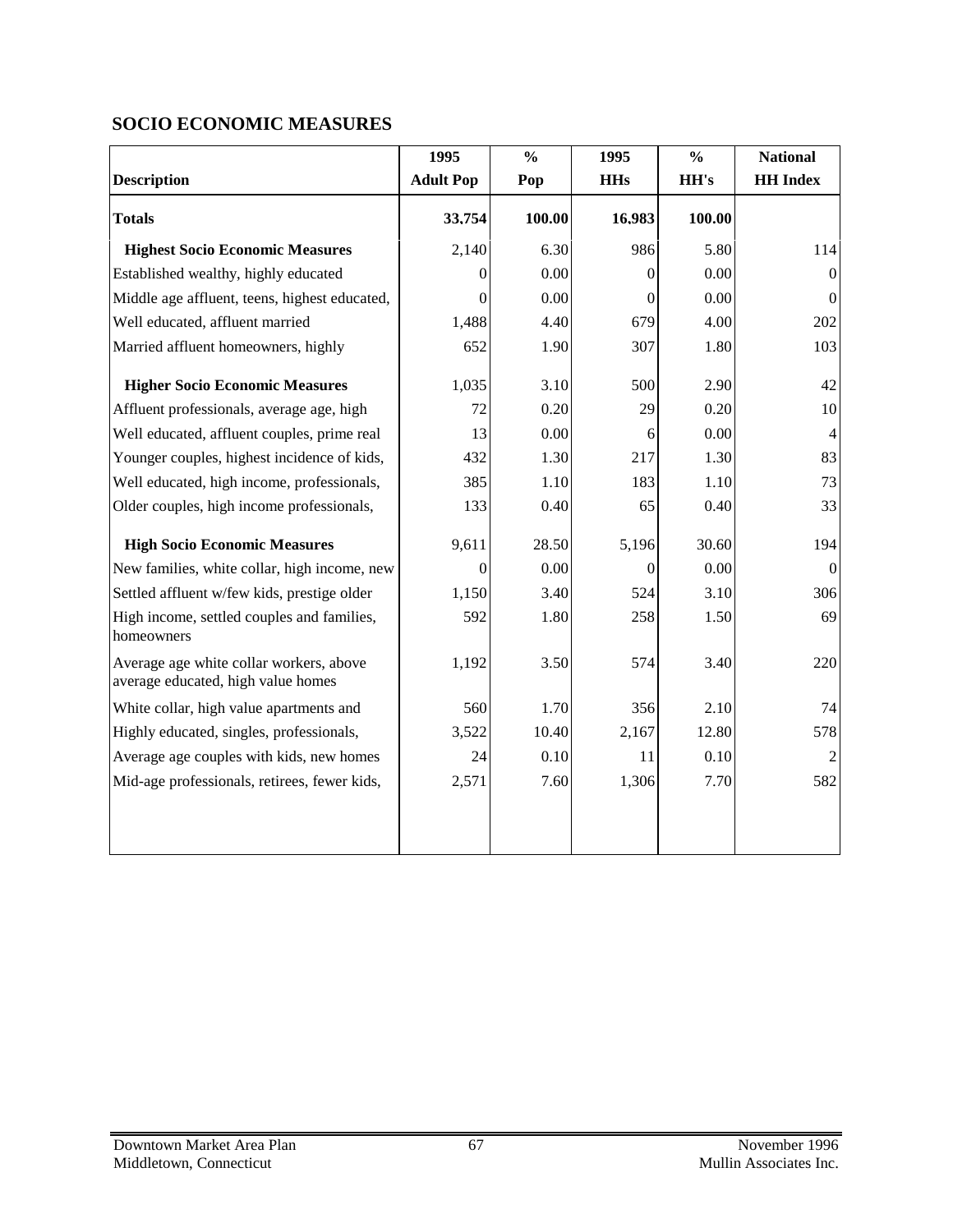| <b>Description</b>                                                                   | 1005<br><b>Adult Pop</b> | 0/2<br>Pop | 1005<br><b>HHs</b> | 0/<br>HH's | <b>Notional</b><br><b>HH</b> Index |
|--------------------------------------------------------------------------------------|--------------------------|------------|--------------------|------------|------------------------------------|
| <b>Above Average Socio Economic</b>                                                  | 2,962                    | 8.80       | 1,488              | 8.80       | 64                                 |
| Younger homeowners, Hispanics and Asians,                                            | 131                      | 0.40       | 65                 | 0.40       | 27                                 |
| White collar, average age, average income,                                           | $\theta$                 | 0.00       | $\theta$           | 0.00       | $\Omega$                           |
| Retirees, professionals and white collar                                             | 349                      | 1.00       | 175                | 1.00       | 87                                 |
| Married couples, mid-age, low mobility                                               | $\Omega$                 | 0.00       | 0                  | 0.00       | $\Omega$                           |
| Younger working couples, high incidence                                              | 0                        | 0.00       | 0                  | 0.00       | $\theta$                           |
| Younger homeowners, low value homes,                                                 | 537                      | 1.60       | 256                | 1.50       | 59                                 |
| Average income, apartment dwellers, fewer                                            | 1,945                    | 5.80       | 992                | 5.80       | 325                                |
| <b>Average Socio Economic Measures</b>                                               | 10,555                   | 31.30      | 5,717              | 33.70      | 168                                |
| Young singles, white collar apartment                                                | 2,849                    | 8.40       | 1,725              | 10.20      | 399                                |
| Settled blue collar families with kids                                               | 0                        | 0.00       | 0                  | 0.00       | $\theta$                           |
| Younger, ethnic mix, Hispanic, apartment                                             | 4,068                    | 12.10      | 2,053              | 12.10      | 694                                |
| Settled, married couples, low value homes,<br>below average income                   | 11                       | 0.00       | 6                  | 0.00       |                                    |
| Average age and below average income, few                                            | 3,310                    | 9.80       | 1,758              | 10.40      | 589                                |
| kids. older homes and apartments<br>Average age homeowners, low value older<br>homes | 290                      | 0.90       | 163                | 1.00       | 52                                 |
| Young, very mobile, below average income,                                            | 25                       | 0.10       | 11                 | 0.10       | 2                                  |
| Retirees, below average income, settled,                                             | $\overline{2}$           | 0.00       |                    | 0.00       |                                    |
| <b>Below Average Socio Economic</b>                                                  | 177                      | 0.50       | 92                 | 0.50       | 5                                  |
| Avg. age and income, black singles, high                                             | 54                       | 0.20       | 31                 | 0.20       | 19                                 |
| Younger, Hispanic and Asian, mobile,                                                 | $\theta$                 | 0.00       | $\overline{0}$     | 0.00       | $\Omega$                           |
| Average age and income, less educated, blue<br>collar workers                        | $\Omega$                 | 0.00       | $\Omega$           | 0.00       | $\Omega$                           |
| Ethnic mix, Hispanic, younger, average<br>income. high rent. mobile                  | 123                      | 0.40       | 61                 | 0.40       | 32                                 |
| Average age, below average income, blue                                              | $\mathbf{0}$             | 0.00       | 0                  | 0.00       | $\Omega$                           |
| Retirees, homeowners, below average                                                  | $\overline{0}$           | 0.00       | $\theta$           | 0.00       | $\theta$                           |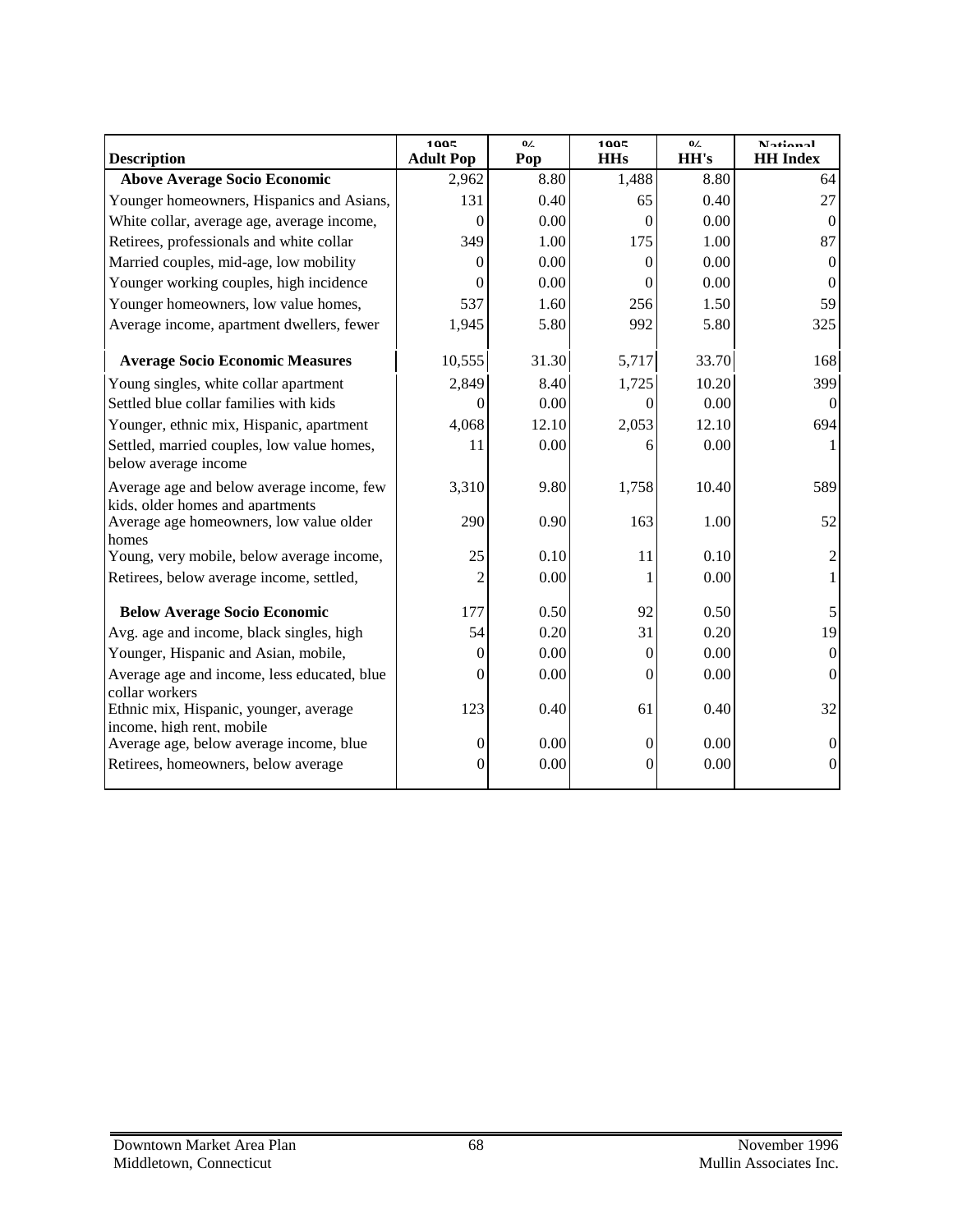|                                                                                             | 1995             | $\frac{0}{0}$ | 1995             | $\frac{0}{0}$ | <b>National</b>  |
|---------------------------------------------------------------------------------------------|------------------|---------------|------------------|---------------|------------------|
| <b>Description</b>                                                                          | <b>Adult Pop</b> | Pop           | <b>HHs</b>       | HH's          | <b>HH</b> Index  |
| <b>Low Socio Economic Measures</b>                                                          | 2,900            | 8.60          | 1,819            | 10.70         | 113              |
| Low income retirees, low rent apartments,<br>female head of household                       | 0                | 0.00          | 0                | 0.00          | $\Omega$         |
| Younger, very mobile singles, average<br>education. low income                              | 2,860            | 8.50          | 1,791            | 10.50         | 661              |
| Settled families w/teens, below average<br>income. some farmers                             | $\boldsymbol{0}$ | 0.00          | $\overline{0}$   | 0.00          | $\Omega$         |
| Low income average age families w/kids,                                                     | $\boldsymbol{0}$ | 0.00          | 0                | 0.00          | $\theta$         |
| Blue collar and unskilled, below average<br>income. less educated                           | $\theta$         | 0.00          | $\theta$         | 0.00          | 0                |
| Black families, average age, low income,<br>female head of household                        | 40               | 0.10          | 28               | 0.20          | 14               |
| <b>Lower Socio Economic Measures</b>                                                        | 823              | 2.40          | 563              | 3.30          | 25               |
| Average age, low income, less educated,<br>black. female headed families                    | $\boldsymbol{0}$ | 0.00          | $\overline{0}$   | 0.00          | $\theta$         |
| Average age, low income, low rents, few kids                                                | $\boldsymbol{0}$ | 0.00          | $\boldsymbol{0}$ | 0.00          | $\boldsymbol{0}$ |
| Below average income, working couples,                                                      | $\boldsymbol{0}$ | 0.00          | $\boldsymbol{0}$ | 0.00          | $\boldsymbol{0}$ |
| Younger Hispanics, large families, blue<br>collar laborers                                  | $\Omega$         | 0.00          | 0                | 0.00          | $\boldsymbol{0}$ |
| Less educated black female headed                                                           | $\boldsymbol{0}$ | 0.00          | $\overline{0}$   | 0.00          | $\mathbf{0}$     |
| household. low income. old apartments<br>Younger Hispanic families, blue collar<br>laborers | $\boldsymbol{0}$ | 0.00          | 0                | 0.00          | 0                |
| Unskilled, less educated, older housing, low<br>income                                      | $\boldsymbol{0}$ | 0.00          | 0                | 0.00          | $\overline{0}$   |
| Mid-age, low income, fewer kids, old<br>housing. female head of household                   | 424              | 1.30          | 350              | 2.10          | 184              |
| Low income, ethnic mix, unskilled, renters                                                  | $\boldsymbol{0}$ | 0.00          | $\overline{0}$   | 0.00          | $\Omega$         |
| Younger, black female head of household<br>w/voung kids                                     | 399              | 1.20          | 213              | 1.30          | 151              |
| <b>Lowest Socio Economic Measures</b>                                                       | 438              | 1.30          | 277              | 1.60          | 42               |
| Low income and education, mobile Hispanic                                                   | $\boldsymbol{0}$ | $0.00\,$      | $\overline{0}$   | $0.00\,$      | $\overline{0}$   |
| families<br>Black families, low value newer homes,<br>settled                               | $\boldsymbol{0}$ | 0.00          | $\boldsymbol{0}$ | 0.00          | $\overline{0}$   |
| Younger, lowest income, mobile, black<br>female head of household                           | 438              | 1.30          | 277              | 1.60          | 143              |
| <b>Group Quarters</b>                                                                       | 3,113            | 9.20          | 345              | 2.00          | 369              |
| <b>Group Quarters: Colleges</b>                                                             | 1,600            | 4.70          | 134              | 0.80          | 705              |
| <b>Group Quarters: Military</b>                                                             | $\boldsymbol{0}$ | 0.00          | $\boldsymbol{0}$ | 0.00          | $\theta$         |
| Group Quarters: Other                                                                       | 1,513            | 4.50          | 211              | 1.20          | 317              |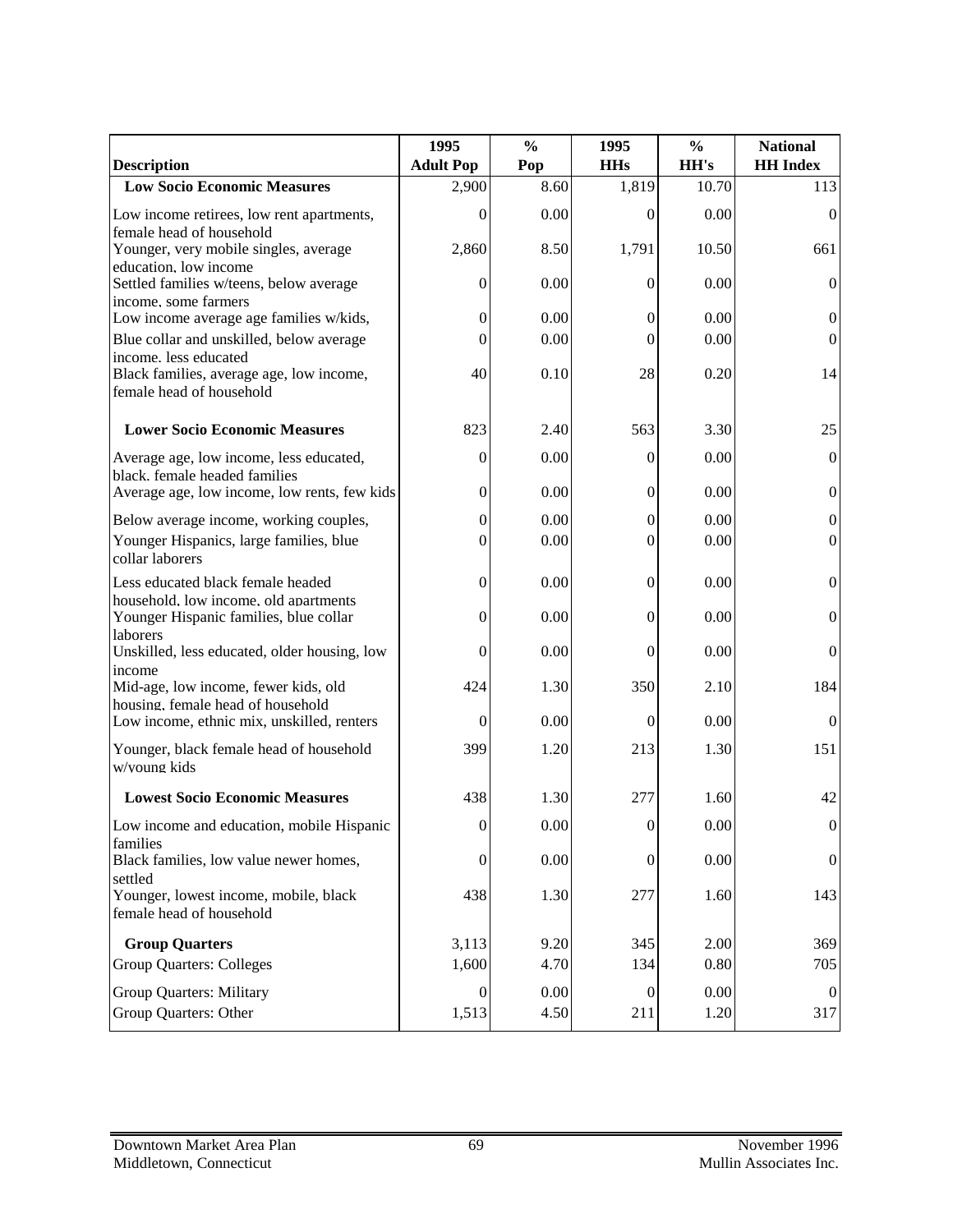# *X. Citizen Profile For Middletown Residents*

The following profile is provided by CACI Marketing Systems, Standard Rate and Data Service (SRDS) and the National Demographics and Lifestyle (NDL) Marketing firms. They use standard acceptable statistical analysis to extrapolate community profiles. The profile for Middletown is compared to that of the United States as well as its Area of Dominant Influence (ADI). The ADI is based on measurable television viewing patterns of the region. In this case, the ADI consists of Hartford, Litchfield, Middlesex, New Haven, New London, Tolland and Windham Counties.

This profile indicates how Middletown residents compare to the larger reference areas in terms of interests and spending patterns. For example, Middletown residents are more interested in attending cultural events than the population sample of the ADI or the Nation. They are, however, less likely to spend money on home furnishings, antiques and collectibles, or crafts. This might reflect a younger, more upwardly mobile, transient population. Thus merchants that want to cater to residents should provide goods and services that would appeal to this population base.

# **The Good Life**

## **1) Attend Cultural Events**

- 19.6% of all households in Middletown have a member who is interested in attending cultural and arts events.
- Middletown's rate of participation in cultural events is 30% higher than the rate of participation for the total US
- Middletown's rate of participation is 5% higher than the ADI rate of participation.
- *\* Attend Cultural Events: These enthusiasts are more likely to attend music, dance and live theater performances, and are more inclined to listen to classical and easy listening music.*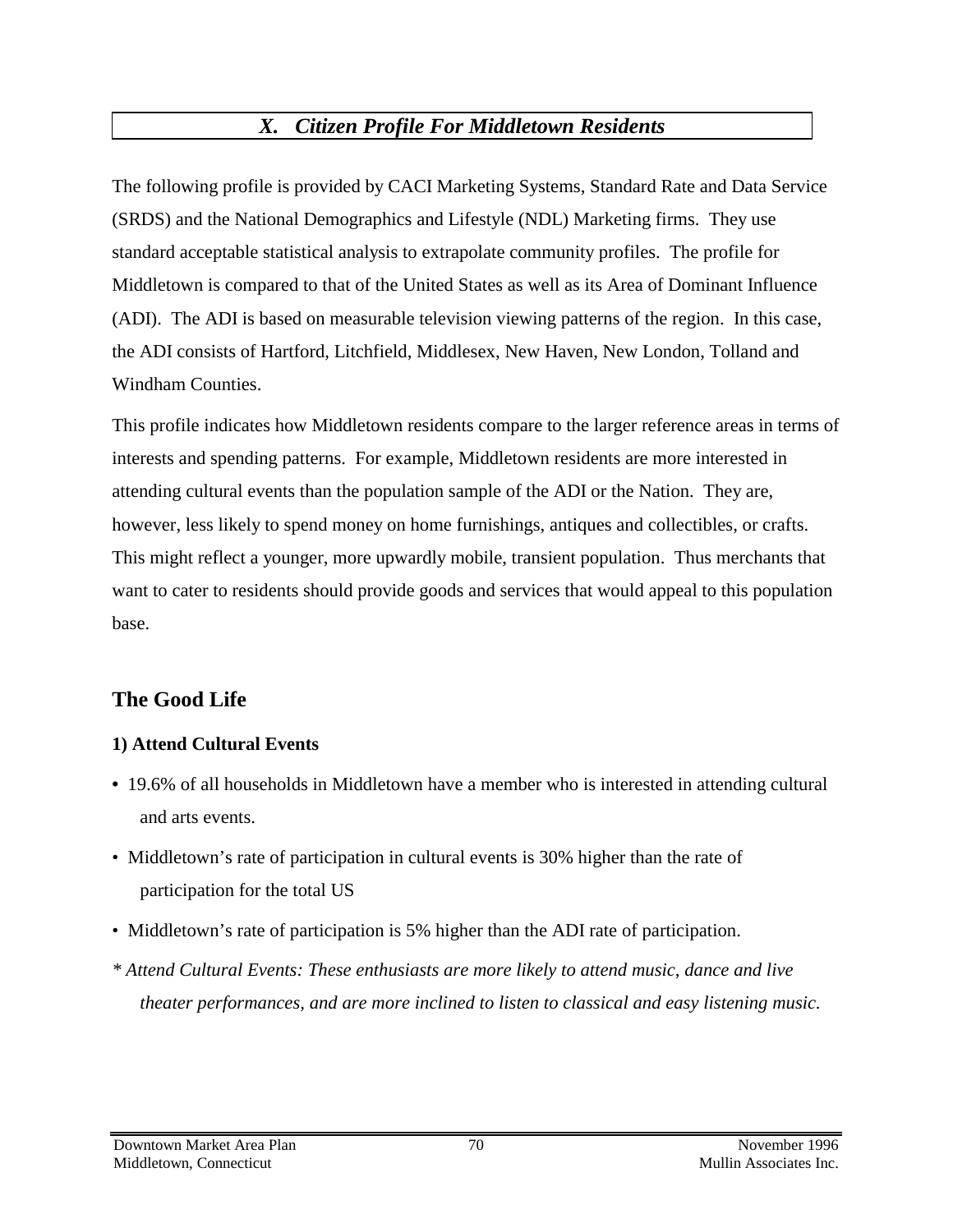## **2) Career Oriented Activities**

- 16.4% of all households in Middletown have a member who is interested in Career Oriented Activities.
- Middletown's rate of participation in these activities is 38% higher than the rate of participation for the total US
- Middletown's rate of participation is 31% higher than the ADI rate of participation.
- *\* Career Oriented Activities: Enthusiasts are more likely to work in professional, technical, and managerial positions with a keen eye on advancing their careers. They become more involved in self-improvement and education programs.*

# **3) Fashion Clothing**

- 17.5% of all households in Middletown have a member who is interested in Fashion Clothing.
- Middletown's rate of participation in these activities is 38% higher than the rate of participation for the total US
- Middletown's rate of participation is 30% higher than the ADI rate of participation.
- *\* Fashion Clothing: Single female households account for more than 1/3 of these enthusiasts. They are heavy credit users, male enthusiasts are more likely to spend on sports jackets and suits and female enthusiasts are more likely to spend on swim suits, skirts, dresses, blouses, designer jeans, etc.*

## **4) Fine Arts/Antiques**

- 11.3% of all households in Middletown have a member who is interested in Fine Arts/Antiques.
- Middletown's rate of participation in these activities is 10% higher than the rate of participation for the total US
- Middletown's rate of participation is 4% lower than the ADI rate of participation.
- *\* Fine Arts/Antiques: Enthusiasts are a relatively affluent group, more than 30% of these*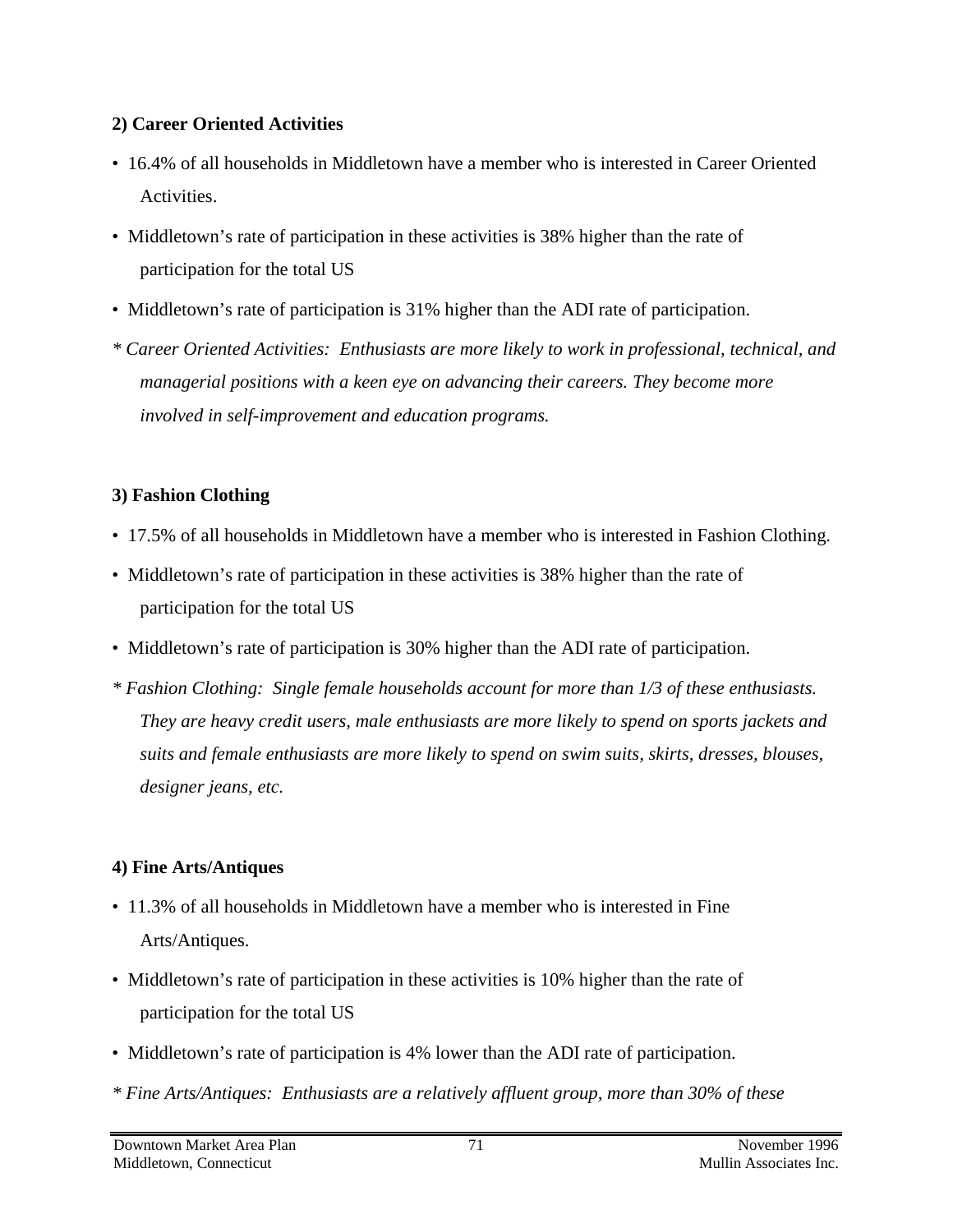*households have a income of \$50,000 or more. They are also more likely to collect art and antiques.*

## **5) Foreign Travel**

- 15.5% of all households in Middletown have a member who is interested in Foreign travel.
- Middletown's rate of participation in these activities is 18% higher than the rate of participation for the total US
- Middletown's rate of participation is 6% lower than the ADI rate of participation.
- *\* Foreign Travel: Enthusiasts are more likely than the general public to take foreign trips within a three year period, their favorite destinations are the Caribbean, U.K., Europe and Scandinavia. More than 20% use an all inclusive package, while 33% use a travel agent and 40% of these trips are vacations.*

## **6) Frequent Flyer**

- 11.9% of all households in Middletown have a member who is a frequent flyer.
- Middletown's rate of participation in these activities is 4% higher than the rate of participation for the total US
- Middletown's rate of participation is 15% lower than the ADI rate of participation.
- *\* Frequent Flyer: These enthusiasts are heavy business travelers, and over 50% have traveled to a foreign country in the past three years.*

# **7) Gourmet Cooking**

- 26.3% of all households in Middletown have a member who is a gourmet cooking enthusiast.
- Middletown's rate of participation in these activities is 30% higher than the rate of participation for the total US
- Middletown's rate of participation is 2% higher than the ADI rate of participation.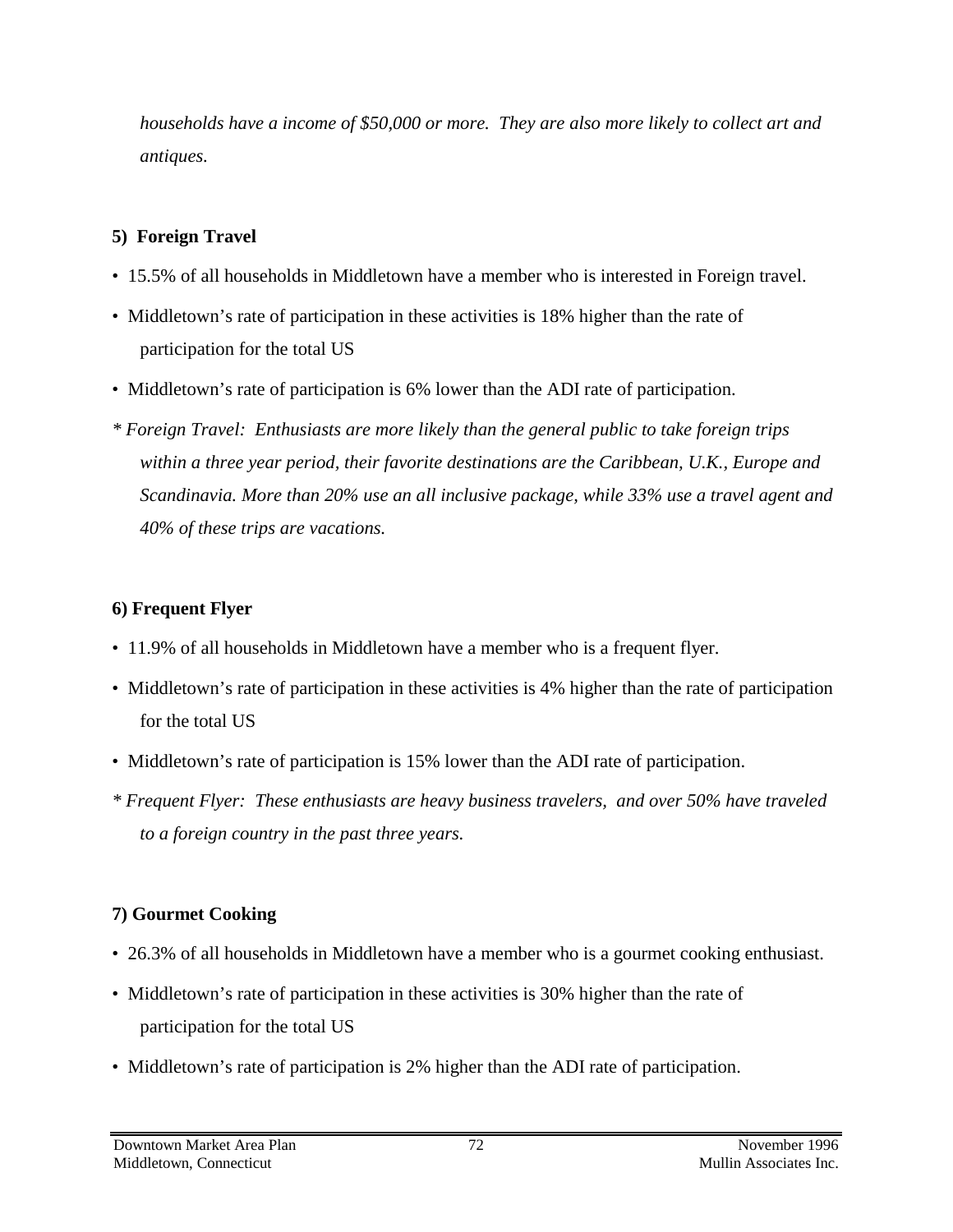*\* Gourmet Cooking: These enthusiasts like to cook for fun, and tend to make salad dressings from scratch.*

#### **8) Home Furnishings**

- 18.1% of all households in Middletown have a member who is a home furnishing enthusiast.
- Middletown's rate of participation in these activities is 5% lower than the rate of participation for the total US
- Middletown's rate of participation is 8% lower than the ADI rate of participation.
- *\* Home Furnishings: These enthusiasts are more likely to have purchased a sofa, cedar chest, kitchen furniture, dining room furniture or wall-to-wall carpeting in the past year. Over 9% of these enthusiasts are actively involved in refinishing furniture.*

### **9) Money Making Opportunities**

- 9.2% of all households in Middletown have a member who is interested in money making opportunities.
- Middletown's rate of participation in these activities is the same as the rate of participation for the total US
- Middletown's rate of participation is 16% higher than the ADI rate of participation.
- *\* Money Making Opportunities: Nearly 20% of these people are heavy lottery players and are 1.5 times more likely to participate in casino gambling than general population.*

### **10) Real Estate Investments**

- 6.8% of all households in Middletown have a member who is interested in real-estate investments.
- Middletown's rate of participation in these activities is 8% higher than the rate of participation for the total US
- Middletown's rate of participation is 2% higher than the ADI rate of participation.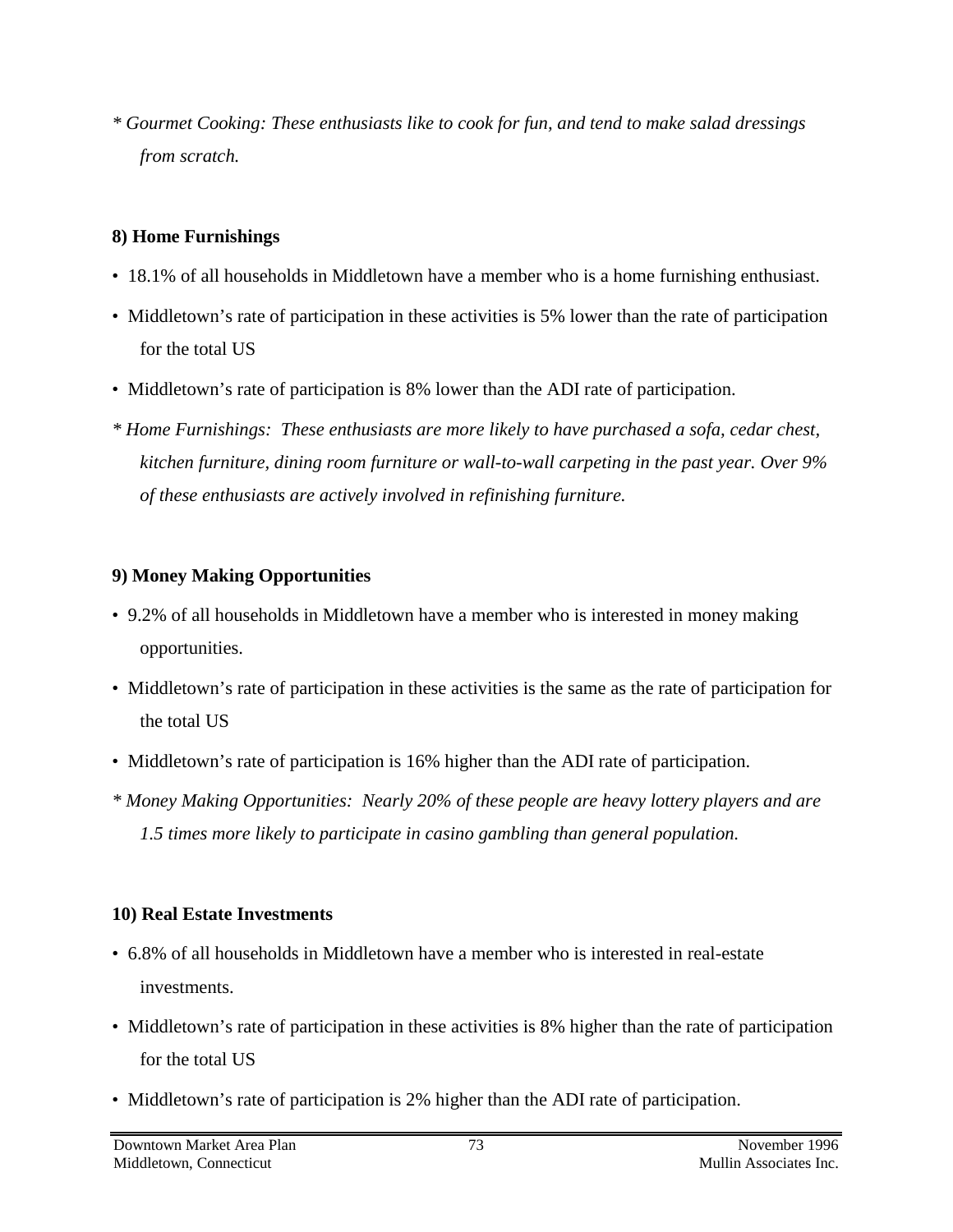*\* Real Estate Investments: These people are more likely to own investment real estate, and are also more inclined to read business, finance and sports magazines.*

#### **11) Stock/Bond Investments**

- 10.6% of all households in Middletown are interested in stock or bond investments.
- Middletown's rate of participation in these activities is 12% lower than the rate of participation for the total US
- Middletown's rate of participation is 23% lower than the ADI rate of participation.
- *\* Stock/Bond Investments: More than 10% of these people own common or preferred stock in companies they work for, 15% own stock in other companies, 5% own city, municipal, or state bonds, 10% own mutual funds, 15% own money market funds, and 5% own tax exempt funds.*

### **12) Wines**

- 17.5% of all households in Middletown have a member who is interested in wines.
- Middletown's rate of participation in these activities is 62% higher than the rate of participation for the total US
- Middletown's rate of participation is 18% higher than the ADI rate of participation.
- *\* Wines: Wine enthusiasts consume a wide variety of wines and related alcoholic beverages, 50% drink domestic table wines, 25% drink imported table wines, 40% drink wine coolers, 15% drink port, sherry, or dessert wines, and 30% drink champagne.*

# **High Tech Activities**

1) Electronics

- 7.7% of all households in Middletown have a member who is an electronics enthusiast.
- Middletown's rate of participation in electronics is 13% lower than the total US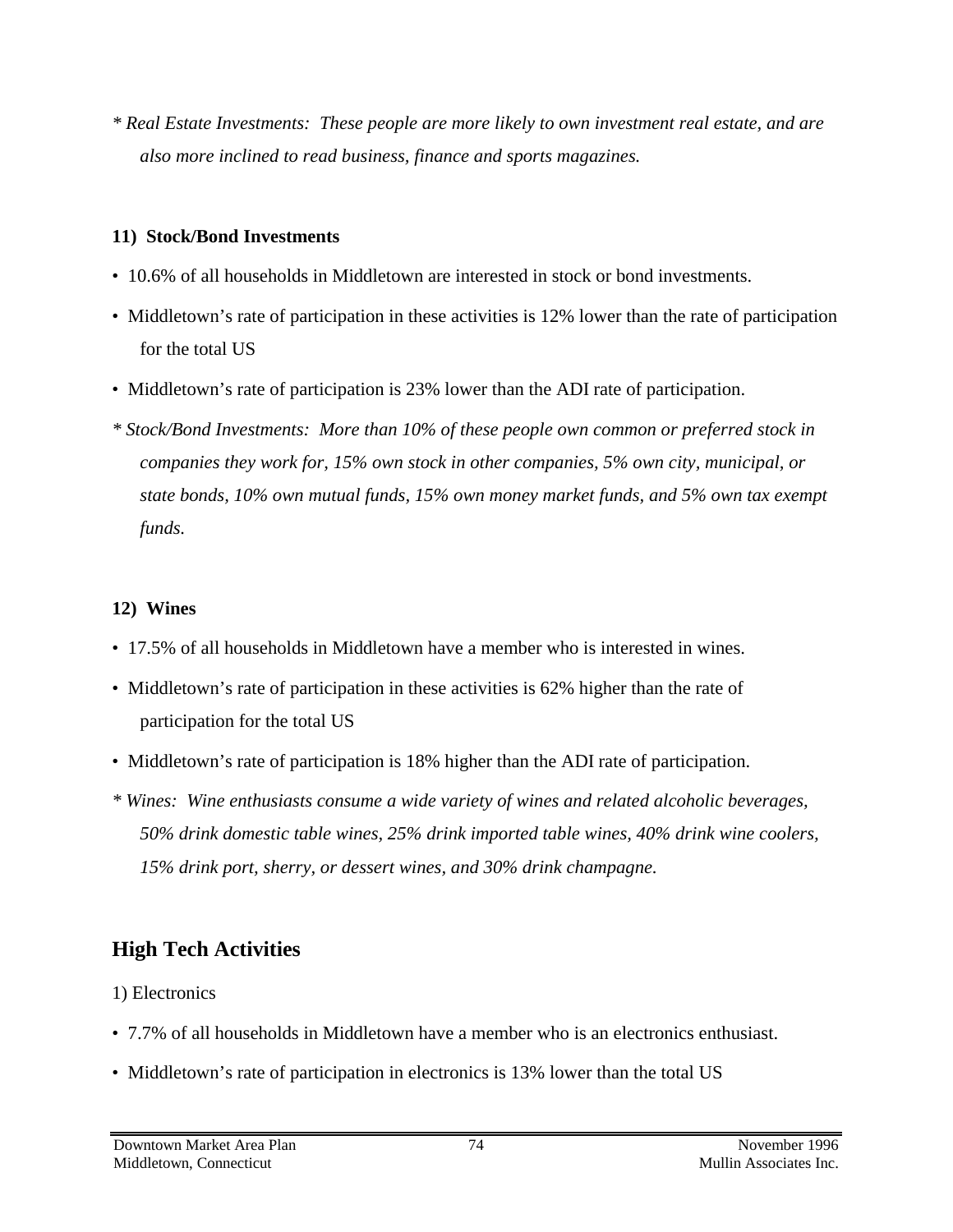- Middletown's rate of participation is 5% lower than the ADI rate of participation.
- *\* Electronics: Enthusiasts have a fascination with high tech products, they are more likely to own a personal computer, video camera, or a CD player. They like maintaining a home workshop, working on automobiles, keeping up with science and technology, and reading science fiction.*

### **2) Home Video Games**

- 10% of all households in Middletown have a member who is a home video games enthusiast.
- Middletown's rate of participation in home video games is 12% lower than the US
- Middletown's rate of participation is 3% higher than the ADI rate of participation.
- *\* Home Video Games: Enthusiasts are more likely to own a PC and play electronic games. 60% of households containing these enthusiasts also contain children under 18 years living at home. 10% of households have purchased a children's video game in the past 12 months.*

### **3) Personal/Home Computers**

- 17.9% of all households in Middletown have a member who is a personal computer enthusiast.
- Middletown's rate of participation in personal computers is 12% lower than US
- Middletown's rate of participation is 16% lower than the ADI rate of participation.
- *\* Personal/Home Computers: 25% of enthusiasts own financial software, database or filing software, word processing software, education or training software, and game or entertainment software.*

### **4) Photography**

- 24.3% of all households in Middletown have a member who is a photography enthusiast.
- Middletown's rate of participation in photography is 23% higher than the rate of participation for the total US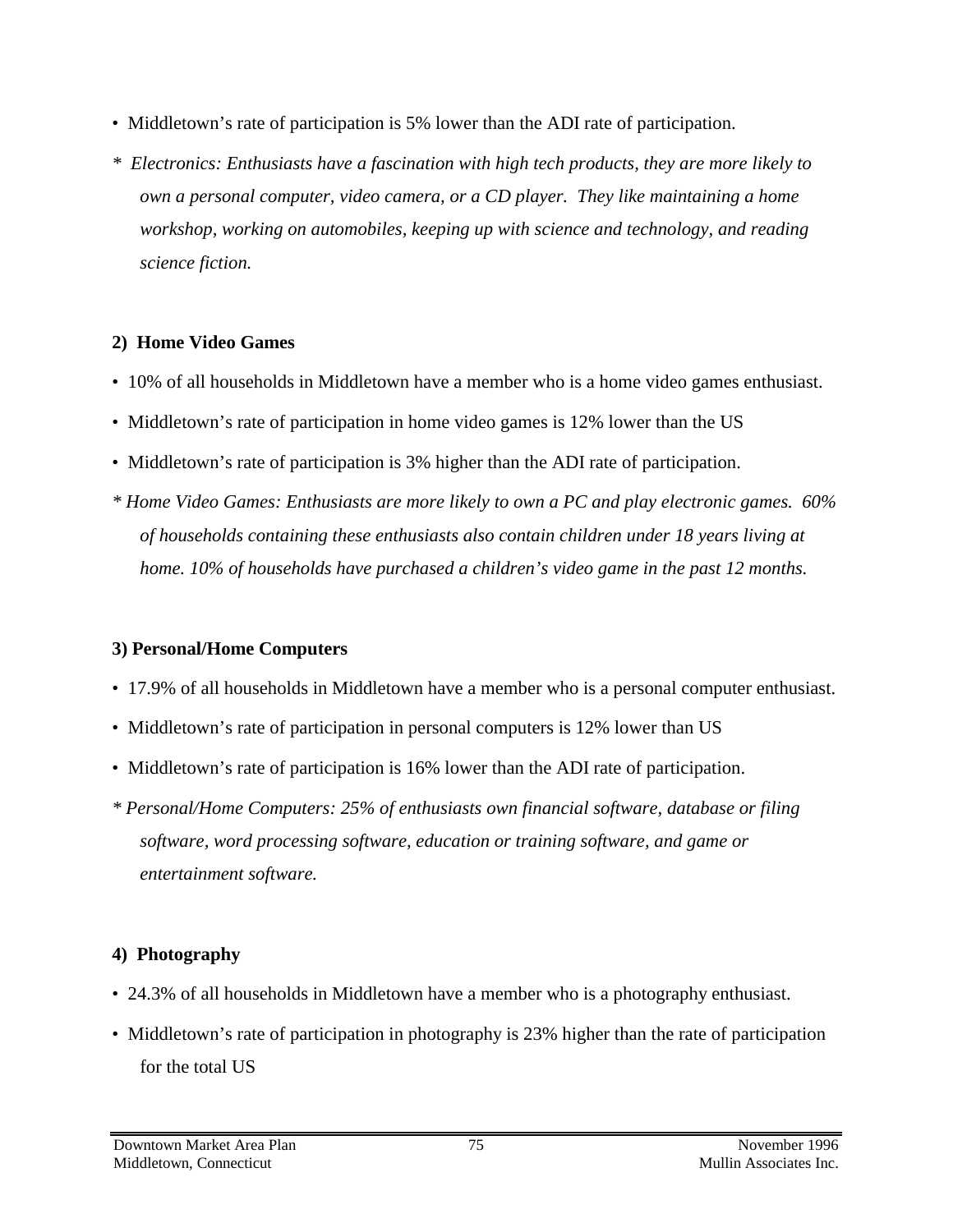- Middletown's rate of participation is 11% higher than the ADI rate of participation.
- *\* Photography: 25% of enthusiasts participate in this activity at least once a week. They are also likely to own 35 mm SLR cameras, auto focus cameras, and video cameras. 50% purchase at least 7 rolls of film a year, they also prefer to develop film at a specialty camera store, one hour service center, or through mail order service.*

### **5) Science Fiction**

- 8.2% of all households in Middletown have a member who is a science fiction enthusiast.
- Middletown's rate of participation in science fiction is 8% higher than the US
- Middletown's rate of participation is 10% higher than the ADI rate of participation.
- *\* Science Fiction: More than 60% of enthusiasts are between 25 and 44 years of age, they are well informed on issues concerning science, nature, environment and new technology.*

### **6) Science/New Technology**

- 10.4% of all households in Middletown have a member who is a science/new technology enthusiast.
- Middletown's rate of participation in science/new technology is 26% higher than the US
- Middletown's rate of participation is 11% higher than the ADI rate of participation.
- *\* Science/New Technology: Enthusiasts enjoy using PCs, keeping up with wildlife and environmental issues, reading science fiction and working with electronic equipment. Single male householders account for nearly 35% of these enthusiasts.*

## **7) Stereo/Record Tapes**

- 50.1% of all households in Middletown have a member who is a stereo or record tapes enthusiast.
- Middletown's rate of participation in stereo/record tapes is 17% higher than the US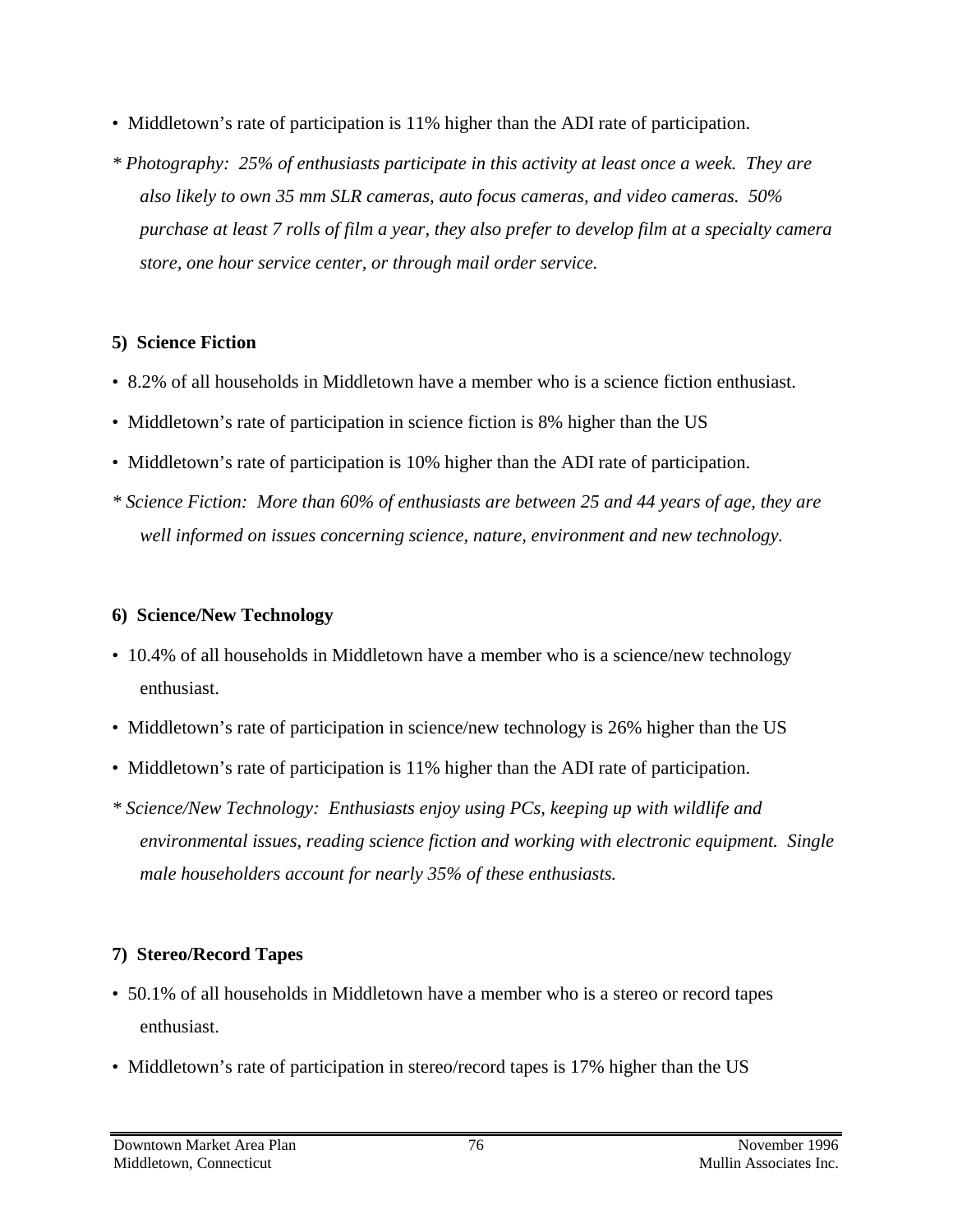- Middletown's rate of participation is 13% higher than the ADI rate of participation.
- *\* Stereo/Record Tapes: Enthusiasts are more likely to own a cassette recorder, equalizer, headphones, compact disc or laser disc players, speakers, turntables, etc. 20% of enthusiasts buy at least 11 records or tapes each year.*

### **8) VCR Recording/Viewing**

- 40.7% of all households in Middletown have a member who is a VCR recording or viewing enthusiast.
- Middletown's rate of participation in VCR recording/viewing is 7% higher than the rate of participation for the total US
- Middletown's rate of participation is 12% higher than the ADI rate of participation.
- *\* VCR Recording/Viewing: These households take pleasure in owning high tech products and electronic gadgetry. They are also more likely to subscribe to cable TV, own a PC, and purchase home video games.*

## **9) Watching Cable TV**

- 44.2% of all households in Middletown have a member who is a cable watching enthusiast.
- Middletown's rate of participation in watching cable is 8% higher than the rate of participation for the total US
- Middletown's rate of participation is 4% lower than the ADI rate of participation.
- *\* Watching Cable TV: 1/3 of these households have watched cable TV for 15 or more hours in the past 7 days, and watch a variety of pay channels.*

# **Sports And Leisure**

## **1) Bicycling Frequently**

• 16.3% of all households in Middletown have a member who is a bicycling enthusiast.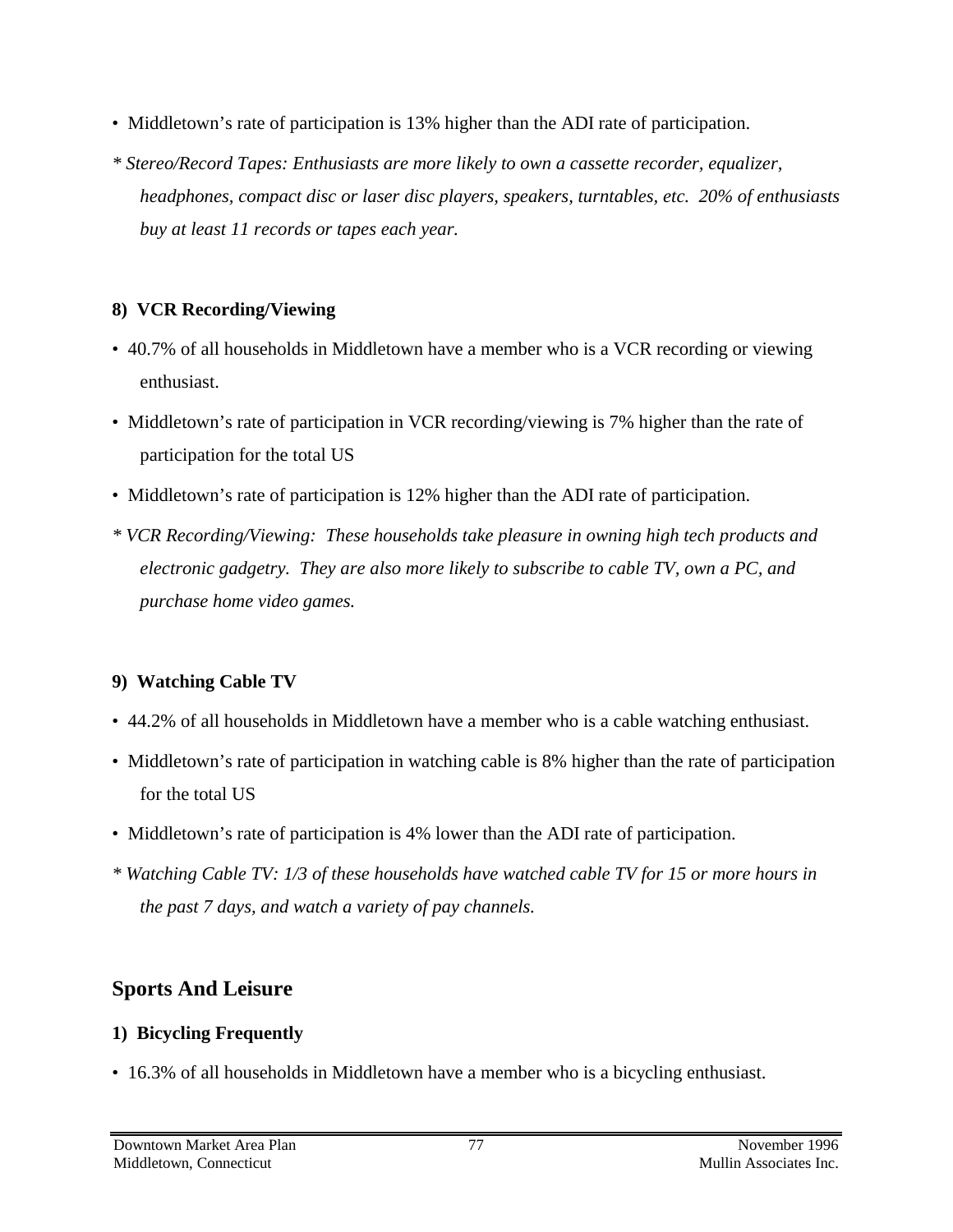- Middletown's rate of participation in bicycling is 2% lower than the US
- Middletown's rate of participation is 7% higher than the ADI rate of participation.
- *\* Bicycling: 40% of enthusiasts bike at least once a week, more than 25% bike at least twice a week and 80% own a bicycle.*

### **2) Boating/Sailing**

- 15.7% of all households in Middletown have a member who is a boating enthusiast.
- Middletown's rate of participation in boating is 28% higher than the US
- Middletown's rate of participation is 6% higher than the ADI rate of participation.
- *\* Boating/Sailing: Over 25% of the enthusiasts own a boat, 80% prefer boating and 25% prefer sailing, they also enjoy water skiing, scuba diving, snorkeling, skin diving and fishing.*

### **3) Bowling**

- 12.6% of all households in Middletown have a member who is a bowling enthusiast.
- Middletown's rate of participation in bowling is 14% lower than the rate of participation for the total US
- Middletown's rate of participation is 9% lower than the ADI rate of participation.
- *\* Bowling: Over 33% of enthusiasts bowl at least once a week, over 50% own a bowling ball, and they watch bowling on TV and attend bowling tournaments.*

## **4) Golfing**

- 20.8% of all households in Middletown have a member who is a golfing enthusiast.
- Middletown's rate of participation in golfing is 13% higher than the rate of participation for the total US
- Middletown's rate of participation is the same as the ADI rate of participation
- *\* Golfing: 30% of enthusiasts golf at least once a month, 70% have their own golf clubs, and*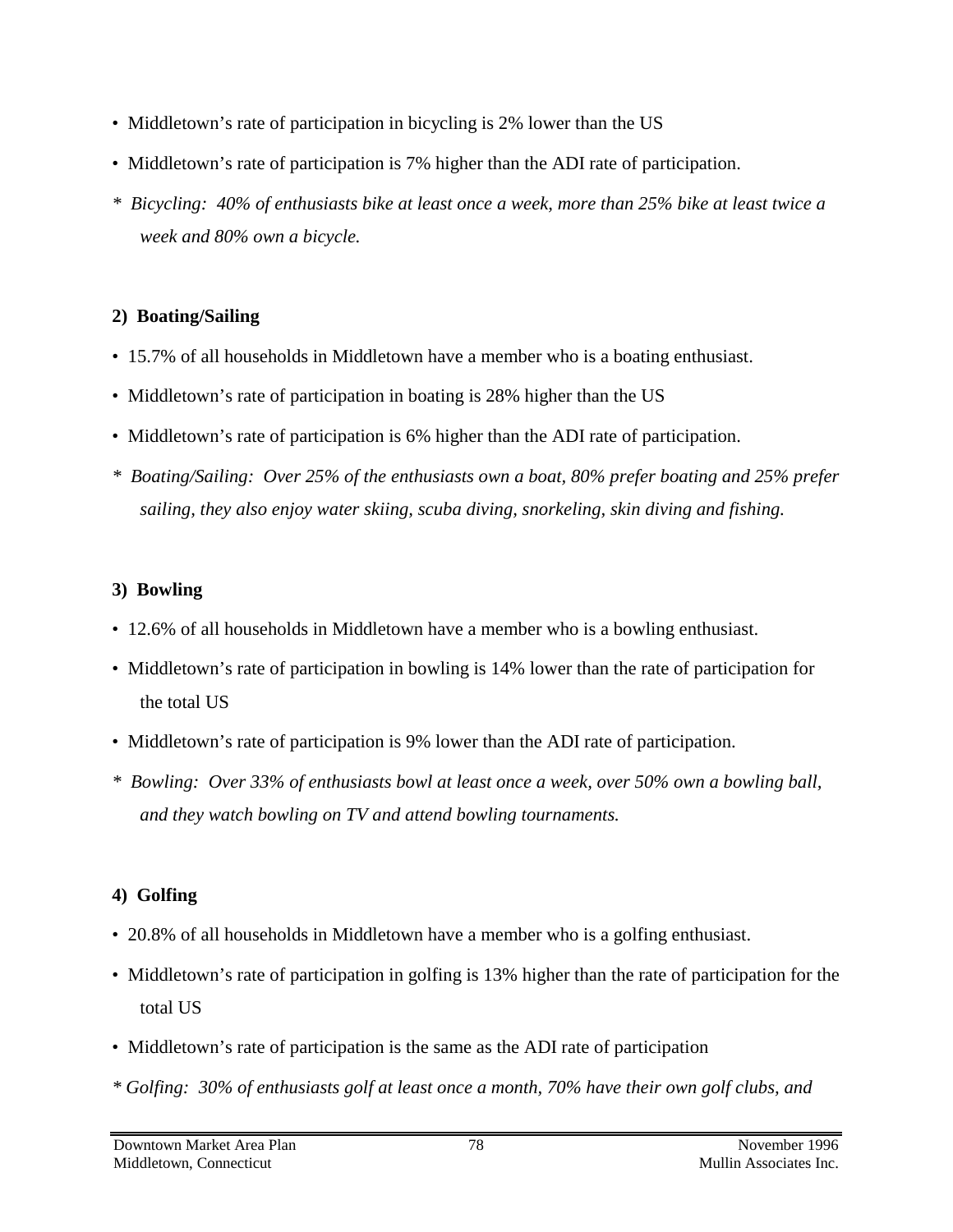*are more likely to belong to country club. They like watching golf on TV and attend golf tournaments.*

### **5) Physical Fitness/Exercise**

- 41.8% of all households in Middletown have a member who is a fitness enthusiast.
- Middletown's rate of participation in fitness and exercise is 25% higher than the rate of participation for the total US
- Middletown's rate of participation is 15% higher than the ADI rate of participation
- *\* Physical Fitness/Exercise: Enthusiasts like to work out in a gym or club, participate in aerobic exercises, bicycle, jog, and lift weights. More than 35% own a bicycle, 30% own weight lifting equipment, and 15% own a stationary bike.*

### **6) Running/Jogging**

- 15.3% of all households in Middletown have a member who is a running or jogging enthusiast.
- Middletown's rate of participation in running or jogging is 32% higher than the rate of participation for the total US
- Middletown's rate of participation is 33% higher than the ADI rate of participation
- *\* Running/Jogging: Over 50% of enthusiasts run or jog at least once a week, they watch marathons, road running, triathlons, endurance and track and field events on TV.*

## **7) Snow Skiing**

- 16.1% of all households in Middletown have a member who is a snow skiing enthusiast.
- Middletown's rate of participation in snow skiing is 99% higher than the rate of participation for the total US
- Middletown's rate of participation is 34% higher than the ADI rate of participation
- *\* Snow Skiing: Over 70% of enthusiasts prefer downhill skiing and 40% pre cross-country*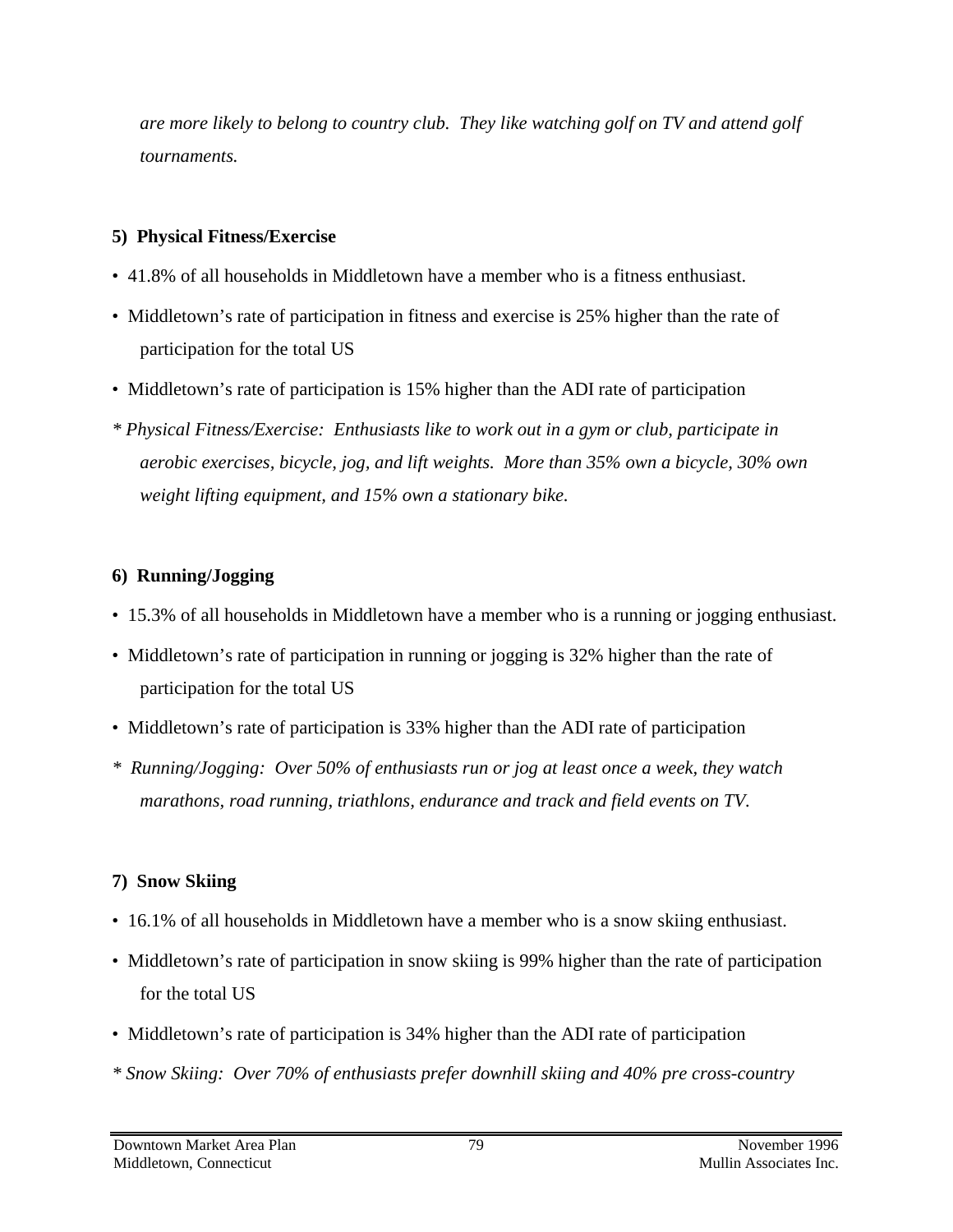*skiing and 10% enjoy both. 25% of snow skiers also water ski.*

### **8) Tennis**

- 9.9% of all households in Middletown have a member who is a tennis enthusiast.
- Middletown's rate of participation in tennis is 47% higher than the rate of participation for the total US
- Middletown's rate of participation is 11% higher than the ADI rate of participation
- *\* Tennis: 25% of enthusiasts play tennis at least once a week and are likely to belong to a country club and inclined to watch tennis on TV or attend tennis tournaments.*

## **9) Walking for Health**

- 36% of all households in Middletown have a member who is a walking enthusiast.
- Middletown's rate of participation in walking for health is 2% lower than the rate of participation for the total US
- Middletown's rate of participation is 7% lower than the ADI rate of participation
- *\* Walking for Health: Enthusiasts view this as a recreational form of exercise and more than 45% are age 55 and older and tend to supplement their diets with health foods and vitamins.*

## **10) Watching Sports on TV**

- 35.6% of all households in Middletown have a member who is a sports enthusiast.
- Middletown's rate of participation in watching sports on TV is 4% lower than the rate of participation for the total US
- Middletown's rate of participation is 1% higher than the ADI rate of participation
- *\* Watching sports on TV: Enthusiasts are mainly male sports fans and types of events viewed include professional and college football, professional and college basketball and baseball.*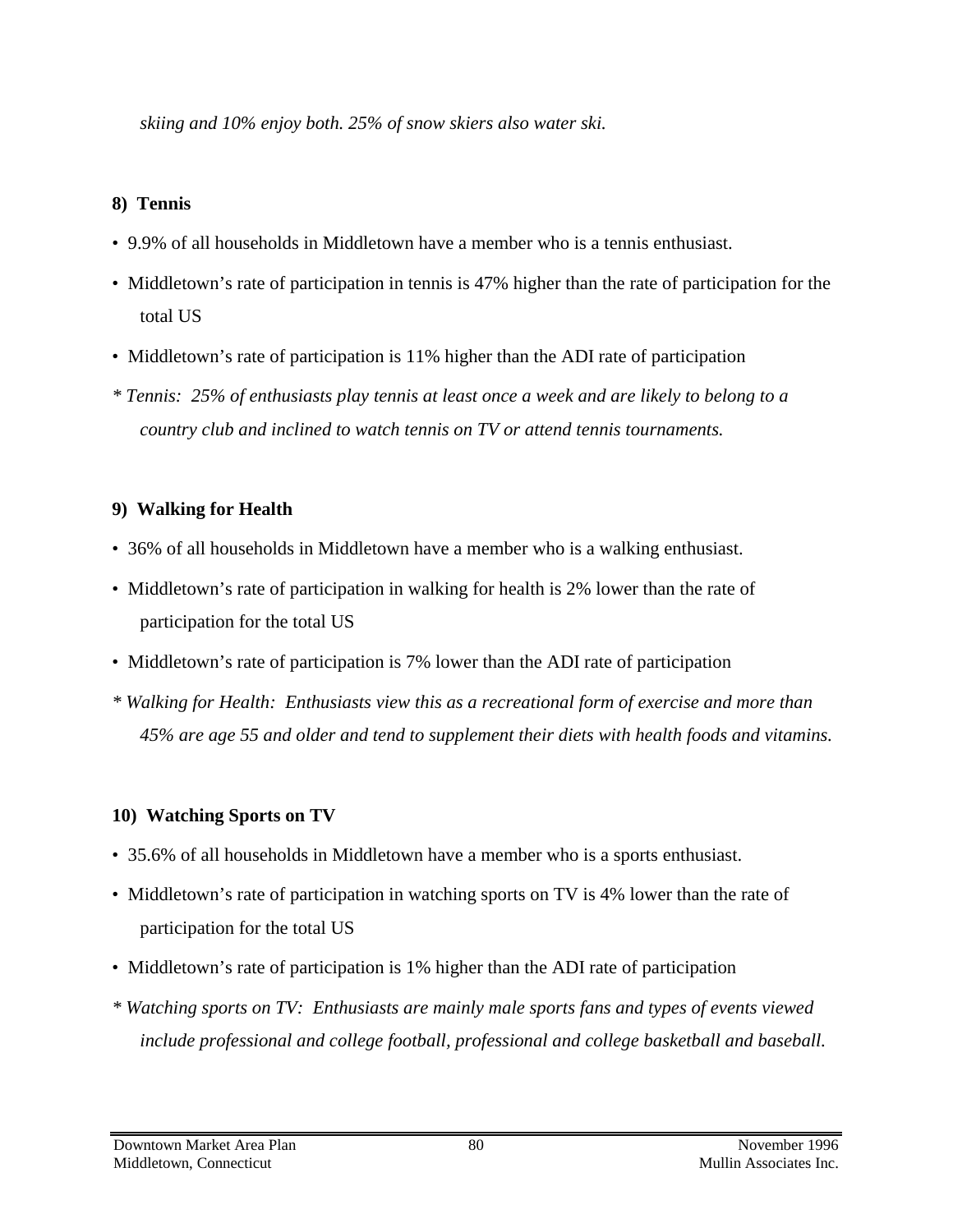## **Outdoor Activities**

#### **1) Camping / Hiking**

- 19.7% of all households in Middletown have a member who is an camping/hiking enthusiast.
- Middletown's rate of participation in camping is 11% lower than the rate of participation for the total US
- Middletown's rate of participation is 12% higher than the ADI rate of participation.
- *\* Camping/Hiking: Enthusiasts take more camping trips and 15% of them own a camper.*

### **2) Fishing**

- 15.5% of all households in Middletown have a member who is an fishing enthusiast.
- Middletown's rate of participation in fishing is 34% lower than the rate of participation for the total US
- Middletown's rate of participation is 5% lower than the ADI rate of participation.
- *\* Fishing: Enthusiasts like to go fresh water fishing more than salt water fishing. More than 75% of them have their own fishing rods, tackle and reels. Many of them fish at least once a week.*

## **3) Hunting/Shooting**

- 10% of all households in Middletown have a member who is a hunting enthusiast.
- Middletown's rate of participation in hunting is 36% lower than the rate of participation for the total US
- Middletown's rate of participation is 6% higher than the ADI rate of participation.
- *\* Hunting/Shooting: 25% of enthusiasts go hunting at least once a week, and activities include hunting with a rifle, hunting with a shotgun, target shooting, and archery.*

## **4) Motorcycles**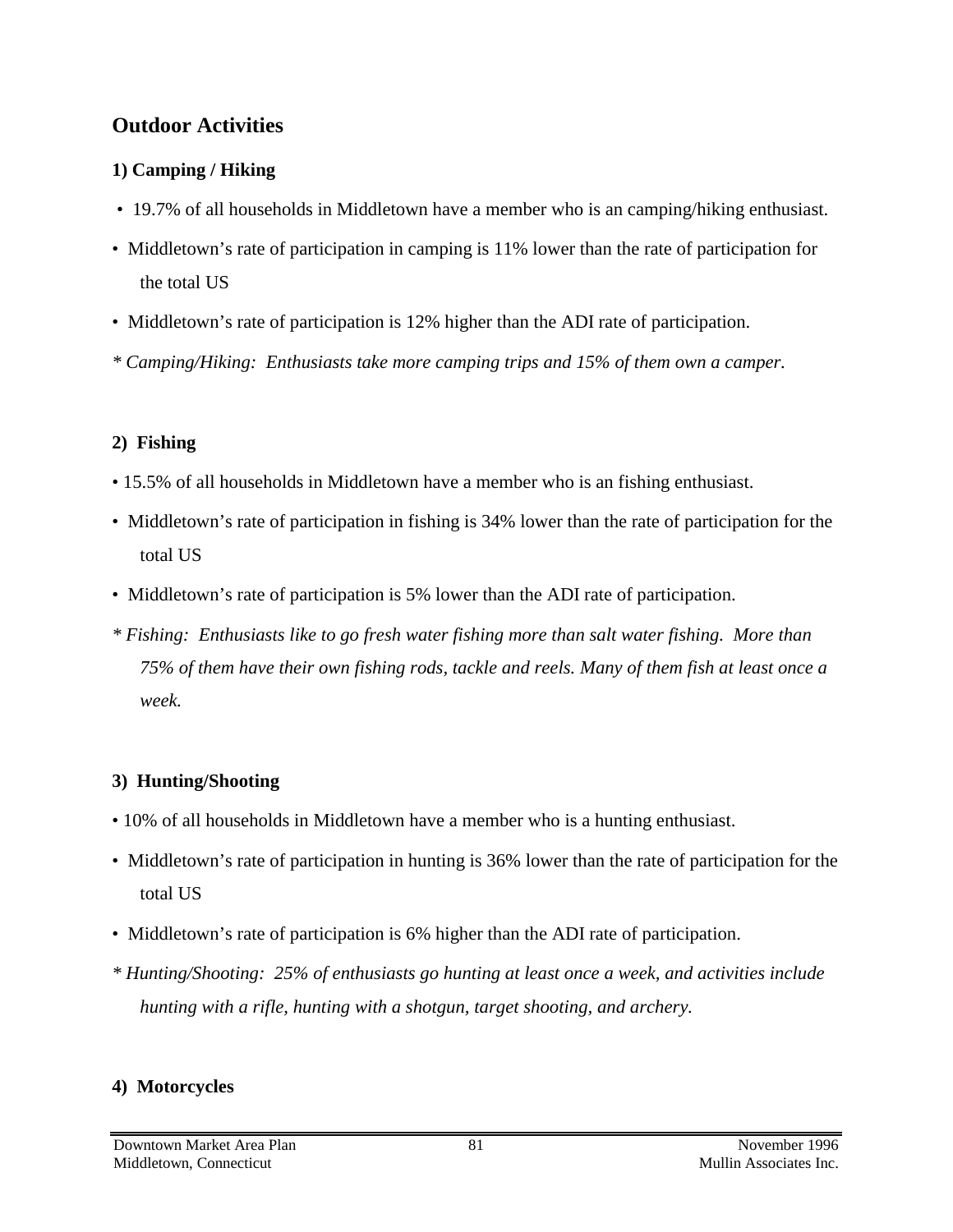- 7.3% of all households in Middletown have a member who is a motorcycling enthusiast.
- Middletown's rate of participation in motorcycling is 2% higher than the rate of participation for the total US
- Middletown's rate of participation is 10% higher than the ADI rate of participation.
- *\* Motorcycles: Enthusiasts are more likely to own street bikes, and dirt or trail bikes. Single males account for over 1/3 of motorcyclists.*

### **5) Recreational Vehicles/4-WD**

- 6.3% of all households in Middletown have a member who is a recreational vehicle enthusiast.
- Middletown's rate of participation in recreational vehicles is 20% lower than the rate of participation for the total US
- Middletown's rate of participation is 13% higher than the ADI rate of participation.
- *\* Recreational Vehicles: Enthusiasts are more likely to own a motor home, snowmobile, power boat or tent trailer.*

## **6) Wildlife/Environmental**

- 17% of all households in Middletown have a member who is an environmental and wildlife enthusiast.
- Middletown's rate of participation in wildlife is 9% higher than the US
- Middletown's rate of participation is 4% higher than the ADI rate of participation.
- *\* Wildlife/ Environmental: Enthusiasts enjoy the adventure of outdoors. They are likely to show awareness of global issues concerning science, technology and environment. They also like camping, hiking, hunting and shooting.*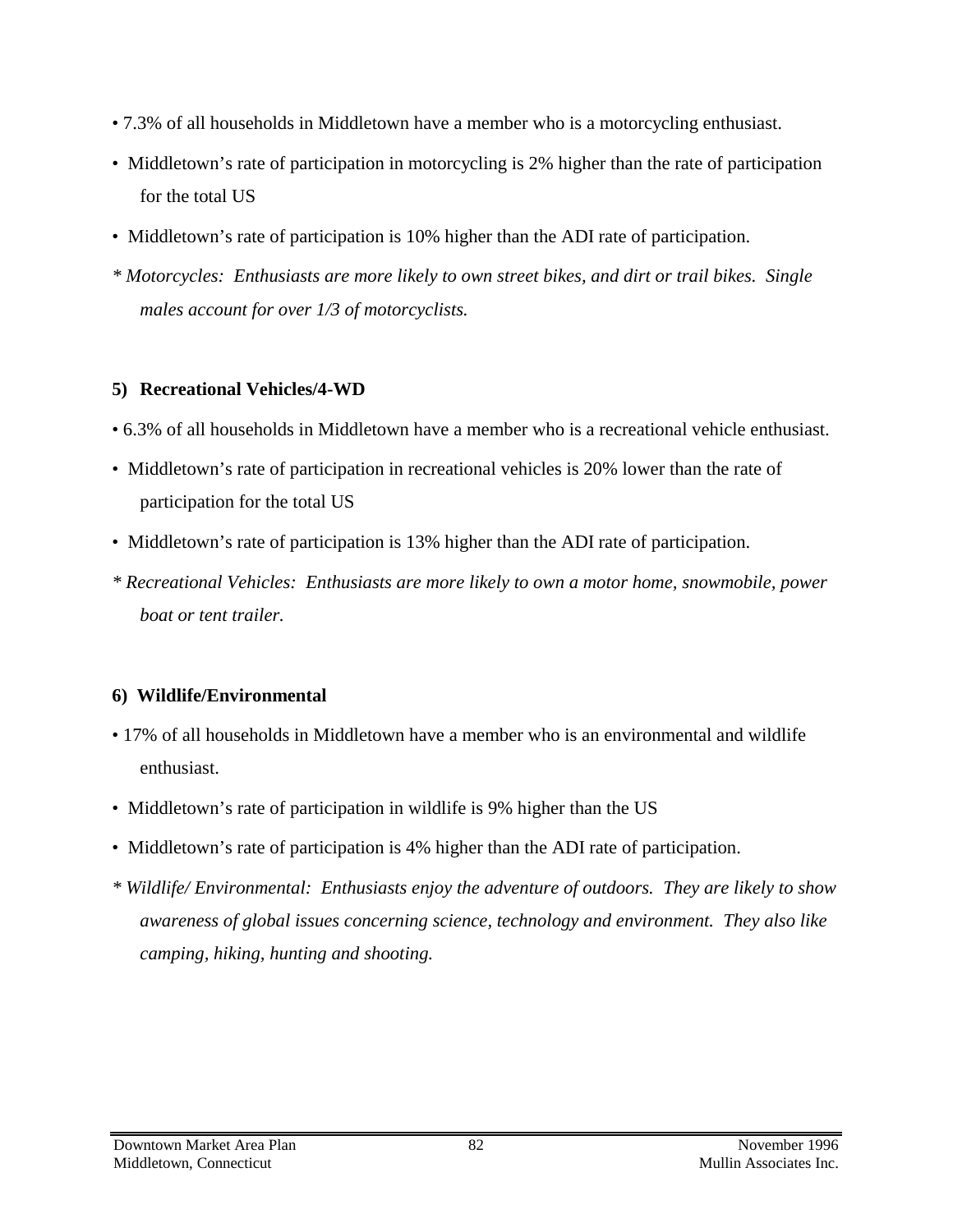## **Domestic Activities**

### **1) Automotive Work**

- 12.9% of all households in Middletown have a member who is an automotive work enthusiast.
- Middletown's rate of participation in automotive work is 12% lower than the US
- Middletown's rate of participation is 4% lower than the ADI rate of participation.
- *\* Automotive Work: Activities include installing spark plugs, installing shock absorbers, adding or changing motor oil, installing oil filters, draining radiators to add antifreeze, installing air filters, installing car batteries and installing radio or tape players.*

## **2) Avid Book Reading**

- 39.4% of all households in Middletown have a member who is an avid book reader.
- Middletown's rate of participation in avid book reading is 1% higher than the US
- Middletown's rate of participation is 8% lower than the ADI rate of participation.
- *\* Avid Book Reading: Enthusiasts prefer paper backs over hard covers, enjoy reading novels, nonfiction, mysteries, juvenile, romance self-help, religious and science fiction. More likely to purchase books from book stores than from book clubs or through a mail order service.*

## **3) Bible/Devotional Reading**

- 8.5% of all households in Middletown have a member who is a regular bible/devotional book reader.
- Middletown's rate of participation in devotional book reading is 51% lower than the rate of participation for the total US
- Middletown's rate of participation is 1% higher than the ADI rate of participation.
- *\* Bible/Devotional Reading: Enthusiasts are regular church attendees. 10% are active church board members and are more likely to work as volunteers and take part in civic issues.*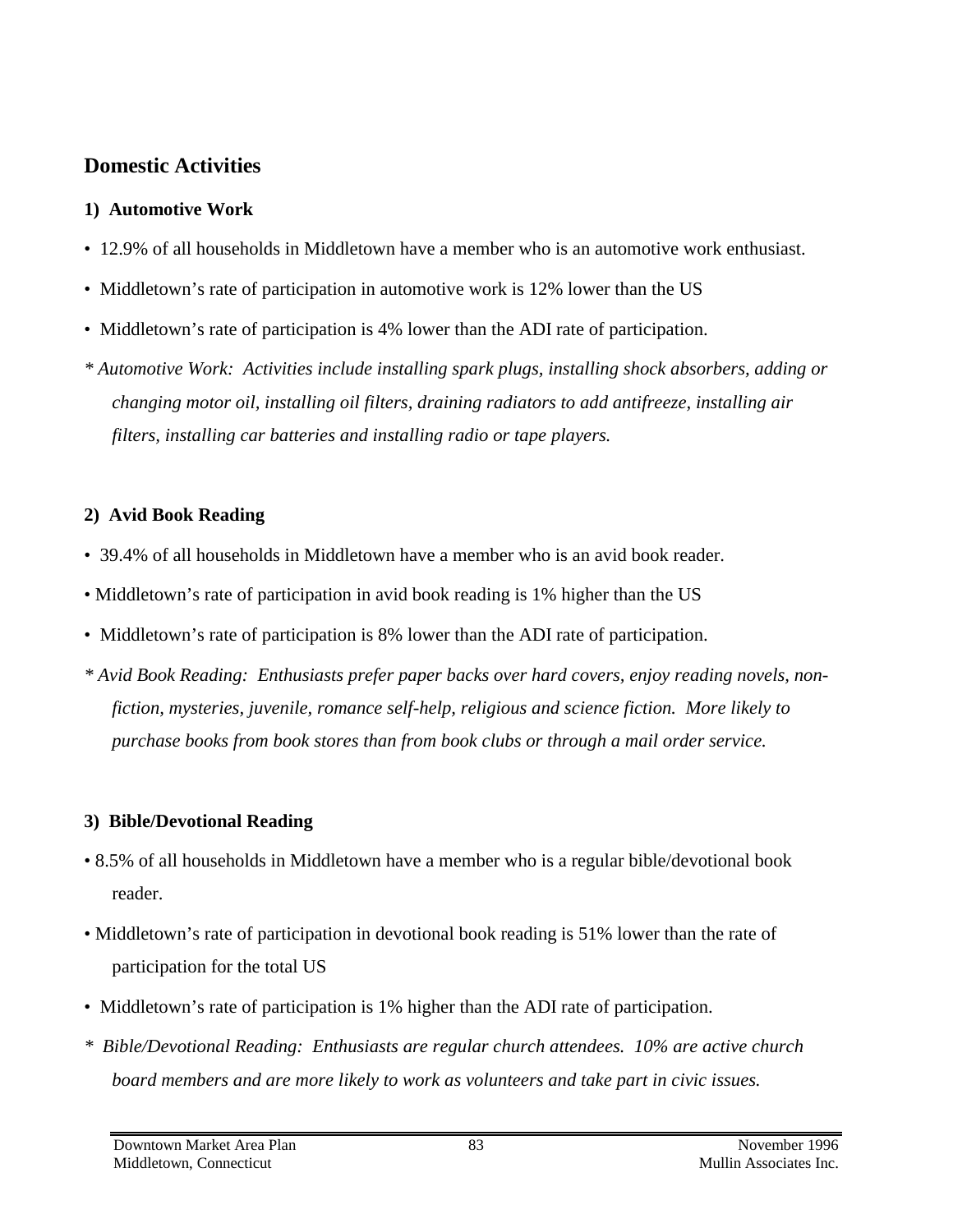#### **4) Coin/Stamp Collecting**

- 7.2% of all households in Middletown have a member who is a regular coin/stamp collector.
- Middletown's rate of participation in coin/stamp collection is 6% lower than the rate of participation for the total US
- Middletown's rate of participation is 9% lower than the ADI rate of participation.
- *\* Coin/Stamp Collecting: Enthusiasts enjoy the collection both as a hobby and as an investment strategy. They are likely to invest in stocks, bonds, or real estate. They also enjoy collecting antiques and fine art.*

#### **5) Collectibles/Collections**

- 10.4% of all households in Middletown have a member who has an interest in collectibles/collections.
- Middletown's rate of participation in collectibles is 9% lower than the rate of participation for the total US
- Middletown's rate of participation is 12% lower than the ADI rate of participation.
- *\* Collectibles/Collections: Enthusiasts are likely to collect art, antiques, coins and stamps. They also enjoy crafts, home decorating and entering sweepstakes.*

### **6) Crafts**

- 24.2% of all households in Middletown have a member who has an interest in crafts.
- Middletown's rate of participation in crafts is 7% lower than the rate of participation for the total US
- Middletown's rate of participation is 1% lower than the ADI rate of participation.
- *\* Crafts: Enthusiasts are predominantly married females. They enjoy reading books, sewing, needlework and knitting and home decorating.*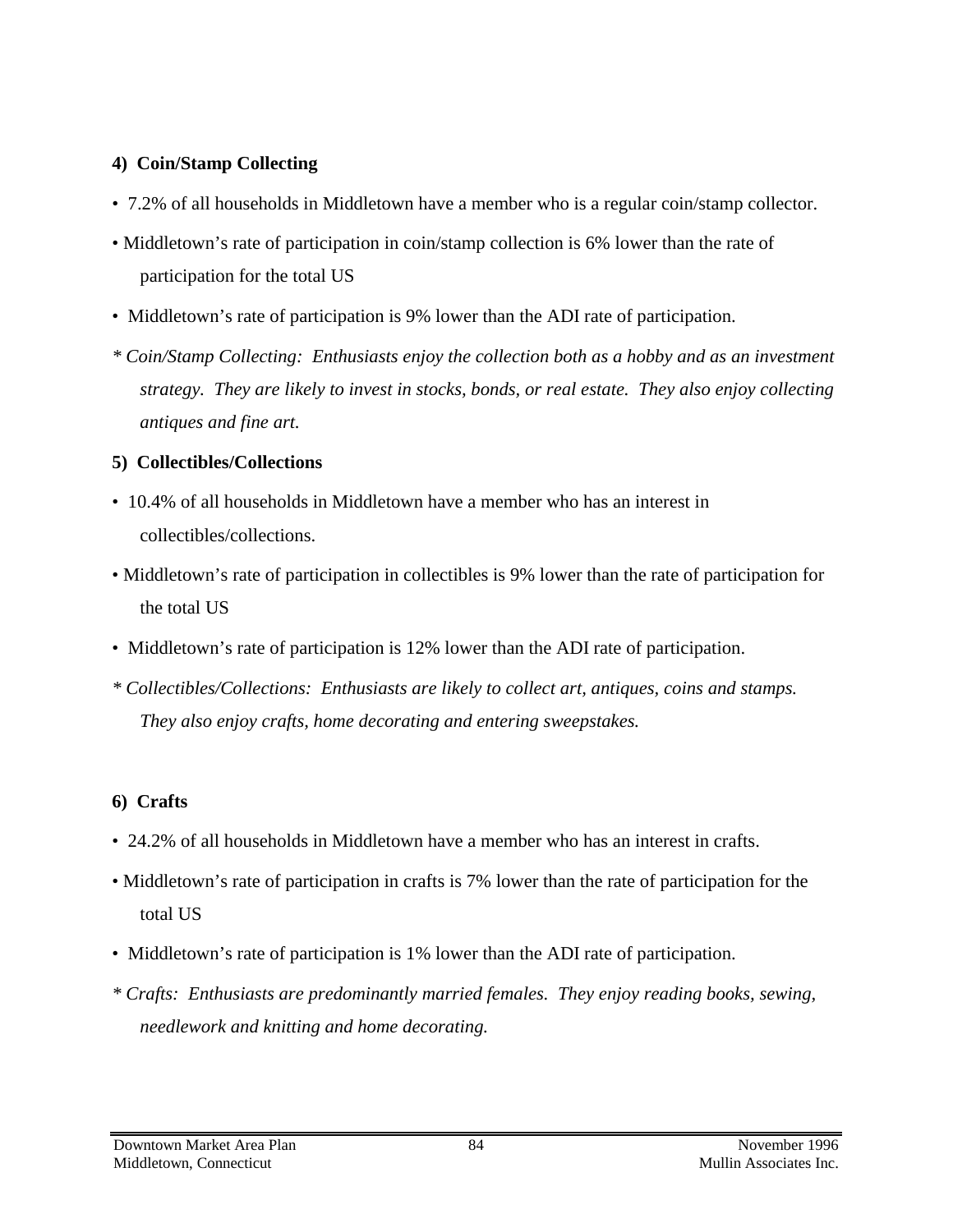#### **7) Crossword Puzzles**

- 15.8% of all households in Middletown have a member who is a crossword puzzle enthusiast.
- Middletown's rate of participation in crossword puzzle solving is 17% lower than the rate of participation for the total US
- Middletown's rate of participation is 18% lower than the ADI rate of participation too.
- *\* Crossword Puzzles: Enthusiasts are usually 55 years or older and heavy book readers. They also enjoy needlework and knitting, crafts and home decorating.*

### **8) Current Affairs/Politics**

- 16.5% of all households in Middletown have a member who is interested in current affairs and politics.
- Middletown's rate of participation in current affairs and politics is the same as the rate of participation for the total US
- Middletown's rate of participation is 7% lower than the ADI rate of participation.
- *\* Current Affairs/Politics: Enthusiasts have voted in federal, state, or local elections in the past year, likely to have worked for a political party or candidate and belong to a civic organization, business club, or veterans group.*

## **9) Entering Sweepstakes**

- 13.2% of all households in Middletown have a member who is interested in entering sweepstakes.
- Middletown's rate of participation in sweepstakes is 12% lower than the US
- Middletown's rate of participation is 1% lower than the ADI rate of participation.
- *\* Entering Sweepstakes: Enthusiasts are usually in search of convenient money making opportunities, are normally 45 years or older with a total household income of under \$30,000.*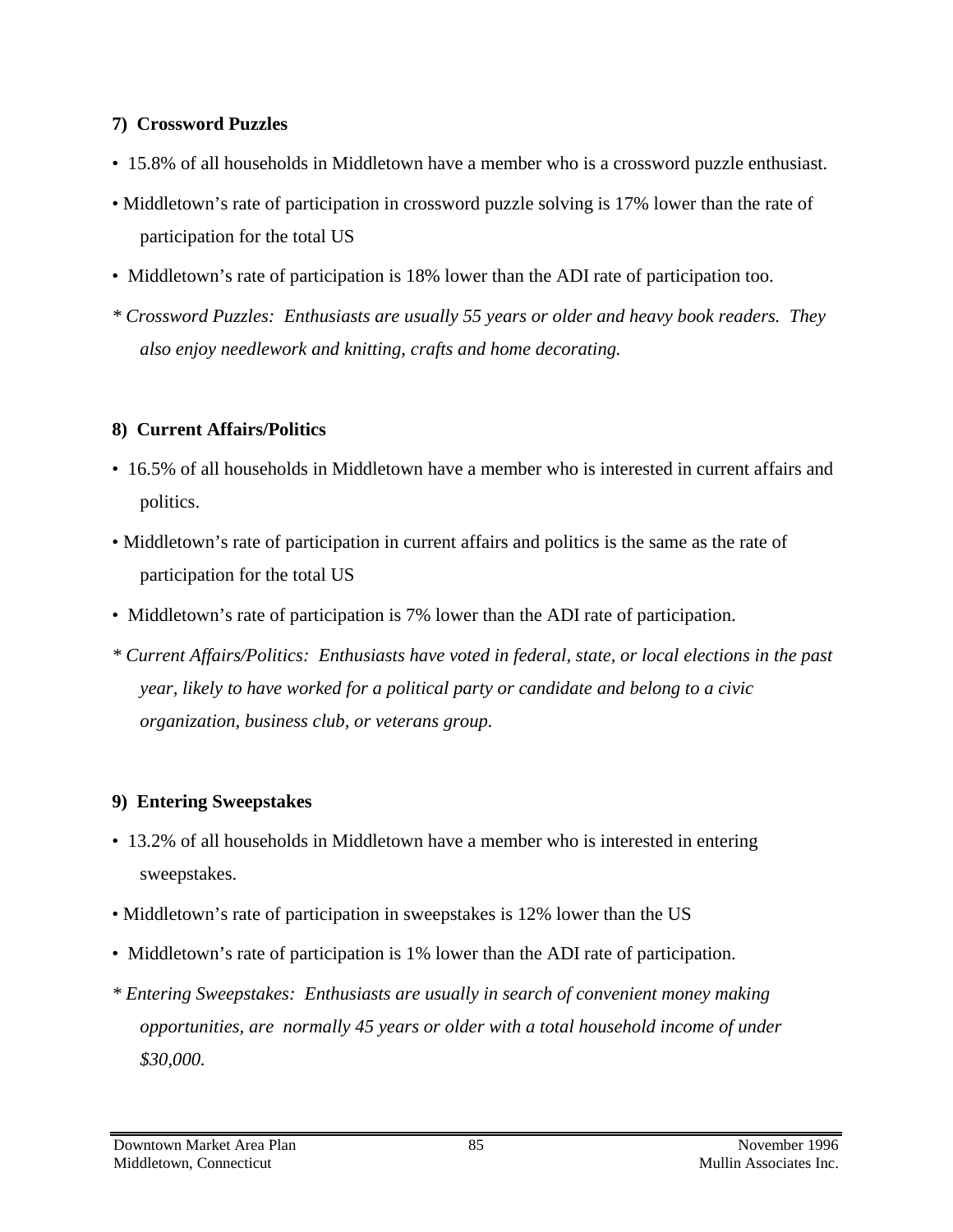#### **10) Gardening**

- 26.4% of all households in Middletown have a member who is interested in gardening.
- Middletown's rate of participation in gardening is 23% lower than the US
- Middletown's rate of participation is 25% lower than the ADI rate of participation.
- *\* Gardening: Enthusiasts enjoy outdoor and indoor gardening, more likely to plan and maintain a garden, own a garden tractor, tiller, trimmer and purchase seeds, plants or supplies through the mail. They also like to buy flower seeds, fertilizers, shrubs and plants, vegetable plants and vegetable seeds.*

### **11) Grandchildren**

- 11.7% of all households in Middletown have members whose main interest is to shower their grandchildren with gifts.
- Middletown's rate of participation by grandparents in gifting their grandchildren often is 37% lower than the rate of participation for the total US
- Middletown's rate of participation is also 31% lower than the ADI rate of participation.
- *\* Grandchildren: Enthusiastic grandparents spend at least \$150 a year on gifts and toys for their grandchildren. Other interests include walking for health, gardening, knitting, sewing and reading the bible.*

### **12) Health Foods/Vitamins**

- 15.3% of all households in Middletown have members who are interested in health foods.
- Middletown's rate of participation in health food and vitamin consumption is 13% higher than the rate of participation for the total US
- Middletown's rate of participation is also 16% higher than the ADI rate of participation.
- *\* Health Foods/Vitamins: Enthusiasts are more likely to take vitamins. They also enjoy fashion, self-improvement programs, gourmet cooking and attending cultural events. They are also very much inclined to read health magazines.*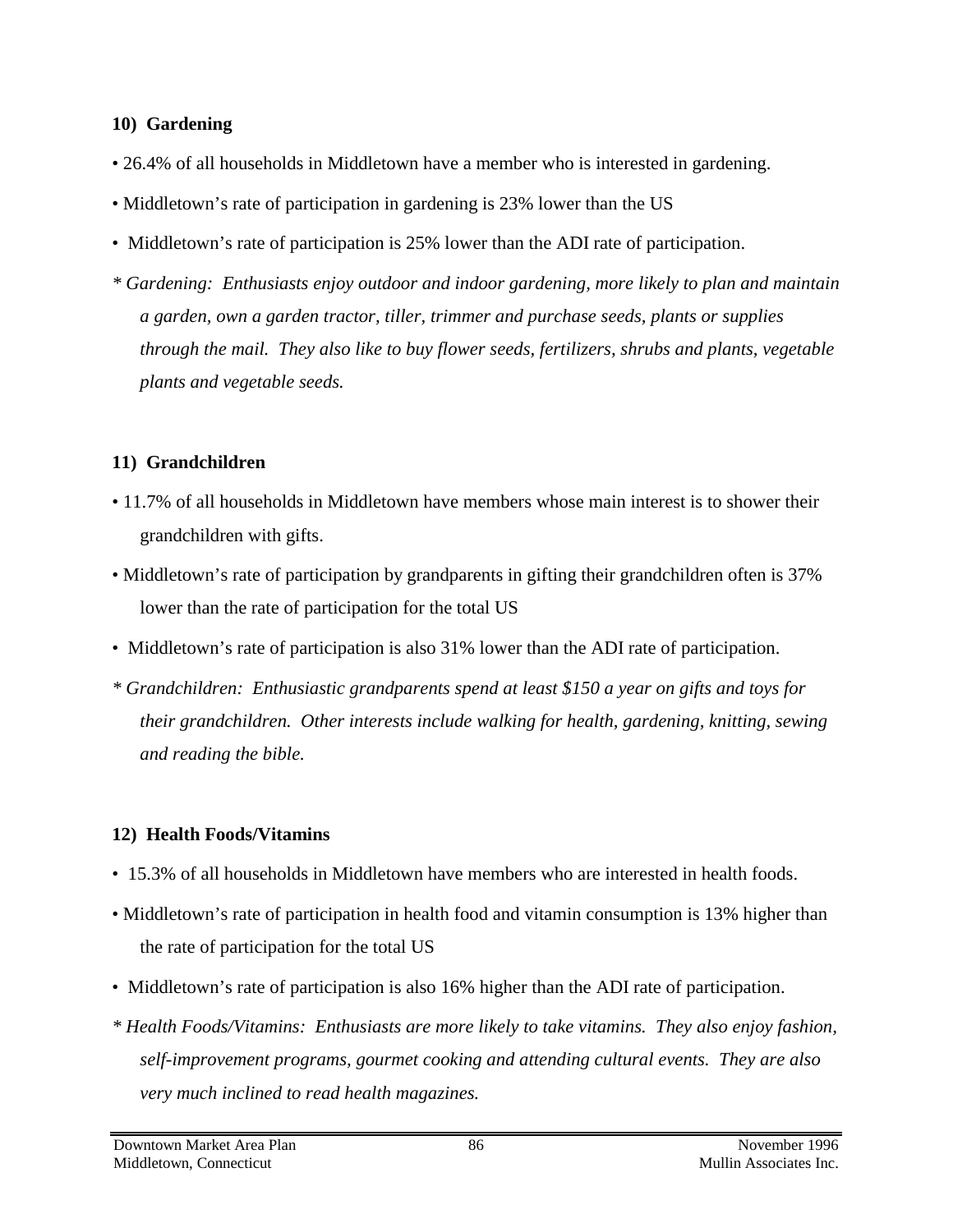#### **13) Home Workshop**

- 20.7% of all households in Middletown have home workshop enthusiasts.
- Middletown's rate of participation in home workshops is 9% lower than the US
- Middletown's rate of participation is 12% lower than the ADI rate of participation.
- *\* Home Workshop: Enthusiasts are more likely to own work tools and accessories such as stationary table saw, portable workbench, paint sprayer, electric drill, air compressor, etc. They enjoy woodworking, refinishing furniture and reading mechanics and technology magazines.*

#### **14) Household Pets**

- 31.4% of all households in Middletown have household pet enthusiasts.
- Middletown's rate of participation in owning household pets is 13% lower than the US
- Middletown's rate of participation is 9% lower than the ADI rate of participation.
- *\* Household Pets: Enthusiasts own either a dog or a cat, traditional family households account for 25% of this group. They are more likely to play home video games, record and rent video tapes and drive four wheel drive vehicles.*

#### **15) Needlework/Knitting**

- 18.2% of all households in Middletown have members interested in needlework and knitting.
- Middletown's rate of participation in needlework and knitting is 6% lower than the rate of participation for the total US
- Middletown's rate of participation is 6% lower than the ADI rate of participation.
- *\* Needlework/Knitting: Enthusiasts are more likely to enjoy sewing garments from patterns, crocheting, crewel, and needlepoint. Other interests are crafts, gardening, solving crossword puzzles and home decorating.*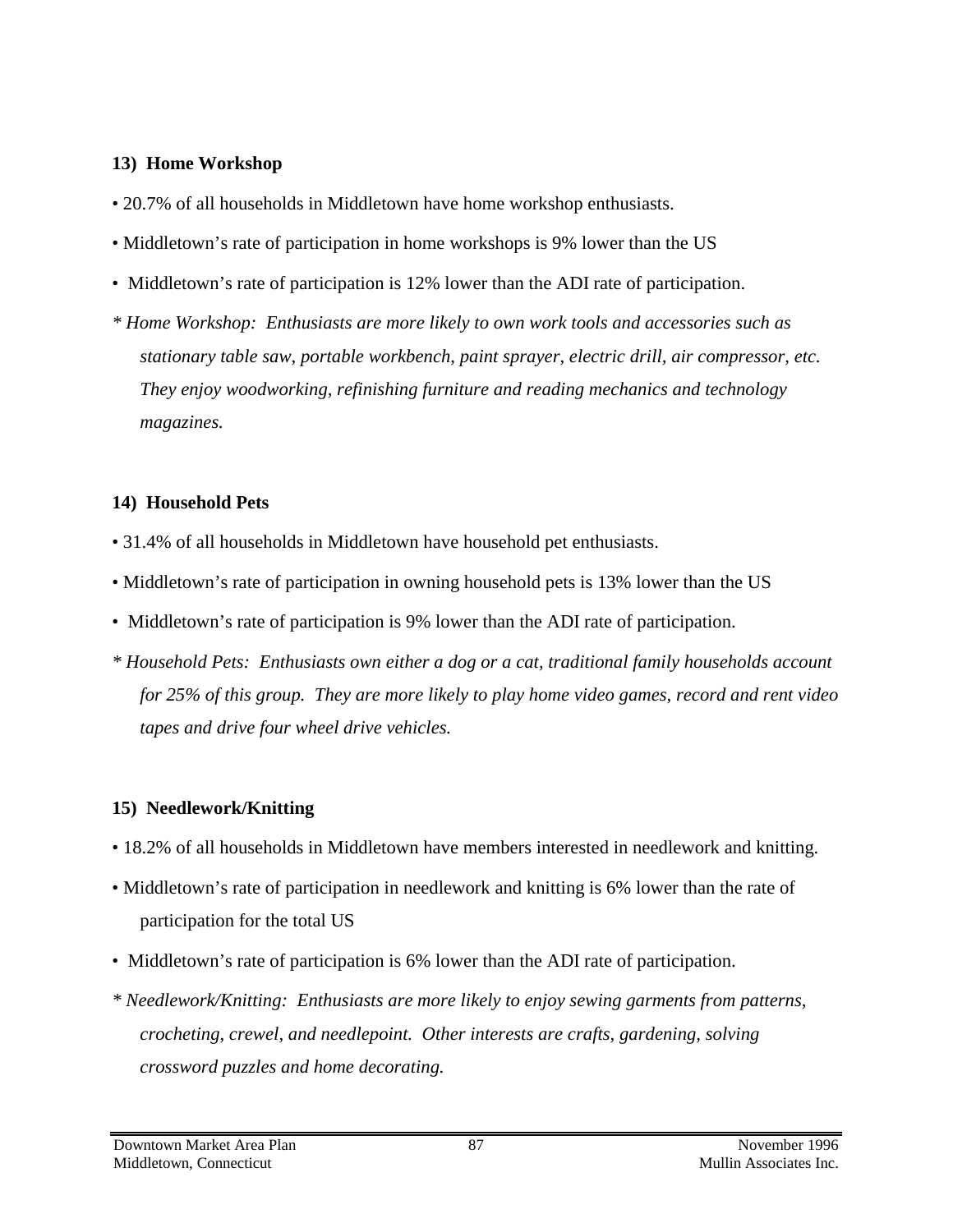#### **16) Self-improvement**

- 16.9% of all households in Middletown have members interested in self-improvement.
- Middletown's rate of participation in self-improvement is 5% higher than the rate of participation for the total US
- Middletown's rate of participation is 13% higher than the ADI rate of participation.
- *\* Self-improvement: Enthusiasts seek to improve the physical, mental, and financial aspects of their lives. They are more likely to be involved in career oriented activities such as attending seminars and night classes, eat health foods, attend cultural arts events and invest in real estate.*

#### **17) Sewing**

- 14.9% of all households in Middletown have members interested in sewing.
- Middletown's rate of participation in sewing is 26% lower than the rate of participation for the total US
- Middletown's rate of participation is 12% lower than the ADI rate of participation.
- *\* Sewing: Enthusiasts are likely to order hobby or craft supplies through the mail and activities include general mending, sewing garments from patterns, crocheting, needlepoint and knitting.*

#### **18) Veterans Benefits/Programs**

- 3.4% of all households in Middletown have members interested in veteran programs.
- Middletown's rate of participation in veteran programs is 29% lower than the rate of participation for the total US
- Middletown's rate of participation is 16% lower than the ADI rate of participation.
- *\* Veterans Benefits/Programs: Enthusiasts are primarily military veterans, age 55 and older, they enjoy visiting their grandchildren, entering sweepstakes, participating in community and*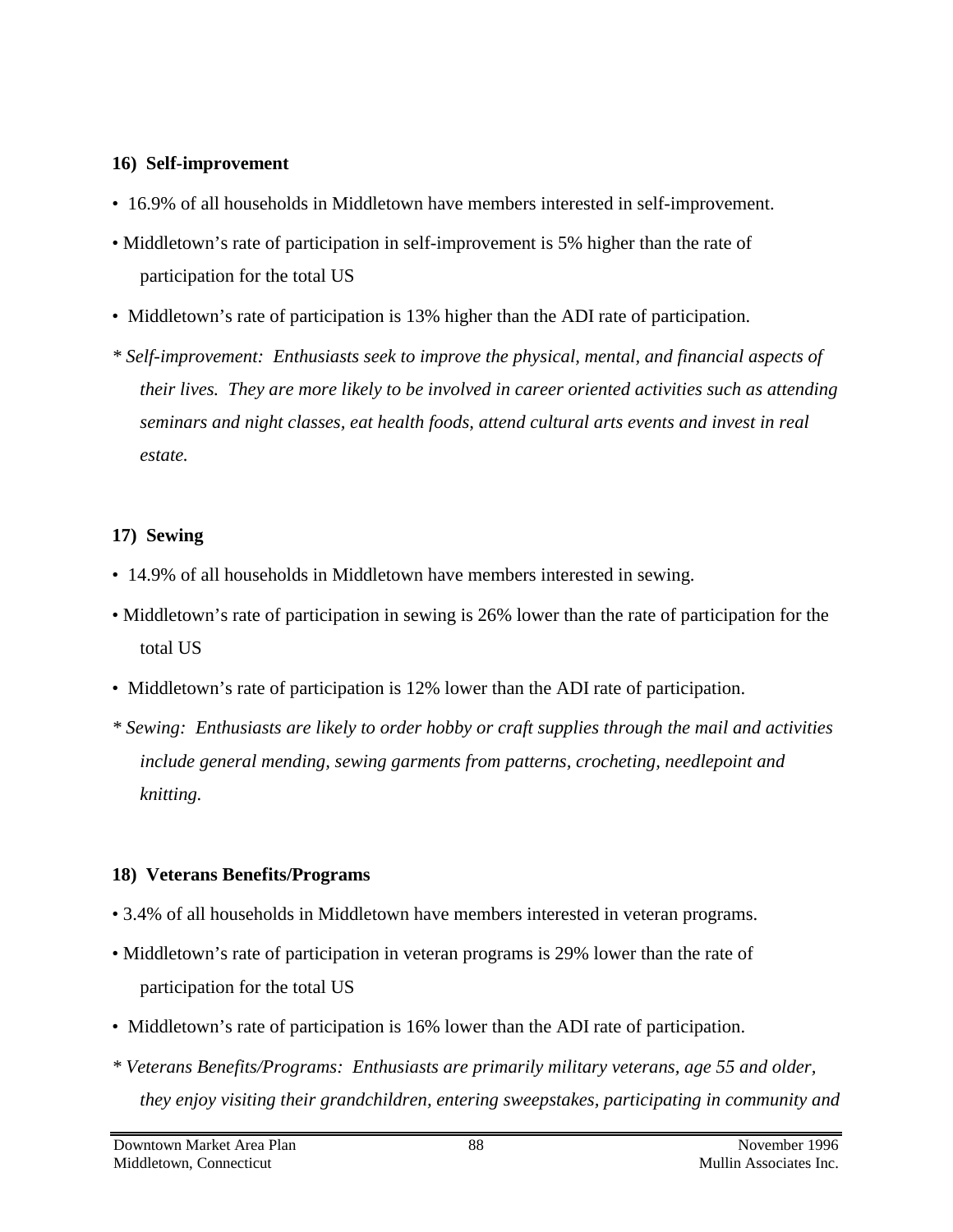*civic activities and collecting coins and stamps.*

# **In Summary**

Middletown has a higher rate of participation than the Area of Dominant Influence (ADI) in the following categories.

| Category                          | less than 10% higher | 10% or greater |
|-----------------------------------|----------------------|----------------|
| <b>Attend Cultural Events</b>     | $\ast$               |                |
| <b>Career Oriented Activities</b> |                      | $\ast$         |
| <b>Fashion Clothing</b>           |                      | *              |
| <b>Gourmet Cooking</b>            | $\ast$               |                |
| <b>Money Making Opportunities</b> |                      | $\ast$         |
| <b>Real Estate Investments</b>    | $\ast$               |                |
| <b>Fine Wines</b>                 |                      | $\ast$         |
| Home Video Games                  | $\ast$               |                |
| Photography                       |                      | $\ast$         |
| <b>Science Fiction</b>            |                      | *              |
| <b>Science Technology</b>         |                      | *              |
| Tapes and CDs                     |                      | $\ast$         |
| VCR Recording and Viewing         |                      | *              |
| Golfing                           |                      | *              |
| <b>Biking</b>                     | $\ast$               |                |
| <b>Boating and Sailing</b>        | $\ast$               |                |
| Physical Fitness and Exercising   |                      | $\ast$         |
| Running and Jogging               |                      | *              |
| Skiing                            |                      | $\ast$         |
| Tennis                            |                      | $\ast$         |
| Camping and Hiking                |                      | $\ast$         |
| Hunting                           | $\ast$               |                |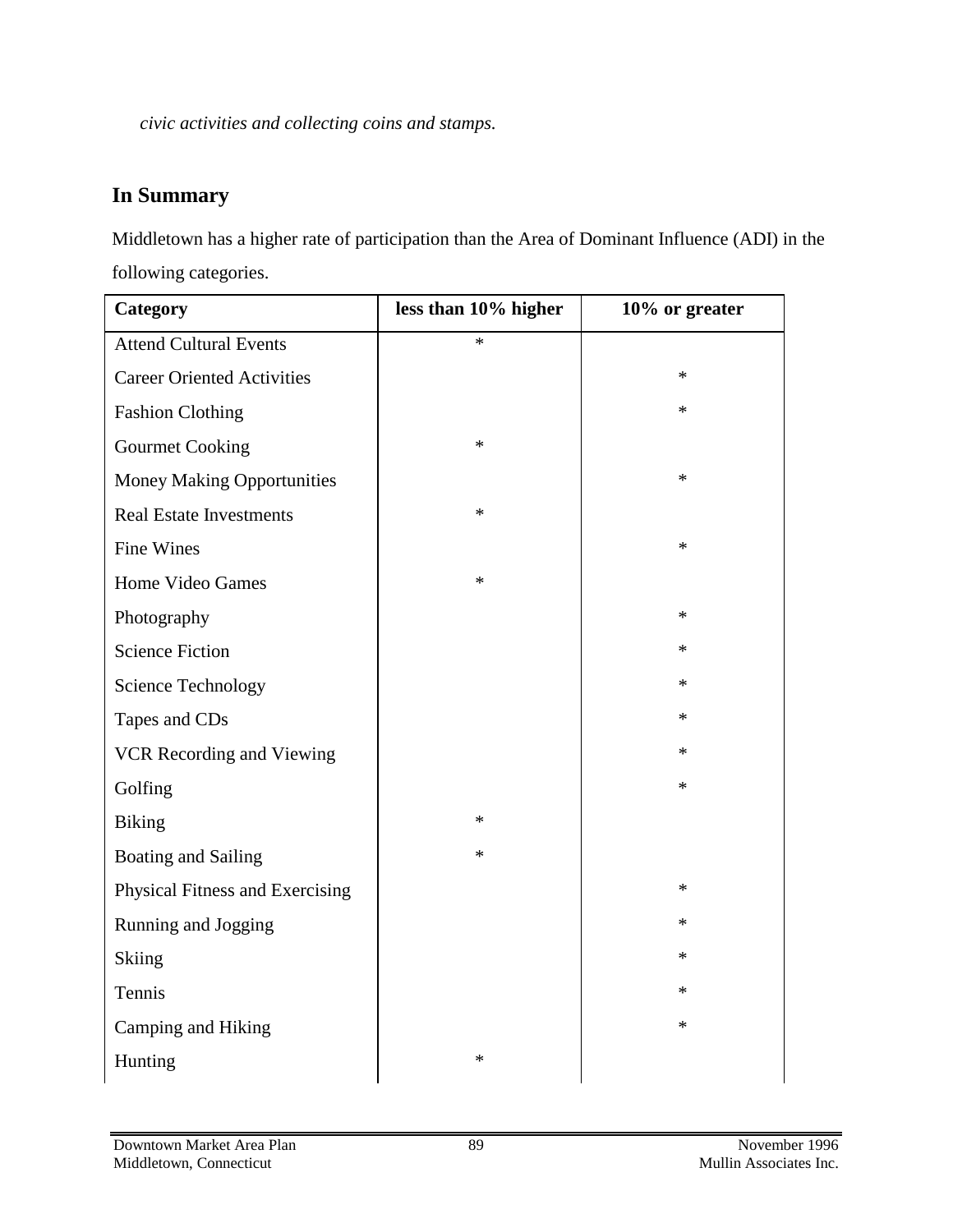| <b>Watching Sports on TV</b>       | $\ast$ |        |
|------------------------------------|--------|--------|
| Motorcycling                       |        | $\ast$ |
| <b>Recreation Vehicles</b>         |        | $\ast$ |
| Wildlife Environmental             | $\ast$ |        |
| <b>Health Foods and Vitamins</b>   |        | $\ast$ |
| <b>Self Improvement Activities</b> |        | $\ast$ |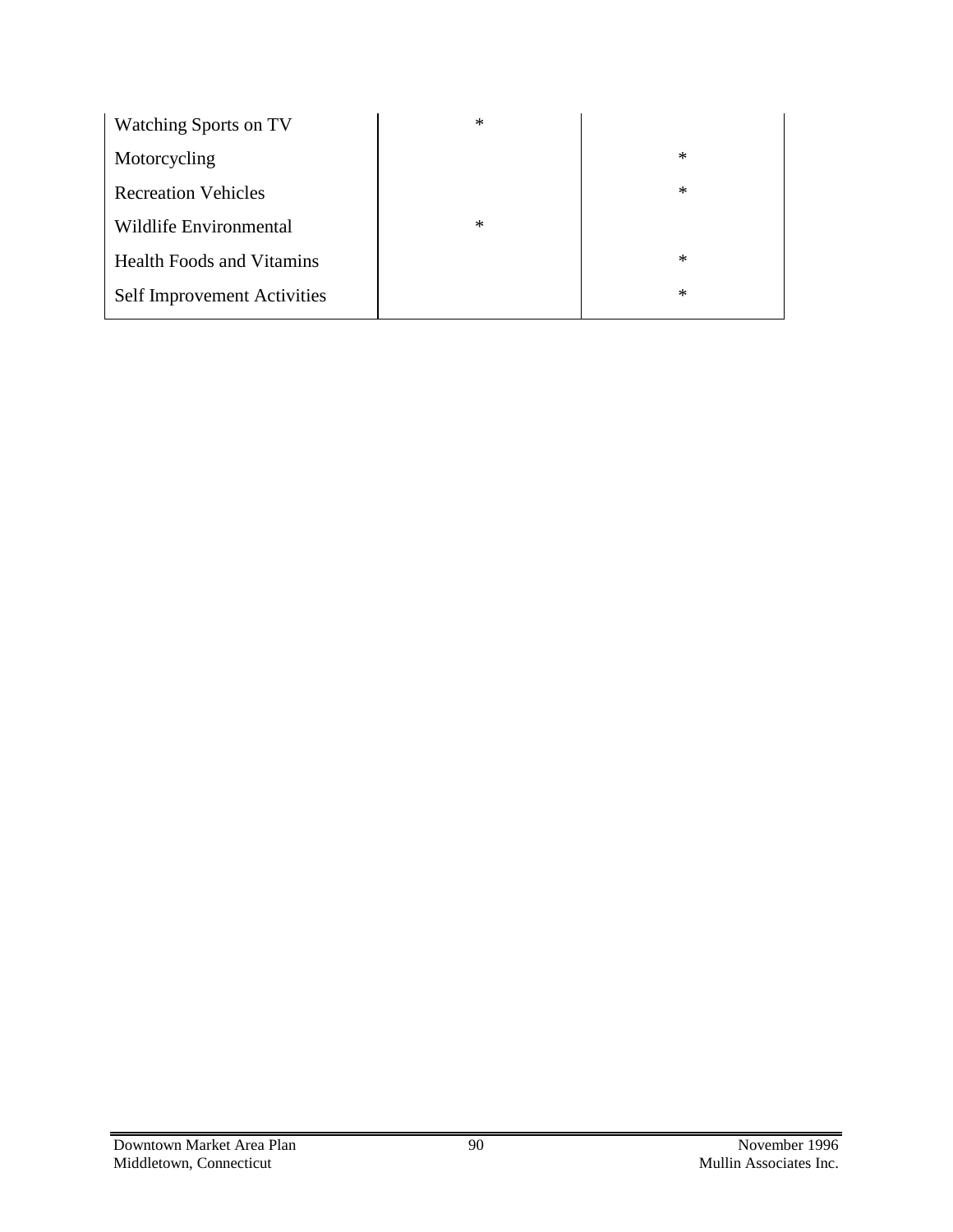# *XI. Summary of Interviews*

Interviews with business leaders, elected and appointed officials, downtown merchants and other interested players provided a wealth of information on the attitudes, concerns and actions for Downtown. People were enthusiastic about the leadership in City Hall and the possibilities for Downtown revitalization. The interviewees expressed that Middletown was a college town and more, rich in history and ethnic diversity. It is a regional city -- the urban center. Middletown is a melting pot town. Some felt that the City was at odds, given the coexistence of the "Little Ivy" University in a blue collar town. And that the City needs some "oomph"!

The focus of our interviews were mainly on five issues:

#### **I. Role of the River**

All the interviewees unanimously agree that the river plays a major part in Downtown revitalization and efforts must be made to further link the river and the City. Common themes represented were that better access to the river should be provided through better signage. More efforts must be made to increase activities alongside the river. Some felt that the river is taken for granted.

Other comments included (but not limited to) the following:

- The Nature Conservancy has declared the Connecticut River "one of the last great Places".
- The river was the commercial and transportation center for the city.
- In order for the river to play a key role, constant activity needs to occur along the river. There needs to be more connectivity between the river events and the Main Street, especially during the Regatta (October) and the 4th of July celebration.
- Deep River Navigation currently runs cruises from the Harbor.
- The city should make every effort to obtain the land along the River and do the "Charles River" thing".
- The current restaurant along the Harbor Park dominates the city parking in that area. Additional parking is needed along the river. This parking must be carefully planned in order to avoid a large parking lot appearance.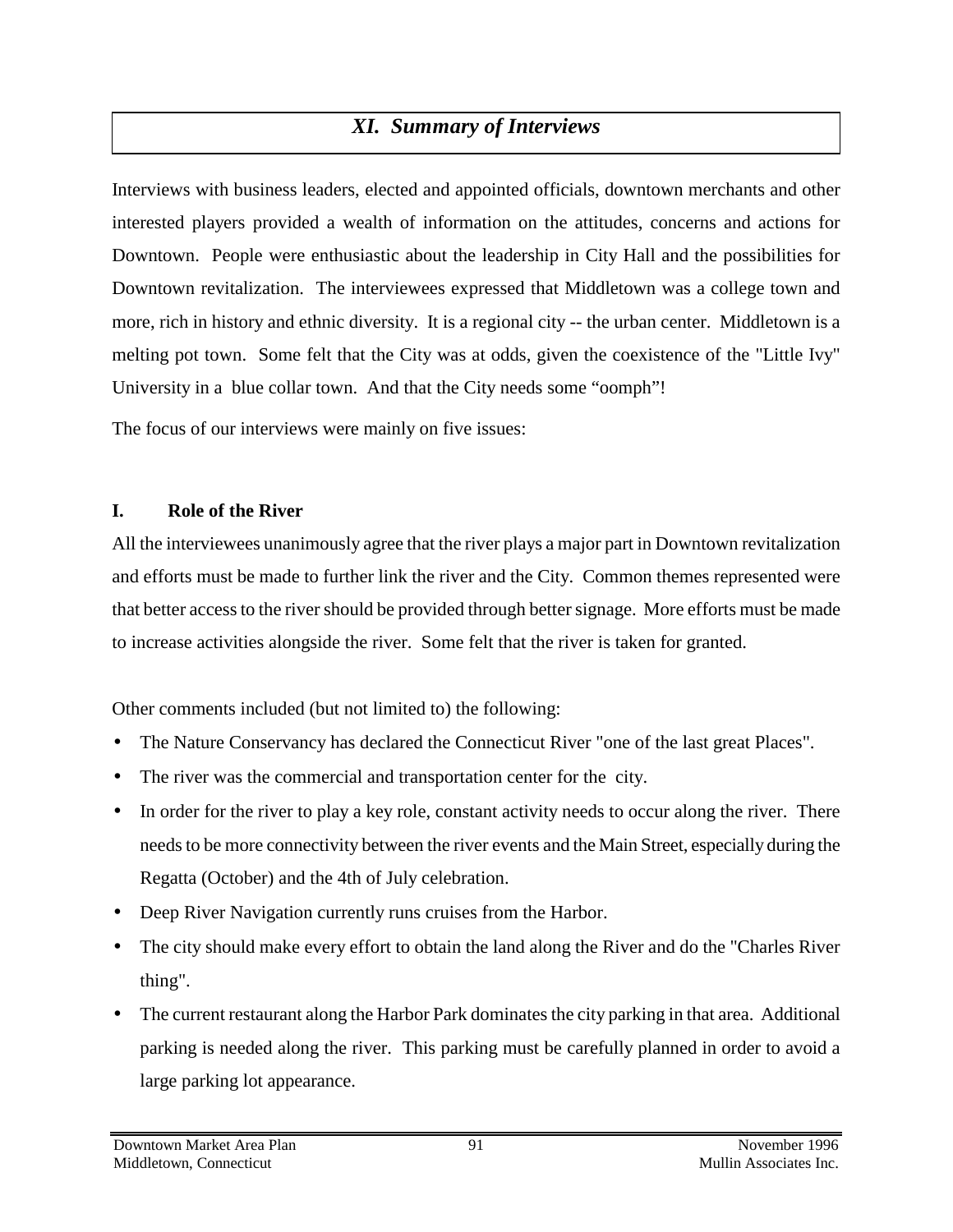- Activities along the river should include more restaurants venders at the park, in-line skating trail and bike trails, perhaps even a farmers market.
- Harbor Park is used by non profits for some fund raising activities. This use should be encouraged.
- The Harbor Park should speak to the history and early settlement and development of Middletown.
- The fireworks on the 4th of July draws 15,000 to 20,000 people into town. Need to make this an all day event with items such as a bike race. Need to develop the entire 4th of July package. Use the Middletown Symphonic Orchestra.
- Head of the Connecticut Regatta, needs to be packaged with downtown activities. The Regatta brings in thousands of people just for the day.
- Deep River Navigation offers cruises through the Autumn need to be advertised
- The Bridge is being considered to receive some decorative lighting similar perhaps to the Betsy Ross Bridge in Philadelphia. This should be promoted especially considering all the aggravation the City and its citizens have put up with over the past few year with the repairs to the Arrigoni Bridge.

### **II. Role of Businesses**

A majority of the interviewees expressed a desire for a downtown manager who would take the initiative to increase the role of businesses and attract new businesses. Most agree that more office space tenants are needed and upper floor commercial space should be made attractive for such uses. About 50% of the participants agree that the Bed and Breakfasts should try and attract a more upscale market.

There was total consensus that the Chamber of Commerce was doing a good job and that the local city officials, local newspapers and business owners had great intentions. The majority oppose any public buildings in the CBD and want to establish an Arts Center for the city. All this would help in the main focus which is to attract upscale businesses and residents.

Interviewees felt that Downtown could be more pleasing and vibrant with increased retail and specialty stores. There are good restaurants which could give out more incentives. Plants, flowers,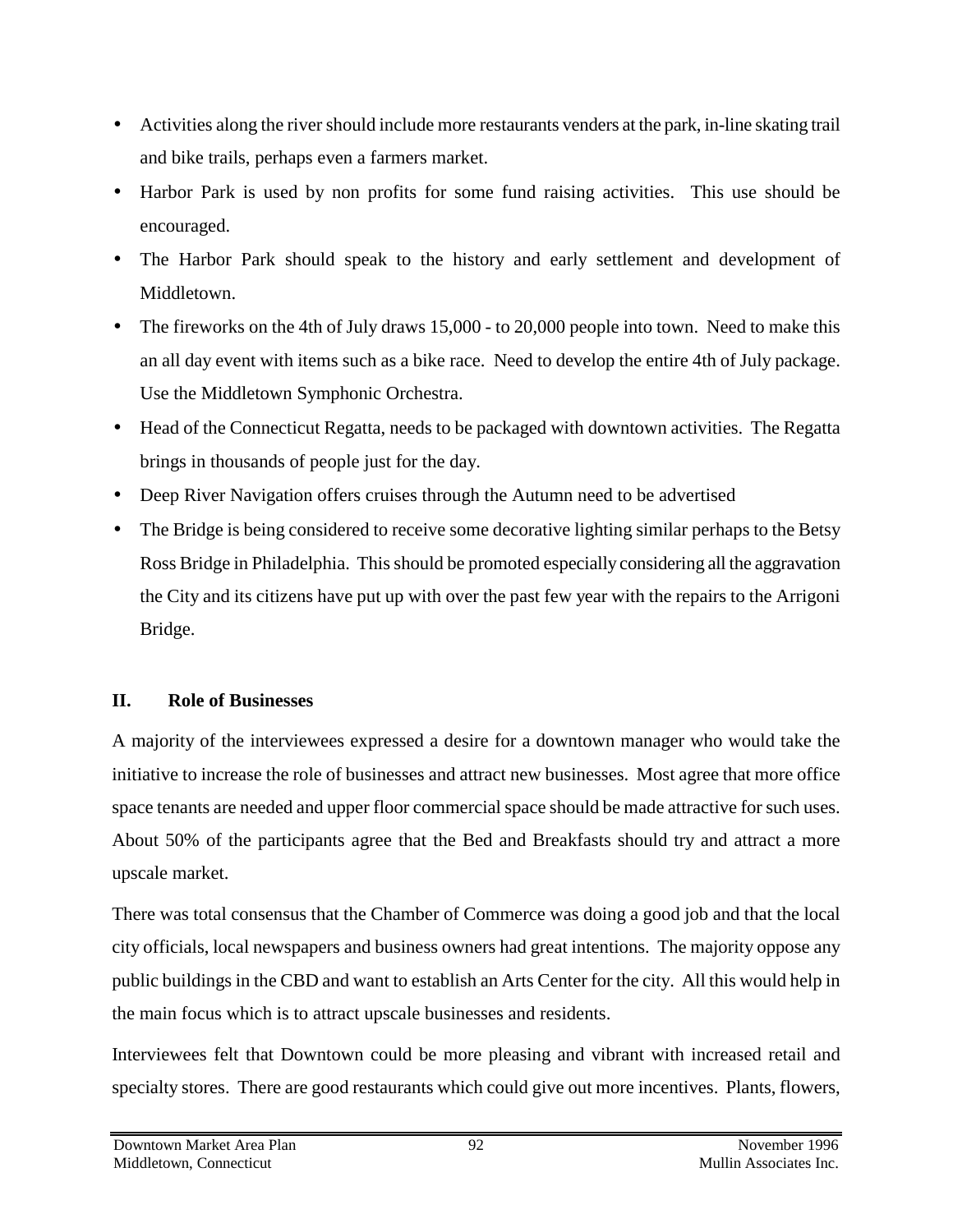and a good pedestrian atmosphere would go a long way. There should also be more entertainment places such as movie houses.

Other comments included:

- Main Street has historically been a major part of the community.
- Armory should be for cultural arts and a tribute to all who have lived here.
- The reason people come into town is to observe people and to be seen. We should bring back Center Street (Metro Square).
- Downtown needs music, coffee shops and places to "hang out".
- Evening activity in downtown limited to the Italian Club, the Veterans Club on Main Street, the YMCA, rehearsals and meetings (library, city hall, churches, Rockfall Foundation).
- Businesses do not maintain consistent hours of operation. Most business closed on Mondays. Bob's is the only store open on Sunday and consistently late in the evening.
- Need to market Main Street
- Need to strengthen the Middletown Division of the Middlesex County Chamber of Commerce. Perhaps the Central Business Council could rename itself as the Middletown Retail Division.
- Need more housing downtown. Currently, not enough of volume to support a department store.

The city and its business should concentrate on experimental "things" (businesses). Such as the Hard Disk Cafe in downtown Gloucester, Massachusetts which feature computers, their use and training.

- Build on current strengths such as the Sidewalk Festival on Main Street (suggest renaming to the Sidewalk Sale) and the Regatta. The word SALE needs to in the title of the event.
- Need more pedestrians downtown. Shops must be open at more convenient hours especially for residents who work outside of town.
- Need to make the downtown more pedestrian stimulating. "Vagrants" will not hang out in busy, active public places. Provide places to sit.
- Restaurants in downtown are very good.
- Summer concerts in Union Park are very successful. This summer the nearby church sold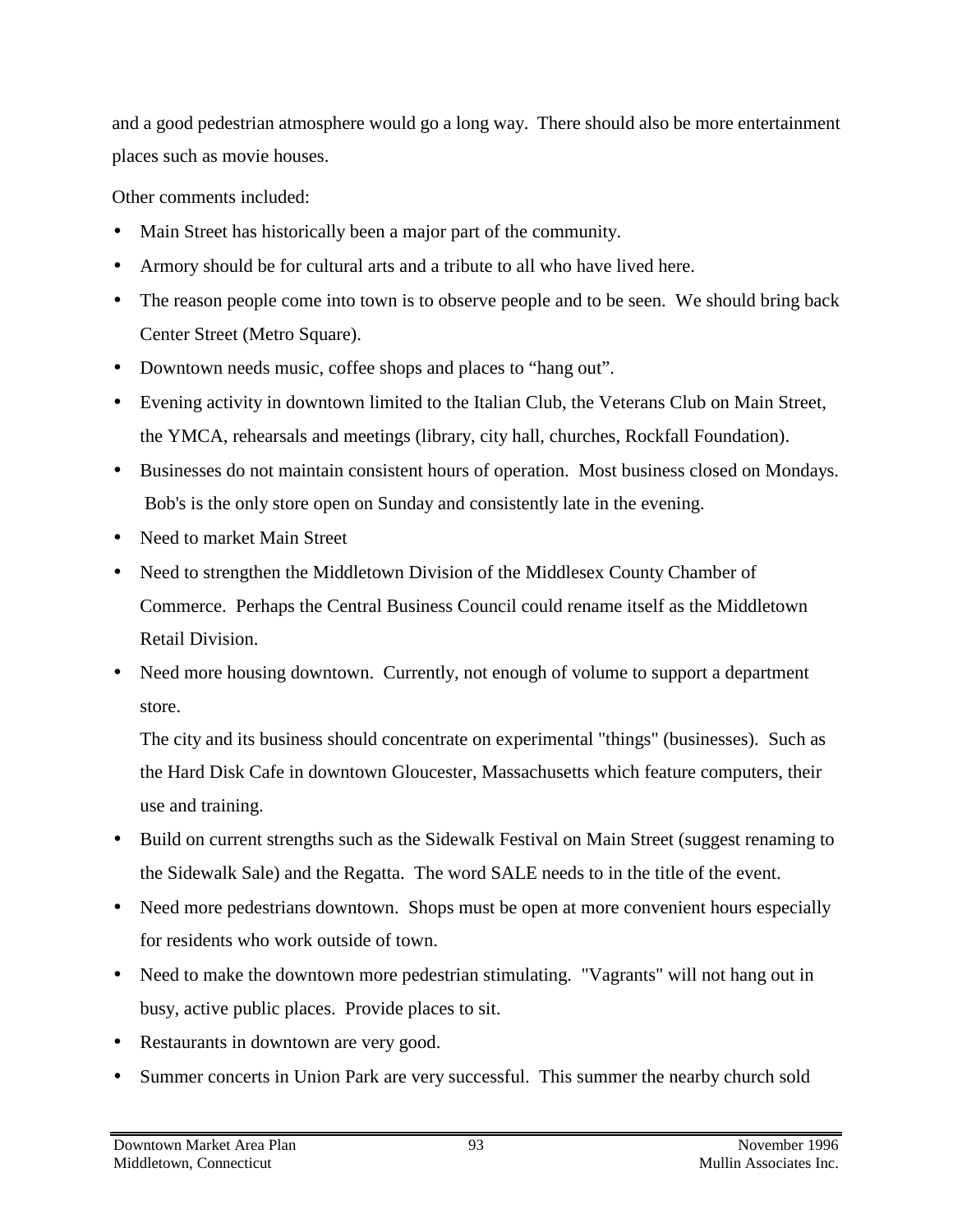coffee and baked goods to those attending.

- Middlesex Mutual installed a cafeteria in their building. This prevents many of their employees from using Main Street even for lunch.
- Main Street should encourage business such as the Wesleyan Potters, promote jewelry stores, needs clothing stores, upgrade its hardware stores, card shop, florist, Williams Sonoma, a bakery, a convenience store and need some anchors.
- Encourage coffee houses like Klekoa (currently thought of as for young people and "skate" rats"). Where does one obtain a cappachino?
- Downtown businesses must start advertising in the Argus (Wesleyan newspaper twice weekly). Talk to the editor.
- Downtown must work on safety and recruitment to fill space.
- Downtown needs a cheerleader.
- Need more "walking beat" police in the downtown.
- Need more retail on Main Street -- more boutiques, more people and stores such as the Fruitery.
- The Middletown Press (the local daily) has a positive attitude toward the business community and has provided good press.
- Leaders should understand that the likelihood of a 40,000 square foot retail user in downtown is not likely. Should concentrate on boutique market. Find out the needs of the Wesleyan Students and meld these into Main Street.
- Everyone is a gardener. Encourage flowers on Main Street and retail the gardener needs. Spruce up the median at the North End coming into town. One impediment to the North End is the Soup Kitchen. Community policing has helped.
- O'Rourke's, Atticus and It's Only Natural are draws for the Wesleyan Students.
- Within 30 minutes of downtown are the Meridian Square Mall, West Farms Mall and the Clinton Crossing Outlet Mall.
- There are not a lot of places to eat outside, plus there are only a few benches. Benches were in existence in the past, but were removed to dissuade loitering (and sleeping).
- The North End is doing well.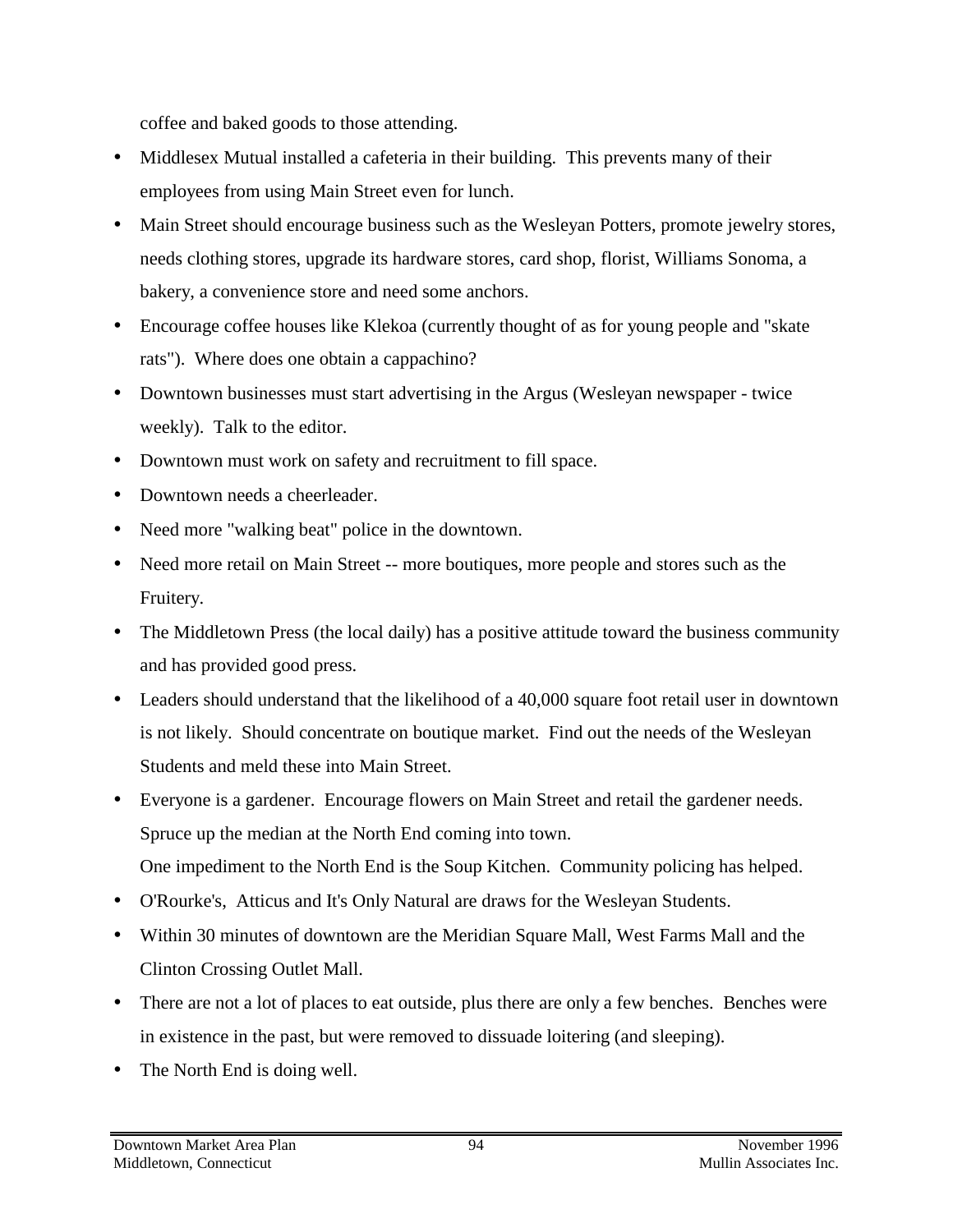- The parking meters are a deterrent.
- Need a "Shubert Theater", a cinema and night life.
- There is a conflict between police station and retail operations. Must convince the downtown business and the building owners to take care of their community and not to rely on the City.
- Signage needs to be improved.
- Business need to define their markets. There are the residents of Middletown , there are the residents of outlying towns, Colchester, Haddam, etc. who consider Middletown the big City and there are the needs of the Wesleyan University community (note this include 2500 to 3000 students, 1,000 faculty and their families and all support staff).
- Shop owners need to understand that women do most of the shopping and there is little for women professionals to choose from in the 30-65 age bracket
- Few gift stores in the downtown.

### **III. Role Of The University**

All interviewed were of the opinion that there is much to be done to improve the relations between the University and the City. Access to downtown for the Wesleyan students should be made easier and there should be some incentive for the students to visit downtown more often. Currently the main reason for the students to come to City is the ATMs. Representatives from both sides should come together to deal with mutually important issues. The new President of the college is making this effort and they all appreciate this step and the initiatives taken by him. People felt the need for more community events that could be sponsored and held on campus throughout the year.

Other comments included:

A key component that the University provides is the professors and their families that come to live in the City. It can also be said that a small percentage of Wesleyan alumni stay in Middletown and raise families and start businesses and contribute to the civic life.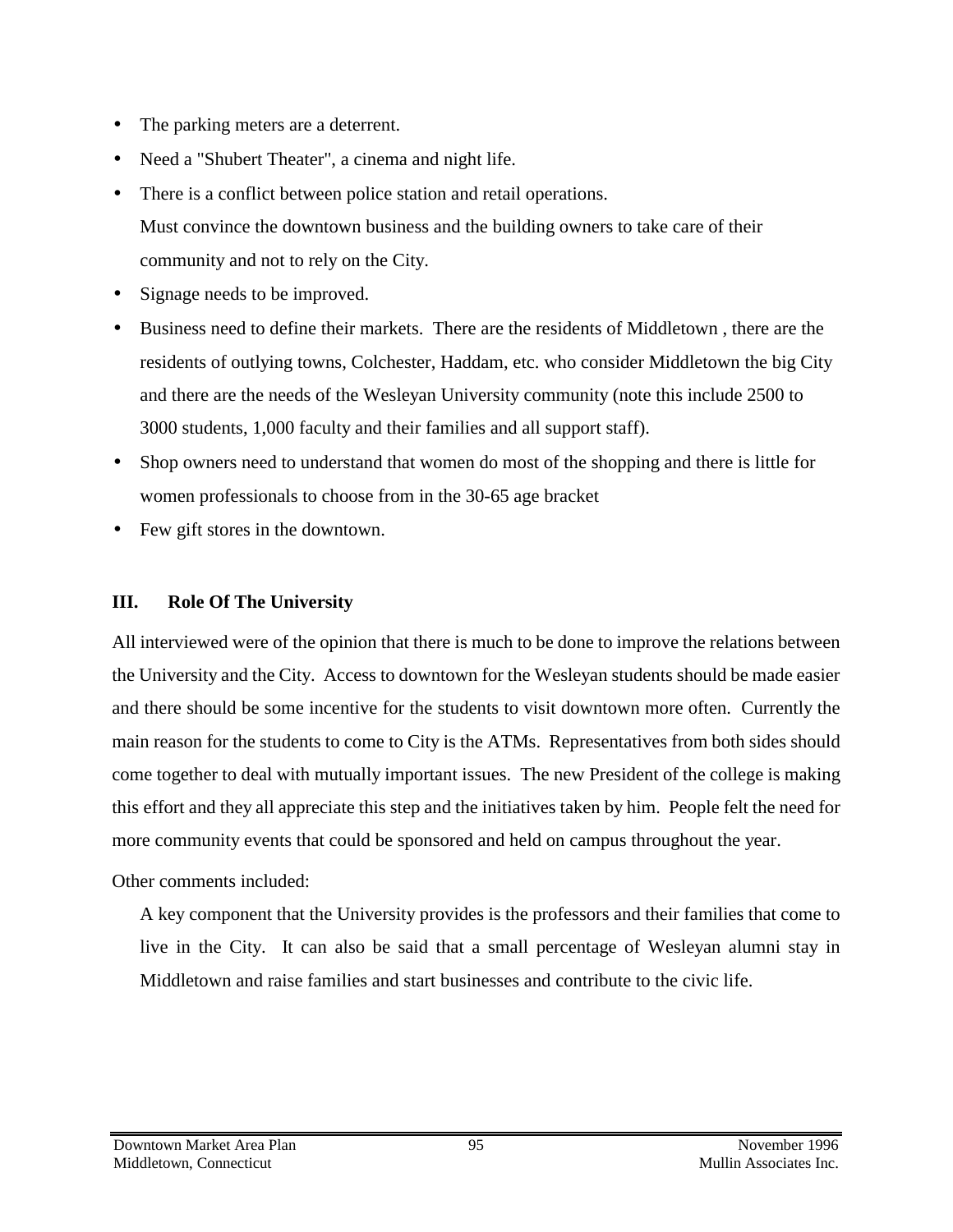- There is so much talent at Wesleyan University. During July and August there are many summer concerts and cultural activities. Perhaps some of these concerts could be brought downtown. A steel band performs in Lopez Park.
- The University maintains community service organizations, tutoring and other volunteer services to non-profit organizations in town.
- University is and has played a major role in the re-development plans for the Armory.
- Wesleyan alumni who have remained in Middletown need to play a larger role in the Town University relationship.
- Wesleyan receives 6,000 applications a year from prospective students and 65% of these applicants visit the City. Where do they stay? To encourage parents and students there must be something for all to do.
- Encourage Wesleyan to act as the arts center.
- The university should inform the town people more about what they are doing terms of films, plays, sports, etc. And of course the business community must communicate more with the University.
- The orientation information published in September for new students, should include information about the town and where students can obtain goods and services (a joint venture).
- Students need jobs during the school year. These individuals go to the downtown businesses for source of employment, especially the restaurants.

## **IV. Role Of Traffic And Parking**

Every one of the participants said that the traffic patterns were fine and that there was enough parking space. The only problem was that the employers and the employees were taking up the street side parking space, leaving little for the visitors.

Along with better connections to the river, majority of the participants endorsed the improvement of the Route 91 interchanges in Middletown and the traffic lights along the road between Route 9 and Route 91. Some suggested that Route 9 be placed underground.

Some other areas of concern expressed by the participants were: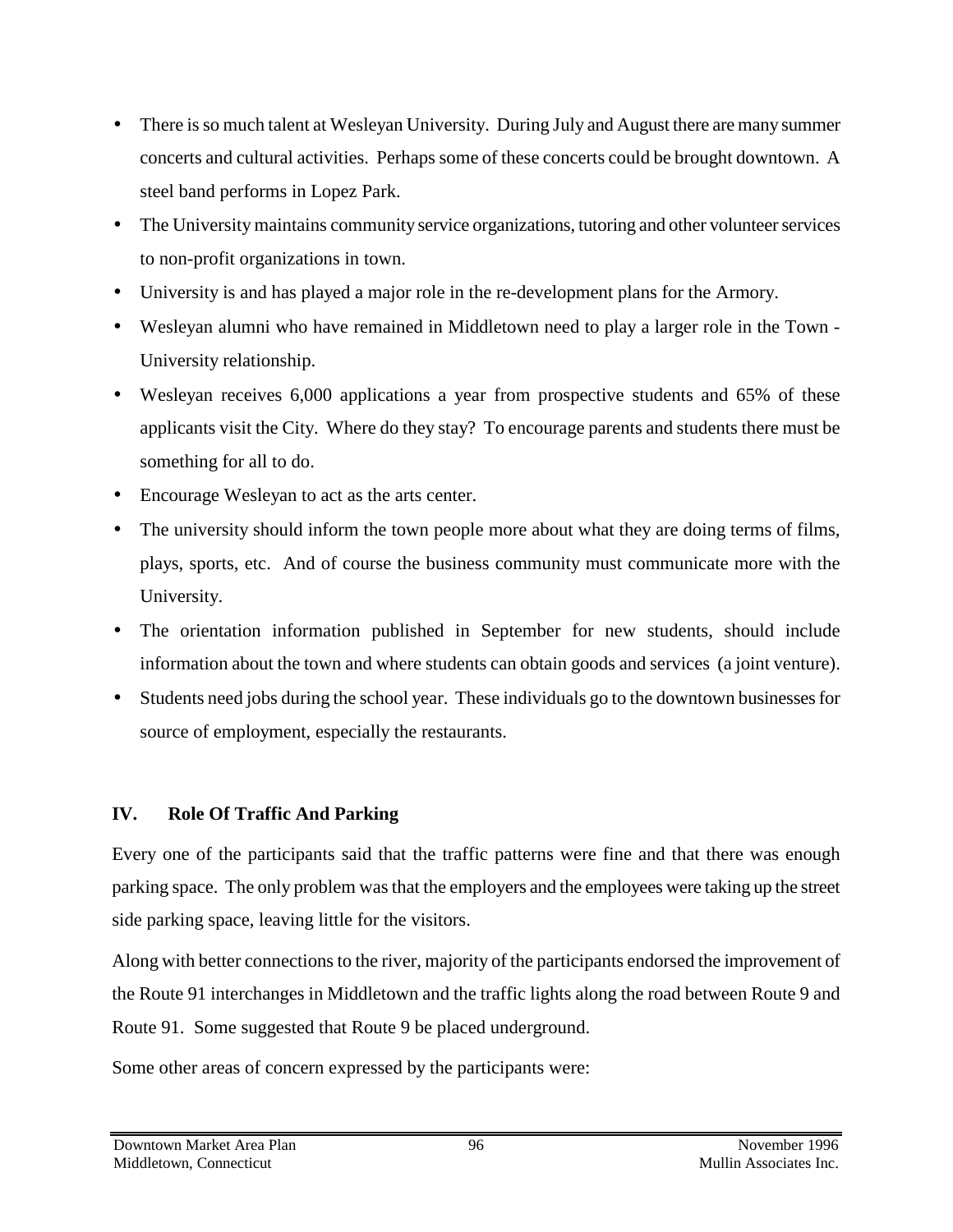- The parking lots were in the wrong places and that visitors did not know where to park. One way streets and signals added to this problem.
- Washington Street is occasionally a problem. Review the routes of truck traffic via I-91 and I-691 and see if Washington Street is used as a short cut.

### **V. Role Of Institutions**

All the participants were of the opinion that there were too many non-profit and service institutions. The idea is not to disallow these uses completely, but to not encourage any more of these institutions. A considerable number of participants cited the instance of the murder of a local teen-age girl by a criminally insane inmate of the CVH as one which the City never recovered from. This, and similar institutions should be confined to a certain area outside of the CBD.

Other comments included:

- Churches on Main Street should be more a part of the community on a daily basis. Open their doors during good weather. During the year plant flowers, install banners, celebrate the seasons and religions holidays.
- The police station on the Sears site is a "home run" because it does include the retail.
- Board of Education facility in the center of Main Street does not allow continuing education students from using the front entrance. Can only use the entrance off the rear parking lot.
- Recent formation of the new Downtown Alliance consisting of the Chamber of Commerce, the Police, Connecticut Valley Hospital and the Rushford Center to deal with the "difficult people on the street" in downtown. This is a loose organization and has had one meeting to date.
- The town library is tremendous. Used by approximately 1,500 persons per day.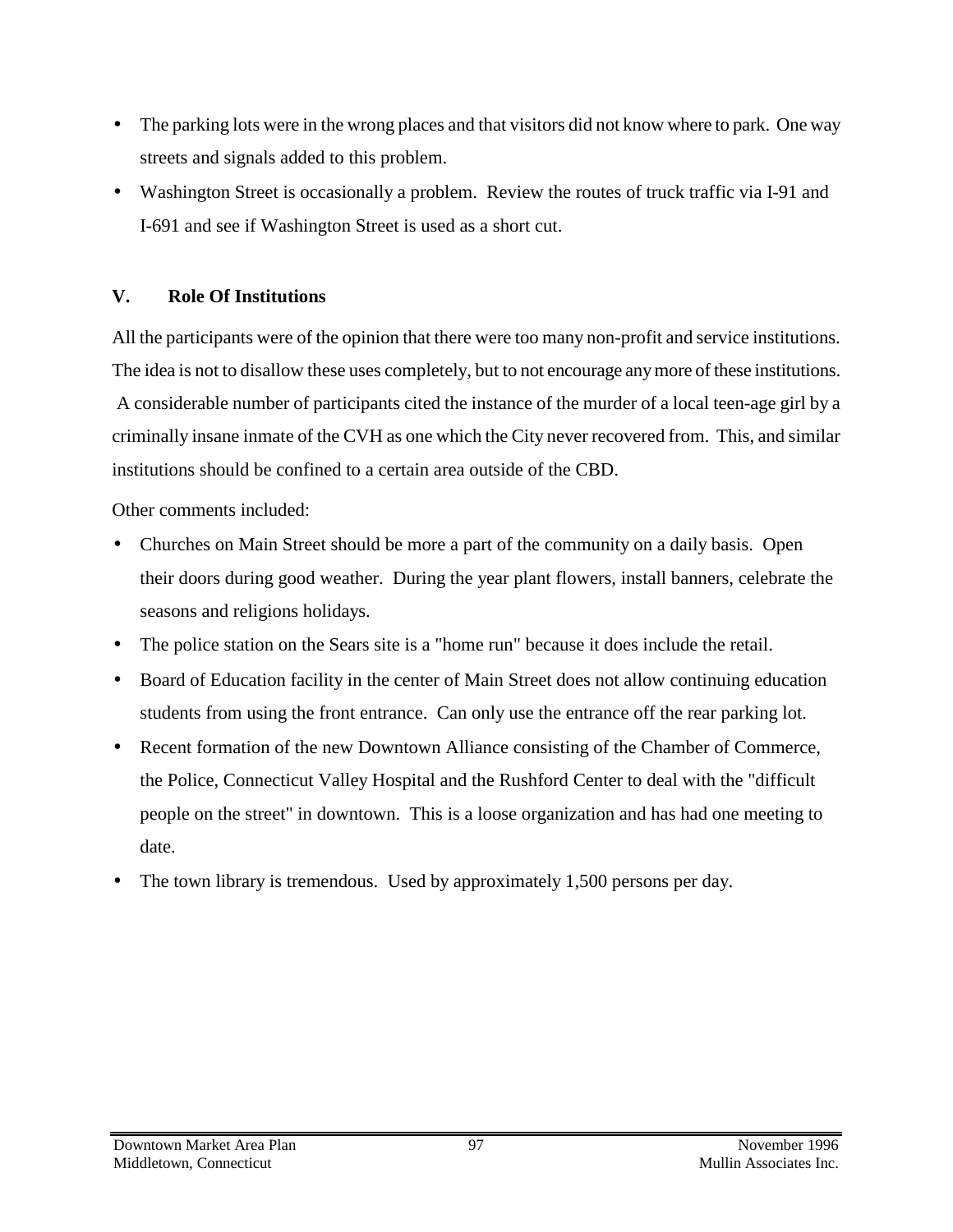# *XII. Conclusions and Recommendations*

Based on our assessment and available data, we conclude by answering six basic questions and making our recommendations for a future action agenda.

#### **What Should the Downtown Middletown Marketplace be Like?**

- 1. It should build on a theme that emphasizes the selling of unique goods and opportunities for extensive dining.
- 2. It should be a market of distinction that sells unique goods to people from Central Connecticut.
- 3. It should be a market that compliments malls rather than competes against them.
- 4. It should be divided into three separate market areas: The North End Village Market, the Central Specialty Market Place and the South End Cultural Market.
- 5. Anchor stores such as Bob's Stores and the Amatos Toy and Hobby Store are existing strengths in Downtown. Efforts should be made to retain them on Main Street.
- 6. It should attract the lunch time trade from the surrounding office complexes.
- 7. It should attract students, guests and the faculty/staff of Wesleyan University.
- 8. It should be a place where flags, festivals and street vendors abound, thus attracting casual walkers.
- 9. It should be a place where an inn/hotel/conference center is located.
- 10. It should be a place that attracts more than the homebound, the poor, the elderly and the unemployed.
- 11. It should be the home of shops and activities that are operational over a fourteen to sixteen hour day.
- 12. It should be the home of active cultural activities to include plays, art festivals and films.
- 13. It should be the true center of the Region with government institutions, recreational opportunities, high-end housing options, restaurants and unique shops all intermingled.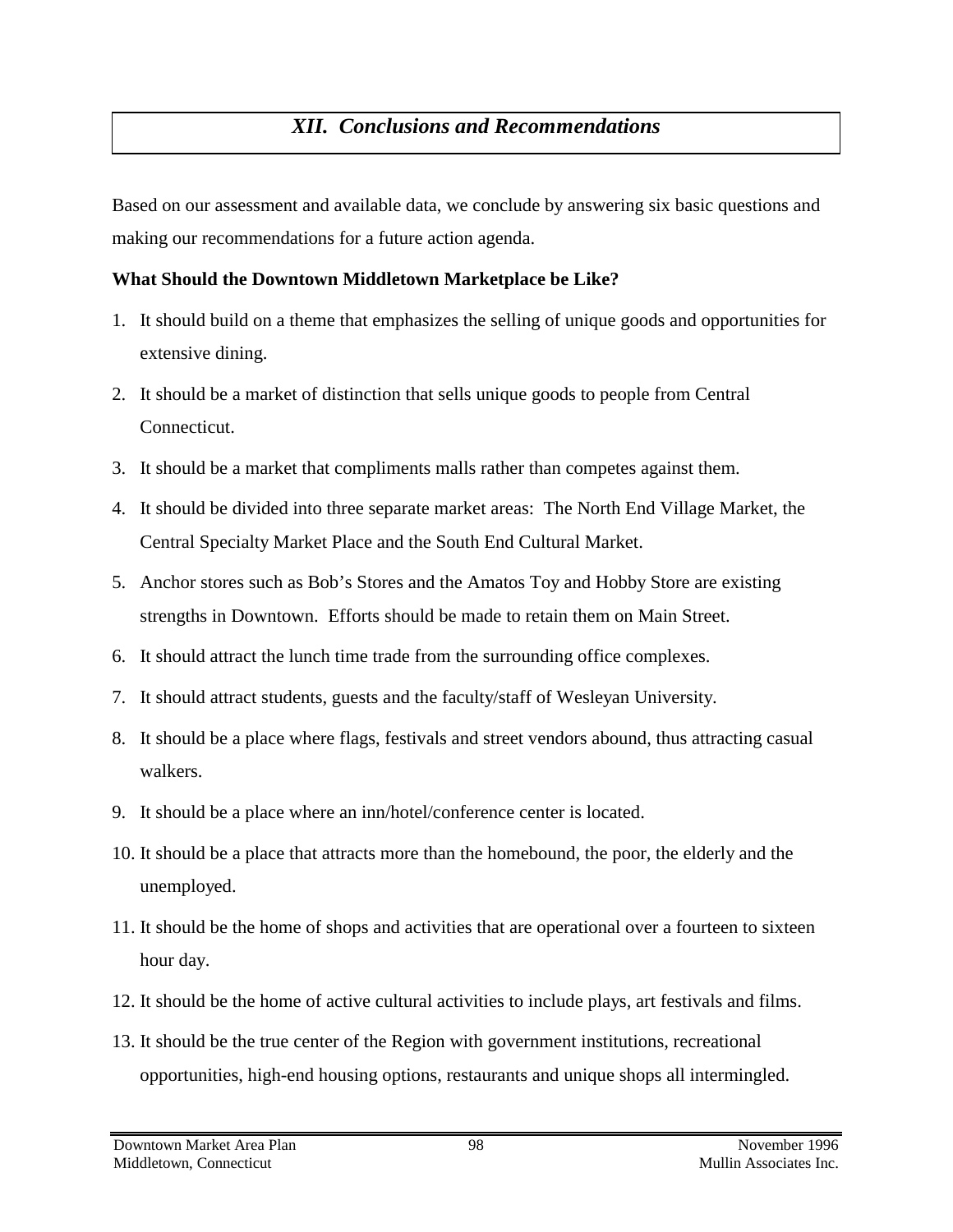- 14. It must tie together the river and the college community.
- 15. It must be safe and easily accessible.
- 16. It must be a "fun" marketplace.

### **What Is the Present Market?**

- 1. Downtown is the primary market for citizens living within 1/4 1/2 mile of downtown. These people tend to purchase day-to-day goods and services (i.e. a pharmacy, a dry cleaners).
- 2. Downtown is a small specialty market for the purchase of toys, discount goods and jewelry. People will travel throughout Central Connecticut to visit these stores.
- 3. Downtown is an institutional marketplace. Central municipal, court and banking functions are all located on or near Main Street. As well, it has attracted people who require human service assistance.
- 4. Downtown is increasingly a place of dining. Its restaurants are busy, relatively prosperous and are attracting a clientele well beyond the City's boundaries.

## **What Is the Immediate Potential Market?**

- 1. The Wesleyan University Community. It already exists but does not participate to the same degree as other college communities.
- 2. The Downtown Office Worker. This market exists but tends to focus on lunch-time restaurants.
- 3. The professional with a relative amount of disposable income. This professional would tend to come Downtown for unique goods and services and a selection of international dining options.

## **What Is the Long Term Market ?**

1. Organizations requiring inn/hotel needs.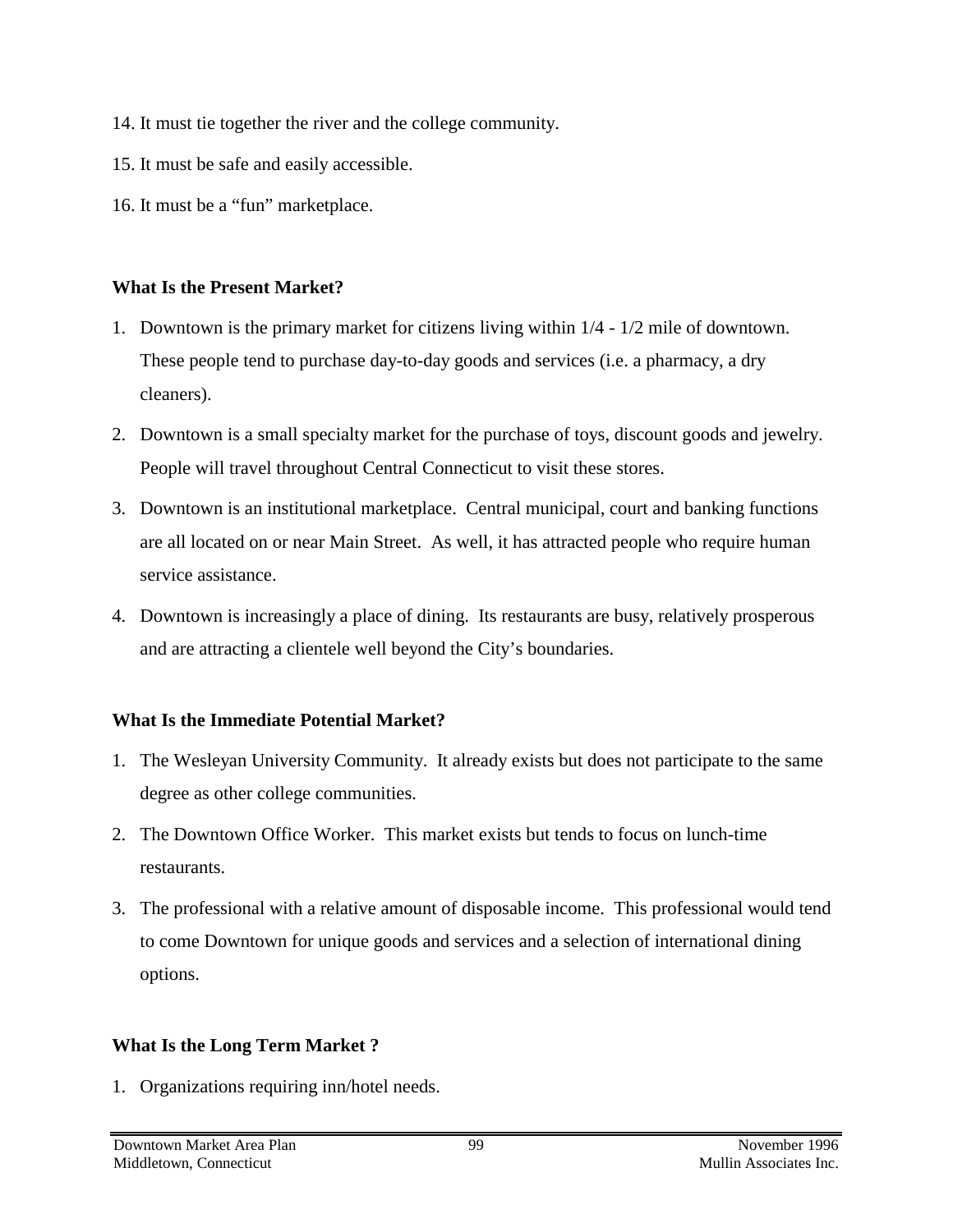- 2. Organizations requiring conference facilities.
- 3. Persons attending cultural events.
- 4. Tourists wishing to purchase unique goods not found at malls.
- 5. Tourists taking advantage of recreational activities (i.e. the River).
- 6. Tourists seeking out a wide selection of dining opportunities.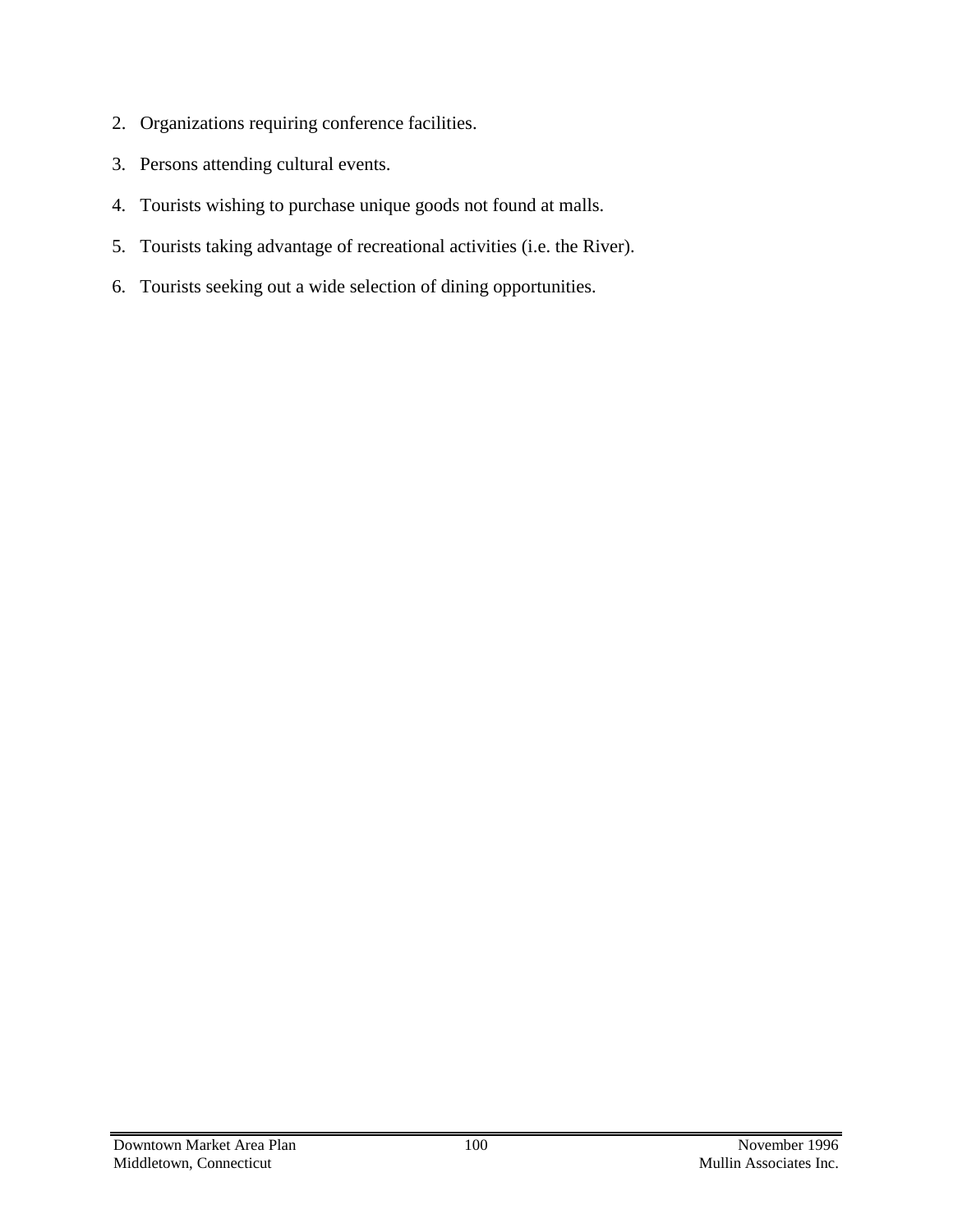#### **What are the Types of Goods/Activities for Which There Is/Will Be a Market?**

| 1. |    | In the short term:         |               |                          |              |                           |
|----|----|----------------------------|---------------|--------------------------|--------------|---------------------------|
|    | a) | <b>Quality restaurants</b> |               | d) Coffee shops          | $\mathbf{g}$ | Copy centers              |
|    |    | b) Book/film/video stores  | e)            | Computer stores          |              | h) Wine and Cheese stores |
|    | C) | Recreational clothing      | f)            | Photography stores       | $\rm i)$     | Gourmet ice cream shops   |
| 2. |    | In the moderate term:      |               |                          |              |                           |
|    | a) | Art stores                 | d)            | Craft stores             |              |                           |
|    |    | b) Upscale fashion stores  | e)            | <b>Upscale Festivals</b> |              |                           |
|    | C) | Leather goods              |               |                          |              |                           |
| 3. |    | In the long term:          |               |                          |              |                           |
|    | a) | Inn/hotel                  | $\mathbf{c})$ | Movie theater complex    |              |                           |
|    | b) | Conference center          | d)            | Art museum               |              |                           |

## **What are the Names of Typical Companies that may have a Potential/Long Term Interest in Downtown Middletown ?**

| 1. Urban Outfitters         | 9.  | <b>Talbots</b>            |
|-----------------------------|-----|---------------------------|
| 2. Border's Bookstore       | 10. | Kennedy Art Studios       |
| 3. Starbuck's Coffees       | 11. | <b>Beneton</b>            |
| 4. The Limited              | 12. | Kinko's Copies            |
| 5. The Gap                  | 13. | Bartucci's                |
| 6. Barnes and Noble's Books | 14. | Zanna's                   |
| 7. AMC Theaters             | 15. | <b>Strawberry Records</b> |

8. Blockbuster Videos

## **Recommendations**

We recommend the following:

1. The City should establish a Main Street Program that is professionally staffed and funded for the "long haul." It should focus on design issues, organization, promotion and the restructuring of the downtown market. It should also be governed by a Board of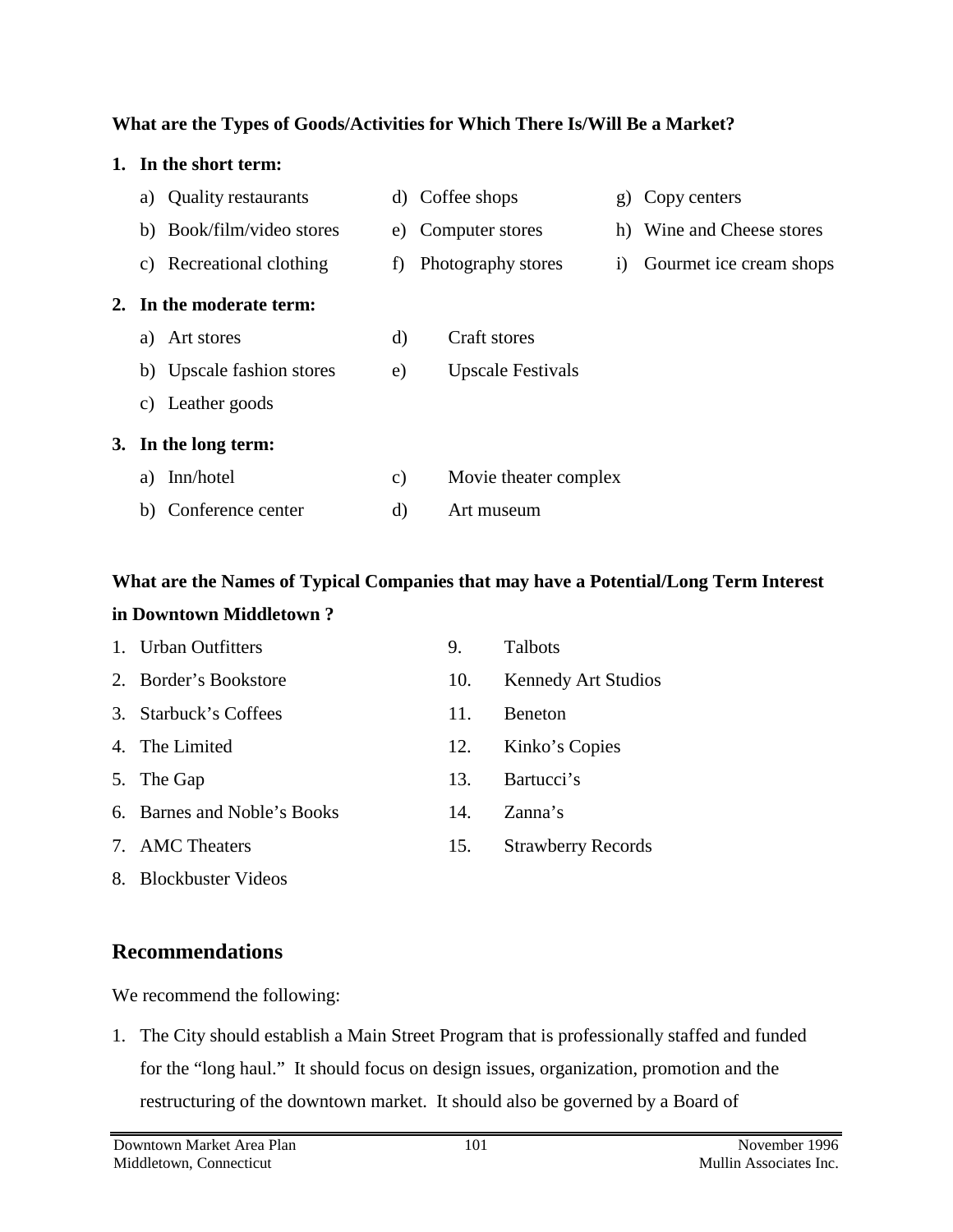Directors. Such a program is crucial if Middletown's Downtown can meet its full potential.

- 2. The City should pursue the attraction of additional restaurants. Every revitalized downtown in New England has a strong choice of eating establishments.
- 3. The City should instigate a program that would enable the Downtown to be cleaned more regularly. This cleaning should include street sweeping, trash removal and window washing. A co-funded contractual relationship involving the City, the merchants, the building owners and a professional cleaning organization is in order. The possibility of using a non-profit human service organization should also be part of the discussion. It would be beneficial if this workforce was provided with distinctive uniforms such that the public can observe the commitment to a revitalized downtown.
- 4. The City should establish a "quick fix" organization that would help merchants to over come small problems that contribute to a sense of neglect along Main Street. As examples, graffiti should be removed overnight, the clock on the Clock Tower should be fixed, the lettering on the liquor store marquee should be replaced, trash should be removed daily and vacant stores should house displays from active stores.
- 5. The City should have a regular police presence on Main Street. Walking patrols are in order. Please note that this presence does not have to consist of actual members of the police force themselves. It could consist of uniformed auxiliaries, similar to Portland, Maine, and Portland, Oregon, who simply serve as watchful guides throughout the Downtown area. It could also consist of Wesleyan students or, as in Danbury, "T" shirt wearing downtown greeters.
- 6. The placing of a police station in the downtown makes sense. However, it should not be physically dominating along Main Street. It should be designed such that it does not interfere with the retail function of Main Street.
- 7. The City should provide highly visable public amenities in the Downtown area such as public restrooms, telephones and public information kiosks. The proposed police station would be a good location for these amenities.
- 8. The City should focus on Downtown as three distinct areas and establish clear identities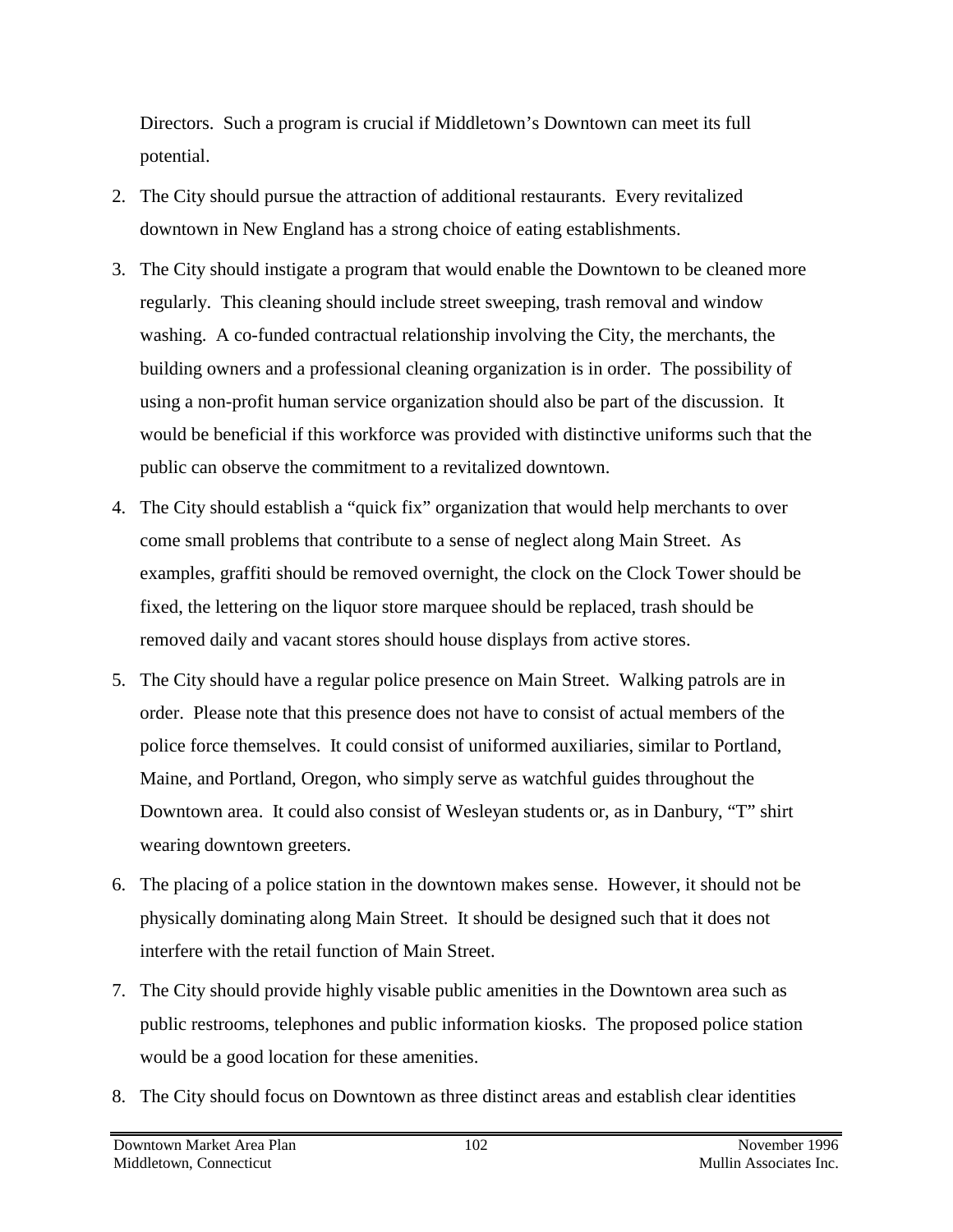for each. To the north, the emphasis should be on urban village shopping. To the south, the City should establish as strong a cultural base as possible. In the Center, the emphasis should be on specialty retail.

- 9. The City should continue to emphasize the city center as the home of the civis. Any efforts to remove municipal, state or federal functions from the downtown should be discouraged.
- 10. There are strong retail firms in the downtown. The Bob's Store, Bob's Discount Furniture store, Ltkin's Decorators and the Amatos Toy and Hobby store are critical to downtown's stabilization and growth. It is essential that the City visit the owners of these businesses to assist them in any way (e.g.: provide public parking) that will help maintain their presence in Downtown.
- 11. There is a solid potential for moderately upscale retail and restaurants in the Downtown. Given existing movements in the retail industry, firms such as Beneton, Talbots, The Gap and The Limited can fit within a newly revitalized Downtown. The new Main Street Manager should prepare recruiting packets stressing Downtown Middletown's attributes for the senior management of these companies, among others.
- 12. The role of the Wesleyan market, while relatively small, (it will not change Downtown by itself), is crucial as an immediately "tapable" market. This market should be the cornerstone for the first major effort of the City's marketing campaign. It has three overlapping parts: The student market, the faculty/staff market and the visitor market. The students will spend money on coffee shops (i.e. Brueger's Bagels, Starbucks), moderately priced restaurants (Bartucci's), outdoor/sports clothing (to include University paraphernalia) and books/films (Barnes and Noble Bookstores, Borders). They will also attend downtown movie theaters that focus on low cost admissions and which provide alternative selections to those found at malls (i.e. European, counterculture movies). As a first step, Wesleyan could offer a flexible meal plan that would enable students to utilize vouchers that could be accepted at downtown restaurants.

There is also a distinct opportunity to sell goods to the faculty and staff. They too will make similar purchases as the students. However, they will tend to move toward the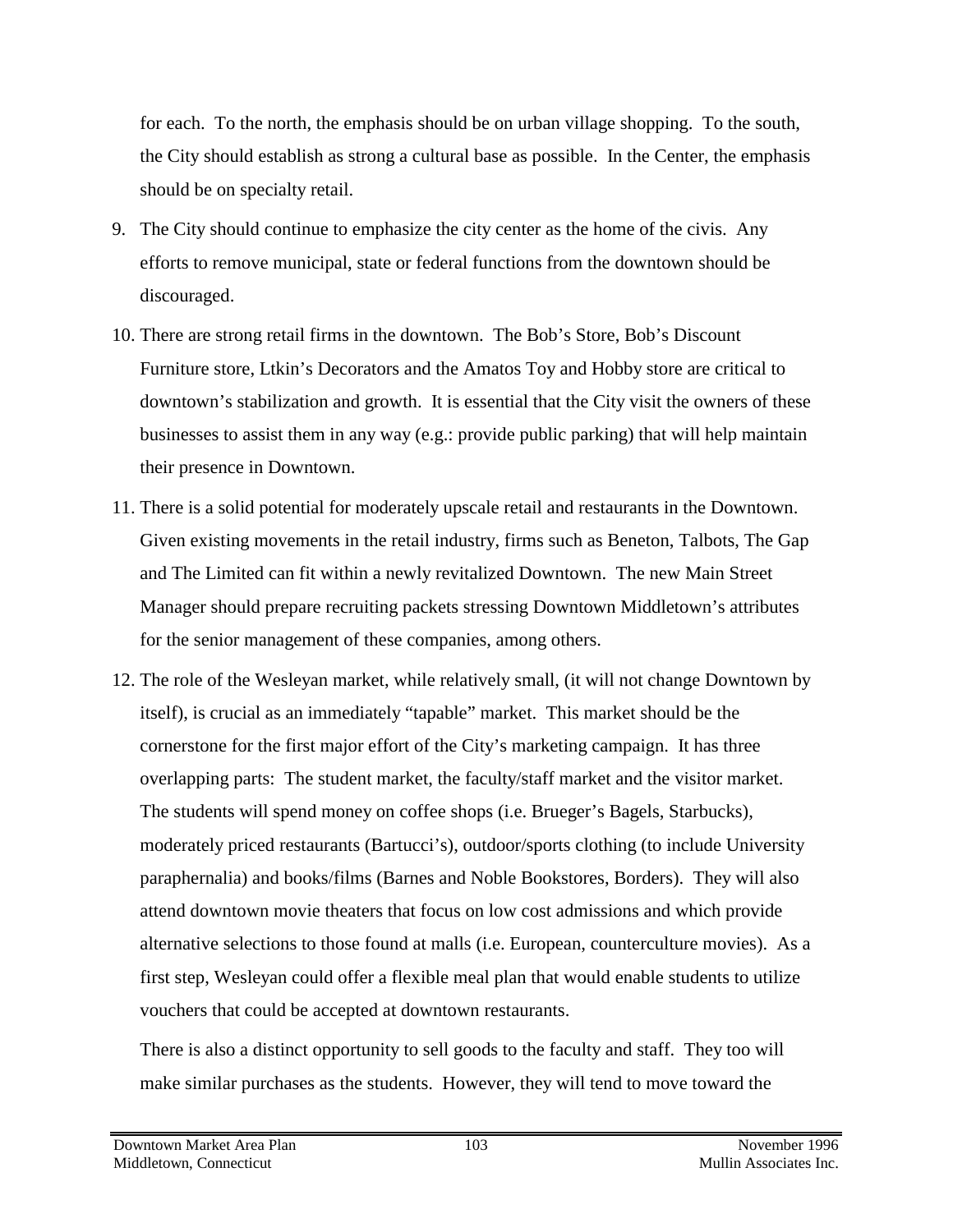upper end of the selection scale. Faculty and staff tend to buy carefully, with a sense of quality and rarely respond to impulse purchasing. They are also more apt to buy traditional goods (Clark's Footwear) than trendy fashion statements (Doc Martens, Jon Fleuvogs).

The tourists, 6,000 visitors strong at Wesleyan University alone, are also an undertapped market. These visitors are most likely to be relatively affluent (they are considering sending an offspring to one of the most prestigious and expensive colleges in the nation) and are looking for quality hospitality services (inns, hotels, restaurants). These guests are potentially powerful consumers for downtown stores. Promotion packages should be distributed as part of the material distributed to each of these visitors.

In short, the image of Wesleyan is powerful. It represents tradition, quality, commitment and relative affluence. Capturing this market would be a tremendous boost to the Downtown.

- 13. Discussions with local banks should be undertaken by the City immediately. It is expected that virtually all of New England's banks will be downsizing over the next five years. For this reason, the City should be prepared to help the banks to commit to consolidation in Middletown. Both the workers and customers are important potential purchasers of downtown goods.
- 14. The City should explore the opportunity to expand parking in the area of Bob's Store. Particular attention should be paid to the area between Bob's and the City Library.
- 15. The Armory Project will be a decided cultural asset for Downtown. However, it will not add direct economic value to Downtown unless further changes in the downtown market place occur. These changes include a strong choice of downtown restaurants that are open before and after performances, a climate of virtually "absolute" security and easily accessible parking. The City should insure that this project goes forward in concert with changes to Metro Square.
- 16. The question of a downtown inn/conference center in conjunction with Wesleyan and other large corporate entities should be revisited. This should include the fiesability for bed and breakfast establishments within proximity to Wesleyan and Downtown. The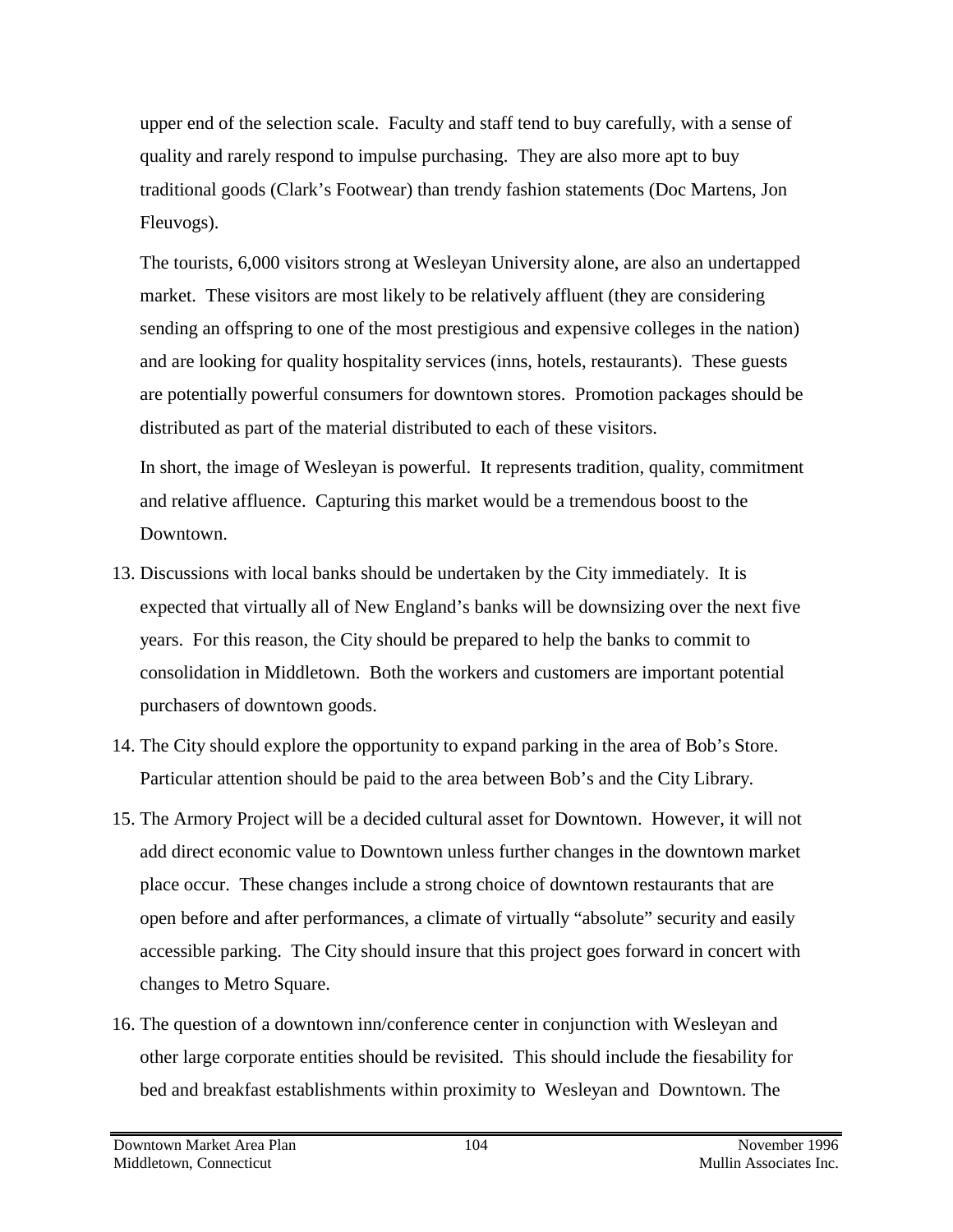combination of Wesleyan visitors, corporate guests and even tourists that are looking for an alternative to typical hotel chains appears to have marketing merit. Beyond the rooms themselves, there is also increasing demand for high technology (yet small) conference facilities that could be used by the City's larger institutions. The Metro Square area has significant appeal as a location for such an operation.

- 17. The City should begin immediate discussions with the owners of the Metro Square to determine their long term interest in revitalizing the site. It is our concern that this site will continue to have fewer retail tenants and thus serve as an anchor to revitalization efforts. In fact, we expect that the CVS store and the Burger King restaurant will move from the area. This site has tremendous potential. Its revitalization is crucial to a resurgence of Downtown.
- 18. The lack of retail activity requires immediate attention. At present, there are too few reasons to visit downtown. To this end, the City should develop an aggressive downtown marketing campaign that would aggressively pursue firms that match the profile of needed retail activity.
- 19. The North End should no longer be targeted as the home of social service agencies. Instead, companies intended to serve the neighborhood should be encouraged. This area of downtown should become a neighborhood commercial zone. The City will soon have to focus on the "store front church" phenomena. Such uses do not belong in commercial districts.
- 20. The use of street vendors and peddlers, appropriately and easily licensed should be encouraged. We realize the concerns that merchants have over such activities. However, over an extended period of time, they will tend to expand the downtown market.
- 21. The expansion of "unique" and "upscale" festivals is in order for two reasons. First, it will help to reinforce the image of downtown as a safe, pleasant area. Secondly, it will bring customers to the area that traditionally do not visit downtown.
- 22. Main Street requires a sense of "retail rhythm." For this reason, any use which is not pedestrian oriented along Main Street on the ground floor should be discouraged. These include human service uses, church uses, and financial-insurance-real estate services.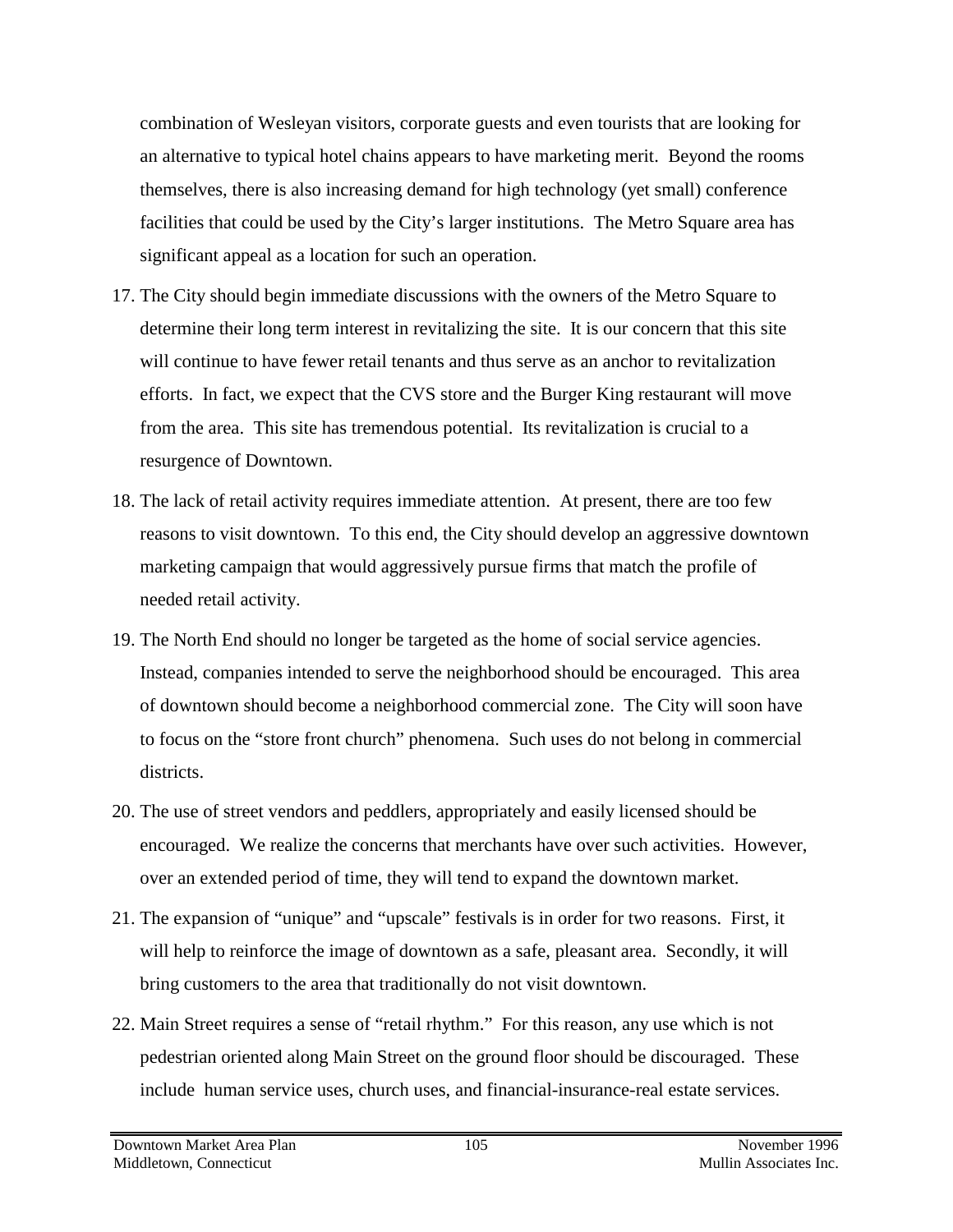- 23. The City should explore design elements to help reduce the difficulty of crossing Main Street. In all cases, the design options should focus on the placing of trees and shrubs along the length of the street.
- 24. There is a need to integrate the river with downtown. This involves far more than simple access. It involves housing, recreation, street vendors, pedestrian and auto related access and commercial activities. This connection needs to be explored in detail from a planning and design perspective.
- 25. The City should explore the creation of a "Linkage Program" in which zoning concessions for proposed office and industrial developments would be tied to commitments on the part of the developers to invest in downtown.

## **An Action Agenda**

As part of this project, we were asked to identify actions that should be undertaken immediately (short term) and within five years (long term). All of these actions are proposed within a framework where there is an active Main Street Manager Program. The following are proposed:

#### **Short Term Recommendations**

- 1. Develop a coordinated, professional clean-up campaign complete with uniformed workers.
- 2. Prohibit social service activities from locating on Main Street.
- 3. Create a "fast action team" to quickly correct small problems (such as fixing the clock, getting rid of graffiti).
- 4. Retain existing retail businesses by creating a Business Visitation Team that would be responsible for determining the long term interests of existing businesses.
- 5. Have walking constable patrols. These patrols could be staffed by the retired volunteers and Wesleyan students in bright uniforms with walkie-talkies
- 6. Attract new restaurants and unique retail businesses that showcase the community's assets ( i.e. socio economic characteristics and physical attributes) with the help of the Chamber of Commerce and the merchants.
- 7. Insure that the Armory project remains on tract.